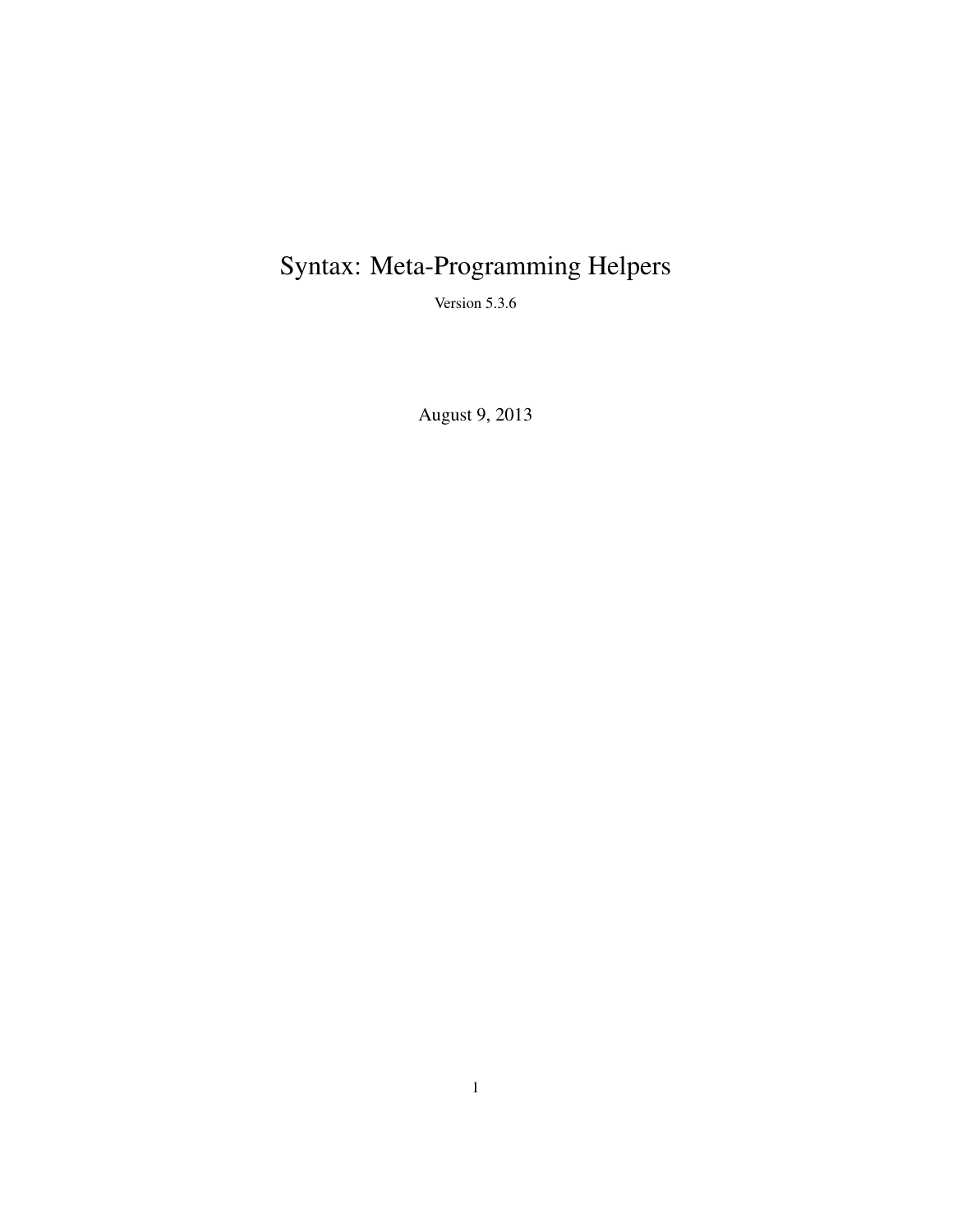## **Contents**

| 1 |     | <b>Parsing and Specifying Syntax</b><br>$\overline{\mathbf{4}}$ |
|---|-----|-----------------------------------------------------------------|
|   | 1.1 | $\overline{4}$                                                  |
|   | 1.2 | 11                                                              |
|   |     | 1.2.1<br>11                                                     |
|   |     | 1.2.2<br>14                                                     |
|   |     | 1.2.3<br>15                                                     |
|   |     | 18<br>1.2.4                                                     |
|   |     | 19<br>1.2.5                                                     |
|   |     | Contracts on Macro Sub-expressions<br>22<br>1.2.6               |
|   | 1.3 | 23                                                              |
|   | 1.4 | 27                                                              |
|   |     | 30<br>1.4.1                                                     |
|   |     | 31<br>1.4.2                                                     |
|   | 1.5 | 33                                                              |
|   |     | 1.5.1<br>36                                                     |
|   |     | 1.5.2<br>46                                                     |
|   |     | 50<br>1.5.3                                                     |
|   |     | 52<br>1.5.4                                                     |
|   | 1.6 | 54                                                              |
|   | 1.7 | 55                                                              |
|   | 1.8 | 58                                                              |
|   |     | 58<br>1.8.1                                                     |
|   |     | 60<br>1.8.2                                                     |
|   | 1.9 | 61                                                              |
|   |     | 61                                                              |
|   |     | 62<br>1.10.1 Contracts for Macro Sub-expressions                |
|   |     | 62                                                              |
|   |     | 62                                                              |
|   |     | 65                                                              |
|   |     | 65                                                              |
|   |     | 66                                                              |
|   |     | 67                                                              |
|   |     |                                                                 |
| 2 |     | <b>Syntax Object Helpers</b><br>71                              |
|   | 2.1 | 71                                                              |
|   | 2.2 | 72                                                              |
|   | 2.3 | 73                                                              |
|   |     | Dictionaries for free-identifier=?<br>73<br>2.3.1               |
|   |     | 76<br>2.3.2<br>Dictionaries for bound-identifier=?              |
|   | 2.4 | 78<br>Hashing on bound-identifier=? and free-identifier=?       |
|   | 2.5 | 80                                                              |
|   | 2.6 | Computing the Free Variables of an Expression<br>80             |
|   | 2.7 | 80                                                              |
|   |     |                                                                 |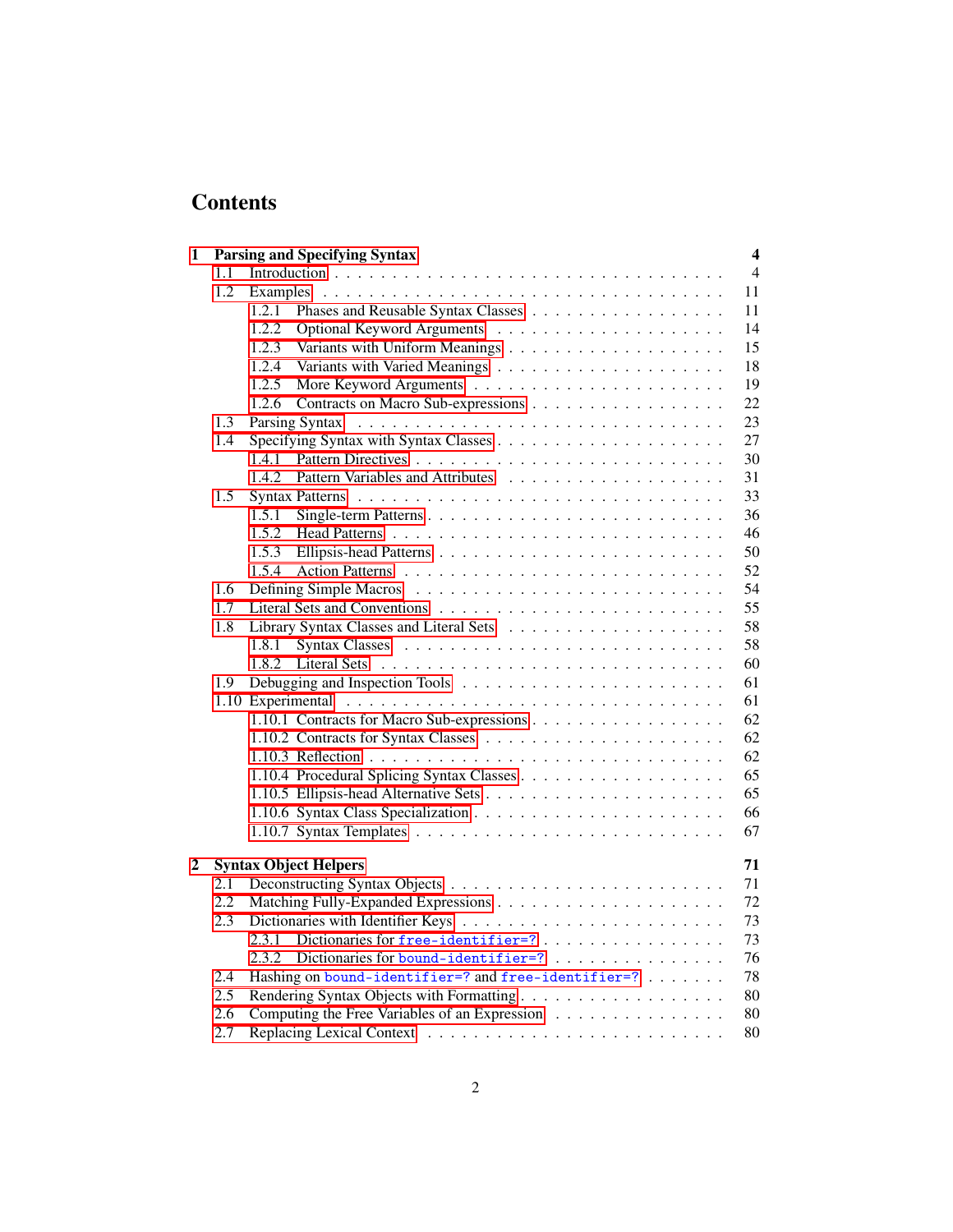|   | 2.8                                                   |                                            | 81  |  |  |
|---|-------------------------------------------------------|--------------------------------------------|-----|--|--|
| 3 |                                                       | <b>Datum Pattern Matching</b>              | 87  |  |  |
| 4 | <b>Module-Processing Helpers</b>                      |                                            |     |  |  |
|   | 4.1                                                   |                                            | 89  |  |  |
|   | 4.2                                                   |                                            | 89  |  |  |
|   | 4.3                                                   |                                            | 91  |  |  |
|   | 4.4                                                   |                                            | 92  |  |  |
|   | 4.5                                                   | Inspecting Modules and Module Dependencies | 93  |  |  |
| 5 |                                                       | <b>Macro Transformer Helpers</b>           | 94  |  |  |
|   | 5.1                                                   |                                            | 94  |  |  |
|   | 5.2                                                   |                                            | 94  |  |  |
|   | 5.3                                                   |                                            | 94  |  |  |
|   | 5.4                                                   |                                            | 95  |  |  |
|   | 5.5                                                   |                                            | 95  |  |  |
|   | 5.6                                                   |                                            | 99  |  |  |
|   | 5.7                                                   |                                            | 100 |  |  |
| 6 |                                                       | <b>Reader Helpers</b>                      | 102 |  |  |
|   | 6.1                                                   |                                            | 102 |  |  |
|   | 6.2                                                   |                                            | 103 |  |  |
| 7 | <b>Parsing for Bodies</b><br>110                      |                                            |     |  |  |
| 8 |                                                       | <b>Source Locations</b>                    | 111 |  |  |
|   | 8.1                                                   |                                            | 111 |  |  |
|   | 8.2                                                   |                                            | 116 |  |  |
| 9 |                                                       |                                            | 122 |  |  |
|   |                                                       | <b>Preserving Source Locations</b>         |     |  |  |
|   |                                                       | 10 Non-Module Compilation And Expansion    | 123 |  |  |
|   | <b>11 Trusting Standard Recertifying Transformers</b> |                                            |     |  |  |
|   | <b>12 Attaching Documentation to Exports</b>          |                                            |     |  |  |
|   | <b>Index</b>                                          |                                            |     |  |  |
|   |                                                       |                                            |     |  |  |
|   | <b>Index</b><br>127                                   |                                            |     |  |  |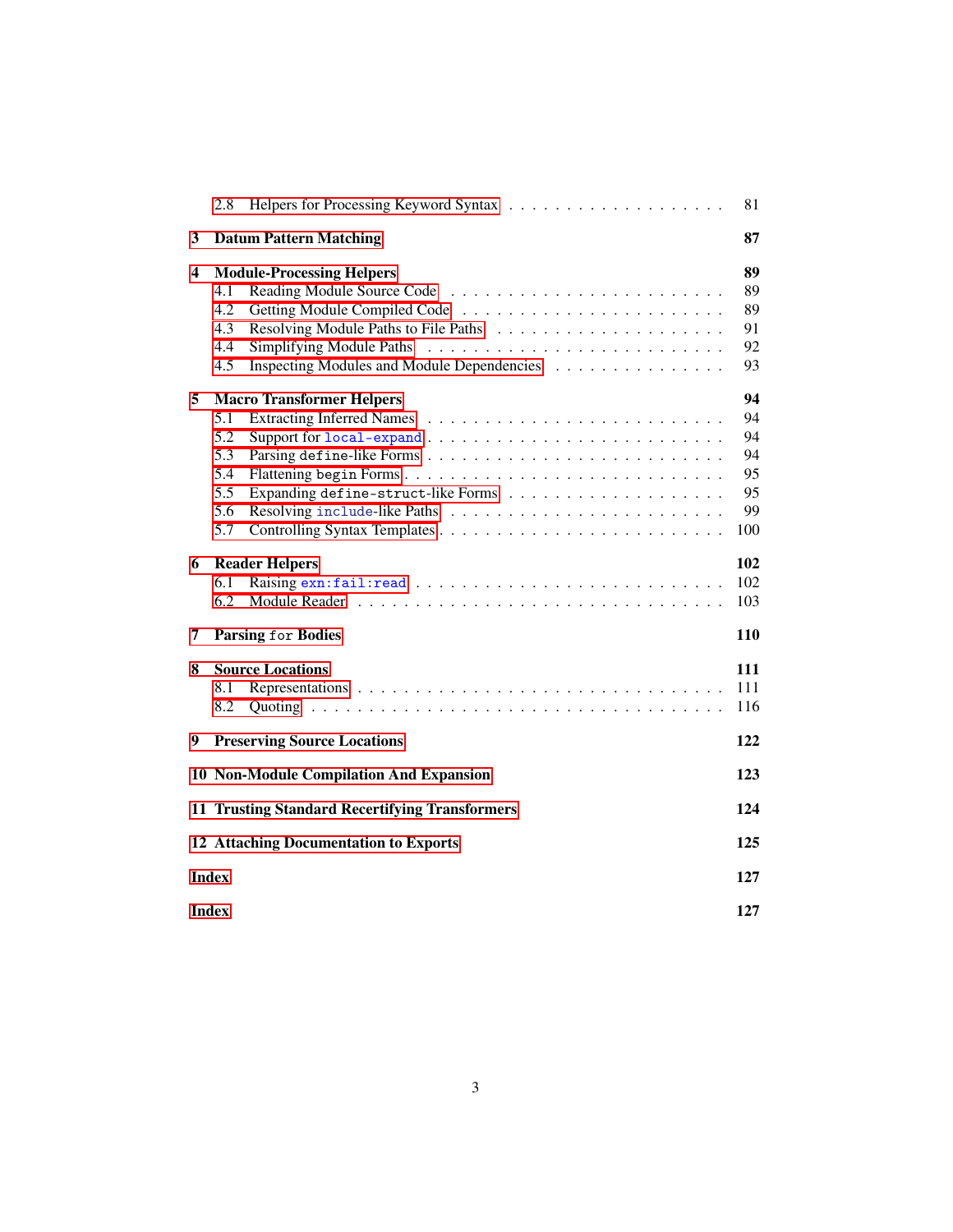## <span id="page-3-0"></span>1 Parsing and Specifying Syntax

The syntax/parse library provides a framework for writing macros and processing syntax. The library provides a powerful language of syntax patterns, used by the pattern-matching form syntax-parse and the specification form define-syntax-class. Macros that use syntax-parse automatically generate error messages based on descriptions and messages embedded in the macro's syntax patterns.

(require syntax/parse)

#### <span id="page-3-1"></span>1.1 Introduction

This section provides an introduction to writing robust macros with syntax-parse and syntax classes.

As a running example we use the following task: write a macro named mylet that has the same syntax and behavior as Racket's let form. The macro should produce good error messages when used incorrectly.

Here is the specification of mylet's syntax:

```
(mylet ([var-id rhs-expr] ...) body ...+)
(mylet loop-id ([var-id rhs-expr] ...) body ...+)
```
For simplicity, we handle only the first case for now. We return to the second case later in the introduction.

The macro can be implemented very simply using define-syntax-rule:

```
> (define-syntax-rule (mylet ([var rhs] ...) body ...)
    ((lambda (var ...) body ...) rhs ...))
```
When used correctly, the macro works, but it behaves very badly in the presence of errors. In some cases, the macro merely fails with an uninformative error message; in others, it blithely accepts illegal syntax and passes it along to lambda, with strange consequences:

```
> (mylet ([a 1] [b 2]) (+ a b))
3
> (mylet (b 2) (sub1 b))
mylet: use does not match pattern: (mylet ((var rhs) ...)
body ...) at: (mylet (b 2) (sub1 b))
> (mylet ([1 a]) (add1 a))
```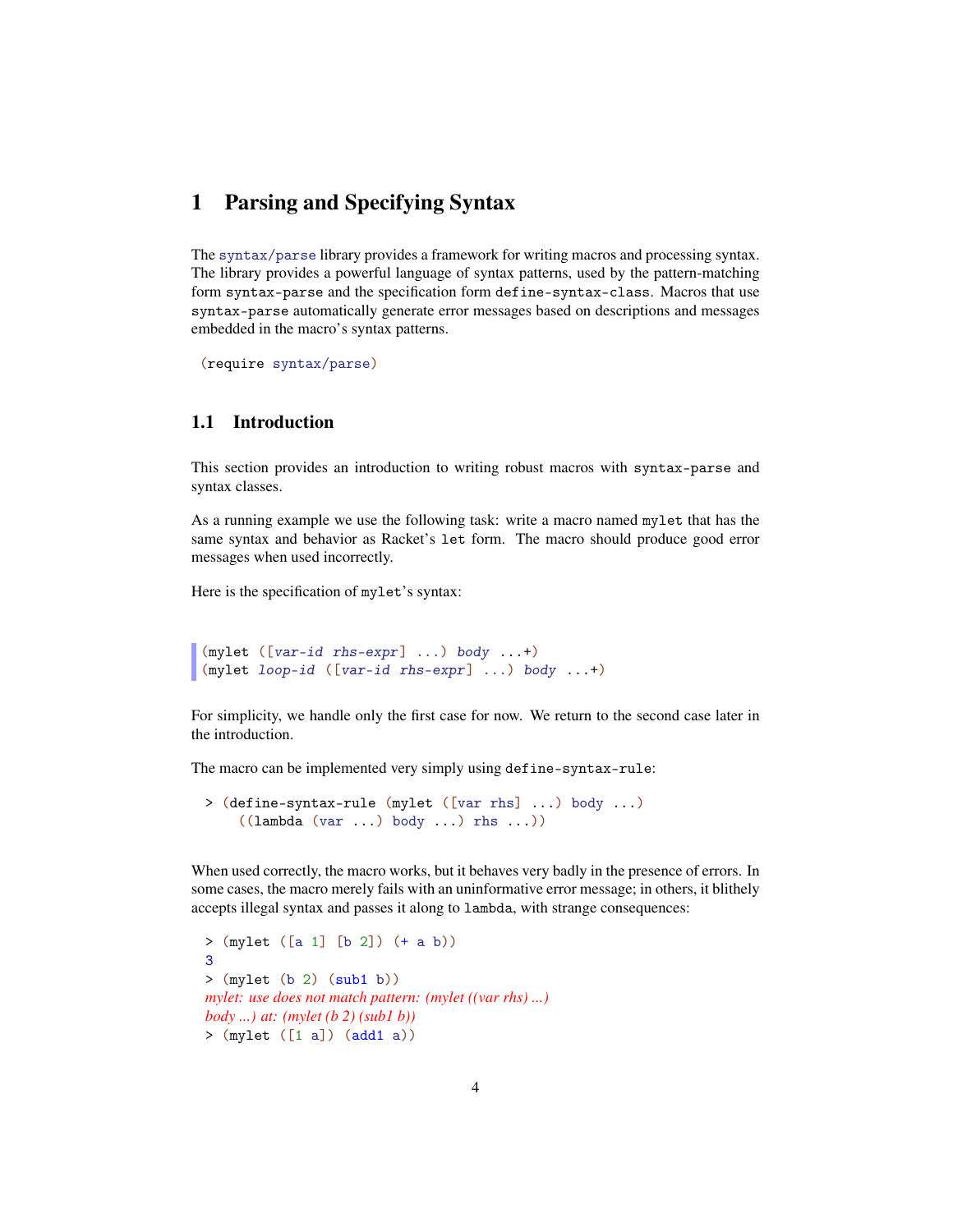```
lambda: not an identifier, identifier with default, or
keyword at: 1
> (mylet ([#:x 1] [y 2]) (* x y))
eval:2:0: arity mismatch;
 the expected number of arguments does not match the given
number
  expected: 0 plus an argument with keyword #:x
  given: 2
  arguments...:
   1
   2
```
These examples of illegal syntax are not to suggest that a typical programmer would make such mistakes attempting to use mylet. At least, not often, not after an initial learning curve. But macros are also used by inexpert programmers and as targets of other macros (or code generators), and many macros are far more complex than mylet. Macros must validate their syntax and report appropriate errors. Furthermore, the macro writer benefits from the *machine-checked* specification of syntax in the form of more readable, maintainable code.

We can improve the error behavior of the macro by using syntax-parse. First, we import syntax-parse into the transformer environment, since we will use it to implement a macro transformer.

```
> (require (for-syntax syntax/parse))
```
The following is the syntax specification above transliterated into a syntax-parse macro definition. It behaves no better than the version using define-syntax-rule above.

```
> (define-syntax (mylet stx)
    (syntax-parse stx
      [ ([var-id rhs-expr] ...) body ...+)
      #'((lambda (var-id ...) body ...) rhs-expr ...)]))
```
One minor difference is the use of  $\dots$  + in the pattern;  $\dots$  means match zero or more repetitions of the preceding pattern; ...+ means match one or more. Only ... may be used in the template, however.

The first step toward validation and high-quality error reporting is annotating each of the macro's pattern variables with the syntax class that describes its acceptable syntax. In mylet, each variable must be an identifier (id for short) and each right-hand side must be an expr (expression). An annotated pattern variable is written by concatenating the pattern variable name, a colon character, and the syntax class name. For an alternative to example to the syntax class name.

> (define-syntax (mylet stx) (syntax-parse stx

the "colon" syntax, see the ∼var pattern form.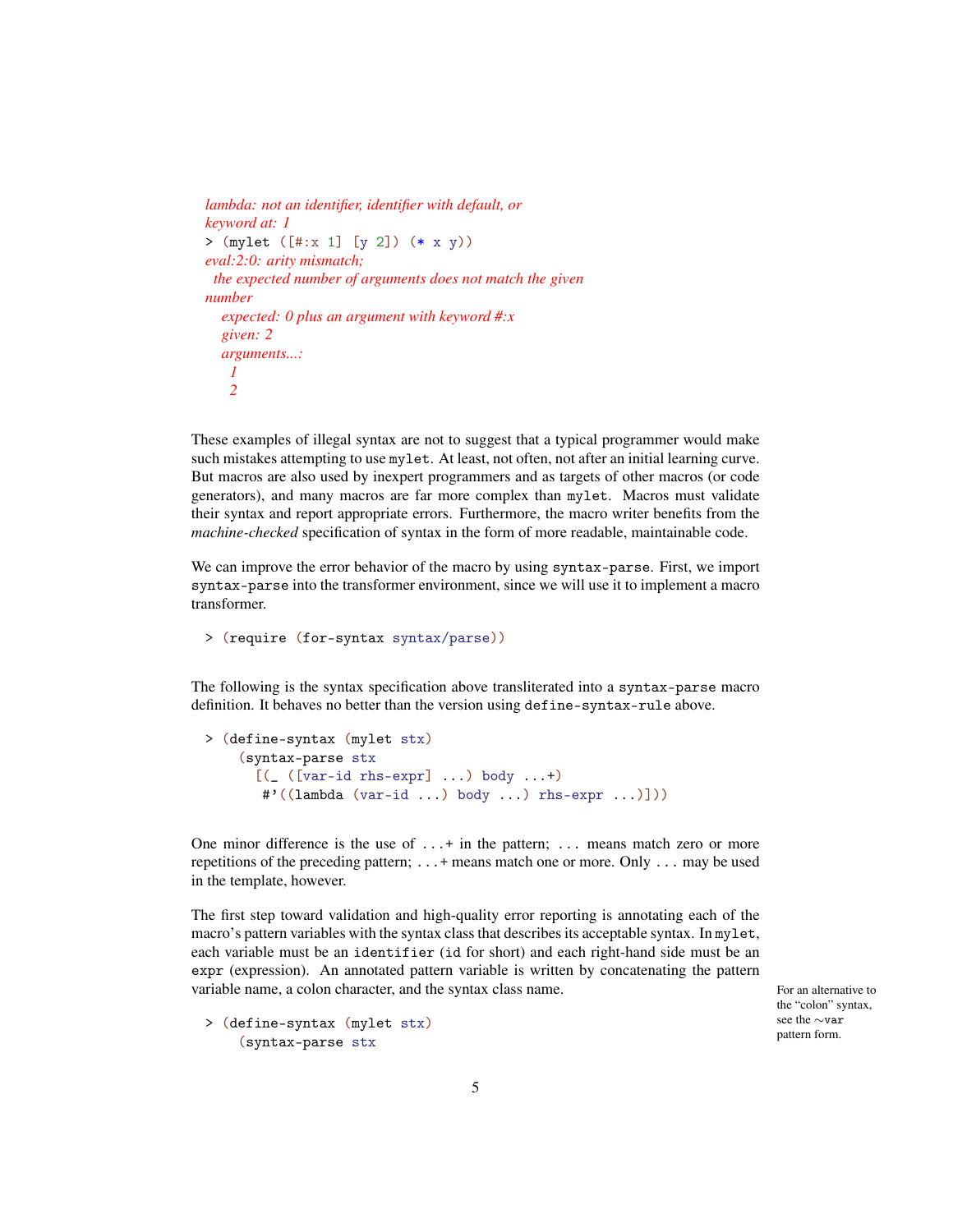```
[ ((var:id rhs:expr) ...) body ...+)
#'((lambda (var ...) body ...) rhs ...)]))
```
Note that the syntax class annotations do not appear in the template (i.e., var, not var $:i$ d).

The syntax class annotations are checked when we use the macro.

```
> (mylet ([a 1] [b 2]) (+ a b))
3
> (mylet (["a" 1]) (add1 a))
mylet: expected identifier at: "a"
```
The expr syntax class does not actually check that the term it matches is a valid expression that would require calling that macro expander. Instead, expr just means not a keyword.

```
> (mylet ([a #:whoops]) 1)
mylet: expected expression at: #:whoops
```
Also, syntax-parse knows how to report a few kinds of errors without any help:

```
> (mylet ([a 1 2]) (* a a))
mylet: unexpected term at: 2
```
There are other kinds of errors, however, that this macro does not handle gracefully:

> (mylet (a 1) (+ a 2)) *mylet: bad syntax at: (mylet (a 1) (+ a 2))*

It's too much to ask for the macro to respond, "This expression is missing a pair of parentheses around (a 1)." The pattern matcher is not that smart. But it can pinpoint the source of the error: when it encountered a it was expecting what we might call a "binding pair," but that term is not in its vocabulary yet.

To allow syntax-parse to synthesize better errors, we must attach *descriptions* to the patterns we recognize as discrete syntactic categories. One way of doing that is by defining new syntax classes: Another way is the Another way is the Another way is the Another way is the Another way is the Another way is the Another way is the Another way is the Another way is the Another way is the Another way is t

∼describe pattern

```
> (define-syntax (mylet stx)
```

```
(define-syntax-class binding
 #:description "binding pair"
```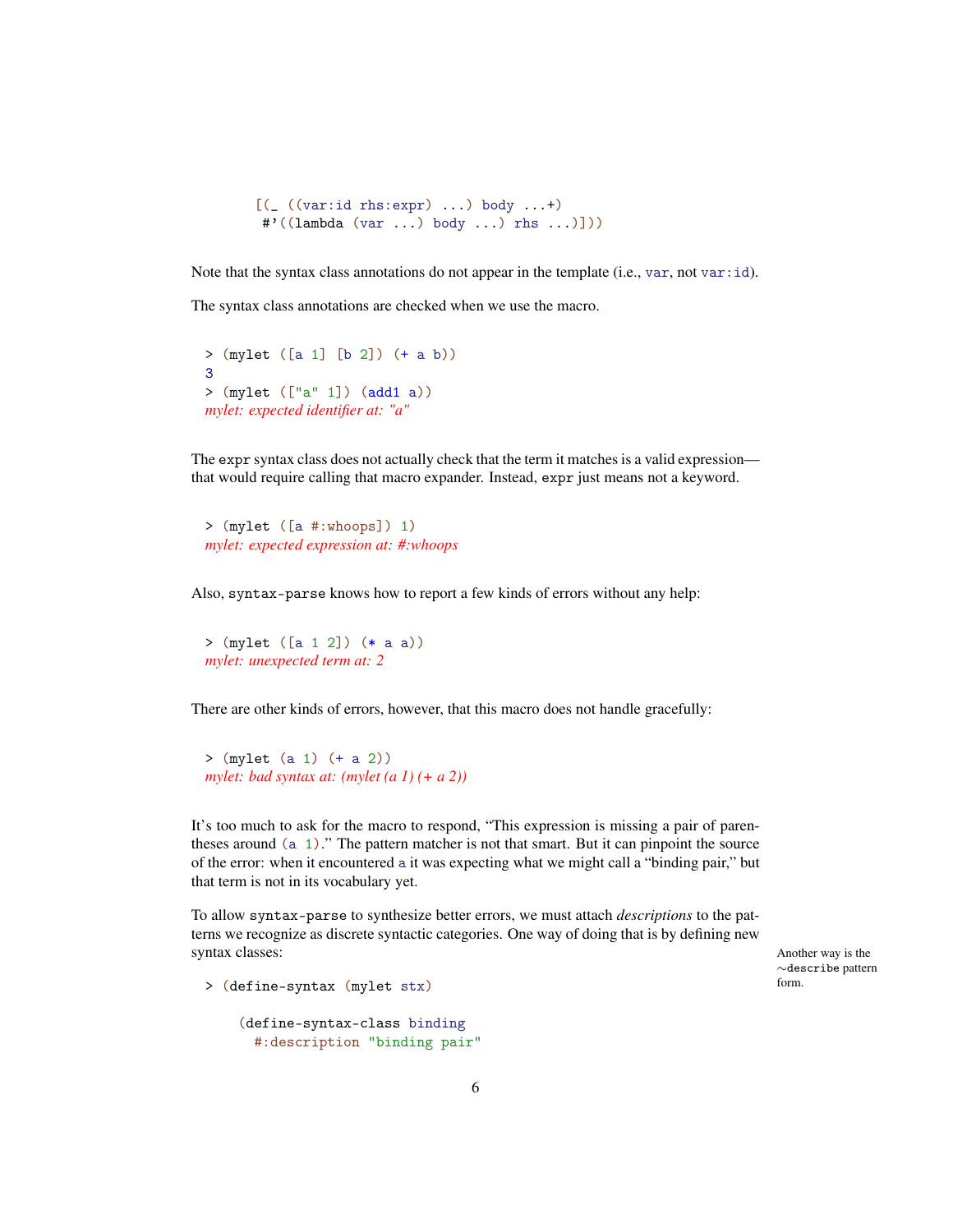```
(pattern (var:id rhs:expr)))
(syntax-parse stx
 [(_ (b:binding ...) body ...+)
  #'((lambda (b.var ...) body ...) b.rhs ...)]))
```
Note that we write b.var and b.rhs now. They are the nested attributes formed from the annotated pattern variable b and the attributes var and rhs of the syntax class binding.

Now the error messages can talk about "binding pairs."

> (mylet (a 1) (+ a 2)) *mylet: expected binding pair at: a*

Errors are still reported in more specific terms when possible:

> (mylet (["a" 1]) (+ a 2)) *mylet: expected identifier at: "a"*

There is one other constraint on the legal syntax of mylet. The variables bound by the different binding pairs must be distinct. Otherwise the macro creates an illegal lambda form:

> (mylet ([a 1] [a 2]) (+ a a)) *lambda: duplicate argument name at: a*

Constraints such as the distinctness requirement are expressed as side conditions, thus:

```
> (define-syntax (mylet stx)
    (define-syntax-class binding
      #:description "binding pair"
      (pattern (var:id rhs:expr)))
    (syntax-parse stx
      [ ( (b: binding ...) body ...+)
       #:fail-when (check-duplicate-identifier
                    (syntax->list #'(b.var ...)))"duplicate variable name"
       #'((lambda (b.var ...) body ...) b.rhs ...)]))
```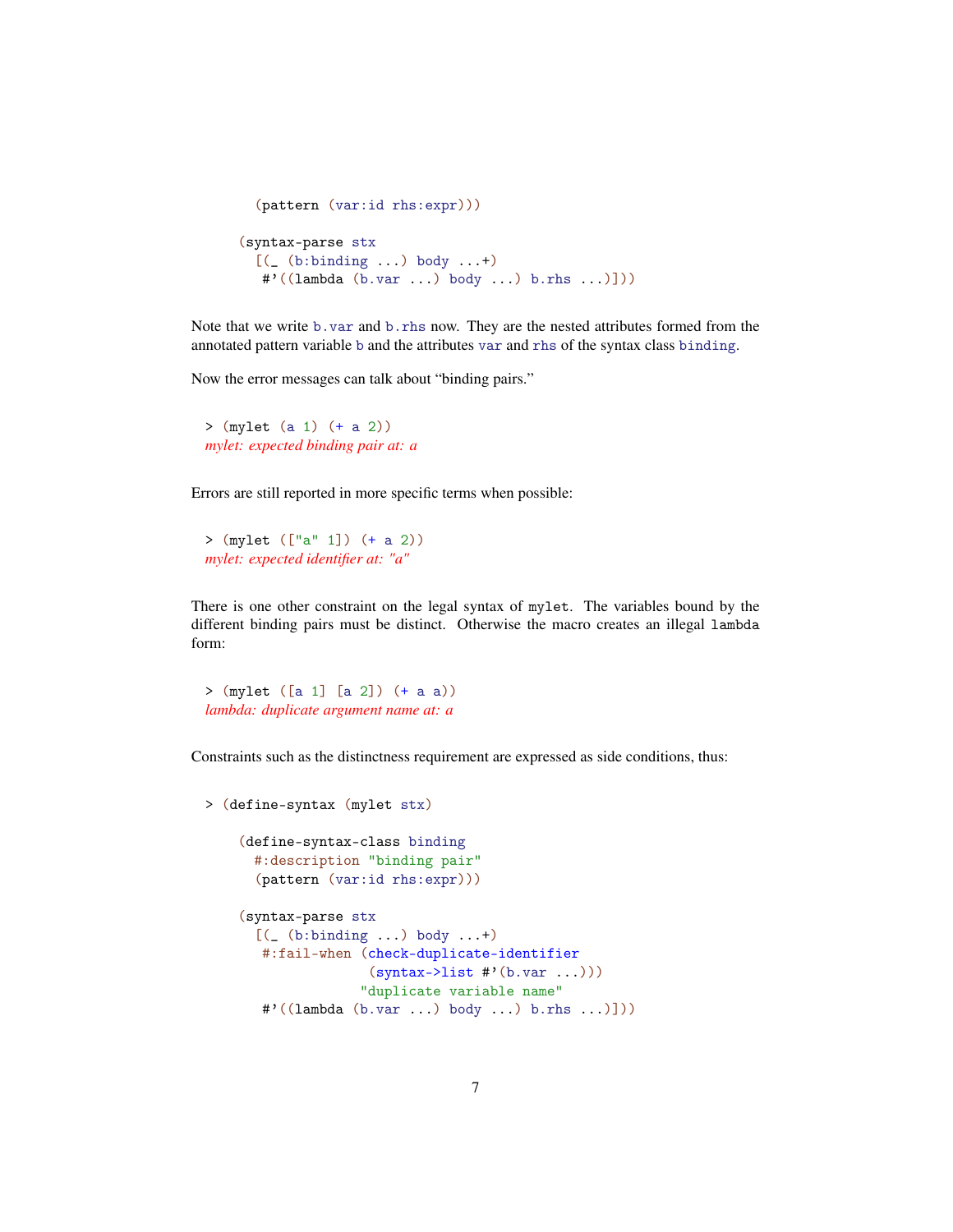```
> (mylet ([a 1] [a 2]) (+ a a))
mylet: duplicate variable name at: a
```
The #:fail-when keyword is followed by two expressions: the condition and the error message. When the condition evaluates to anything but  $#f$ , the pattern fails. Additionally, if the condition evaluates to a syntax object, that syntax object is used to pinpoint the cause of the failure.

Syntax classes can have side conditions, too. Here is the macro rewritten to include another syntax class representing a "sequence of distinct binding pairs."

```
> (define-syntax (mylet stx)
    (define-syntax-class binding
      #:description "binding pair"
      (pattern (var:id rhs:expr)))
    (define-syntax-class distinct-bindings
      #:description "sequence of distinct binding pairs"
      (pattern (b:binding ...)
               #:fail-when (check-duplicate-identifier
                            (syntax-2list #'(b.var ...))"duplicate variable name"
               #:with (var ...) #'(b.var ...)
               #:with (rhs ...) #'(b.rhs ...)))
    (syntax-parse stx
      [(_ bs:distinct-bindings . body)
       #'((lambda (bs.var ...) . body) bs.rhs ...)]))
```
Here we've introduced the  $\#$ : with clause. A  $\#$ : with clause matches a pattern with a computed term. Here we use it to bind var and rhs as attributes of distinct-bindings. By default, a syntax class only exports its patterns' pattern variables as attributes, not their nested attributes. The alternative that is not a structure of the alternative that is not alternative that is no structure of the alternative that is no structure of the alternative of the alternative of the structure of t

Alas, so far the macro only implements half of the functionality offered by Racket's let. We must add the "named-let" form. That turns out to be as simple as adding a new clause:

```
> (define-syntax (mylet stx)
    (define-syntax-class binding
      #:description "binding pair"
      (pattern (var:id rhs:expr)))
    (define-syntax-class distinct-bindings
```
would be to explicitly declare the attributes of distinct-bindings to include the nested attributes b.var and b.rhs, using the #:attribute option. Then the macro would refer to bs.b.var and bs.b.rhs.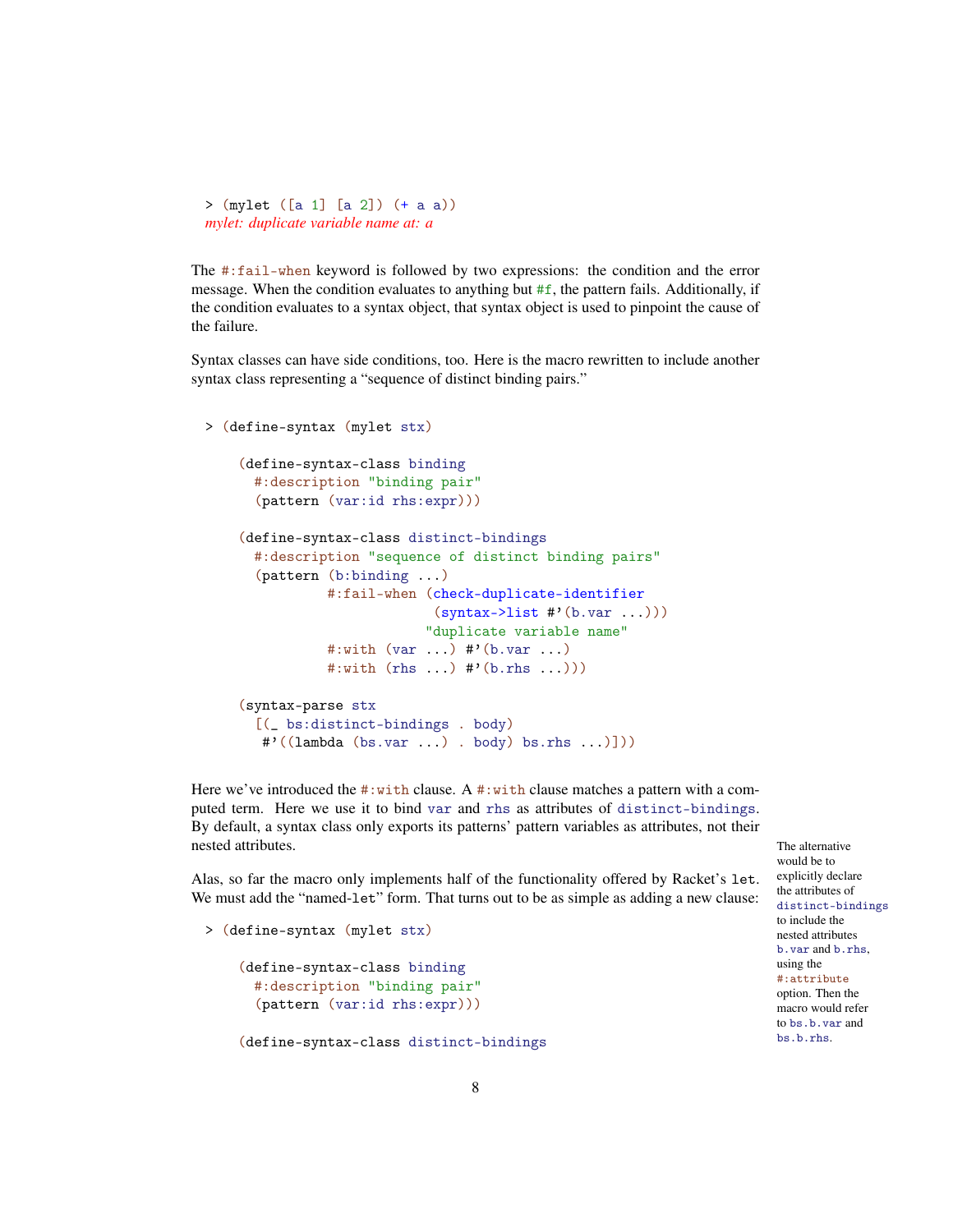```
#:description "sequence of distinct binding pairs"
 (pattern (b:binding ...)
          #:fail-when (check-duplicate-identifier
                        (syntax->list #'(b.var ...)))"duplicate variable name"
          #:with (var ...) #'(b.var ...)
          #:with (rhs ...) #'(b.rhs ...))(syntax-parse stx
 [(_ bs:distinct-bindings body ...+)
  #'((lambda (bs.var ...) body ...) bs.rhs ...)]
 [(_ loop:id bs:distinct-bindings body ...+)
  #'(letrec ([loop (lambda (bs.var ...) body ...)])
       (logo p \, bs.rhs \ldots))])
```
We are able to reuse the distinct-bindings syntax class, so the addition of the "namedlet" syntax requires only three lines.

But does adding this new case affect syntax-parse's ability to pinpoint and report errors?

```
> (mylet ([a 1] [b 2]) (+ a b))
3
> (mylet (["a" 1]) (add1 a))
mylet: expected identifier at: "a"
> (mylet ([a #:whoops]) 1)
mylet: expected expression at: #:whoops
> (mylet ([a 1 2]) (* a a))
mylet: unexpected term at: 2
> (mylet (a 1) (+ a 2))
mylet: expected binding pair at: a
> (mylet ([a 1] [a 2]) (+ a a))
mylet: duplicate variable name at: a
```
The error reporting for the original syntax seems intact. We should verify that the named-let syntax is working, that syntax-parse is not simply ignoring that clause.

```
> (mylet loop ([a 1] [b 2]) (+ a b))
3
> (mylet loop (["a" 1]) (add1 a))
mylet: expected identifier at: "a"
> (mylet loop ([a #:whoops]) 1)
mylet: expected expression at: #:whoops
> (mylet loop ([a 1 2]) (* a a))
mylet: unexpected term at: 2
```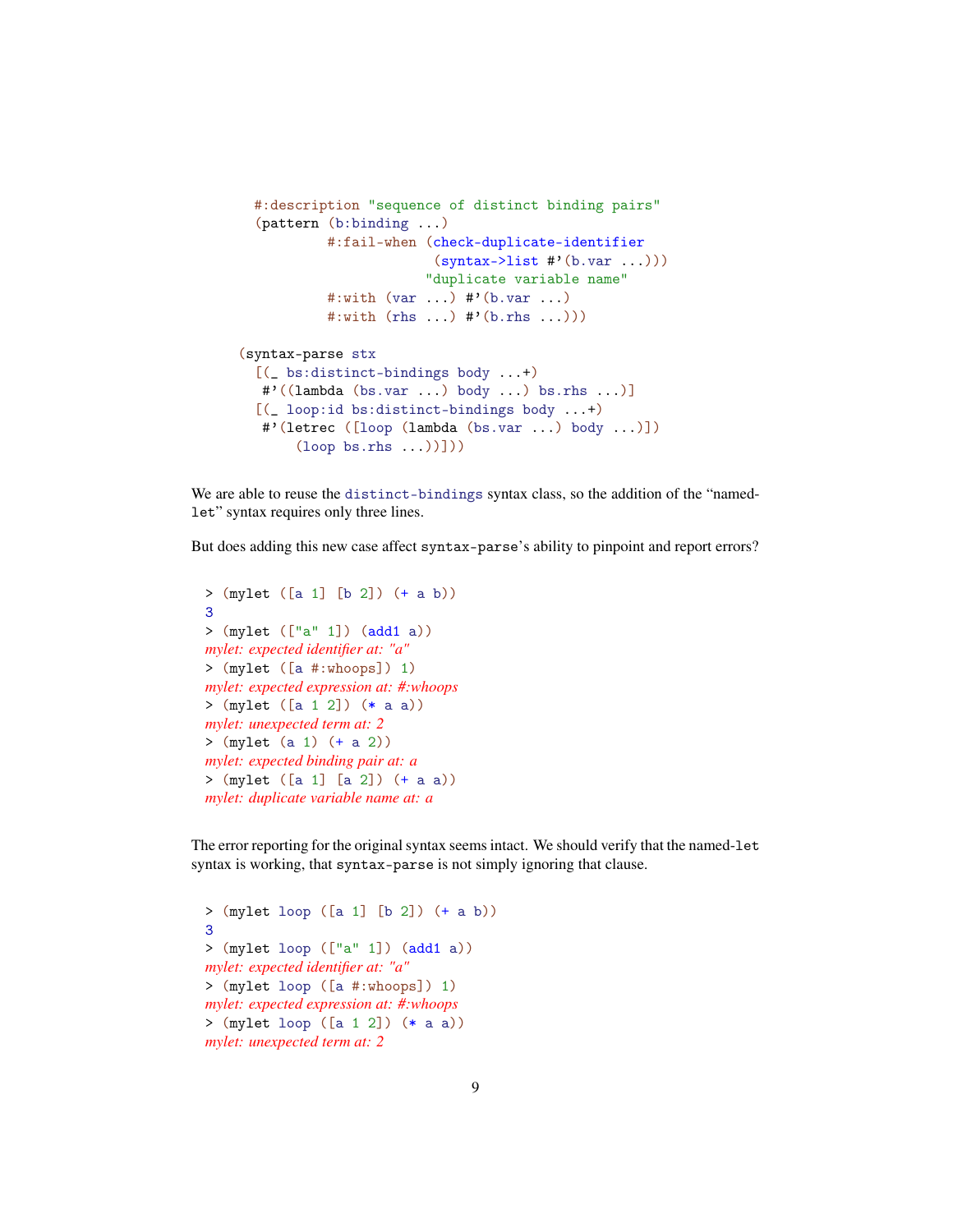```
> (mylet loop (a 1) (+ a 2))
mylet: expected binding pair at: a
> (mylet loop ([a 1] [a 2]) (+ a a))
mylet: duplicate variable name at: a
```
How does syntax-parse decide which clause the programmer was attempting, so it can use it as a basis for error reporting? After all, each of the bad uses of the named-let syntax are also bad uses of the normal syntax, and vice versa. And yet the macro doen not produce errors like "mylet: expected sequence of distinct binding pairs at: loop."

The answer is that syntax-parse records a list of all the potential errors (including ones like loop not matching distinct-binding) along with the *progress* made before each error. Only the error with the most progress is reported.

For example, in this bad use of the macro,

```
> (mylet loop (["a" 1]) (add1 a))
mylet: expected identifier at: "a"
```
there are two potential errors: expected distinct-bindings at loop and expected identifier at "a". The second error occurs further in the term than the first, so it is reported.

For another example, consider this term:

```
> (mylet (["a" 1]) (add1 a))
mylet: expected identifier at: "a"
```
Again, there are two potential errors: expected identifier at  $([a^" 1])$  and expected identifier at "a". They both occur at the second term (or first argument, if you prefer), but the second error occurs deeper in the term. Progress is based on a left-to-right traversal of the syntax.

A final example: consider the following:

```
> (mylet ([a 1] [a 2]) (+ a a))
mylet: duplicate variable name at: a
```
There are two errors again: duplicate variable name at  $([a 1] [a 2])$  and expected identifier at  $([a 1] [a 2])$ . Note that as far as syntax-parse is concerned, the progress associated with the duplicate error message is the second term (first argument), not the second occurrence of a. That's because the check is associated with the entire distinctbindings pattern. It would seem that both errors have the same progress, and yet only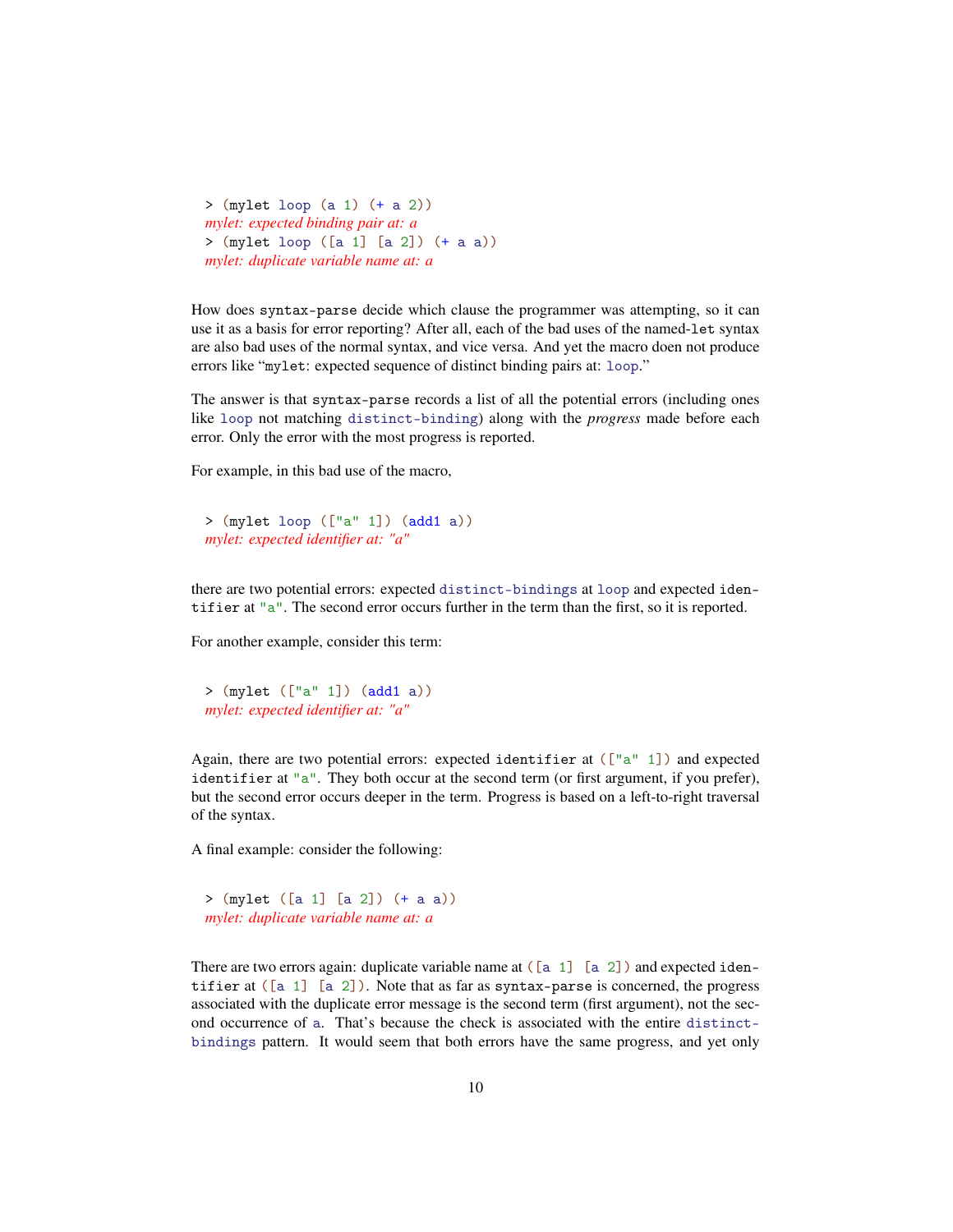the first one is reported. The difference between the two is that the first error is from a *post-traversal* check, whereas the second is from a normal (i.e., pre-traversal) check. A post-traveral check is considered to have made more progress than a pre-traversal check of the same term; indeed, it also has greater progress than any failure *within* the term.

It is, however, possible for multiple potential errors to occur with the same progress. Here's one example:

> (mylet "not-even-close") *mylet: expected identifier or expected sequence of distinct binding pairs at: "not-even-close"*

In this case syntax-parse reports both errors.

Even with all of the annotations we have added to our macro, there are still some misuses that defy syntax-parse's error reporting capabilities, such as this example:

> (mylet) *mylet: bad syntax at: (mylet)*

The philosophy behind syntax-parse is that in these situations, a generic error such as "bad syntax" is justified. The use of mylet here is so far off that the only informative error message would include a complete recapitulation of the syntax of mylet. That is not the role of error messages, however; it is the role of documentation.

This section has provided an introduction to syntax classes, side conditions, and progressordered error reporting. But syntax-parse has many more features. Continue to the §1.2 "Examples" section for samples of other features in working code, or skip to the subsequent sections for the complete reference documentation.

## <span id="page-10-0"></span>1.2 Examples

This section provides an extended introduction to syntax/parse as a series of worked examples.

#### <span id="page-10-1"></span>1.2.1 Phases and Reusable Syntax Classes

As demonstrated in the §1.1 "Introduction", the simplest place to define a syntax class is within the macro definition that uses it. But that limits the scope of the syntax class to the one client macro, and it makes for very large macro definitions. Creating reusable syntax classes requires some awareness of the Racket phase level separation. A syntax class defined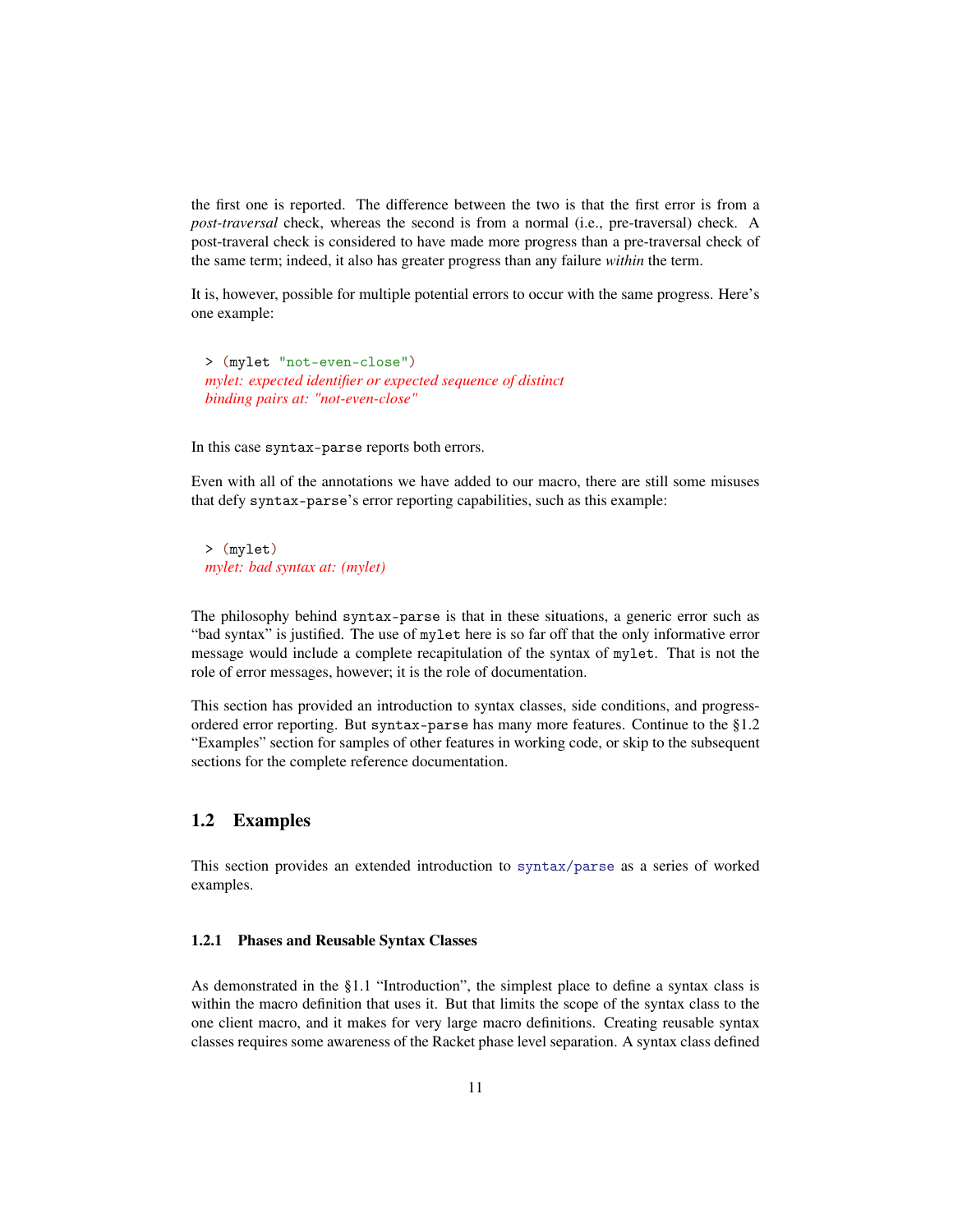immediately within a module cannot be used by macros in the same module; it is defined at the wrong phase.

```
> (module phase-mismatch-mod racket
    (require syntax/parse (for-syntax syntax/parse))
    (define-syntax-class foo
      (pattern (a b c)))
    (define-syntax (macro stx)
      (syntax-parse stx
        [([ f:foo) #'(+ f.a f.b f.c)])))
syntax-parse: not defined as syntax class at: foo
```
In the module above, the syntax class foo is defined at phase level 0. The reference to foo within macro, however, is at phase level 1, being the implementation of a macro transformer. (Needing to require syntax/parse twice, once normally and once for-syntax is a common warning sign of phase level incompatibility.)

The phase level mismatch is easily remedied by putting the syntax class definition within a begin-for-syntax block:

```
> (module phase-ok-mod racket
    (require (for-syntax syntax/parse))
    (begin-for-syntax
     (define-syntax-class foo
       (pattern (a b c))))
    (define-syntax (macro stx)
      (syntax-parse stx
        [([ f:foo) #'(+ f.a f.b f.c)])))
```
In the revised module above, foo is defined at phase 1, so it can be used in the implementation of the macro.

An alternative to begin-for-syntax is to define the syntax class in a separate module and require that module for-syntax.

```
> (module stxclass-mod racket
    (require syntax/parse)
    (define-syntax-class foo
      (pattern (a b c)))
    (provide foo))
> (module macro-mod racket
    (require (for-syntax syntax/parse
                         'stxclass-mod))
    (define-syntax (macro stx)
      (syntax-parse stx
        [([ f:foo) #'(+ f.a f.b f.c)]))
    (provide macro))
```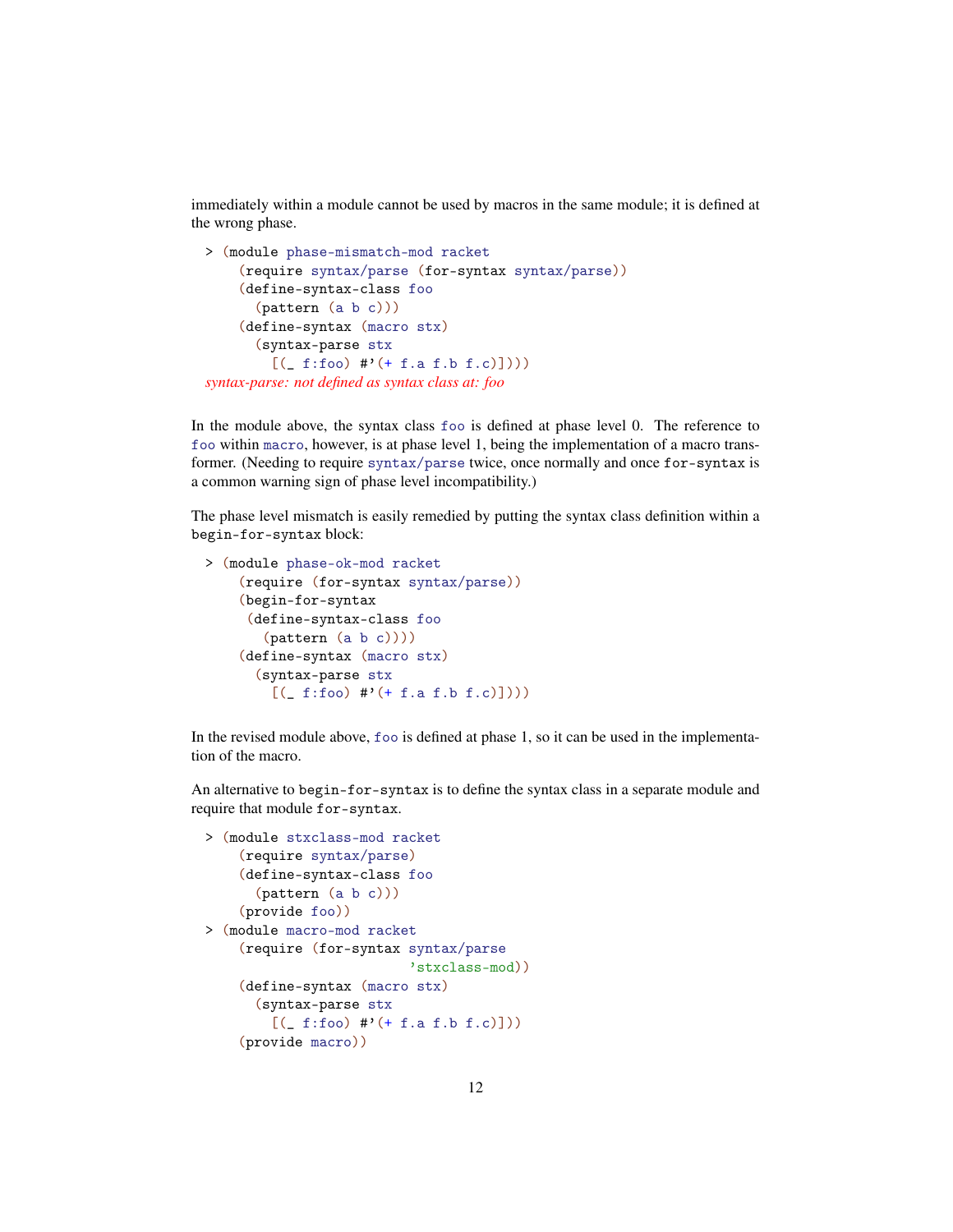```
> (require 'macro-mod)
> (macro (1 2 3))
6
```
If a syntax class refers to literal identifiers, or if it computes expressions via syntax templates, then the module containing the syntax class must generally require for-template the bindings referred to in the patterns and templates.

```
> (module arith-keywords-mod racket
    (define-syntax plus (syntax-rules ()))
    (define-syntax times (syntax-rules ()))
    (provide plus times))
> (module arith-stxclass-mod racket
    (require syntax/parse
             (for-template 'arith-keywords-mod
                           racket))
    (define-syntax-class arith
      #:literals (plus times)
      (pattern n:nat
               #:with expr #'n)
      (pattern (plus a:arith b:arith)
               #:with expr #'(+ a.expr b.expr))
      (pattern (times a:arith b:arith)
               #:with expr #'(* a.expr b.expr)))
    (provide arith))
> (module arith-macro-mod racket
    (require (for-syntax syntax/parse
                         'arith-stxclass-mod)
             'arith-keywords-mod)
    (define-syntax (arith-macro stx)
      (syntax-parse stx
        [(_ a:arith)
         #'(values 'a.expr a.expr)]))
    (provide arith-macro
             (all-from-out 'arith-keywords-mod)))
> (require 'arith-macro-mod)
> (arith-macro (plus 1 (times 2 3)))
'(+ 1 (* 2 3))7
```
In 'arith-stxclass-mod, the module 'arith-keywords-mod must be required fortemplate because the keywords are used in phase-0 expressions. Likewise, the module racket must be required for-template because the syntax class contains syntax templates involving  $+$  and  $*$  (and, in fact, the implicit  $\frac{4}{2}$ app syntax). All of these identifiers (the keywords plus and times; the procedures  $+$  and  $*$ ; and the implicit syntax  $\frac{4}{2}$ app) must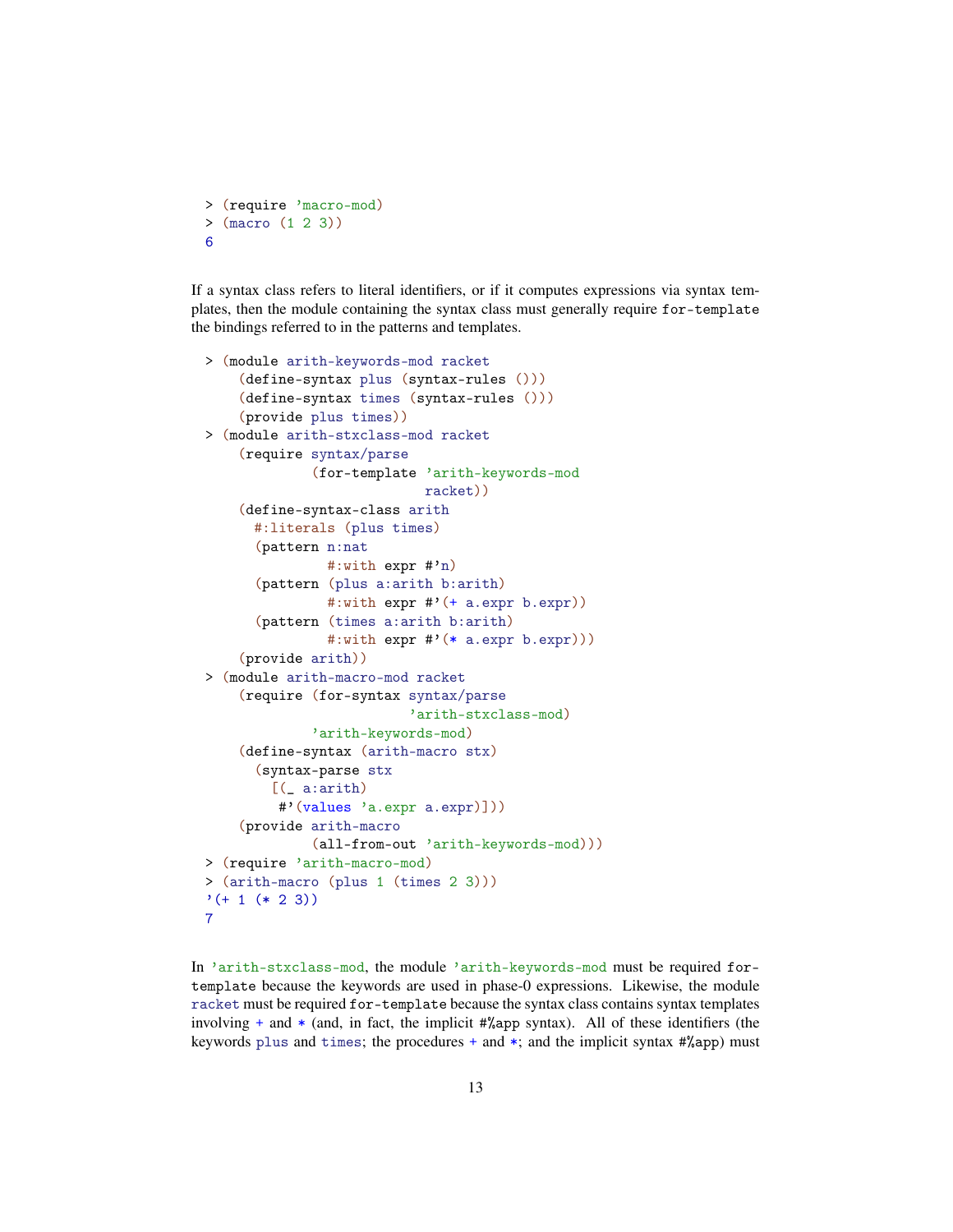be bound at "absolute" phase level 0. Since the module 'arith-stxclass-mod is required with a phase level offset of 1 (that is, for-syntax), it must compensate with a phase level offset of -1, or for-template.

#### <span id="page-13-0"></span>1.2.2 Optional Keyword Arguments

This section explains how to write a macro that accepts (simple) optional keyword arguments. We use the example mycond, which is like Racket's cond except that it takes an optional keyword argument that controls what happens if none of the clauses match.

Optional keyword arguments are supported via head patterns. Unlike normal patterns, which match one term, head patterns can match a variable number of subterms in a list. Some important head-pattern forms are ∼seq, ∼or, and ∼optional.

Here's one way to do it:

```
> (define-syntax (mycond stx)
    (syntax-parse stx
      [(mycond (∼or (∼seq #:error-on-fallthrough who:expr) (∼seq))
               clause ...)
       (with-syntax ([error? (if (attribute who) #'#t #'#f)]
                     [who (or (attribute who) \#'#f)])
         #'(mycond* error? who clause ...))]))
> (define-syntax mycond*
    (syntax-rules ()
      [(mycond error? who [question answer] . clauses)
       (if question answer (mycond* error? who . clauses))]
      [(mycond #t who)
       (error who "no clauses matched")]
      [(mycond #f])(void)])
```
We cannot write #'who in the macro's right-hand side, because the who attribute does not receive a value if the keyword argument is omitted. Instead we must write (attribute who), which produces #f if matching did not assign a value to the attribute.

```
> (mycond [(even? 13) 'blue]
          [(odd? 4) 'red])
> (mycond #:error-on-fallthrough 'myfun
          [(even? 13) 'blue]
          [(odd? 4) 'red])
myfun: no clauses matched
```
There's a simpler way of writing the ∼or pattern above: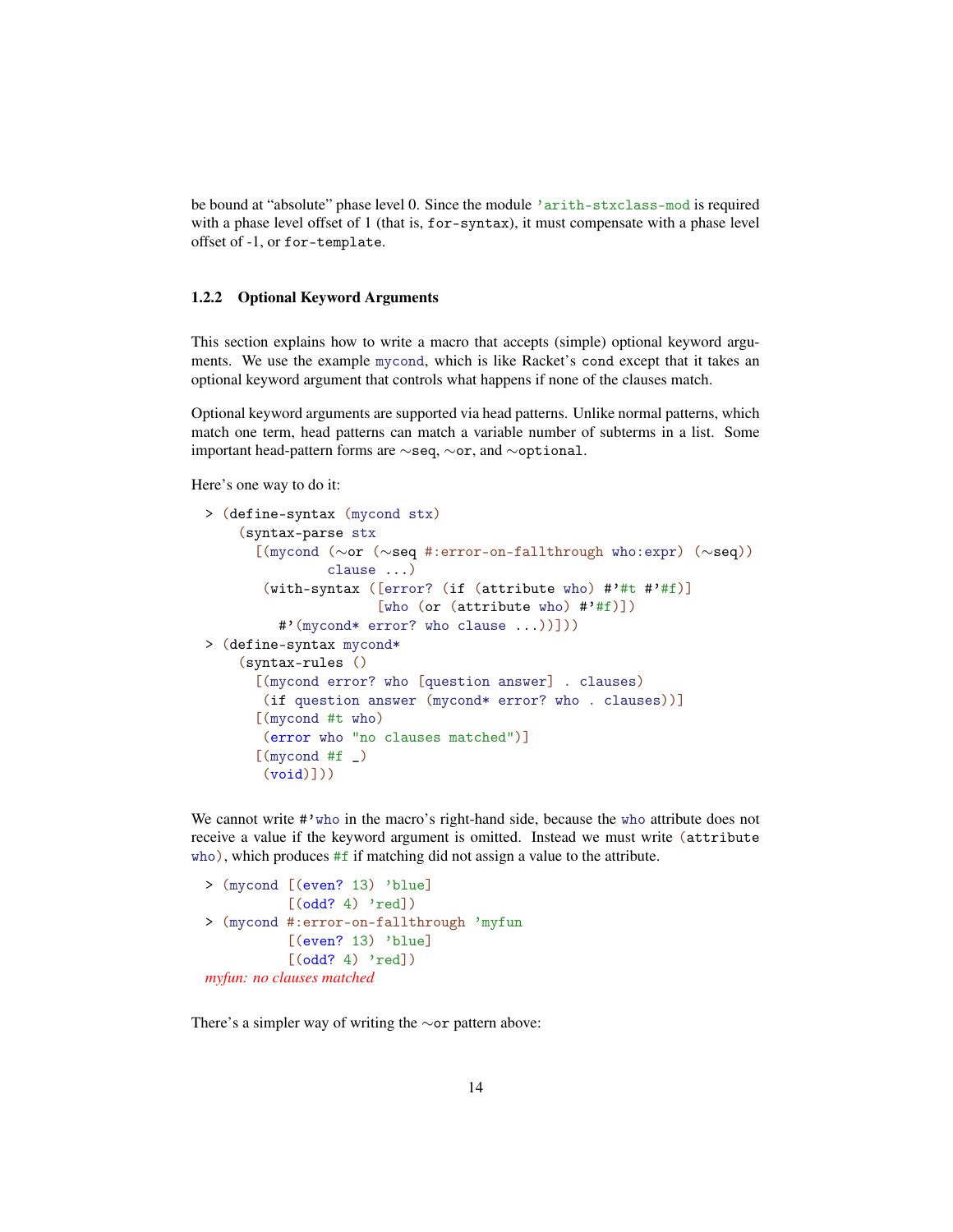(∼optional (∼seq #:error-on-fallthrough who:expr))

Yet another way is to introduce a splicing syntax class, which is like an ordinary syntax class but for head patterns.

```
> (define-syntax (mycond stx)
    (define-splicing-syntax-class maybe-fallthrough-option
      (pattern (∼seq #:error-on-fallthough who:expr)
               #:with error? #'#t)
      (pattern (∼seq)
               #:with error? #'#f
               \#:with who \#'#f))
    (syntax-parse stx
      [(mycond fo:maybe-fallthrough-option clause ...)
       #'(mycond* fo.error? fo.who clause ...)]))
```
Defining a splicing syntax class also makes it easy to eliminate the case analysis we did before using attribute by defining error? and who as attributes within both of the syntax class's variants. (This is possible to do in the inline pattern version too, using ∼and and ∼parse, just less convenient.) Splicing syntax classes also closely parallel the style of grammars in macro documentation.

#### <span id="page-14-0"></span>1.2.3 Variants with Uniform Meanings

Syntax classes not only validate syntax, they also extract some measure of meaning from it. From the perspective of meaning, there are essentially two kinds of syntax class. In the first, all of the syntax class's variants have the same kind of meaning. In the second, variants may have different kinds of meaning. This section discusses the first kind, syntax classes with In other words, uniform meanings. The next section discusses §1.2.4 "Variants with Varied Meanings".

some syntax classes' meanings are products and others' meanings are sums.

If all of a syntax class's variants express the same kind of information, that information can be cleanly represented via attributes, and it can be concisely processed using ellipses.

One example of a syntax class with uniform meaning: the init-decl syntax of the class macro. Here is the specification of init-decl:

```
init-dec1 = id| (maybe-renamed)
              | (maybe-renamed default-expr )
maybe-renamed = id
```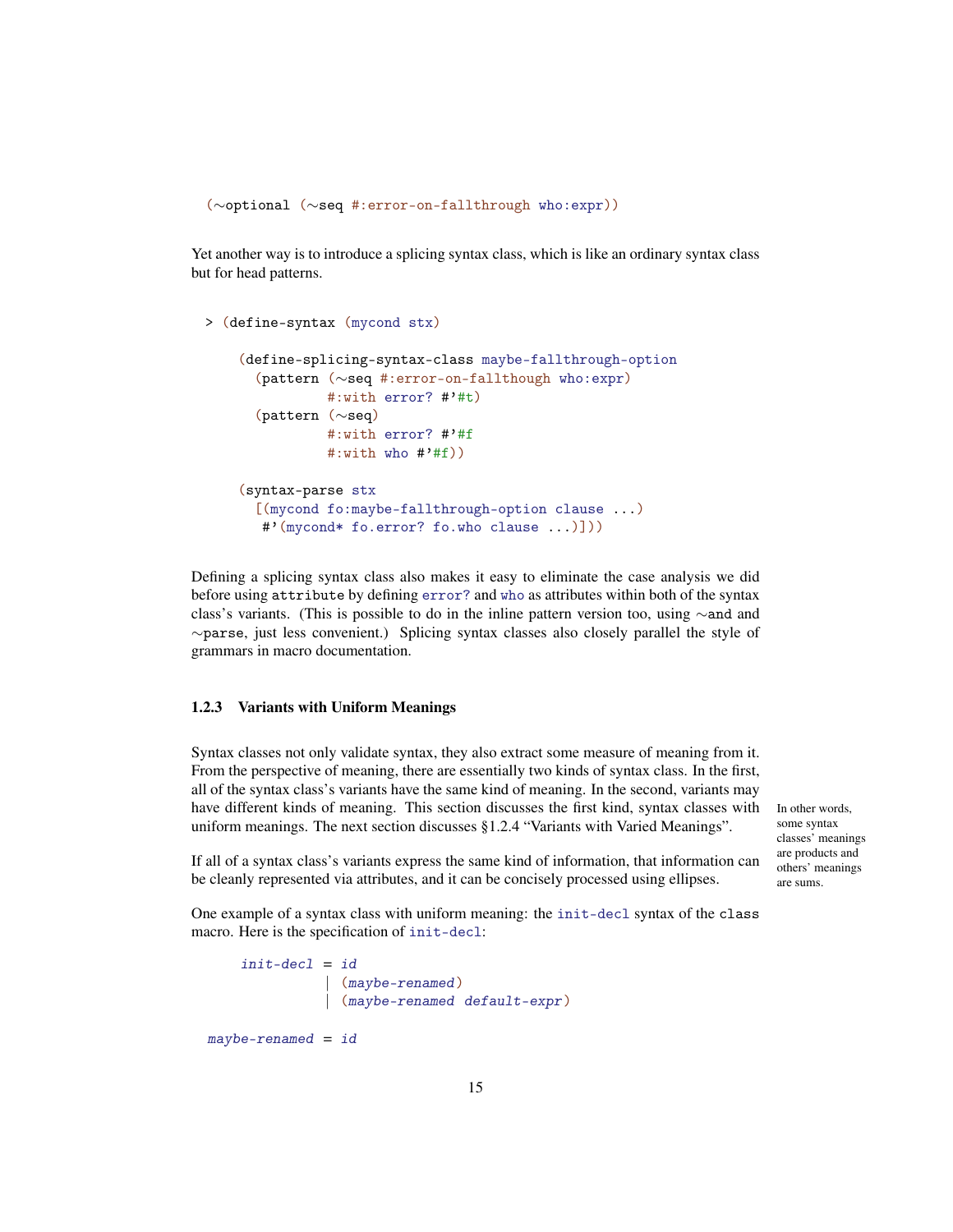```
| (internal-id external-id )
```
The init-decl syntax class has three variants, plus an auxiliary syntax class that has two variants of its own. But all forms of init-decl ultimately carry just three pieces of information: an internal name, an external name, and a default configuration of some sort. The simpler syntactic variants are just abbreviations for the full information.

The three pieces of information determine the syntax class's attributes. It is useful to declare the attributes explicitly using the #:attributes keyword; the declaration acts both as incode documentation and as a check on the variants.

```
(define-syntax-class init-decl
  #:attributes (internal external default)
  \overline{\phantom{0}}
```
Next we fill in the syntactic variants, deferring the computation of the attributes:

```
(define-syntax-class init-decl
  #:attributes (internal external default)
  (pattern ???:id
            \overline{\phantom{a}}(pattern (???:maybe-renamed)
            \overline{a})
  (pattern (???:maybe-renamed ???:expr)
            _{--}))
```
We perform a similar analysis of maybe-renamed:

```
(define-syntax-class maybe-renamed
 #:attributes (internal external)
  (pattern ???:id
           \overline{a}(pattern (???:id ???:id)
           __))
```
Here's one straightforward way of matching syntactic structure with attributes for mayberenamed:

```
(define-syntax-class maybe-renamed
 #:attributes (internal external)
 (pattern internal:id
          #:with external #'internal)
 (pattern (internal:id external:id)))
```
Given that definition of maybe-renamed, we can fill in most of the definition of init-decl: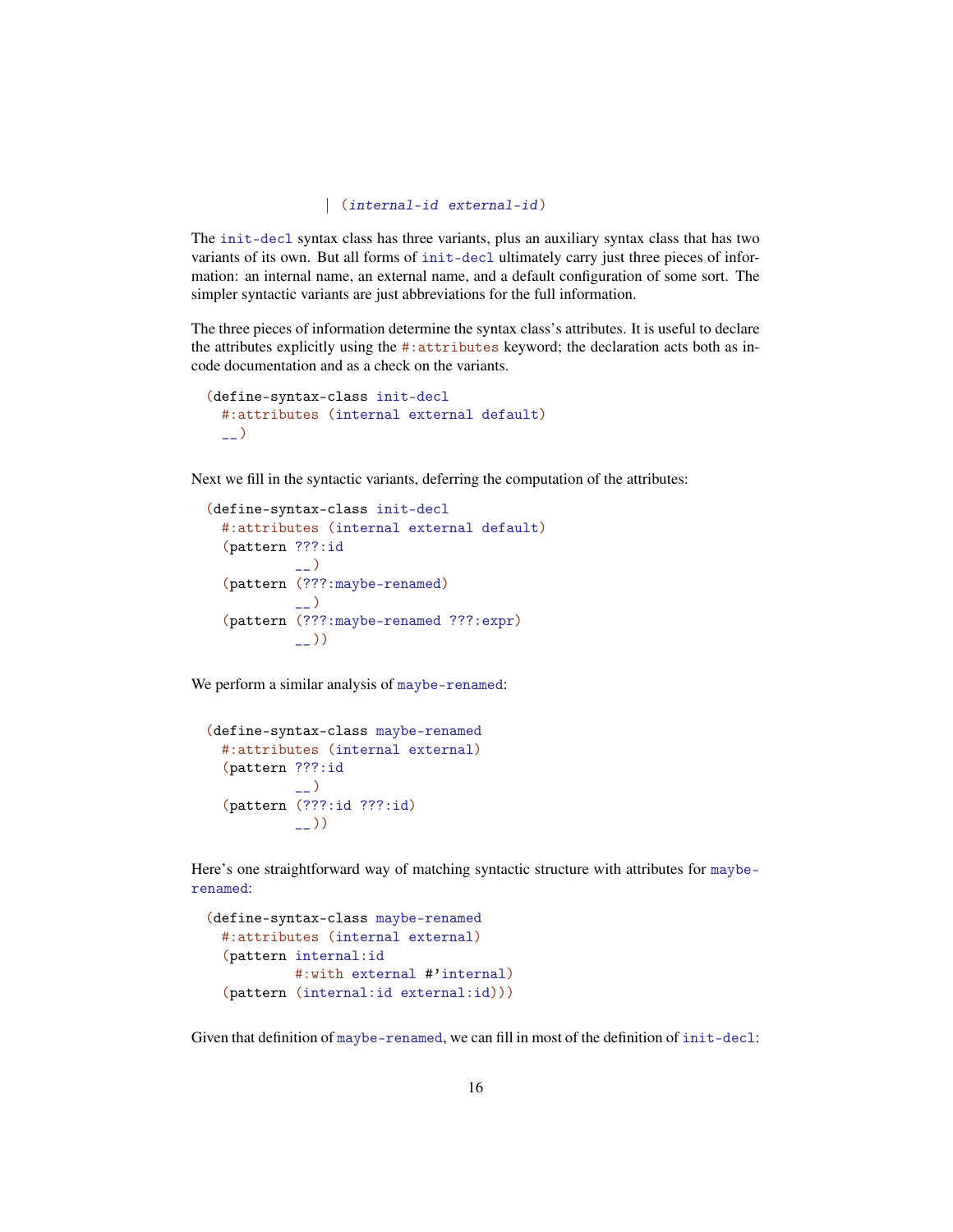```
(define-syntax-class init-decl
 #:attributes (internal external default)
 (pattern internal:id
          #:with external #:internal
          #:with default ???)
 (pattern (mr:maybe-renamed)
          #:with internal #'mr.internal
          #:with external #'mr.external
          #:with default ???)
 (pattern (mr:maybe-renamed default0:expr)
          #:with internal #'mr.internal
          #:with external #'mr.external
          #:with default ???))
```
At this point we realize we have not decided on a representation for the default configuration. In fact, it is an example of syntax with varied meanings (aka sum or disjoint union). The following section discusses representation options in greater detail; for the sake of completeness, we present one of them here.

There are two kinds of default configuration. One indicates that the initialization argument is optional, with a default value computed from the given expression. The other indicates that the initialization argument is mandatory. We represent the variants as a (syntax) list containing the default expression and as the empty (syntax) list, respectively. More precisely:

```
(define-syntax-class init-decl
 #:attributes (internal external default)
 (pattern internal:id
          #:with external #:internal
          #:with default \#'())
 (pattern (mr:maybe-renamed)
          #:with internal #'mr.internal
          #:with external #'mr.external
          #:with default #'())
  (pattern (mr:maybe-renamed default0:expr)
          #:with internal #'mr.internal
          #:with external #'mr.external
          #:with default #'(default0)))
```
Another way to look at this aspect of syntax class design is as the algebraic factoring of sums-of-products (concrete syntax variants) into products-of-sums (attributes and abstract syntax variants). The advantages of the latter form are the "dot" notation for data extraction, avoiding or reducing additional case analysis, and the ability to concisely manipulate sequences using ellipses.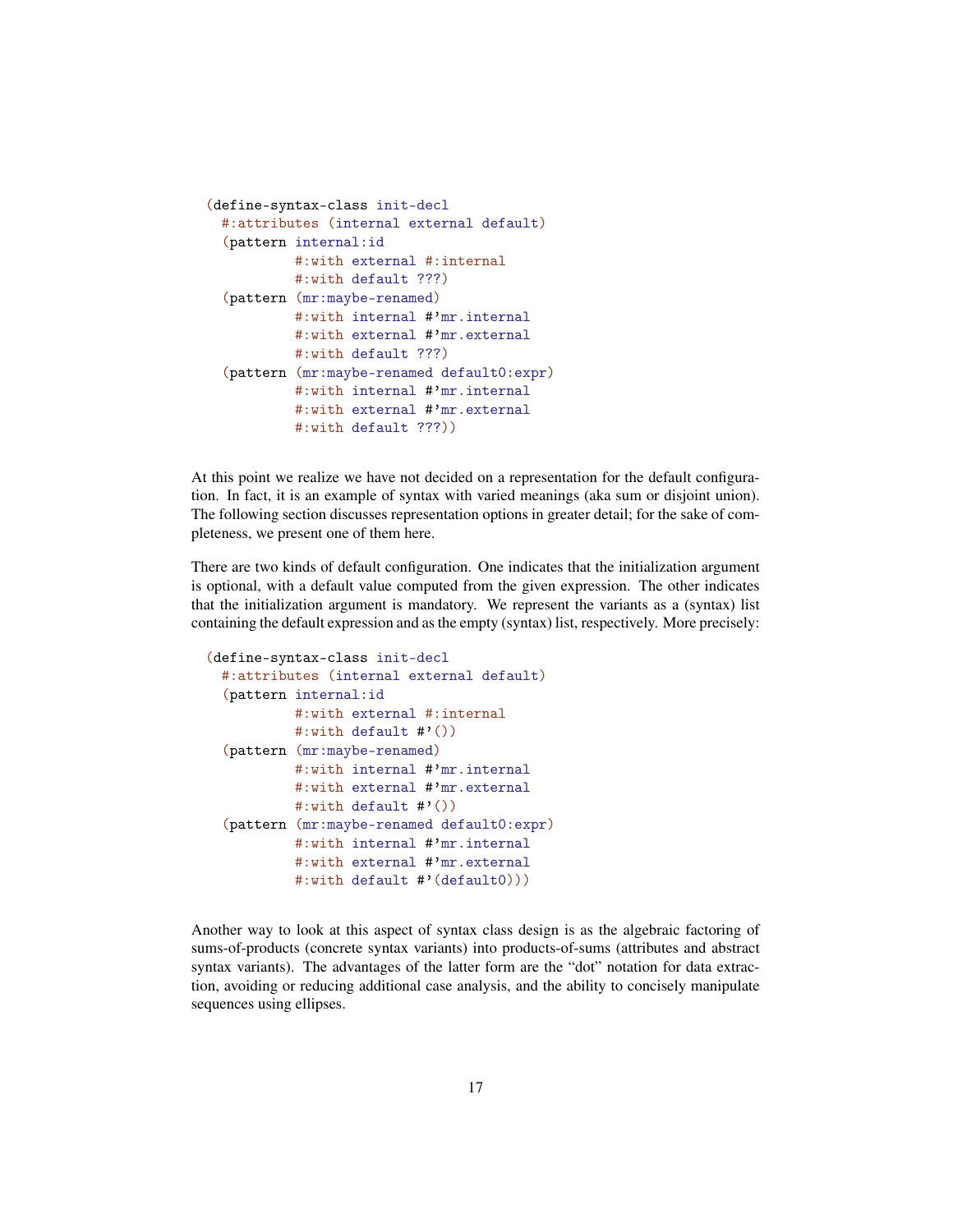#### <span id="page-17-0"></span>1.2.4 Variants with Varied Meanings

As explained in the previous section, the meaning of a syntax class can be uniform, or it can be varied; that is, different instances of the syntax class can carry different kinds of information. This section discusses the latter kind of syntax class.

A good example of a syntax class with varied meanings is the for-clause of the for family of special forms.

```
for-clause = (id \, seq\text{-}expr]\left[\begin{array}{ccc} [id \dots] & \text{seq-expr} \end{array}\right]| #:when guard-expr
```
The first two variants carry the same kind of information; both consist of identifiers to bind and a sequence expression. The third variant, however, means something totally different: a condition that determines whether to continue the current iteration of the loop, plus a change in scoping for subsequent seq-exprs. The information of a for-clause must be represented in a way that a client macro can do further case analysis to distinguish the "bind variables from a sequence" case from the "skip or continue this iteration and enter a new scope" case.

This section discusses two ways of representing varied kinds of information.

#### Syntactic Normalization

One approach is based on the observation that the syntactic variants already constitute a representation of the information they carry. So why not adapt that representation, removing redundancies and eliminating simplifying the syntax to make subsequent re-parsing trivial.

```
(define-splicing-syntax-class for-clause
 #:attribute (norm)
 (pattern [var:id seq:expr]
          #:with norm #'[(var) seq])
 (pattern [(var:id ...) seq:expr]
          #:with norm #'[(var ...) seq])
  (pattern (∼seq #:when guard:expr)
          #:with norm #'[#:when guard]))
```
First, note that since the #:when variant consists of two separate terms, we define forclause as a splicing syntax class. Second, that kind of irregularity is just the sort of thing we'd like to remove so we don't have to deal with it again later. Thus we represent the normalized syntax as a single term beginning with either a sequence of identifiers (the first two cases) or the keyword #:when (the third case). The two normalized cases are easy to process and easy to tell apart. We have also taken the opportunity to desugar the first case into the second.

A normalized syntactic representation is most useful when the subsequent case analysis is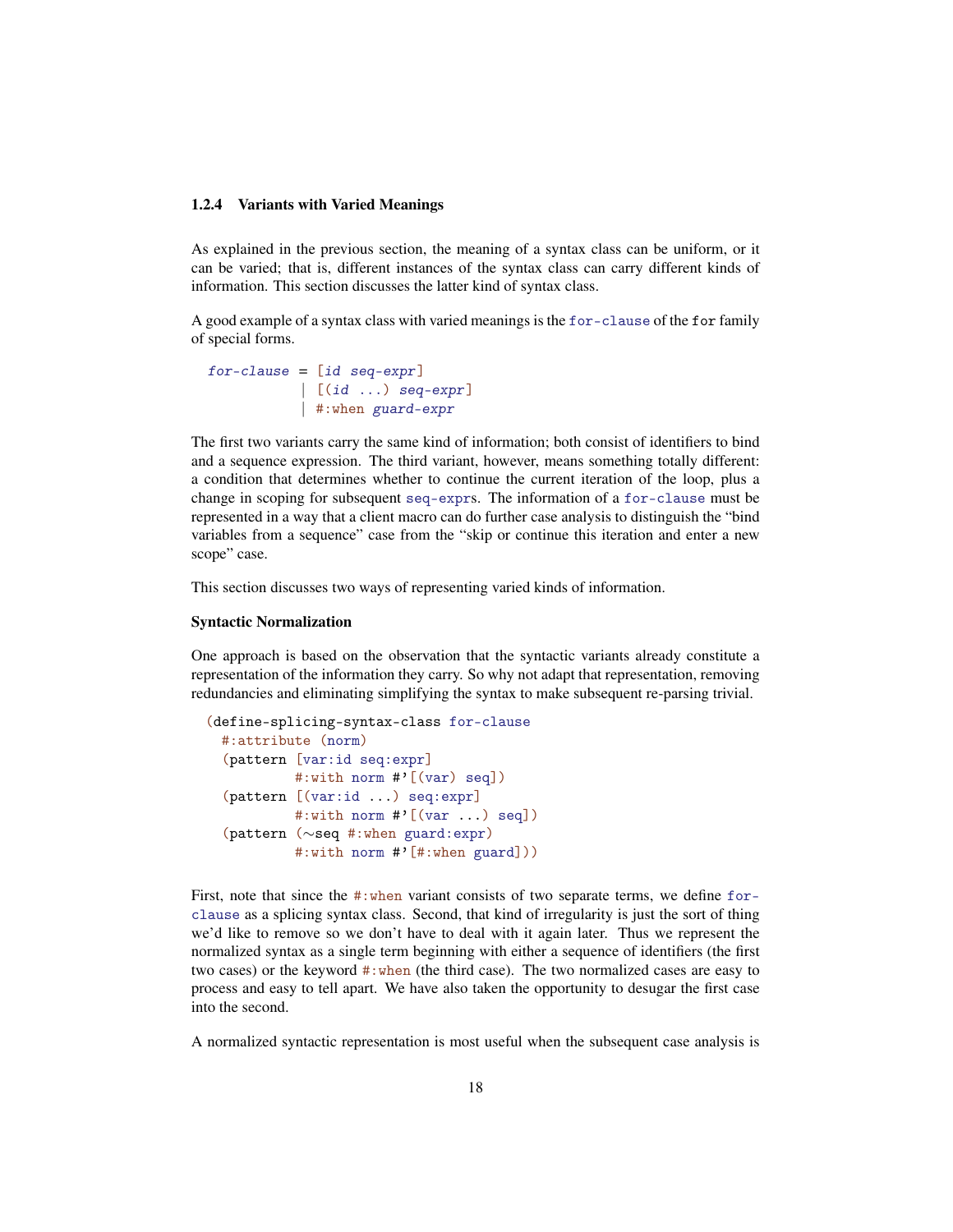performed by syntax-parse or a similar form.

#### Non-syntax-valued Attributes

When the information carried by the syntax is destined for complicated processing by Racket code, it is often better to parse it into an intermediate representation using idiomatic Racket data structures, such as lists, hashes, structs, and even objects.

Thus far we have only used syntax pattern variables and the  $\#$ : with keyword to bind attribues, and the values of the attributes have always been syntax. To bind attributes to values other than syntax, use the #:attr keyword.

```
; A ForClause is either
; - (bind-clause (listof identifier) syntax)
; - (when-clause syntax)
(struct bind-clause (vars seq-expr))
(struct when-clause (guard))
(define-splicing-syntax-class for-clause
 #:attributes (ast)
  (pattern [var:id seq:expr]
          #:attr ast (bind-clause (list #'var) #'seq))
  (pattern [(var:id ...) seq:expr]
          #:attr ast (bind-clause (syntax->list #'(var ...))
                                   #'seq))
  (pattern (∼seq #:when guard:expr)
          #:attr ast (when-clause #'guard)))
```
Be careful! If we had used  $\#$ : with instead of  $\#$ : attr, the  $\#$ f would have been coerced to a syntax object before being matched against the pattern default.

Attributes with non-syntax values cannot be used in syntax templates. Use the attribute form to get the value of an attribute.

#### <span id="page-18-0"></span>1.2.5 More Keyword Arguments

This section shows how to express the syntax of struct's optional keyword arguments using syntax-parse patterns.

The part of struct's syntax that is difficult to specify is the sequence of struct options. Let's get the easy part out of the way first.

```
> (define-splicing-syntax-class maybe-super
    (pattern (∼seq super:id))
    (pattern (∼seq)))
```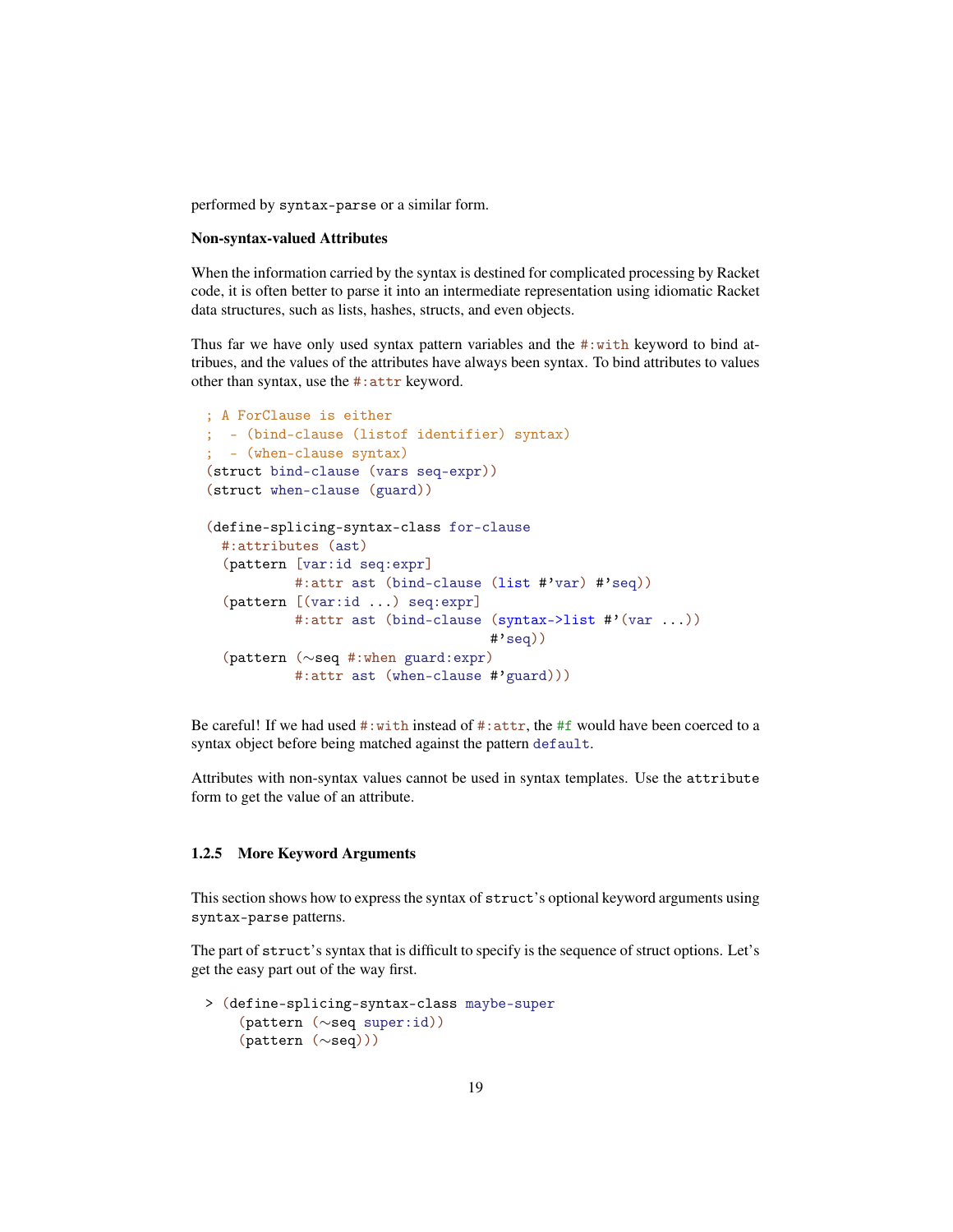```
> (define-syntax-class field-option
    (pattern #:mutable)
    (pattern #:auto))
> (define-syntax-class field
    (pattern field:id
             #:with (option \ldots) '())
    (pattern [field:id option:field-option ...]))
```
Given those auxiliary syntax classes, here is a first approximation of the main pattern, including the struct options:

```
(struct name:id super:maybe-super (field:field ...)
 (∼or (∼seq #:mutable)
      (∼seq #:super super-expr:expr)
      (∼seq #:inspector inspector:expr)
      (∼seq #:auto-value auto:expr)
      (∼seq #:guard guard:expr)
      (∼seq #:property prop:expr prop-val:expr)
      (∼seq #:transparent)
      (∼seq #:prefab)
      (∼seq #:constructor-name constructor-name:id)
      (∼seq #:extra-constructor-name extra-constructor-name:id)
      (∼seq #:omit-define-syntaxes)
      (∼seq #:omit-define-values))
 ...)
```
The fact that expr does not match keywords helps in the case where the programmer omits a keyword's argument; instead of accepting the next keyword as the argument expression, syntax-parse reports that an expression was expected.

There are two main problems with the pattern above:

- There's no way to tell whether a zero-argument keyword like #: mutable was seen.
- Some options, like #:mutable, should appear at most once.

The first problem can be remedied using ∼and patterns to bind a pattern variable to the keyword itself, as in this sub-pattern:

(∼seq (∼and #:mutable mutable-kw))

The second problem can be solved using *repetition constraints*: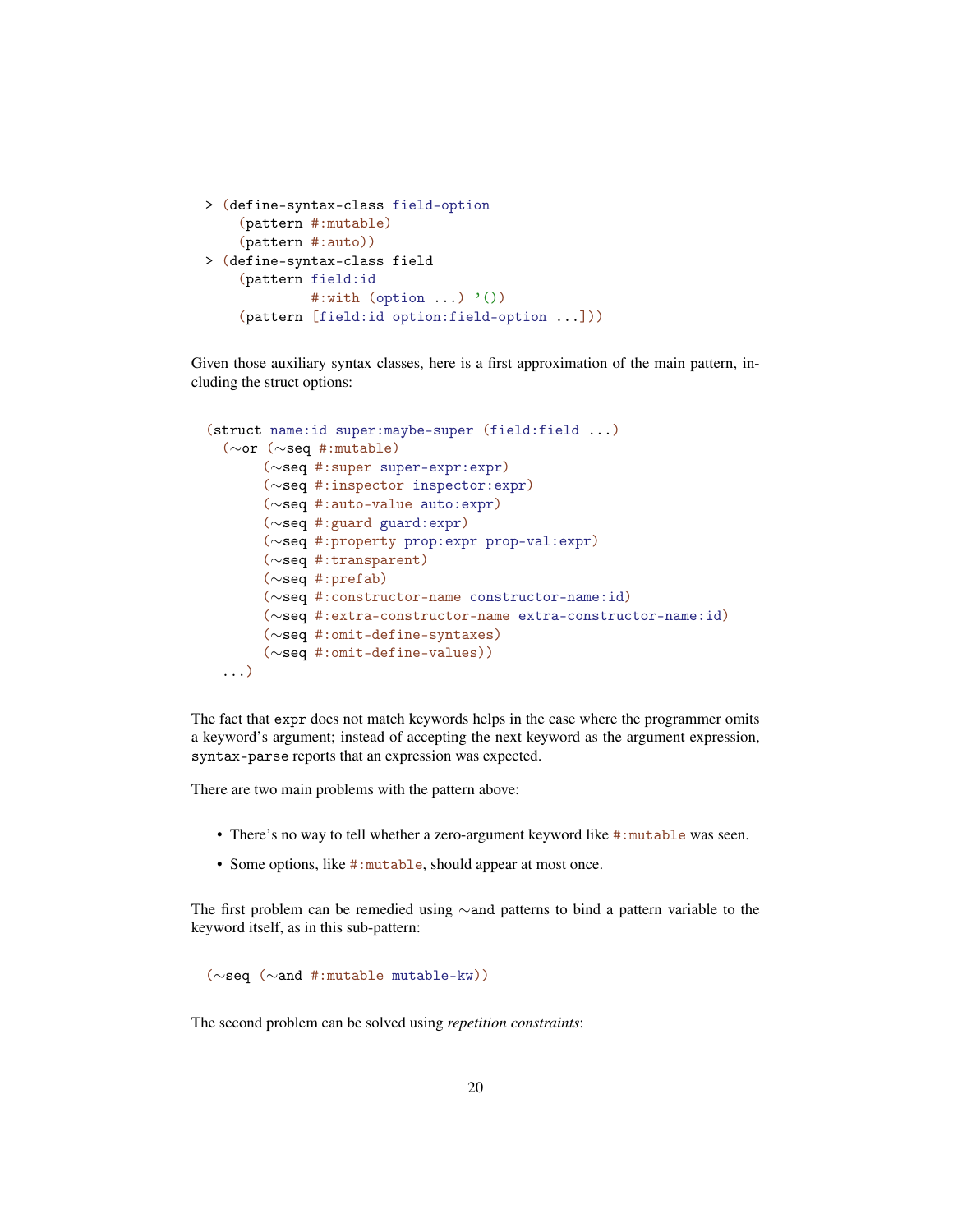```
(struct name:id super:maybe-super (field:field ...)
  (∼or (∼optional (∼seq (∼and #:mutable) mutable-kw))
       (∼optional (∼seq #:super super-expr:expr))
       (∼optional (∼seq #:inspector inspector:expr))
       (∼optional (∼seq #:auto-value auto:expr))
       (∼optional (∼seq #:guard guard:expr))
       (∼seq #:property prop:expr prop-val:expr)
       (∼optional (∼seq (∼and #:transparent transparent-kw)))
       (∼optional (∼seq (∼and #:prefab prefab-kw)))
       (∼optional (∼seq #:constructor-name constructor-name:id))
       (∼optional
         (∼seq #:extra-constructor-name extra-constructor-
name:id))
       (∼optional
         (∼seq (∼and #:omit-define-syntaxes omit-def-stxs-kw)))
       (∼optional (∼seq (∼and #:omit-define-values omit-def-
vals-kw))))
  ...)
```
The ∼optional repetition constraint indicates that an alternative can appear at most once. (There is a ∼once form that means it must appear exactly once.) In struct's keyword options, only #:property may occur any number of times.

There are still some problems, though. Without additional help, ∼optional does not report particularly good errors. We must give it the language to use, just as we had to give descriptions to sub-patterns via syntax classes. Also, some related options are mutually exclusive, such as #: inspector, #: transparent, and #: prefab.

```
(struct name:id super:maybe-super (field:field ...)
 (∼or (∼optional
        (∼or (∼seq #:inspector inspector:expr)
              (∼seq (∼and #:transparent transparent-kw))
              (∼seq (∼and #:prefab prefab-kw)))
        #:name "#:inspector, #:transparent, or #:prefab option")
       (∼optional (∼seq (∼and #:mutable) mutable-kw)
                 #:name "#:mutable option")
       (∼optional (∼seq #:super super-expr:expr)
                 #:name "#:super option")
       (∼optional (∼seq #:auto-value auto:expr)
                 #:name "#:auto-value option")
       (∼optional (∼seq #:guard guard:expr)
                 #:name "#:guard option")
       (∼seq #:property prop:expr prop-val:expr)
       (∼optional (∼seq #:constructor-name constructor-name:id)
                 #:name "#:constructor-name option")
       (∼optional
```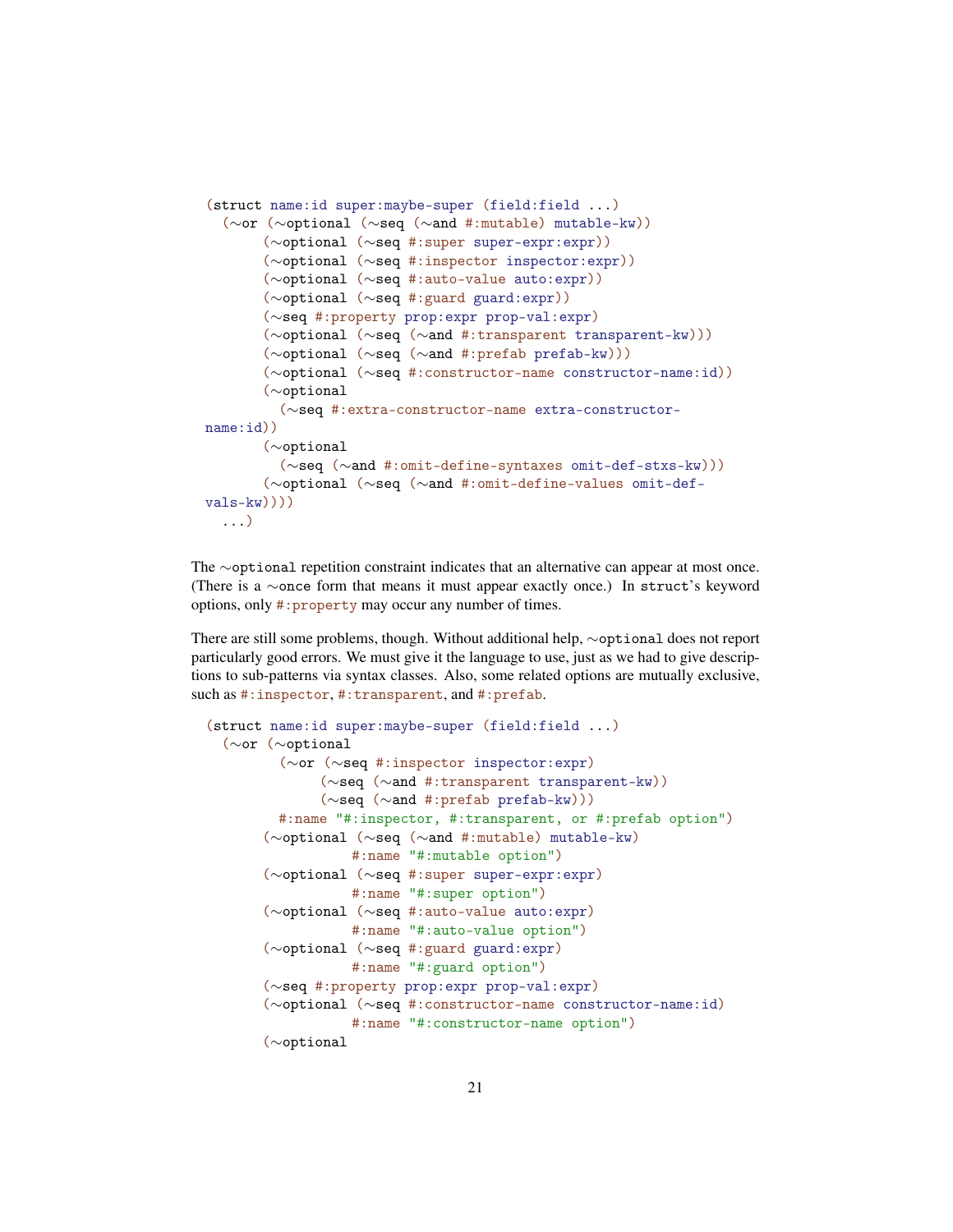```
(∼seq #:extra-constructor-name extra-constructor-
name:id)
         #:name "#:extra-constructor-name option")
       (∼optional (∼seq (∼and #:omit-define-syntaxes omit-def-
stxs-kw))
                  #:name "#:omit-define-syntaxes option")
       (∼optional (∼seq (∼and #:omit-define-values omit-def-
vals-kw))
                  #:name "#:omit-define-values option"))
  ...)
```
Here we have grouped the three incompatible options together under a single ∼optional constraint. That means that at most one of any of those options is allowed. We have given names to the optional clauses. See ∼optional for other customization options.

Note that there are other constraints that we have not represented in the pattern. For example, #: prefab is also incompatible with both #: guard and #: property. Repetition constraints cannot express arbitrary incompatibility relations. The best way to handle such constraints is with a side condition using #:fail-when.

#### <span id="page-21-0"></span>1.2.6 Contracts on Macro Sub-expressions

Just as procedures often expect certain kinds of values as arguments, macros often have expectations about the expressions they are given. And just as procedures express those expectations via contracts, so can macros, using the expr/c syntax class.

For example, here is a macro myparameterize that behaves like parameterize but enforces the parameter? contract on the parameter expressions.

```
> (define-syntax (myparameterize stx)
    (syntax-parse stx
      [(( (p v:expr) ...) body:expr)
       #:declare p (expr/c #'parameter?
                            #:name "parameter argument")
       #'(parameterize ([p.c v] ...) body)]))
> (myparameterize ([current-input-port
                     (open-input-string "(1 2 3)")])
    (read))
'(1 \ 2 \ 3)> (myparameterize (['whoops 'something])
    'whatever)
parameter argument of myparameterize: broke its contract
 promised: parameter?
 produced: 'whoops
```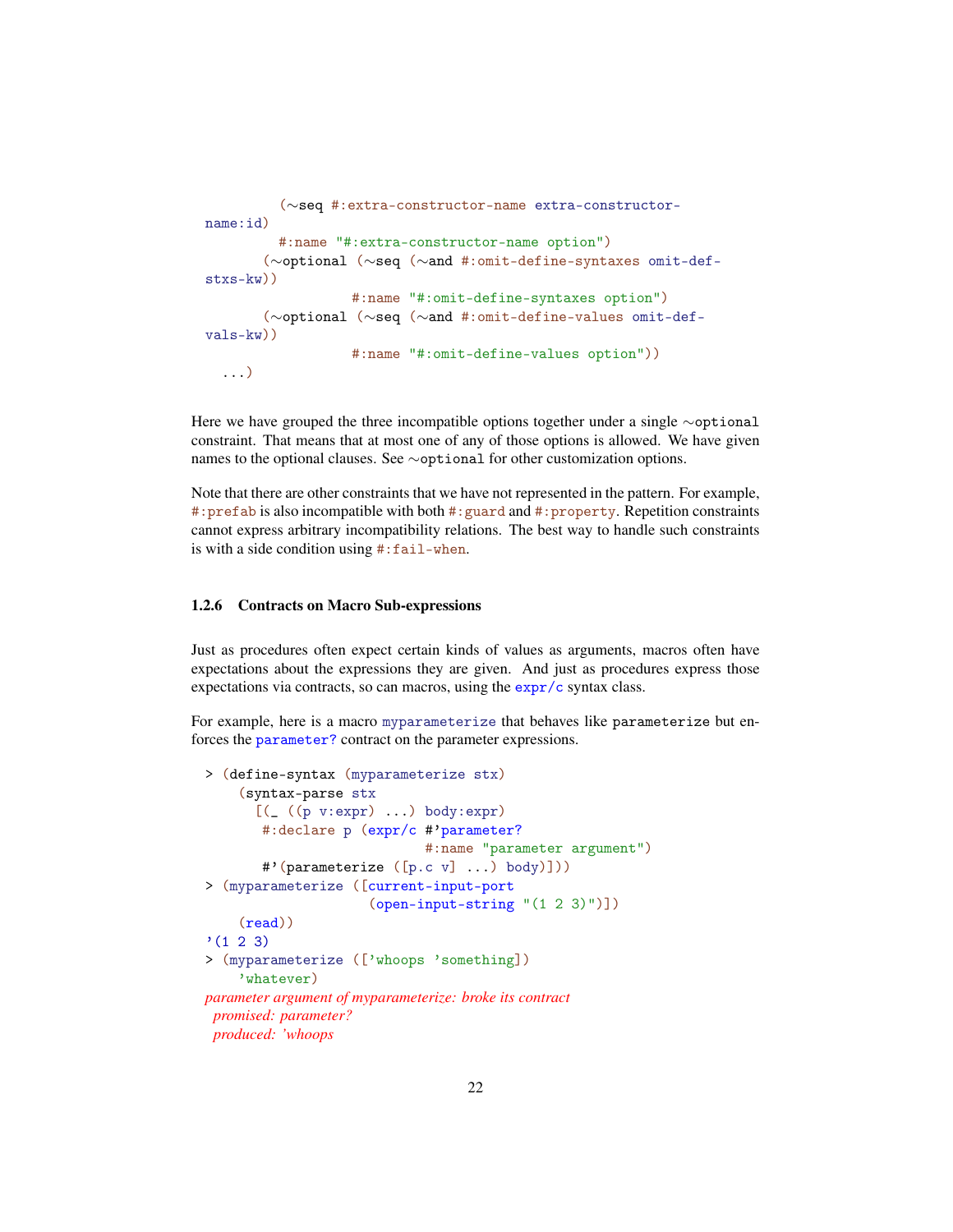*in: parameter? contract from: program blaming: program at: eval:61.0*

**Important:** Make sure when using  $\exp(r/c)$  to use the c attribute. If the macro above had used p in the template, the expansion would have used the raw, unchecked expressions. The expr/c syntax class does not change how pattern variables are bound; it only computes an attribute that represents the checked expression.

### <span id="page-22-0"></span>1.3 Parsing Syntax

This section describes syntax-parse, the syntax/parse library's facility for parsing syntax. Both syntax-parse and the specification facility, syntax classes, use a common language of syntax patterns, which is described in detail in §1.5 "Syntax Patterns".

Two parsing forms are provided: syntax-parse and syntax-parser.

```
(syntax-parse stx-expr parse-option ... clause ...+)
      parse-option = #:context context-expr| #:literals (literal ...)
                   | #:datum-literals (datum-literal ...)
                   | #:literal-sets (literal-set ...)
                   | #:conventions (convention-id ...)
                   | #:local-conventions (convention-rule ...)
                   | #:disable-colon-notation
           literal = literal-id
                   | (pattern-id literal-id )
                   | (pattern-id literal-id #:phase phase-expr)
     datum-literal = literal-id
                   | (pattern-id literal-id )
      literal-set = literal-set-id
                   | (literal-set-id literal-set-option ...)
literal-set-option = #:at context-id
                   | #:phase phase-expr
            clause = (syntax-pattern pattern-directive ... body ...+)
```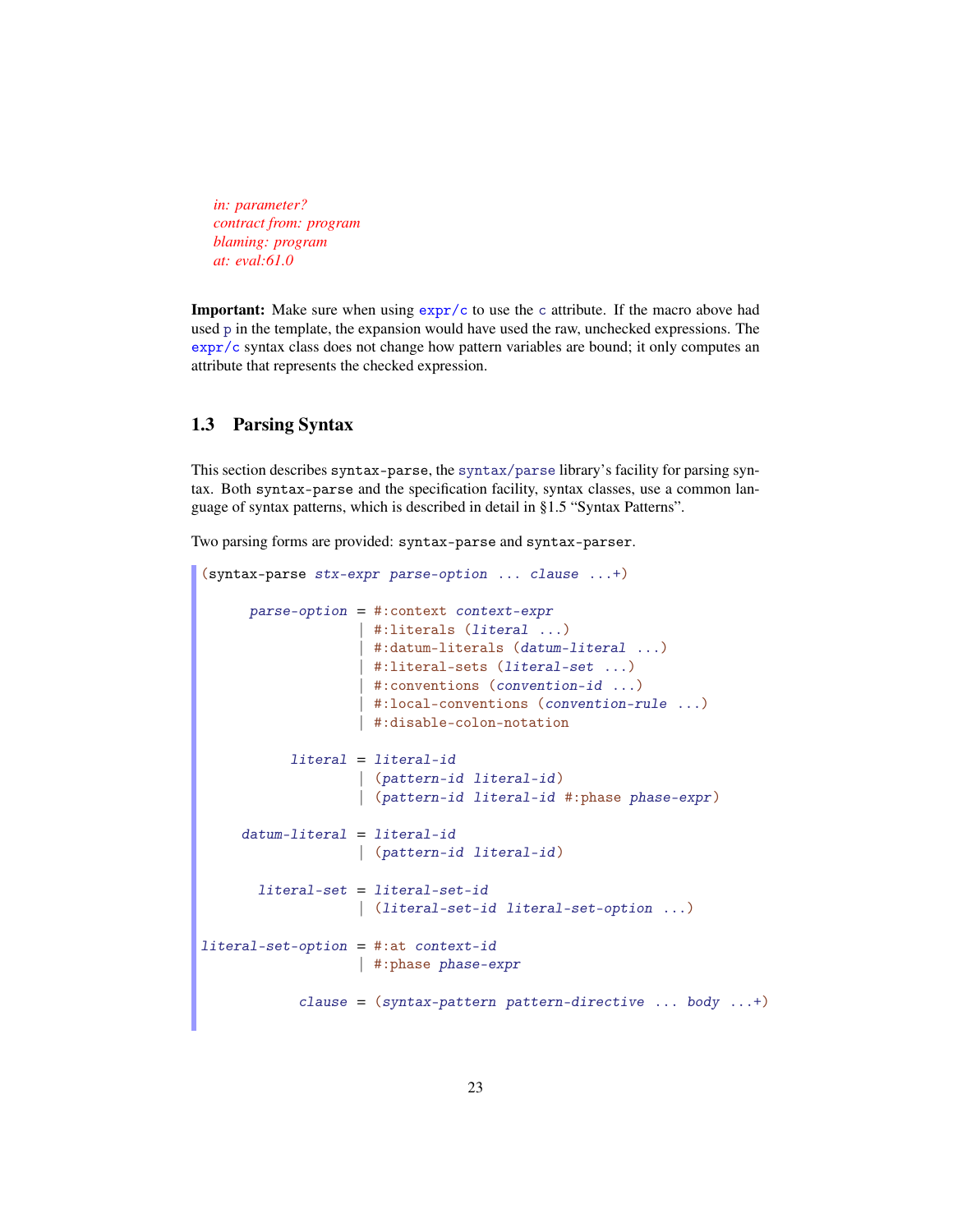```
stx-expr : syntax?
context-expr : syntax?
phase-expr : (or/c exact-integer? #f)
```
Evaluates stx-expr, which should produce a syntax object, and matches it against the clauses in order. If some clause's pattern matches, its attributes are bound to the corresponding subterms of the syntax object and that clause's side conditions and expr is evaluated. The result is the result of expr.

Each clause consists of a syntax pattern, an optional sequence of pattern directives, and a non-empty sequence of body forms.

If the syntax object fails to match any of the patterns (or all matches fail the corresponding clauses' side conditions), a syntax error is raised.

The following options are supported:

```
#:context context-expr
  context-expr : syntax?
```
When present, context-expr is used in reporting parse failures; otherwise stx-expr is used. The current-syntax-context parameter is also set to the value of context-expr.

Examples:

```
> (syntax-parse #'(a b 3)
    [(x:id \dots) \text{\'ok}])a: expected identifier at: 3
> (syntax-parse #'(a b 3)
    #:context #'(lambda (a b 3) (+ a b))
     [(x:id ...) 'ok])lambda: expected identifier at: 3
```

```
#:literals (literal ...)
literal = literal-id
       | (pattern-id literal-id )
        | (pattern-id literal-id #:phase phase-expr)
```

```
phase-expr : (or/c exact-integer? #f)
```
Unlike syntax-case, syntax-parse requires all literals to have a binding. To match identifiers by their symbolic names, use #:datum-literals or the ∼datum pattern form instead.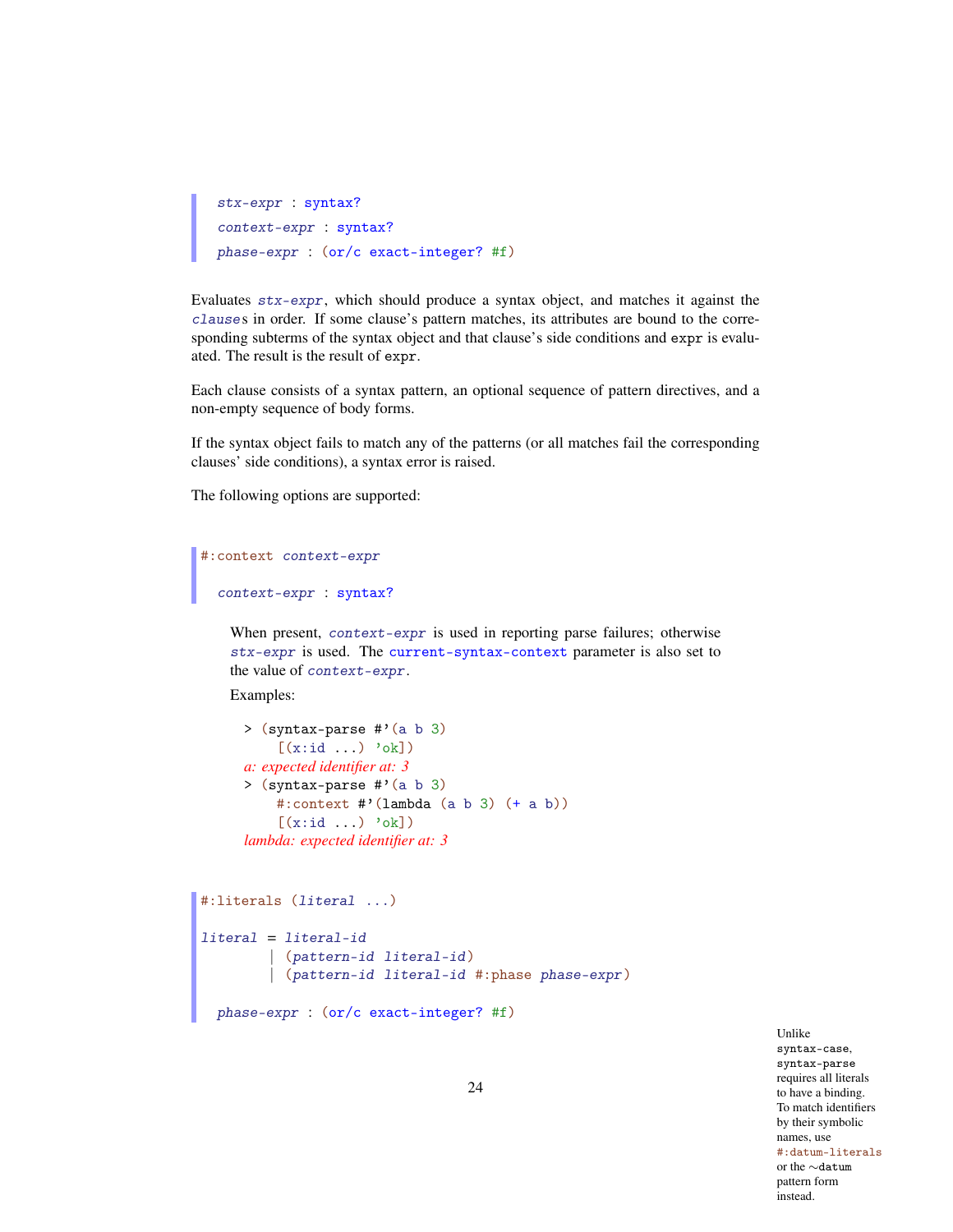The #:literals option specifies identifiers that should be treated as literals rather than pattern variables. An entry in the literals list has two components: the identifier used within the pattern to signify the positions to be matched (pattern-id), and the identifier expected to occur in those positions (literal-id). If the entry is a single identifier, that identifier is used for both purposes.

If the #:phase option is given, then the literal is compared at phase phaseexpr. Specifically, the binding of the literal-id at phase phase-expr must match the input's binding at phase phase-expr.

In other words, the syntax-patterns are interpreted as if each occurrence of pattern-id were replaced with the following pattern:

```
(∼literal literal-id #:phase phase-expr)
```

```
#:datum-literals (datum-literal ...)
datum-literal = literal-id
              | (pattern-id literal-id )
```
Like #:literals, but the literals are matched as symbols instead of as identifiers.

In other words, the syntax-patterns are interpreted as if each occurrence of pattern-id were replaced with the following pattern:

```
(∼datum literal-id)
```

```
#:literal-sets (literal-set ...)
       literal-set = literal-set-id
                   | (literal-set-id literal-set-option ...)
literal-set-option = #:at 1ctx| #:phase phase-expr
 phase-expr : (or/c exact-integer? #f)
```
Many literals can be declared at once via one or more literal sets, imported with the #:literal-sets option. See literal sets for more information.

If the  $\#$ : at keyword is given, the lexical context of the  $lctx$  term is used to determine which identifiers in the patterns are treated as literals; this option is useful primarily for macros that generate syntax-parse expressions.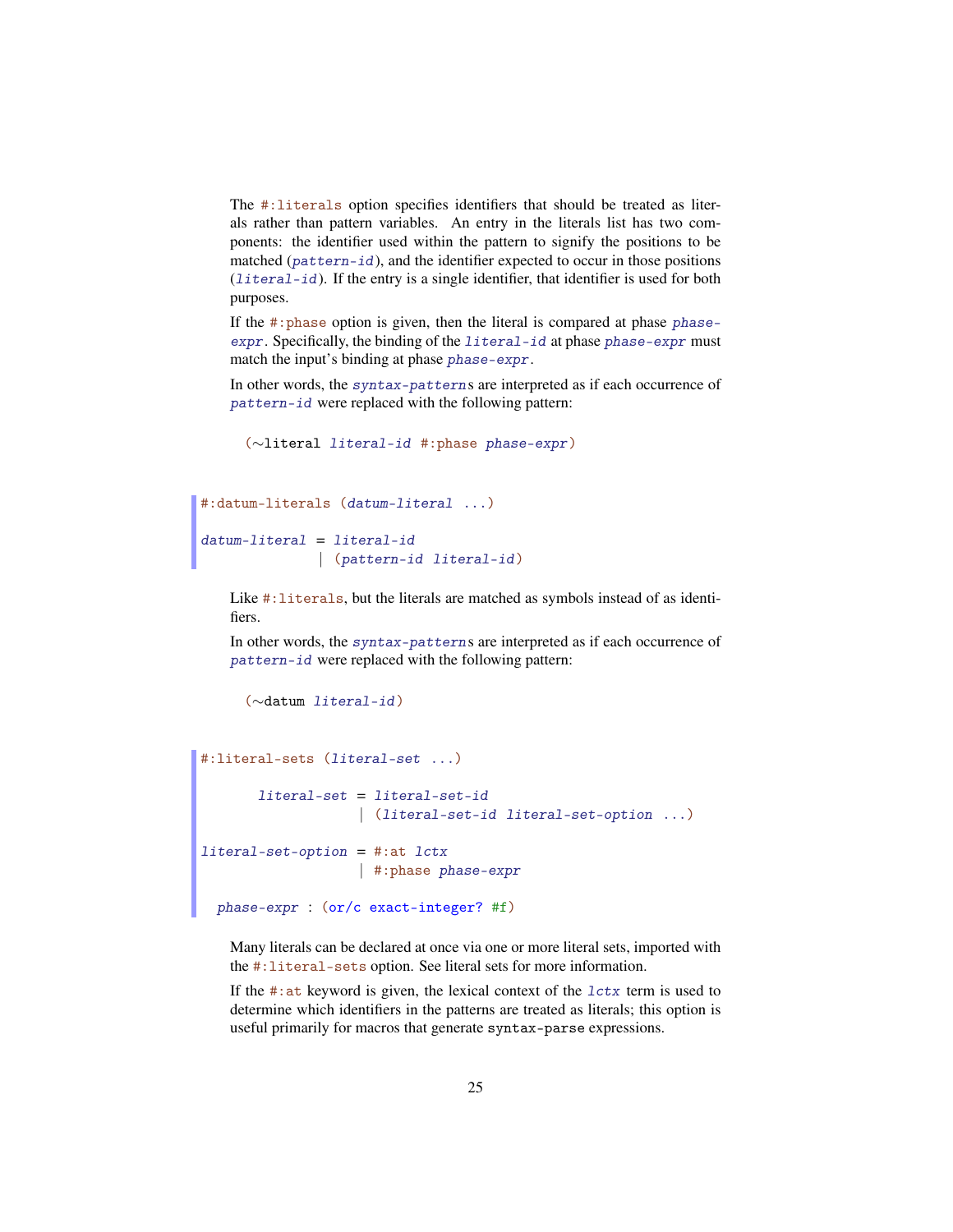```
#:conventions (conventions-id ...)
```
Imports conventions that give default syntax classes to pattern variables that do not explicitly specify a syntax class.

```
#:local-conventions (convention-rule ...)
```
Uses the conventions specified. The advantage of #:local-conventions over #:conventions is that local conventions can be in the scope of syntax-class parameter bindings. See the section on conventions for examples.

```
#:disable-colon-notation
```
Suppresses the "colon notation" for annotated pattern variables. Examples:

```
> (syntax-parse #'(a b c)
    [(x:y \dots) 'ok])
syntax-parse: not defined as syntax class at: y
> (syntax-parse #'(a b c) #:disable-colon-notation
    [(x:y \dots) 'ok])
'ok
```
(syntax-parser parse-option ... clause ...+)

Like syntax-parse, but produces a matching procedure. The procedure accepts a single argument, which should be a syntax object.

```
(define/syntax-parse syntax-pattern pattern-directive ... stx-expr)
 stx-expr : syntax?
```
Definition form of syntax-parse. That is, it matches the syntax object result of  $stx$ expr against syntax-pattern and creates pattern variable definitions for the attributes of syntax-pattern.

Examples:

```
> (define/syntax-parse ((∼seq kw:keyword arg:expr) ...)
    #'(#:a 1 #:b 2 #:c 3))
> #'(kw ...)
#<syntax:67:0 (#:a #:b #:c)>
```
Compare with define/with-syntax, a similar definition form that uses the simpler syntax-case patterns.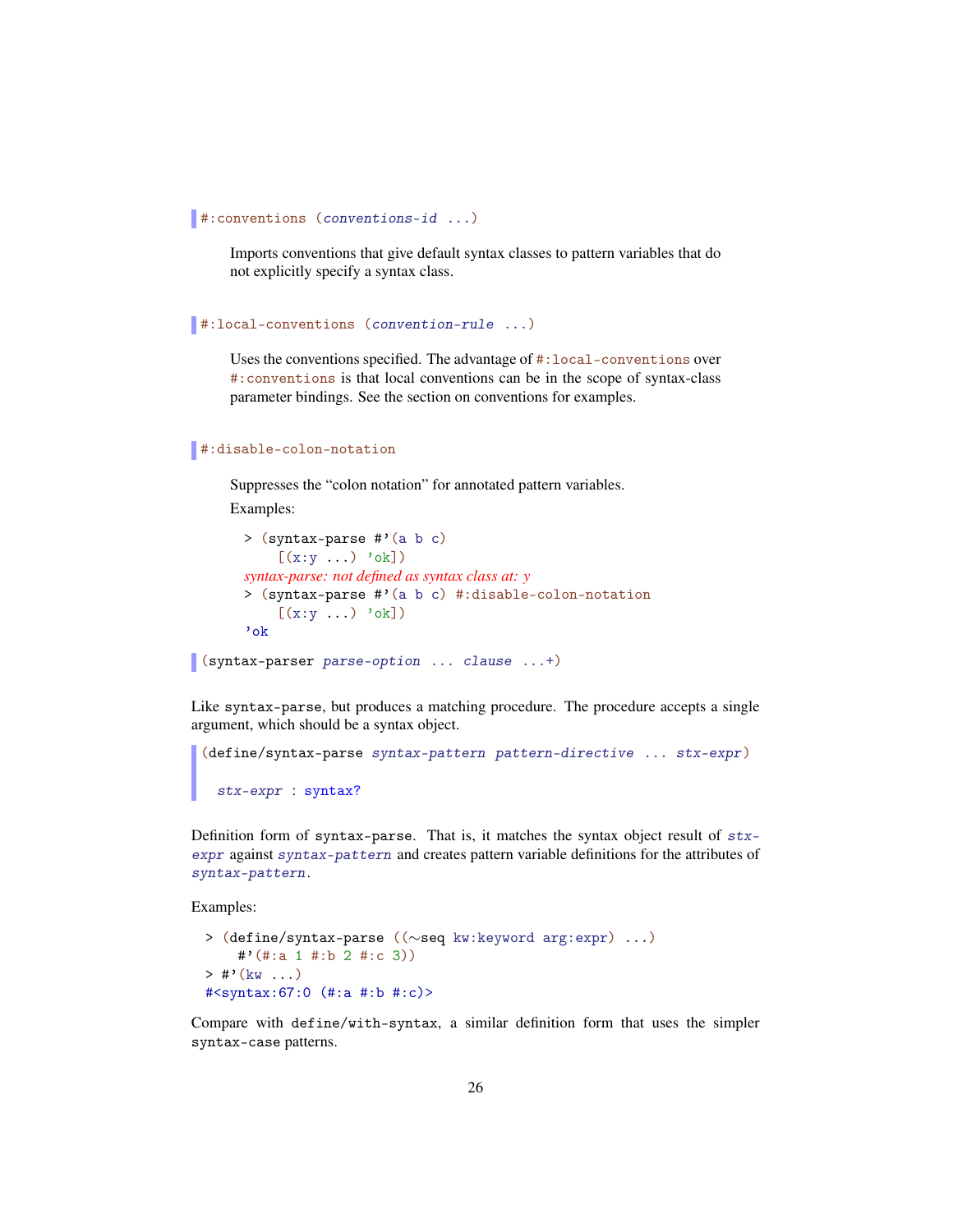## <span id="page-26-0"></span>1.4 Specifying Syntax with Syntax Classes

Syntax classes provide an abstraction mechanism for syntax patterns. Built-in syntax classes are supplied that recognize basic classes such as identifier and keyword. Programmers can compose basic syntax classes to build specifications of more complex syntax, such as lists of distinct identifiers and formal arguments with keywords. Macros that manipulate the same syntactic structures can share syntax class definitions.

```
(define-syntax-class name-id stxclass-option ...
  stxclass-variant ...+)
(define-syntax-class (name-id . kw-formals) stxclass-option ...
  stxclass-variant ...+)
stxclass-option = #:attributes (attr-arity-decl ...)| #:description description-expr
                  | #:opaque
                  | #:commit
                  | #:no-delimit-cut
                  | #:literals (literal-entry ...)
                  | #:datum-literals (datum-literal-entry ...)
                  | #:literal-sets (literal-set ...)
                   | #:conventions (convention-id ...)
                  | #:local-conventions (convention-rule ...)
                  | #:disable-colon-notation
 attr-arity-decl = attr-name-id| (attr-name-id depth )
stxclass-variant = (pattern syntax-pattern pattern pattern-directive ...)description-expr : (or/c string? #f)
```
Defines name-id as a *syntax class*, which encapsulates one or more single-term patterns.

A syntax class may have formal parameters, in which case they are bound as variables in the body. Syntax classes support optional arguments and keyword arguments using the same syntax as lambda. The body of the syntax-class definition contains a non-empty sequence of pattern variants.

The following options are supported:

```
#:attributes (attr-arity-decl ...)
attr-arity-decl = attr-id| (attr-id depth)
```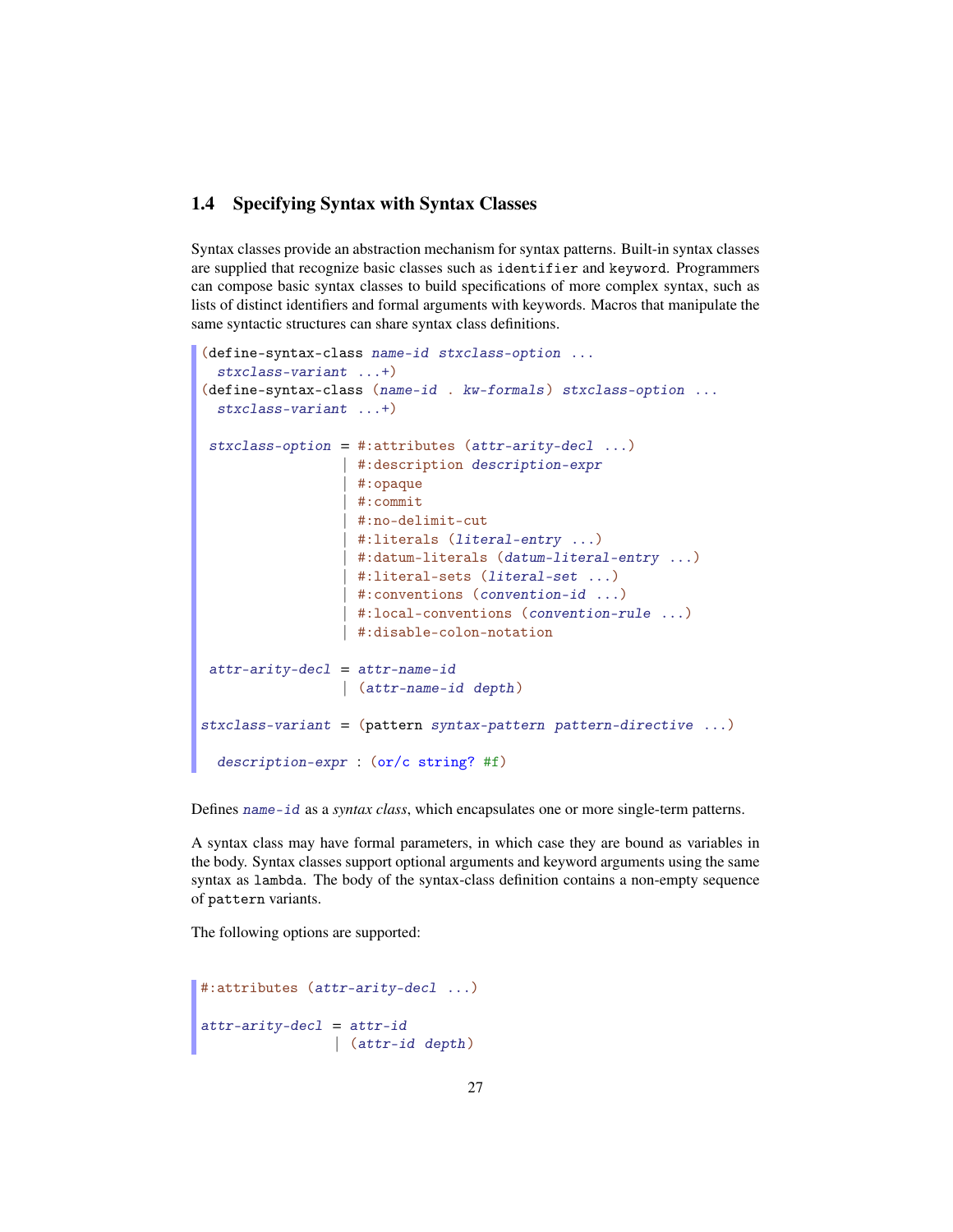Declares the attributes of the syntax class. An attribute arity declaration consists of the attribute name and optionally its ellipsis depth (zero if not explicitly specified).

If the attributes are not explicitly listed, they are inferred as the set of all pattern variables occurring in every variant of the syntax class. Pattern variables that occur at different ellipsis depths are not included, nor are nested attributes from annotated pattern variables.

#### #:description description-expr

## description-expr : (or/c string? #f)

The description argument is evaluated in a scope containing the syntax class's parameters. If the result is a string, it is used in error messages involving the syntax class. For example, if a term is rejected by the syntax class, an error of the form "expected description" may be synthesized. If the result is  $#f$ , the syntax class is skipped in the search for a description to report.

If the option is not given, the name of the syntax class is used instead.

#### #:opaque

Indicates that errors should not be reported with respect to the internal structure of the syntax class.

#### #:commit

Directs the syntax class to "commit" to the first successful match. When a variant succeeds, all choice points within the syntax class are discarded. See also ∼commit.

#### #:no-delimit-cut

By default, a cut (∼!) within a syntax class only discards choice points within the syntax class. That is, the body of the syntax class acts as though it is wrapped in a ∼delimit-cut form. If #:no-delimit-cut is specified, a cut may affect choice points of the syntax class's calling context (another syntax class's patterns or a syntax-parse form).

It is an error to use both #:commit and #:no-delimit-cut.

#:literals (literal-entry ...)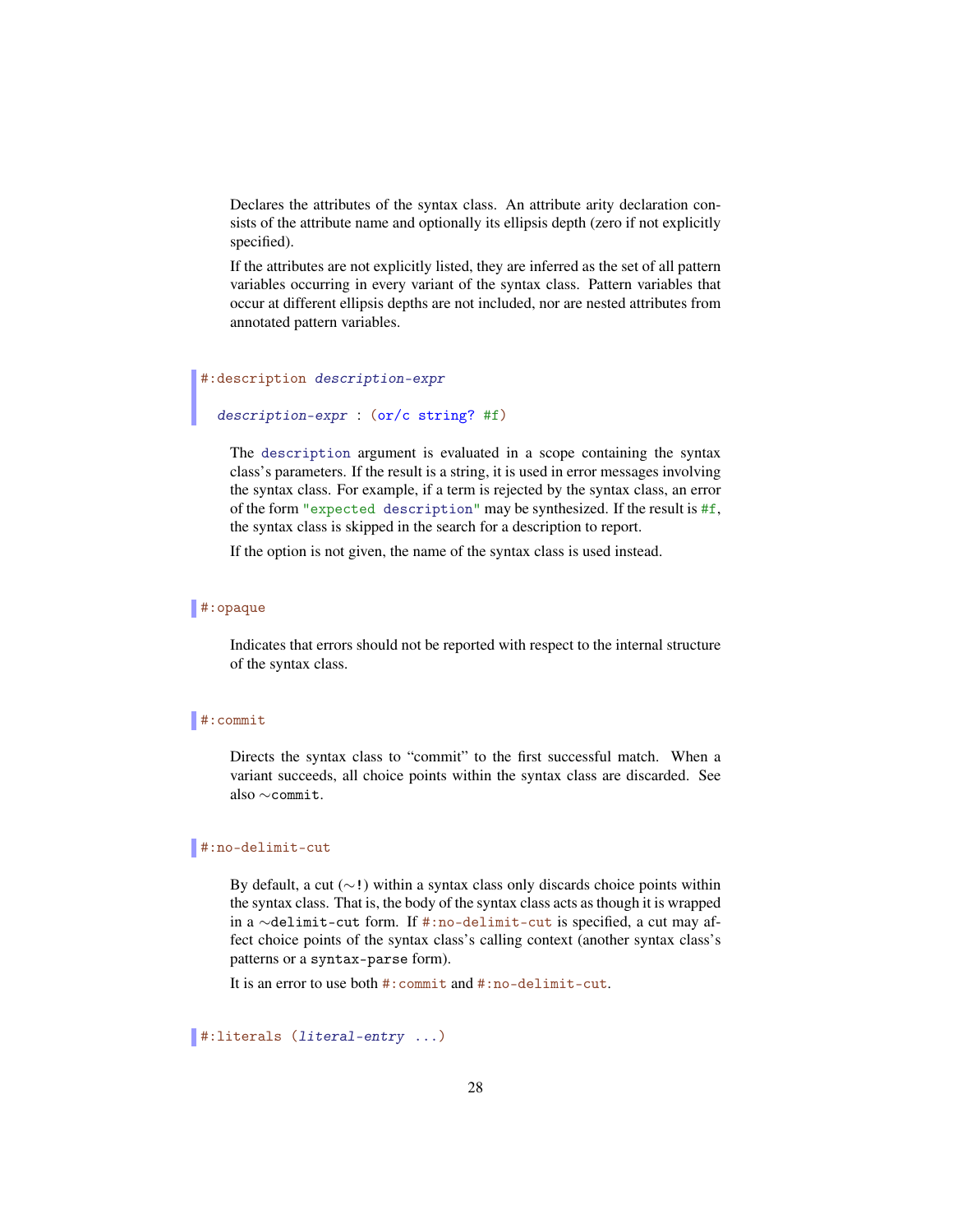```
#:datum-literals (datum-literal-entry ...)
```

```
#:literal-sets (literal-set ...)
```

```
#:conventions (convention-id ...)
```
Declares the literals and conventions that apply to the syntax class's variant patterns and their immediate #:with clauses. Patterns occuring within subexpressions of the syntax class (for example, on the right-hand side of a #:fail-when clause) are not affected.

These options have the same meaning as in syntax-parse.

Each variant of a syntax class is specified as a separate pattern-form whose syntax pattern is a single-term pattern.

```
(define-splicing-syntax-class name-id stxclass-option ...
  stxclass-variant ...+)
(define-splicing-syntax-class (name-id kw-formals) stxclass-option ...
 stxclass-variant ...+)
```
Defines name-id as a *splicing syntax class*, analogous to a syntax class but encapsulating head patterns rather than single-term patterns.

The options are the same as for define-syntax-class.

Each variant of a splicing syntax class is specified as a separate pattern-form whose syntax pattern is a head pattern.

(pattern syntax-pattern pattern-directive ...)

Used to indicate a variant of a syntax class or splicing syntax class. The variant accepts syntax matching the given syntax pattern with the accompanying pattern directives.

When used within define-syntax-class, syntax-pattern should be a single-term pattern; within define-splicing-syntax-class, it should be a head pattern.

The attributes of the variant are the attributes of the pattern together with all attributes bound by #:with clauses, including nested attributes produced by syntax classes associated with the pattern variables.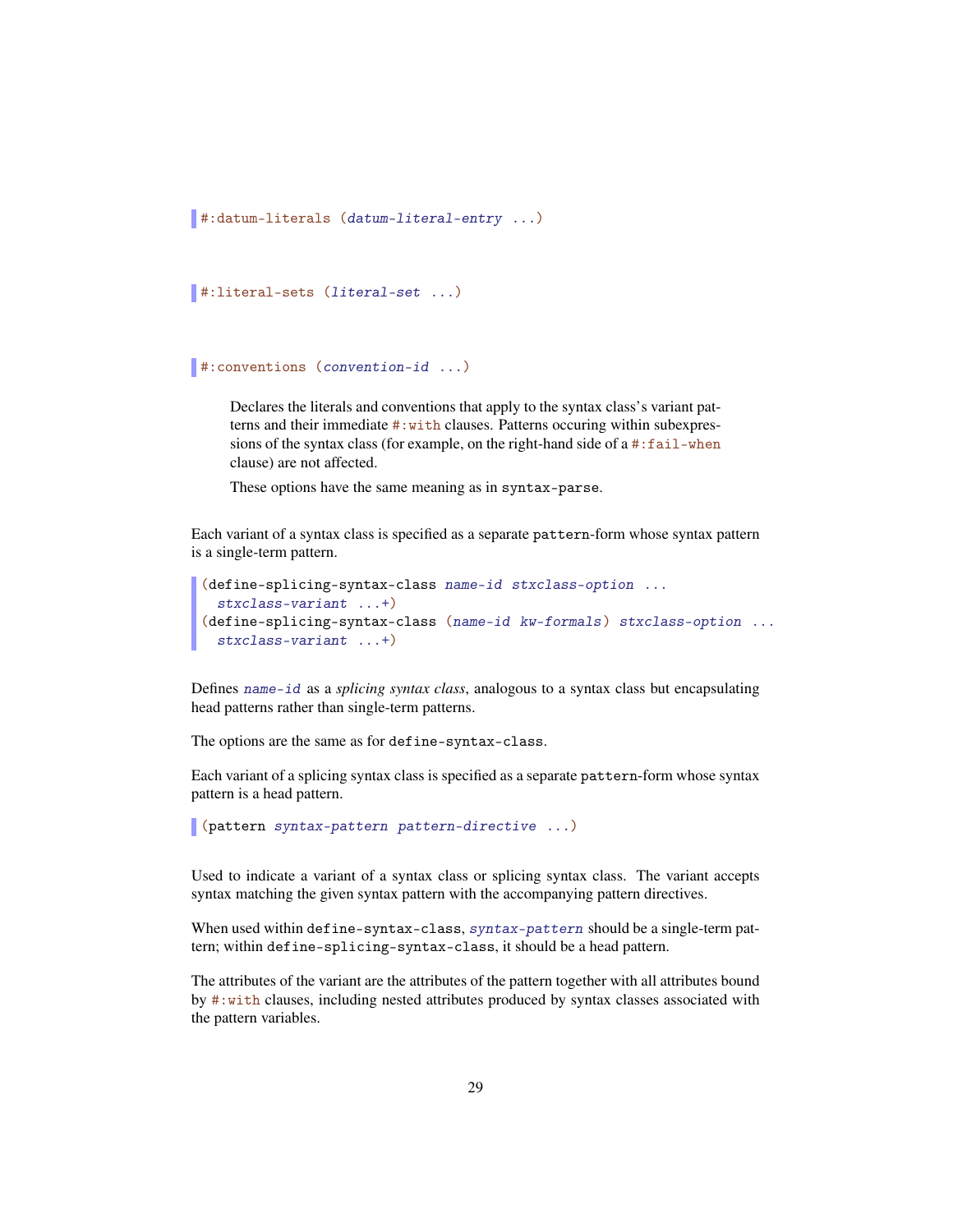#### <span id="page-29-0"></span>1.4.1 Pattern Directives

Both the parsing forms and syntax class definition forms support *pattern directives* for annotating syntax patterns and specifying side conditions. The grammar for pattern directives follows:

```
pattern-directive = #:declare pattern-id stxclass maybe-role
                  | #:with syntax-pattern expr
                  | #:attr attr-arity-decl expr
                  | #:fail-when condition-expr message-expr
                  | #:fail-unless condition-expr message-expr
                  | #:when condition-expr
                  | #:do [def-or-expr \dots]
```

```
#:declare pvar-id stxclass maybe-role
 stxclass = syntax-class-id
   | (syntax-class-id arg ...)
maybe-role =
           | #:role role-expr
```
Associates pvar-id with a syntax class and possibly a role, equivalent to replacing each occurrence of pvar-id in the pattern with (∼var pvar-id stxclass maybe-role ). The second form of stxclass allows the use of parameterized syntax classes, which cannot be expressed using the "colon" notation. The args are evaluated in the scope where the pvar-id occurs in the pattern. Keyword arguments are supported, using the same syntax as in #%app.

#### #:with syntax-pattern stx-expr

Evaluates the stx-expr in the context of all previous attribute bindings and matches it against the pattern. If the match succeeds, the pattern's attributes are added to environment for the evaluation of subsequent side conditions. If the #:with match fails, the matching process backtracks. Since a syntax object may match a pattern in several ways, backtracking may cause the same clause to be tried multiple times before the next clause is reached.

#### #:attr attr-arity-decl expr

Evaluates the expr in the context of all previous attribute bindings and binds it to the given attribute. The value of expr need not be syntax.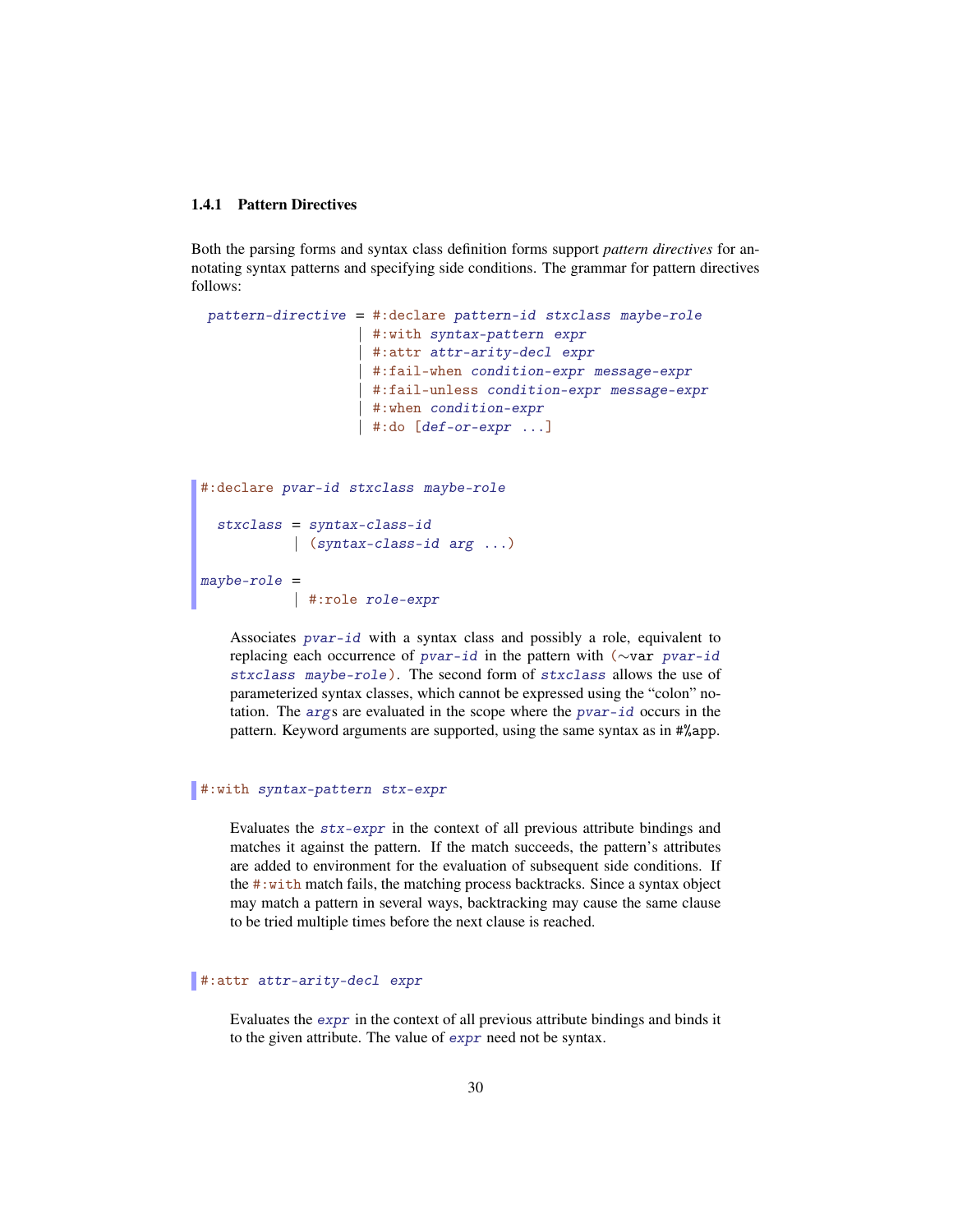```
#:fail-when condition-expr message-expr
```
message-expr : (or/c string? #f)

Evaluates the condition-expr in the context of all previous attribute bindings. If the value is any true value (not  $#f$ ), the matching process backtracks (with the given message); otherwise, it continues. If the value of the condition expression is a syntax object, it is indicated as the cause of the error.

If the message-expr produces a string it is used as the failure message; otherwise the failure is reported in terms of the enclosing descriptions.

```
#:fail-unless condition-expr message-expr
```

```
message-expr : (or/c string? #f)
```
Like #: fail-when with the condition negated.

#### #:when condition-expr

Evaluates the condition-expr in the context of all previous attribute bindings. If the value is  $#f$ , the matching process backtracks. In other words,  $#:$ when is like #:fail-unless without the message argument.

#### $\parallel$ #:do  $[def-or-expr \dots]$

Takes a sequence of definitions and expressions, which may be intermixed, and evaluates them in the scope of all previous attribute bindings. The names bound by the definitions are in scope in the expressions of subsequent patterns and clauses.

There is currently no way to bind attributes using  $a \# : do$  block. It is an error to shadow an attribute binding with a definition in a #: do block.

#### <span id="page-30-0"></span>1.4.2 Pattern Variables and Attributes

An *attribute* is a name bound by a syntax pattern. An attribute can be a pattern variable itself, or it can be a nested attribute bound by an annotated pattern variable. The name of a nested attribute is computed by concatenating the pattern variable name with the syntax class's exported attribute's name, separated by a dot (see the example below).

Attribute names cannot be used directly as expressions; that is, attributes are not variables. Instead, an attribute's value can be gotten using the attribute special form.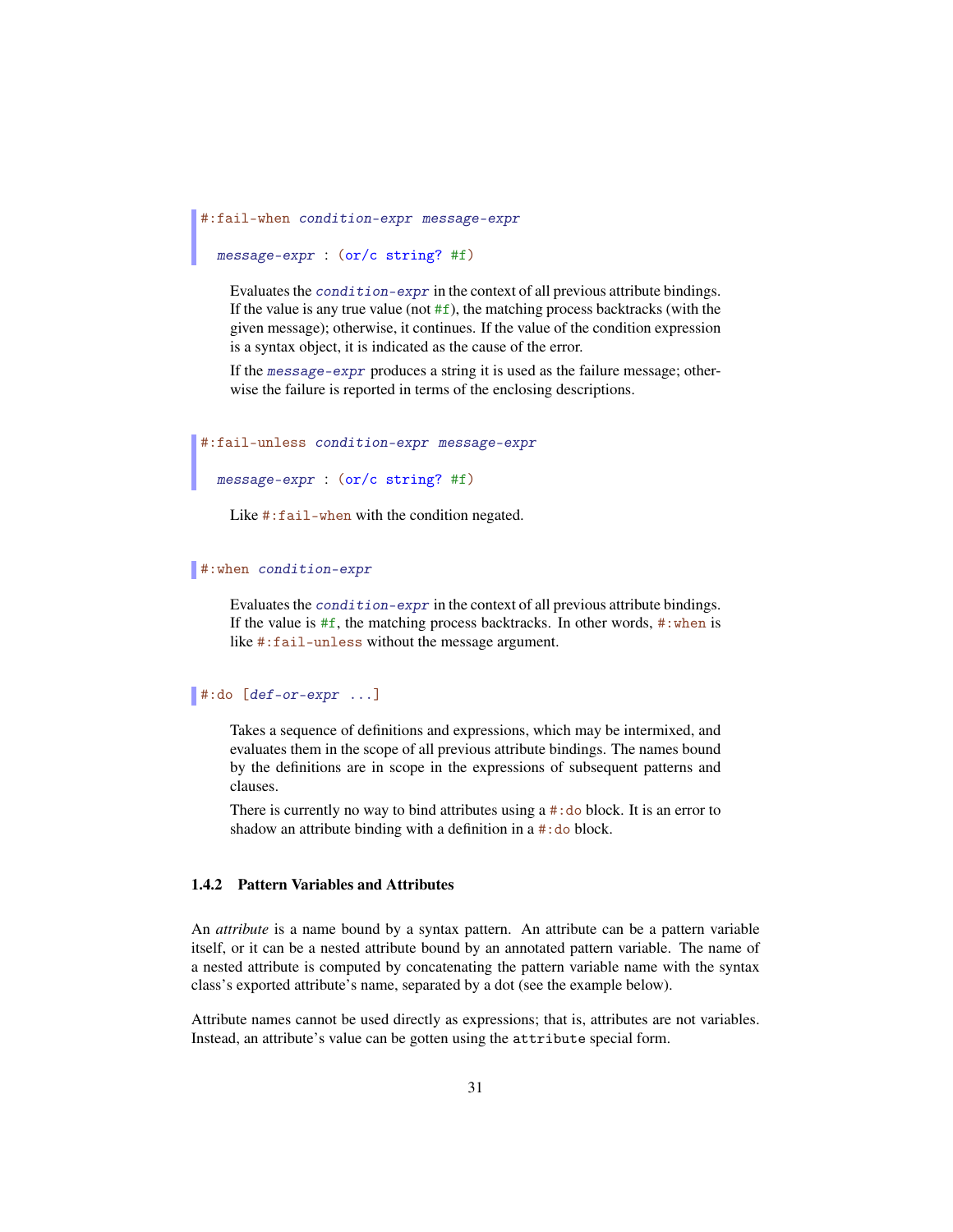#### (attribute attr-id)

Returns the value associated with the attribute named  $attr-id$ . If  $attr-id$  is not bound as an attribute, an error is raised.

The value of an attribute need not be syntax. Non-syntax-valued attributes can be used to return a parsed representation of a subterm or the results of an analysis on the subterm. A non-syntax-valued attribute should be bound using the #:attr directive or a ∼bind pattern.

Examples:

```
> (define-syntax-class table
    (pattern ((key value) ...)
             #:attr hash
                    (for/hash ([k (syntax->datum #'(key ...))]
                               [v (syntax->datum #'(value ...))](values k v)))> (syntax-parse #'((a 1) (b 2) (c 3))[t:table
     (attribute t.hash)])
'#hash((b . 2) (c . 3) (a . 1))
```
A syntax-valued attribute is an attribute whose value is a syntax object or a syntax list of the appropriate ellipsis depth. Syntax-valued attributes can be used within syntax, quasisyntax, etc as part of a syntax template. If a non-syntax-valued attribute is used in a syntax template, a runtime error is signaled.

Examples:

```
> (syntax-parse #'((a 1) (b 2) (c 3))[t:table
     #'(t.key ...)])
#<syntax:70:0 (a b c)>
> (syntax-parse #'((a 1) (b 2) (c 3))[t:table
     #'t.hash])
t.hash: attribute is bound to non-syntax value: '#hash((b .
2) (c . 3) (a . 1)) at: t.hash
```
Every attribute has an associated *ellipsis depth* that determines how it can be used in a syntax template (see the discussion of ellipses in syntax). For a pattern variable, the ellipsis depth is the number of ellipses the pattern variable "occurs under" in the pattern. For a nested attribute the depth is the sum of the pattern variable's depth and the depth of the attribute in the syntax class. Consider the following code:

```
(define-syntax-class quark
```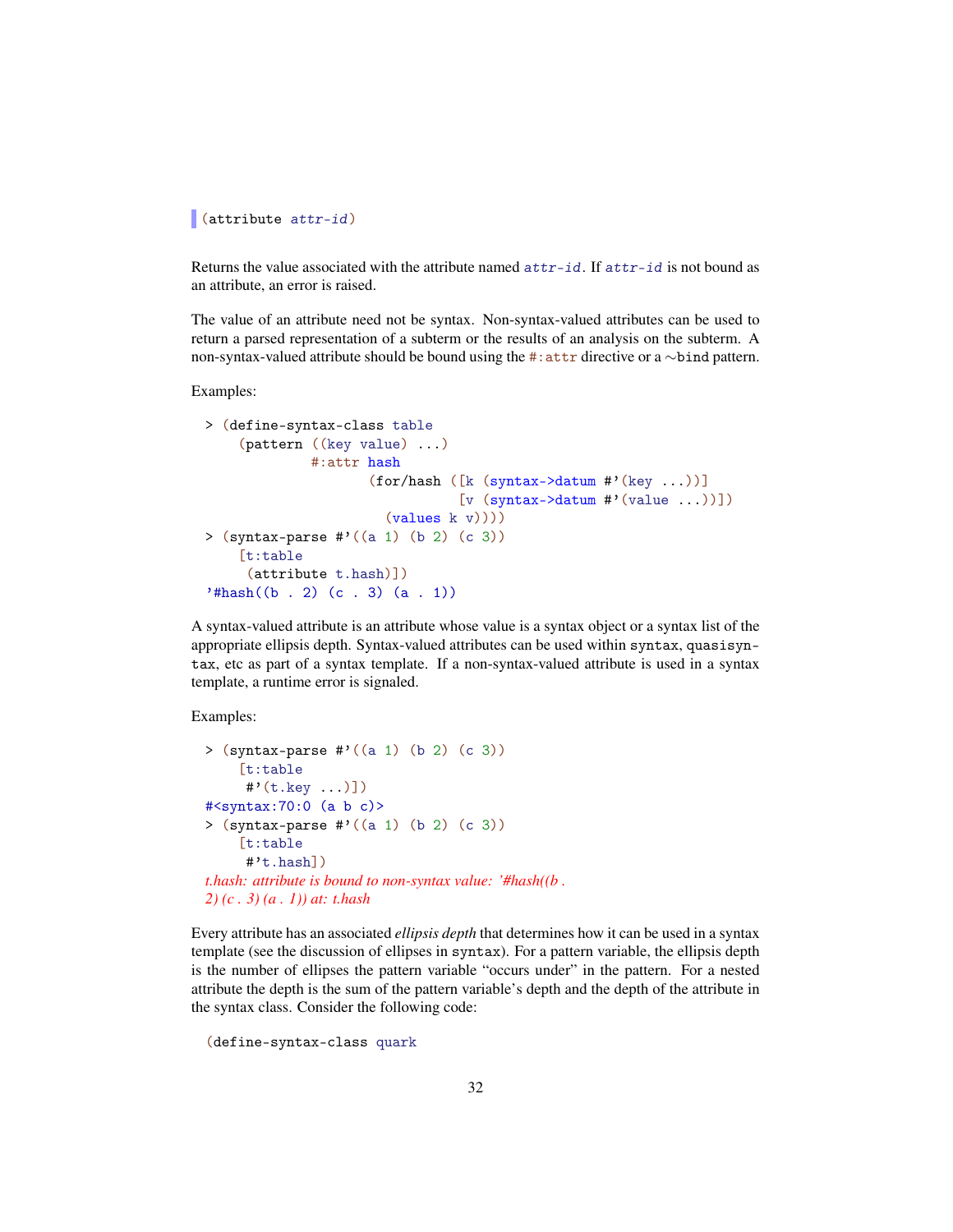```
(\text{pattern} (a b ...)))(syntax-parse some-term
  [(x (y:quark ... ) ... z:quark)]some-code])
```
The syntax class quark exports two attributes: a at depth 0 and b at depth 1. The syntaxparse pattern has three pattern variables:  $x$  at depth 0,  $y$  at depth 2, and z at depth 0. Since  $x$ and y are annotated with the quark syntax class, the pattern also binds the following nested attributes:  $y \cdot a$  at depth 2,  $y \cdot b$  at depth 3,  $z \cdot a$  at depth 0, and  $z \cdot b$  at depth 1.

An attribute's ellipsis nesting depth is *not* a guarantee that its value has that level of list nesting. In particular, ∼or and ∼optional patterns may result in attributes with fewer than expected levels of list nesting.

Example:

```
> (syntax-parse \#'(1 2 3)
    [(∼or (x:id ...) _)
     (attribute x)])
#f
```
## <span id="page-32-0"></span>1.5 Syntax Patterns

The grammar of *syntax patterns* used by syntax/parse facilities is given in the following table. There are four main kinds of syntax pattern:

- single-term patterns, abbreviated S-pattern
- head patterns, abbreviated H-pattern
- ellipsis-head patterns, abbreviated EH-pattern
- action patterns, abbreviated A-pattern

A fifth kind, list patterns (abbreviated L-pattern), is a just a syntactically restricted subset of single-term patterns.

When a special form in this manual refers to syntax-pattern (eg, the description of the syntax-parse special form), it means specifically single-term pattern.

```
S-pattern = pvar-id
          | pvar-id:syntax-class-id
           | literal-id
          \sim \text{var}^s id)
           | (∼vars+ id syntax-class-id maybe-role )
```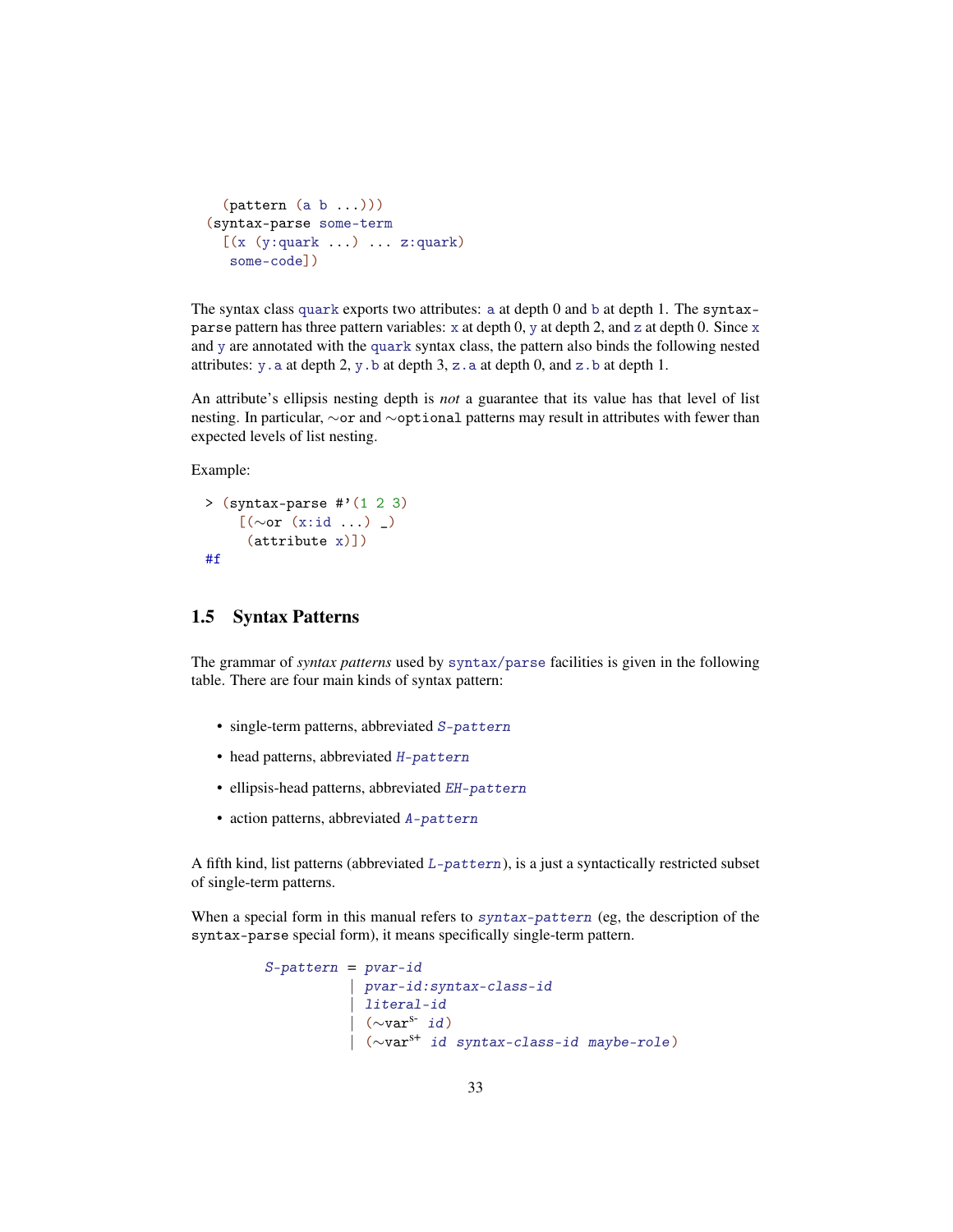```
| (∼vars+ id (syntax-class-id arg ...) maybe-role)
              | (∼literal literal-id maybe-phase )
             | atomic-datum
             | (∼datum datum)
              | (H-pattern . S-pattern)
             | (A-pattern . S-pattern)
             | (EH-pattern ... . S-pattern)
             | (H-pattern ...+ . S-pattern)
              | (∼ands proper-S/A-pattern ...+)
              (\sim or^s S-pattern \ldots+)| (∼not S-pattern)
              #(pattern-part ...)| #s(prefab-struct-key pattern-part ...)
              | #&S-pattern
              | (∼rest S-pattern)
              (\simdescribe<sup>s</sup> maybe-opaque maybe-role expr S-pattern)
              (\simcommit<sup>s</sup> S-pattern)
              (\simdelimit-cut<sup>s</sup> S-pattern)
             | A-pattern
 L-pattern = ()| (A-pattern . L-pattern)
            | (H-pattern . L-pattern)
            | (EH-pattern ... . L-pattern)
             | (H-pattern ...+ . L-pattern)
            | (∼rest L-pattern)
 H-pattern = pvar-id:splicing-syntax-class-id
            | (∼varh id splicing-syntax-class-id maybe-role )
            | (∼varh id (splicing-syntax-class-id arg ...)
                     maybe-role)
            | (∼seq . L-pattern)
             | (\simand<sup>h</sup> proper-H/A-pattern ...+)
             | (\simor<sup>h</sup> H-pattern ...+)
             | (∼optionalh H-pattern maybe-optional-option )
             | (∼describeh maybe-opaque maybe-role expr H-pattern )
             (\simcommit<sup>h</sup> H-pattern)
             (\simdelimit-cut<sup>h</sup> H-pattern)
              | (∼peek H-pattern)
              | (∼peek-not H-pattern)
             | proper-S-pattern
EH-pattern = (\sim or^{eh} EH-pattern ...)
            | (∼once H-pattern once-option ...)
            | (∼optionaleh H-pattern optional-option ...)
```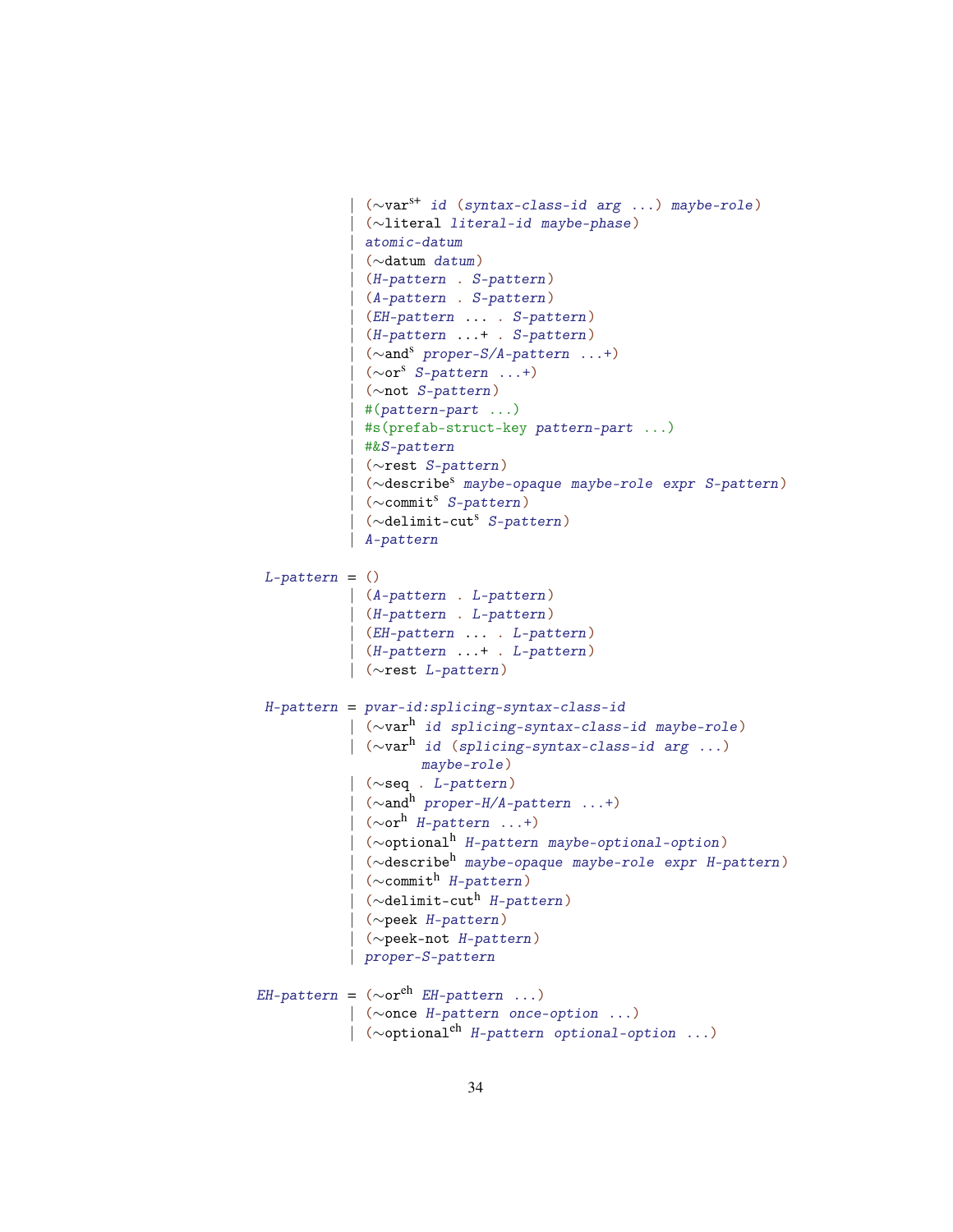```
| (∼between H min-number max-number between-option )
                  | H-pattern
       A-pattern = ∼!| (∼bind [attr-arity-decl expr ] ...)
                  | (∼fail maybe-fail-condition maybe-message-expr )
                  | (∼parse S-pattern stx-expr )
                  | (∼anda A-pattern ...+)
                  | (∼do defn-or-expr ...)
proper-S-pattern = a S-pattern that is not a A-pattern
proper-H-pattern = a H-pattern that is not a S-pattern
```
The following pattern keywords can be used in multiple pattern variants:

∼var

```
One of \simvar<sup>s-</sup>, \simvar<sup>s+</sup>, or \simvar<sup>h</sup>.
```
∼and

One of  $\sim$ and<sup>s</sup>,  $\sim$ and<sup>h</sup>, or  $\sim$ and<sup>a</sup>:

- ∼and<sup>a</sup> if all of the conjuncts are action patterns
- ∼and<sup>h</sup> if any of the conjuncts is a proper head pattern
- ∼and<sup>s</sup> otherwise

∼or

One of  $\sim$ or<sup>s</sup>,  $\sim$ or<sup>h</sup>, or  $\sim$ or<sup>eh</sup>:

- $\sim$ or<sup>eh</sup> if the pattern occurs directly before ellipses (...) or immediately within another ∼oreh pattern
- $\sim$ or<sup>h</sup> if any of the disjuncts is a proper head pattern
- ∼or<sup>s</sup> otherwise

∼describe

One of  $\sim$ describe $^{\rm s}$  or  $\sim$ describe $^{\rm h}$ :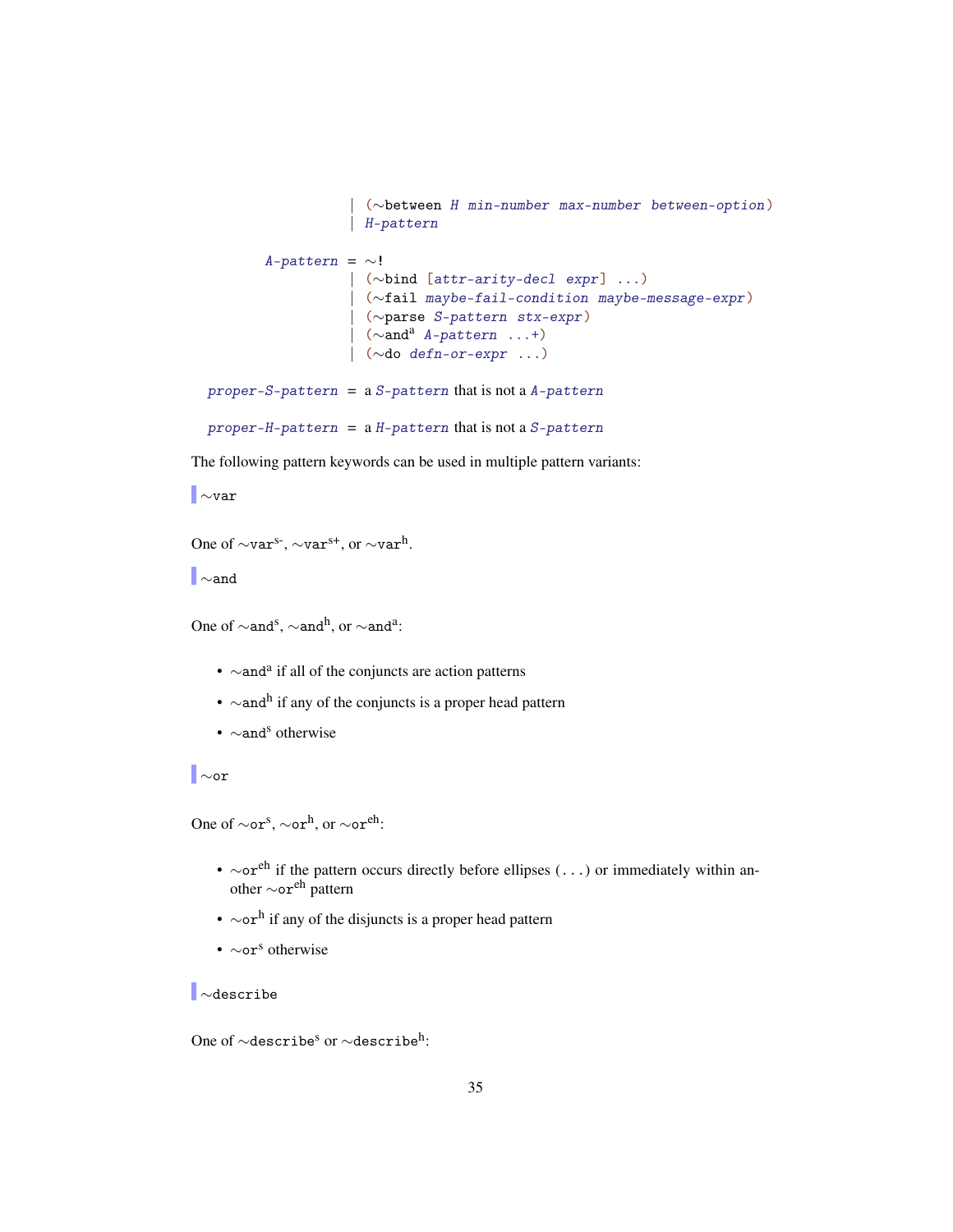- ∼describe<sup>h</sup> if the subpattern is a proper head pattern
- $\sim$  describe<sup>s</sup> otherwise

```
∼commit
```
One of  $\sim$ commit<sup>s</sup> or  $\sim$ commit<sup>h</sup>:

- $\sim$  commith if the subpattern is a proper head pattern
- $\sim$ commit<sup>s</sup> otherwise

∼delimit-cut

One of  $\sim$ delimit-cut $^{\rm s}$  or  $\sim$ delimit-cut $^{\rm h}$ :

- ∼delimit-cut<sup>h</sup> if the subpattern is a proper head pattern
- $\sim$ delimit-cut<sup>s</sup> otherwise

∼optional

One of  $\sim$ optional<sup>h</sup> or  $\sim$ optional<sup>eh</sup>:

- $\sim$ optional<sup>eh</sup> if it is an immediate disjunct of a  $\sim$ or<sup>eh</sup> pattern
- $\sim$ optional<sup>h</sup> otherwise

#### <span id="page-35-0"></span>1.5.1 Single-term Patterns

A *single-term pattern* (abbreviated S-pattern) is a pattern that describes a single term. These are like the traditional patterns used in syntax-rules and syntax-case, but with additional variants that make them more expressive.

"Single-term" does not mean "atomic"; a single-term pattern can have complex structure, and it can match terms that have many parts. For example,  $(17 \ldots)$  is a single-term pattern that matches any term that is a proper list of repeated 17 numerals.

A *proper single-term pattern* is one that is not an action pattern.

The *list patterns* (for "list pattern") are single-term patterns having a restricted structure that guarantees that they match only terms that are proper lists.

Here are the variants of single-term pattern: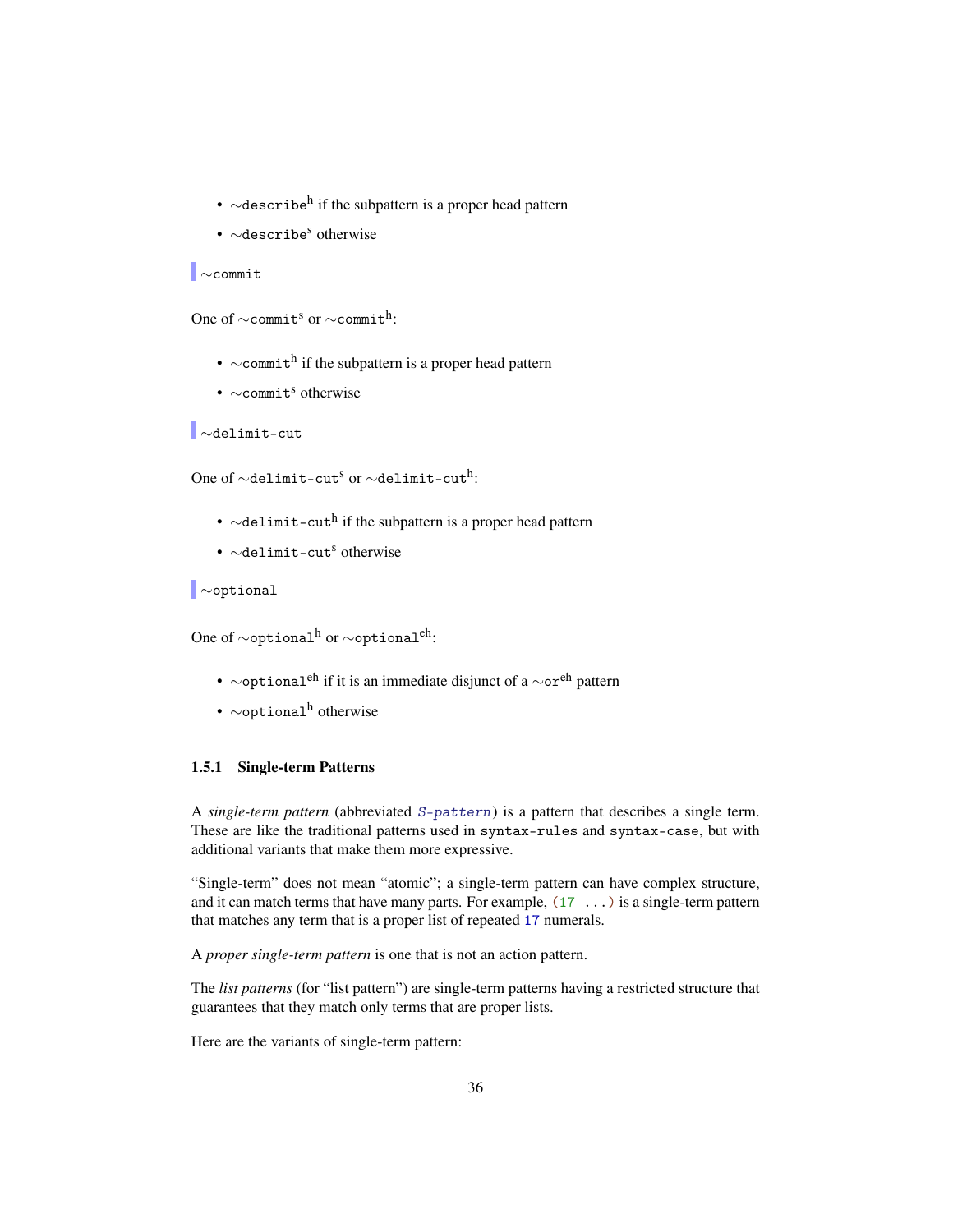$\mathbf{u}$ 

An identifier can be either a pattern variable, an annotated pattern variable, or a literal:

• If id is the "pattern" name of an entry in the literals list, it is a literal pattern that behaves like (∼literal id). Examples:

```
> (syntax-parse #'(define x 12)
    #:literals (define)
    [(define var:id body:expr) 'ok])
'ok
> (syntax-parse #'(lambda x 12)
    #:literals (define)
    [(define var:id body:expr) 'ok])
lambda: expected the identifier 'define' at: lambda
> (syntax-parse #'(define x 12)
    #:literals ([def define])
    [(def var:id body:expr) 'ok])
'ok
> (syntax-parse #'(lambda x 12)
    #:literals ([def define])
    [(def var:id body:expr) 'ok])
lambda: expected the identifier 'define' at: lambda
```
• If id is of the form pvar-id:syntax-class-id (that is, two names joined by a colon character), it is an annotated pattern variable, and the pattern is equivalent to (∼var pvar-id syntax-class-id). Examples:

```
> (syntax-parse #'a
    [var:id (syntax-e #'var)])
'a
> (syntax-parse #'12
    [var:id (syntax-e #'var)])
?: expected identifier at: 12
> (define-syntax-class two
    #:attributes (x y)
    (pattern (x y)))
> (syntax-parse #'(a b)
    [t:two (syntax->datum #'(t t.x t.y))])'((a b) a b)> (syntax-parse #'(a b)
    [t
     #:declare t two
     (syntax - \lambda dtum \# ' (t t.x t.y))]
```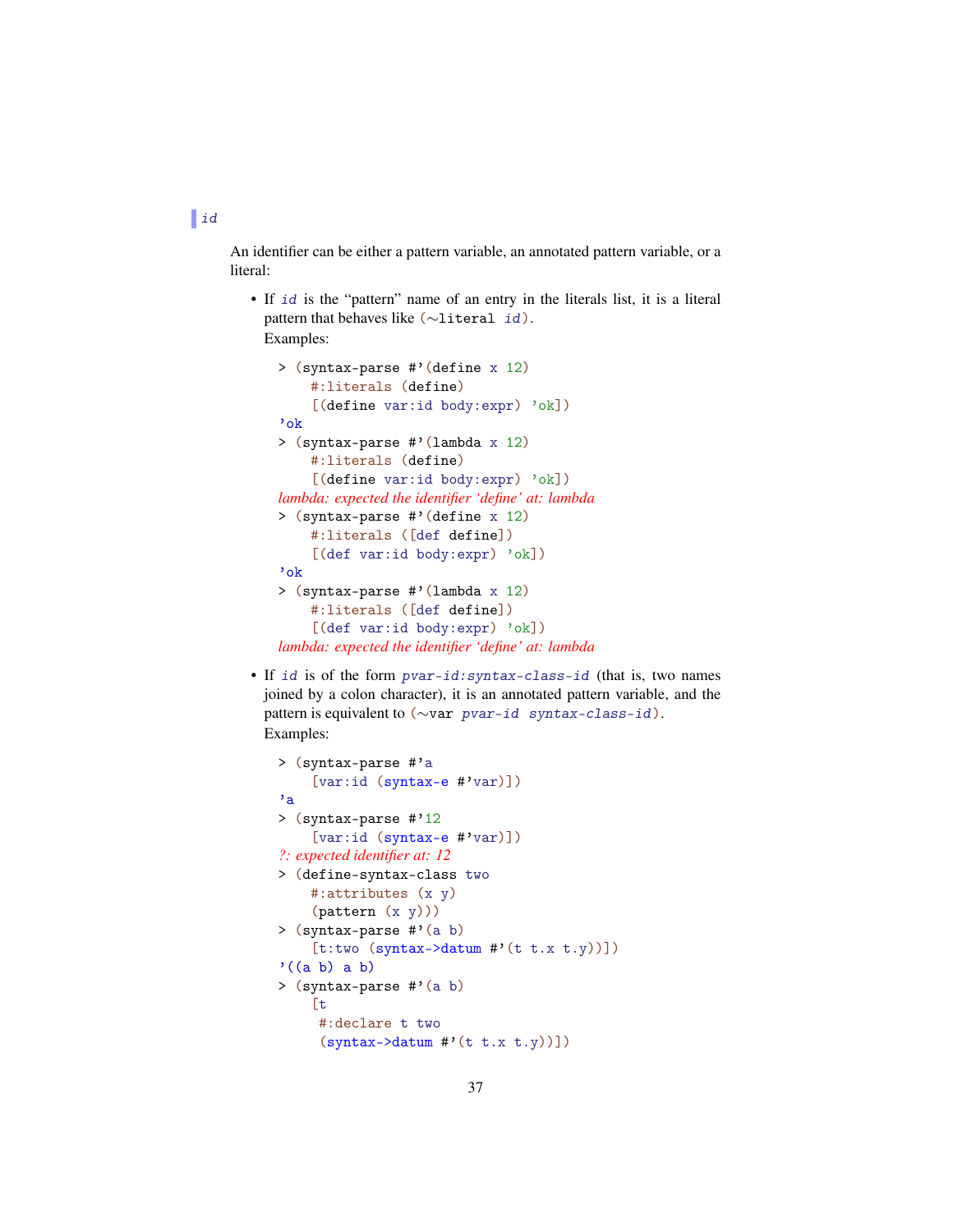$'((a b) a b)$ 

Note that an id of the form : syntax-class-id is legal; see the discussion of a  $\sim$ var<sup>s+</sup> form with a zero-length pvar-id.

• Otherwise, *id* is a pattern variable, and the pattern is equivalent to (∼var id).

#### (∼var pvar-id)

A *pattern variable*. If pvar-id has no syntax class (by #:convention), the pattern variable matches anything. The pattern variable is bound to the matched subterm, unless the pattern variable is the wildcard  $($ ), in which case no binding occurs.

If pvar-id does have an associated syntax class, it behaves like an annotated pattern variable with the implicit syntax class inserted.

```
(∼var pvar-id syntax-class-use maybe-role )
syntax-class-use = syntax-class-id
      | (syntax-class-id arg ...)
      maybe-role =
                 | #:role role-expr
 role-expr : (or/c string? #f)
```
An *annotated pattern variable*. The pattern matches only terms accepted by syntax-class-id (parameterized by the args, if present).

In addition to binding pvar-id, an annotated pattern variable also binds *nested attributes* from the syntax class. The names of the nested attributes are formed by prefixing pvar-id. (that is, pvar-id followed by a "dot" character) to the name of the syntax class's attribute.

If  $\frac{pvar - id}{s}$ , no attributes are bound. If  $\frac{pvar - id}{s}$  is the zero-length identifier  $(||)$ , then pvar-id is not bound, but the nested attributes of syntax-classuse are bound without prefixes.

If role-expr is given and evaluates to a string, it is combined with the syntax class's description in error messages.

```
> (syntax-parse #'a
   [(∼var var id) (syntax-e #'var)])
'a
```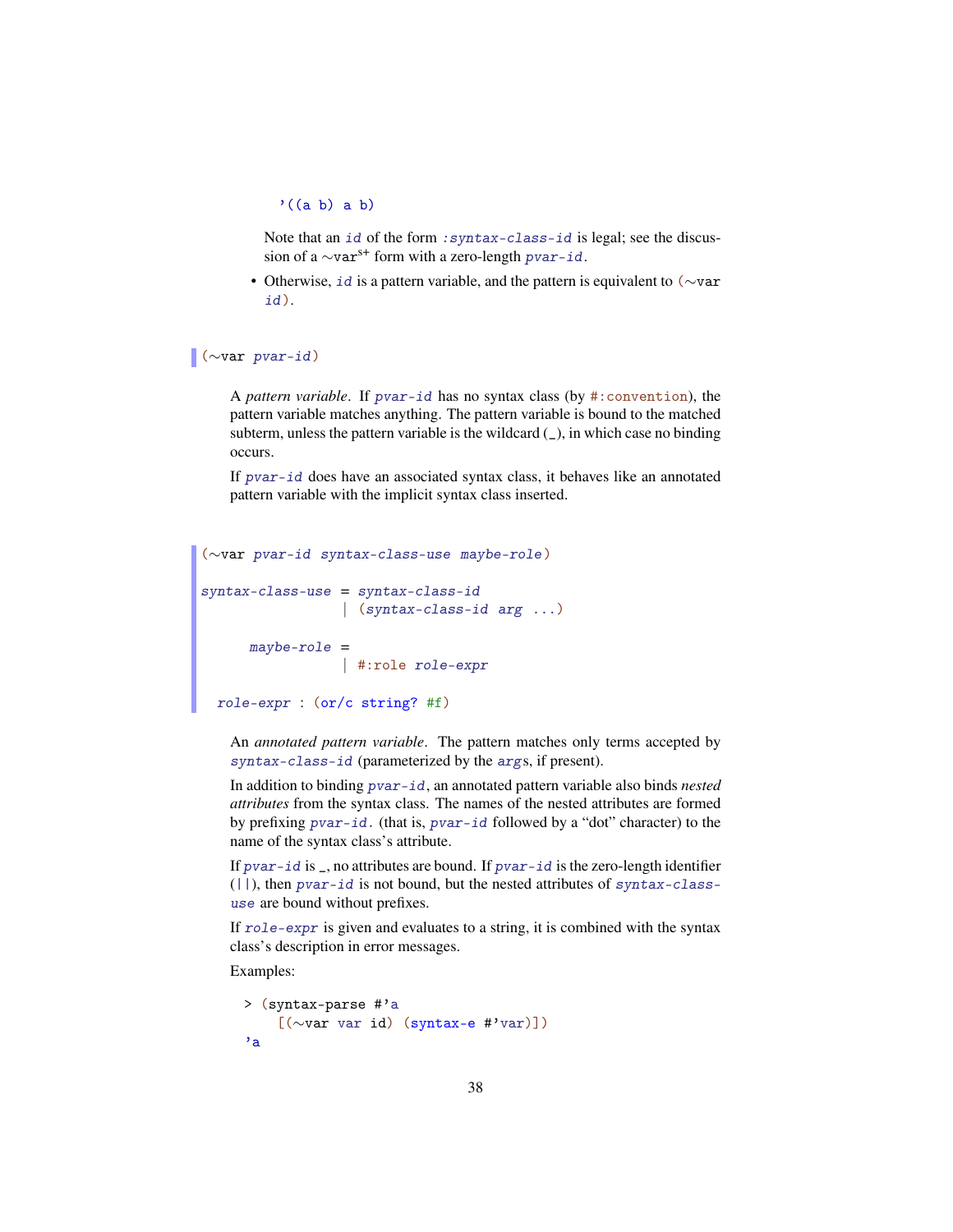```
> (syntax-parse #'12
    [(∼var var id) (syntax-e #'var)])
?: expected identifier at: 12
> (define-syntax-class two
    #:attributes (x y)
    (pattern (x y)))
> (syntax-parse #'(a b)
    [(∼var t two) (syntax->datum #'(t t.x t.y))])
'((a b) a b)> (define-syntax-class (nat-less-than n)
    (\text{pattern x:nat } #:\text{when } (< (\text{syntax-e } #'x) n)))> (syntax-parse #'(1 2 3 4 5)
    [((∼var small (nat-less-than 4)) ... large:nat ...)
     (list #'(small ...) #'(large ...))]'(#<syntax:87:0 (1 2 3)> #<syntax:87:0 (4 5)>)
> (syntax-parse #'(m a b 3)
    [(_ (∼var x id #:role "variable") ...) 'ok])
m: expected identifier for variable at: 3
```

```
(∼literal literal-id maybe-phase )
maybe-phase =
            | #:phase phase-expr
```
A *literal* identifier pattern. Matches any identifier free-identifier=? to literal-id.

Examples:

```
> (syntax-parse #'(define x 12)
    [((∼literal define) var:id body:expr) 'ok])
'ok
> (syntax-parse #'(lambda x 12)
    [((∼literal define) var:id body:expr) 'ok])
lambda: expected the identifier 'define' at: lambda
```
The identifiers are compared at the phase given by phase-expr, if it is given, or (syntax-local-phase-level) otherwise.

#### atomic-datum

Numbers, strings, booleans, keywords, and the empty list match as literals. Examples: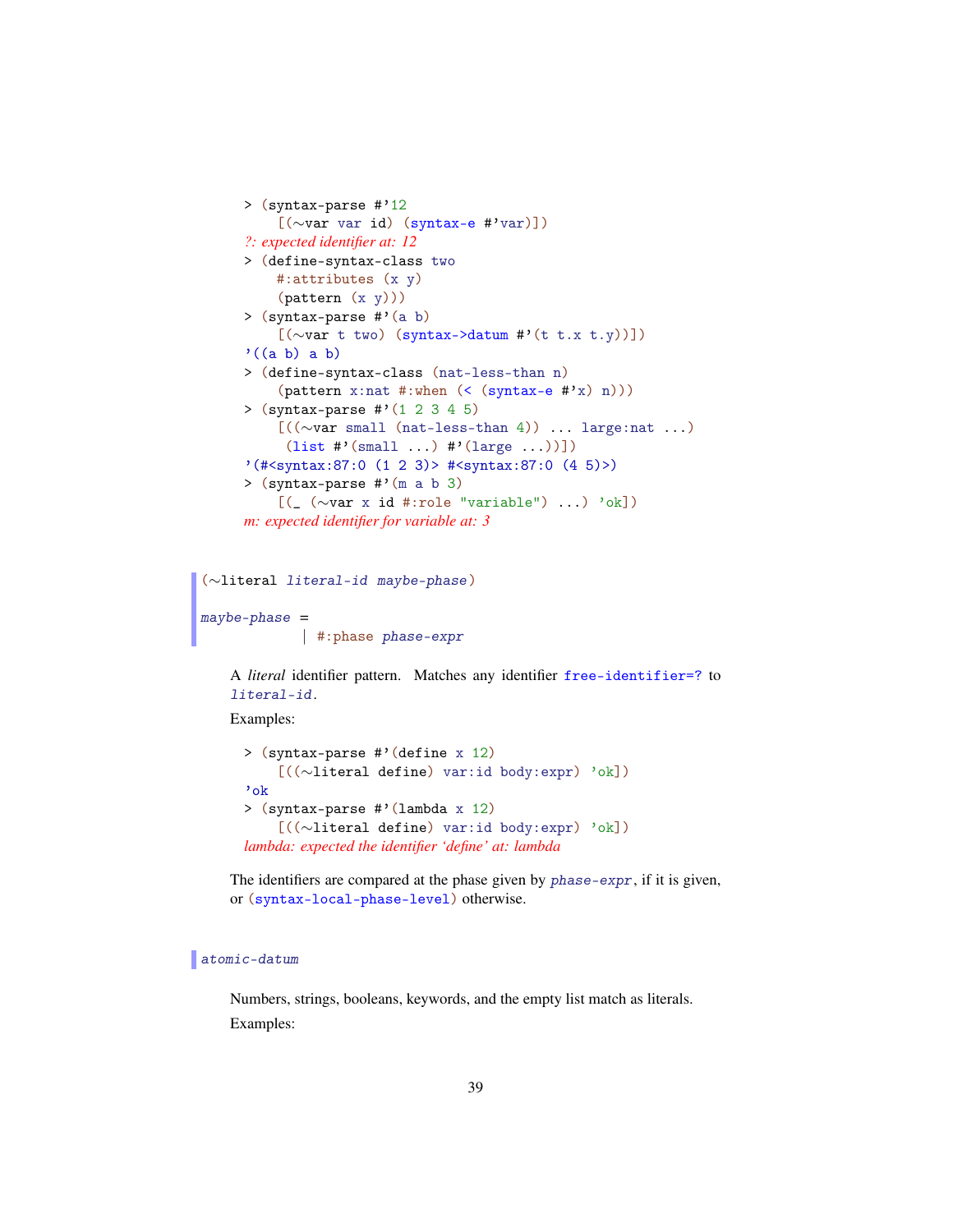```
> (syntax-parse #'(a #:foo bar)
     [(x \#: \text{foo } y) \text{ (syntax->datum } #'y)]'bar
> (syntax-parse #'(a foo bar)
     [(x \#: \text{foo } y) \text{ (syntax->datum } #'y)]a: expected the literal #:foo at: foo
```
## (∼datum datum)

Matches syntax whose S-expression contents (obtained by syntax->datum) is equal? to the given datum.

Examples:

```
> (syntax-parse #'(a #:foo bar)
    [(x (∼datum #:foo) y) (syntax->datum #'y)])
'bar
> (syntax-parse #'(a foo bar)
    [(x (∼datum #:foo) y) (syntax->datum #'y)])
a: expected the literal #:foo at: foo
```
The ∼datum form is useful for recognizing identifiers symbolically, in contrast to the ∼literal form, which recognizes them by binding.

Examples:

```
> (syntax-parse (let ([define 'something-
else]) #'(define x y))
   [((∼datum define) var:id e:expr) 'yes]
    [- 'no]'yes
> (syntax-parse (let ([define 'something-
else]) #'(define x y))
    [((∼literal define) var:id e:expr) 'yes]
    [- 'no]'no
```
#### (H-pattern . S-pattern)

Matches any term that can be decomposed into a list prefix matching Hpattern and a suffix matching S-pattern.

Note that the pattern may match terms that are not even improper lists; if the head pattern can match a zero-length head, then the whole pattern matches whatever the tail pattern accepts.

The first pattern can be a single-term pattern, in which case the whole pattern matches any pair whose first element matches the first pattern and whose rest matches the second.

See head patterns for more information.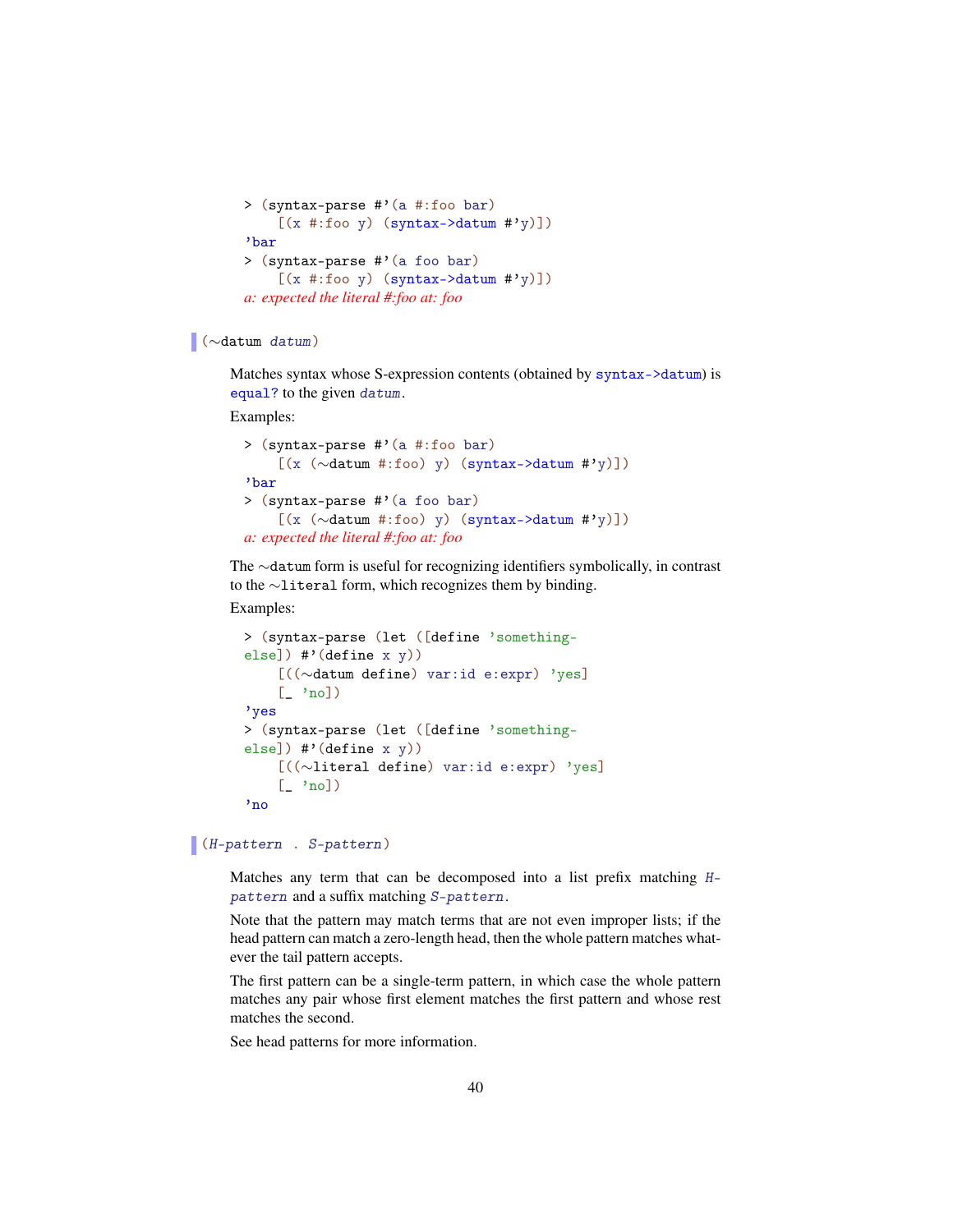#### (A-pattern . S-pattern)

Performs the actions specified by A-pattern, then matches any term that matches S-pattern.

Pragmatically, one can throw an action pattern into any list pattern. Thus,  $(x)$ y z) is a pattern matching a list of three terms, and  $(x \, y \sim ! z)$  is a pattern matching a list of three terms, with a cut performed after the second one. In other words, action patterns "don't take up space."

See action patterns for more information.

```
(EH-pattern ... . S-pattern)
```
Matches any term that can be decomposed into a list head matching some number of repetitions of the EH-pattern alternatives (subject to its repetition constraints) followed by a list tail matching S-pattern.

In other words, the whole pattern matches either the second pattern (which need not be a list) or a term whose head matches one of the alternatives of the first pattern and whose tail recursively matches the whole sequence pattern.

See ellipsis-head patterns for more information.

```
(H-pattern ...+ . S-pattern)
```
Like an ellipses  $(\ldots)$  pattern, but requires at least one occurrence of the head pattern to be present.

That is, the following patterns are equivalent:

```
• (H \dots + \dots S)• ((∼between H 1 +inf.0) ... . S)
```
Examples:

```
> (syntax-parse \# (1\ 2\ 3)[(n:nat ...+) 'ok])'ok
> (syntax-parse #'()
    [(n:nat ...+) 'ok][\_ 'none])
'none
```
 $\sqrt{\alpha}$  ( $\sim$ and *S*/*A*-pattern ...)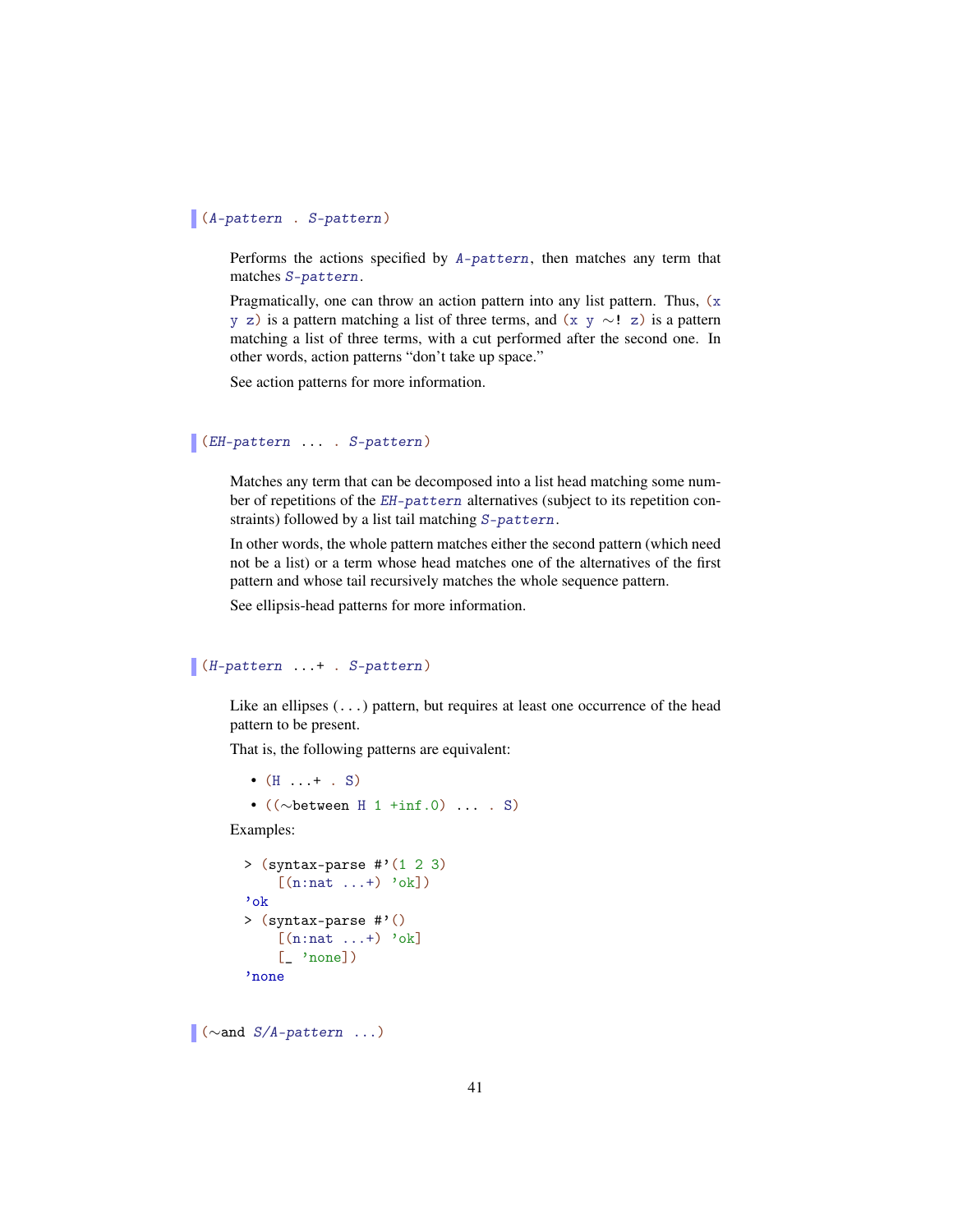Matches any term that matches all of the subpatterns.

The subpatterns can contain a mixture of single-term patterns and action patterns, but must contain at least one single-term pattern.

Attributes bound in subpatterns are available to subsequent subpatterns. The whole pattern binds all of the subpatterns' attributes.

One use for ∼and-patterns is preserving a whole term (including its lexical context, source location, etc) while also examining its structure. Syntax classes are useful for the same purpose, but ∼and can be lighter weight.

Examples:

```
> (define-syntax (import stx)
    (raise-syntax-error #f "illegal use of import" stx))
> (define (check-imports stx) ....)
> (syntax-parse #'(m (import one two))
   #:literals (import)
    [(_ (∼and import-clause (import i ...)))
    (let ([bad (check-imports
                 (syntax->list #'(i ...))))(when bad
         (raise-syntax-error
         #f "bad import" #'import-clause bad))
       'ok)])
'ok
```
## (∼or S-pattern ...)

Matches any term that matches one of the included patterns. The alternatives are tried in order.

The whole pattern binds *all* of the subpatterns' attributes. An attribute that is not bound by the "chosen" subpattern has a value of #f. The same attribute may be bound by multiple subpatterns, and if it is bound by all of the subpatterns, it is sure to have a value if the whole pattern matches.

```
> (syntax-parse #'a
    [(∼or x:id y:nat) (values (attribute x) (attribute y))])
#<syntax:102:0 a>
#f
> (syntax-parse #'(a 1)
    [(∼or (x:id y:nat) (x:id)) (values #'x (attribute y))])
#<syntax:103:0 a>
#<syntax:103:0 1>
> (syntax-parse #'(b)
    [(∼or (x:id y:nat) (x:id)) (values #'x (attribute y))])
```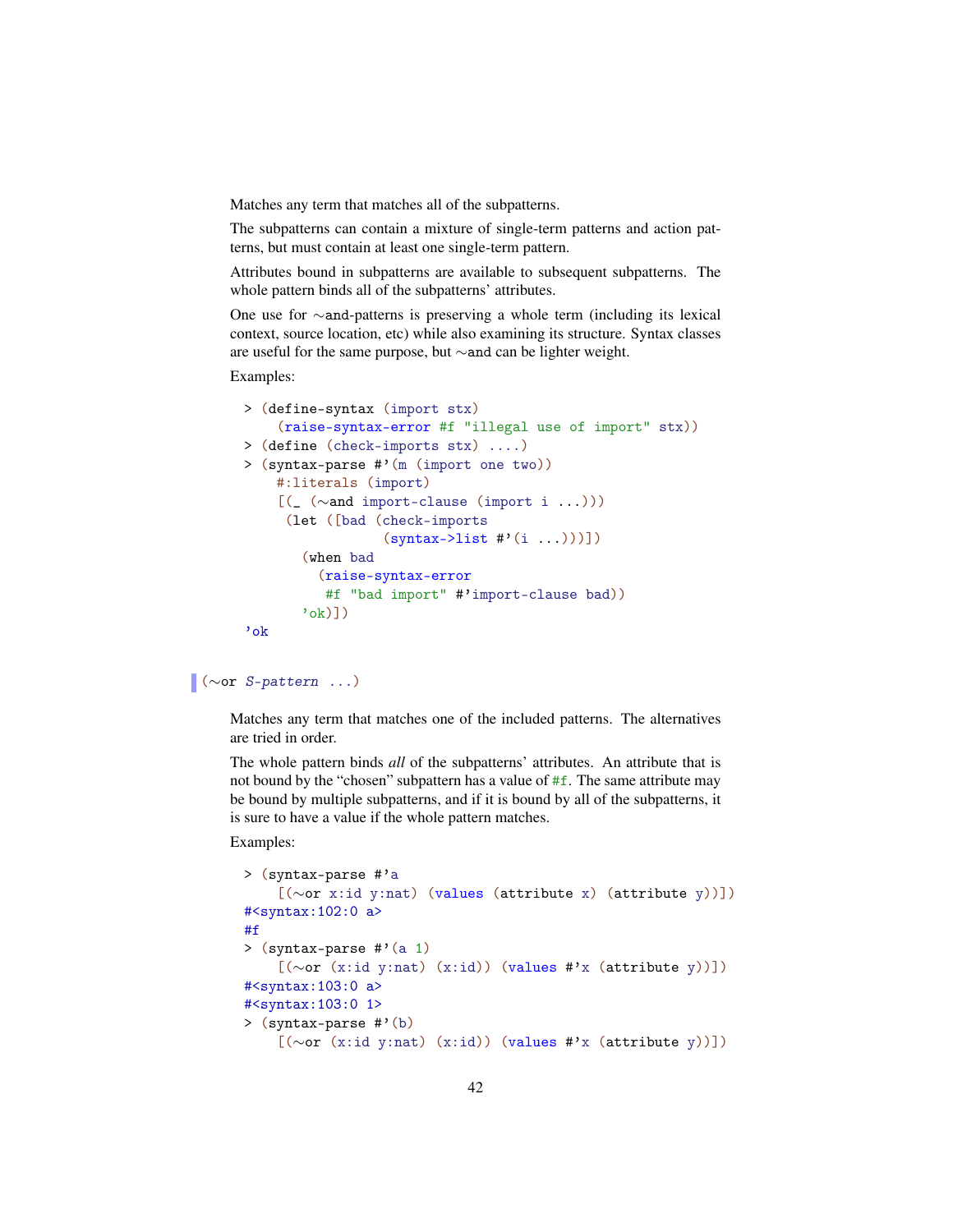```
#<syntax:104:0 b>
#f
```

```
(∼not S-pattern)
```
Matches any term that does not match the subpattern. None of the subpattern's attributes are bound outside of the ∼not-pattern.

Example:

```
> (syntax-parse #'(x y z => u v)
     #:literals (=>)
     [(\sim] \text{and before } (\sim] \text{not} = \succ) ) \dots \Rightarrow after ...)
      (list \sharp'(before ...) \sharp'(after ...))])
'(#<syntax:105:0 (x y z)> #<syntax:105:0 (u v)>)
```
# #(pattern-part ...)

Matches a term that is a vector whose elements, when considered as a list, match the single-term pattern corresponding to (pattern-part ...).

Examples:

```
> (syntax-parse #'#(1 2 3)
    [t(x y z) (syntax->datum #'z)]3
> (syntax-parse \#'#(1 2 3)
    [\#(x \ y \dots) (syntax->datum \#'(y \dots))])
'(2 3)
> (syntax-parse \#'#(1 2 3)
    [#(x ∼rest y) (syntax->datum #'y)])
'(2 3)
```
## #s(prefab-struct-key pattern-part ...)

Matches a term that is a prefab struct whose key is exactly the given key and whose sequence of fields, when considered as a list, match the single-term pattern corresponding to (pattern-part ...).

```
> (syntax-parse #'#s(point 1 2 3)
    [#s(point x y z) 'ok])'ok
> (syntax-parse #'#s(point 1 2 3)
    [#s(point x y ...) (syntax->datum #'(y ...))])
```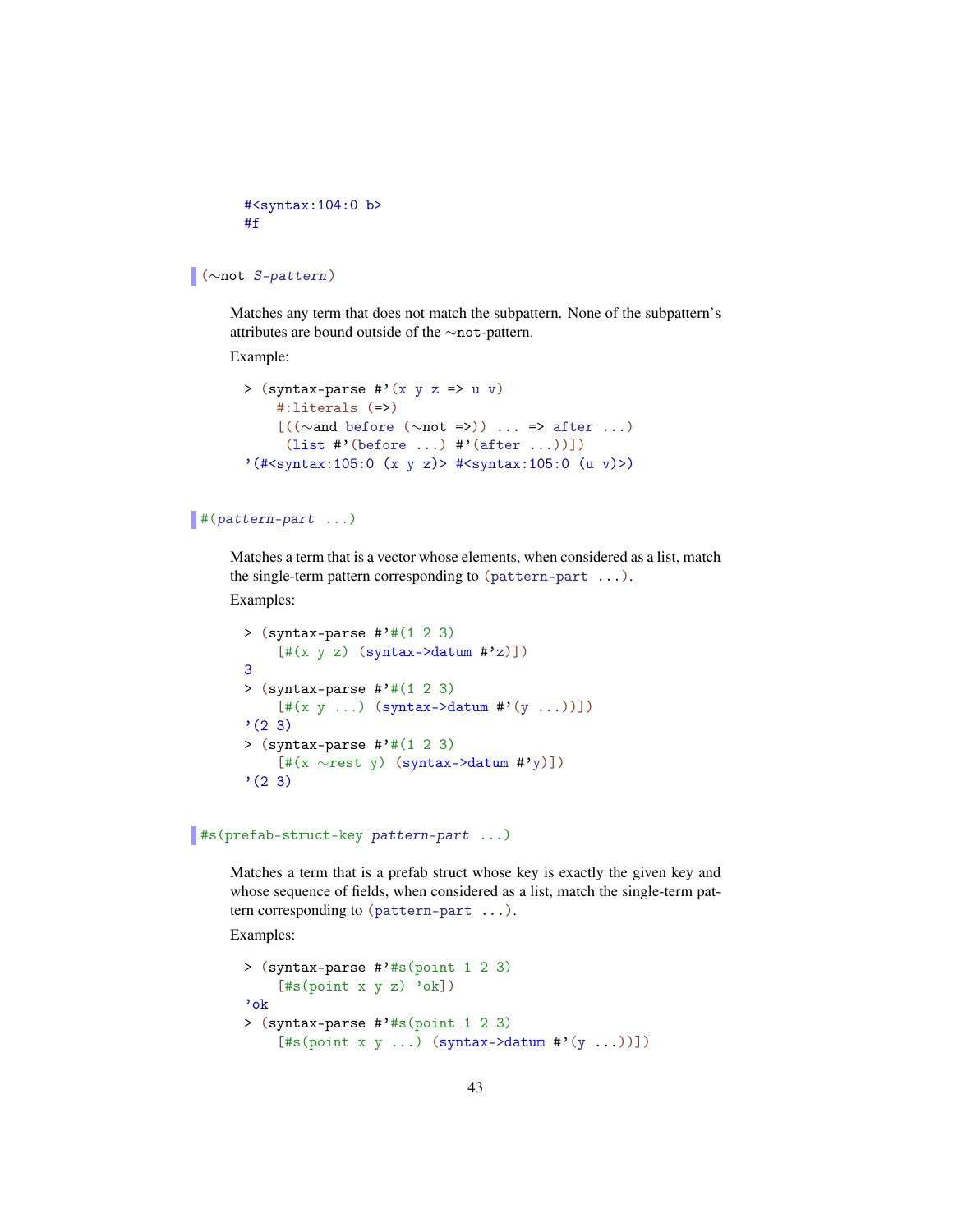```
'(2 3)
> (syntax-parse #'#s(point 1 2 3)
    [#s(point x ∼rest y) (syntax->datum #'y)])
'(2 3)
```
# #&S-pattern

Matches a term that is a box whose contents matches the inner single-term pattern.

Example:

```
> (syntax-parse #'#&5
    [#kn:nat 'ok])'ok
```
# (∼rest S-pattern)

Matches just like S-pattern. The ∼rest pattern form is useful in positions where improper ("dotted") lists are not allowed by the reader, such as vector and structure patterns (see above).

Examples:

```
> (syntax-parse \#'(1 2 3)
    [(x ∼rest y) (syntax->datum #'y)])
'(2 3)
> (syntax-parse #'#(1 2 3)
    [#(x ∼rest y) (syntax->datum #'y)])
'(2 3)
```

```
(∼describe maybe-opaque expr S-pattern )
maybe-opaque =| #:opaque
 maybe-role =| #:role role-expr
 expr : (or/c string? #f)
 role-expr : (or/c string? #f)
```
The ∼describe pattern form annotates a pattern with a description, a string expression that is evaluated in the scope of all prior attribute bindings. If parsing the inner pattern fails, then the description is used to synthesize the error message. A ∼describe pattern does not influence backtracking.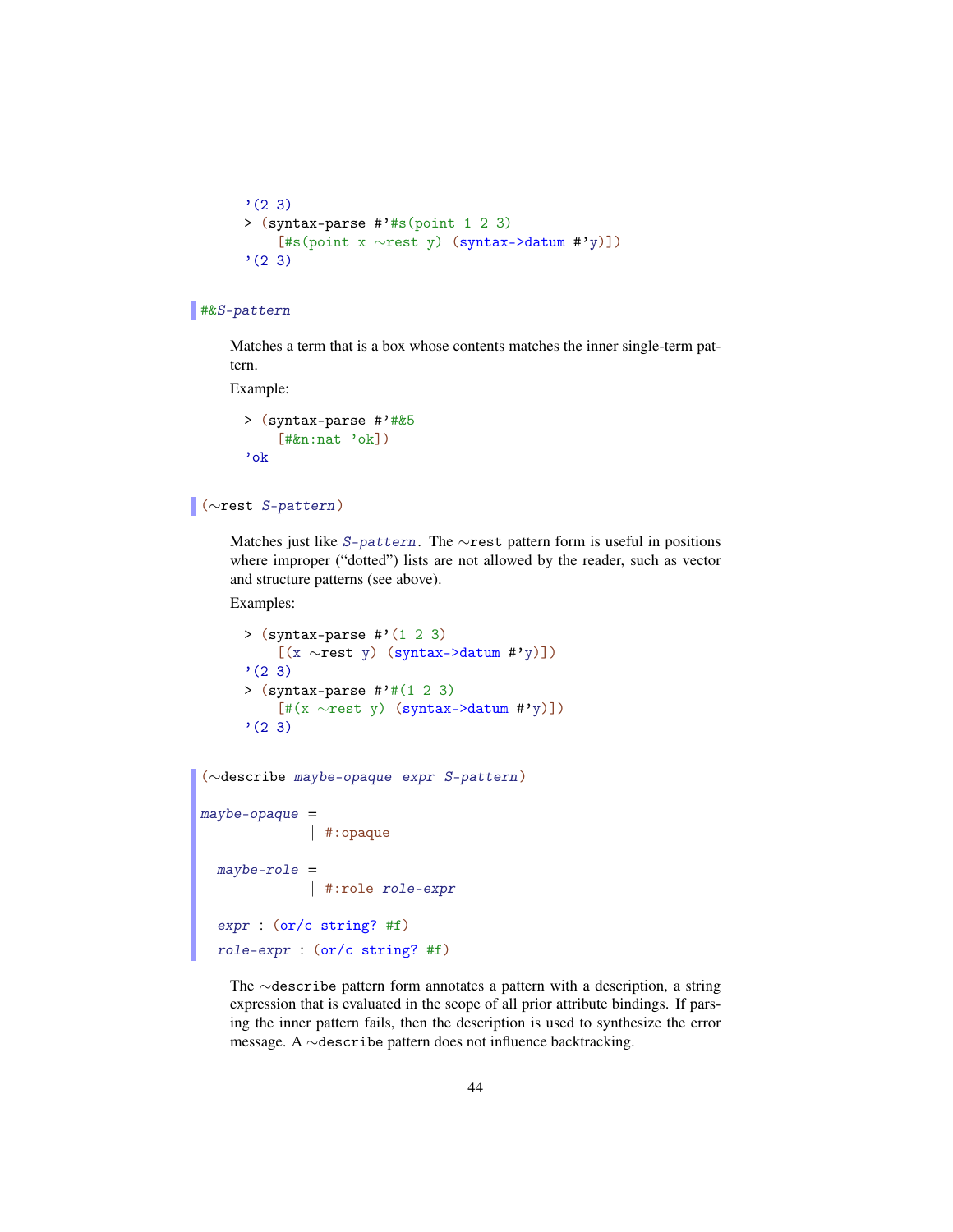If #:opaque is given, failure information from within S-pattern is discarded and the error is reported solely in terms of the description given.

If role-expr is given and produces a string, its value is combined with the description in error messages.

Examples:

```
> (syntax-parse #'(m 1)
    [(_ (∼describe "id pair" (x:id y:id))) 'ok])
m: expected id pair at: 1
> (syntax-parse #'(m (a 2))
    [(_ (∼describe "id pair" (x:id y:id))) 'ok])
m: expected identifier at: 2
> (syntax-parse #'(m (a 2))
    [(_ (∼describe #:opaque "id pair" (x:id y:id))) 'ok])
m: expected id pair at: (a 2)
> (syntax-parse #'(m 1)
    [(_ (∼describe #:role "formals" "id
pair" (x, y)) 'ok])
m: expected id pair for formals at: 1
```
#### (∼commit S-pattern)

The ∼commit pattern form affects backtracking in two ways:

- If the pattern succeeds, then all choice points created within the subpattern are discarded, and a failure *after* the ∼commit pattern backtracks only to choice points *before* the ∼commit pattern, never one *within* it.
- A cut  $(\sim!)$  within a  $\sim$ commit pattern only eliminates choice-points created within the ∼commit pattern. In this sense, it acts just like ∼delimit-cut.

## (∼delimit-cut S-pattern)

The ∼delimit-cut pattern form affects backtracking in the following way:

• A cut (∼!) within a ∼delimit-cut pattern only eliminates choice-points created within the ∼delimit-cut pattern.

## A-pattern

An action pattern is considered a single-term pattern when there is no ambiguity; it matches any term.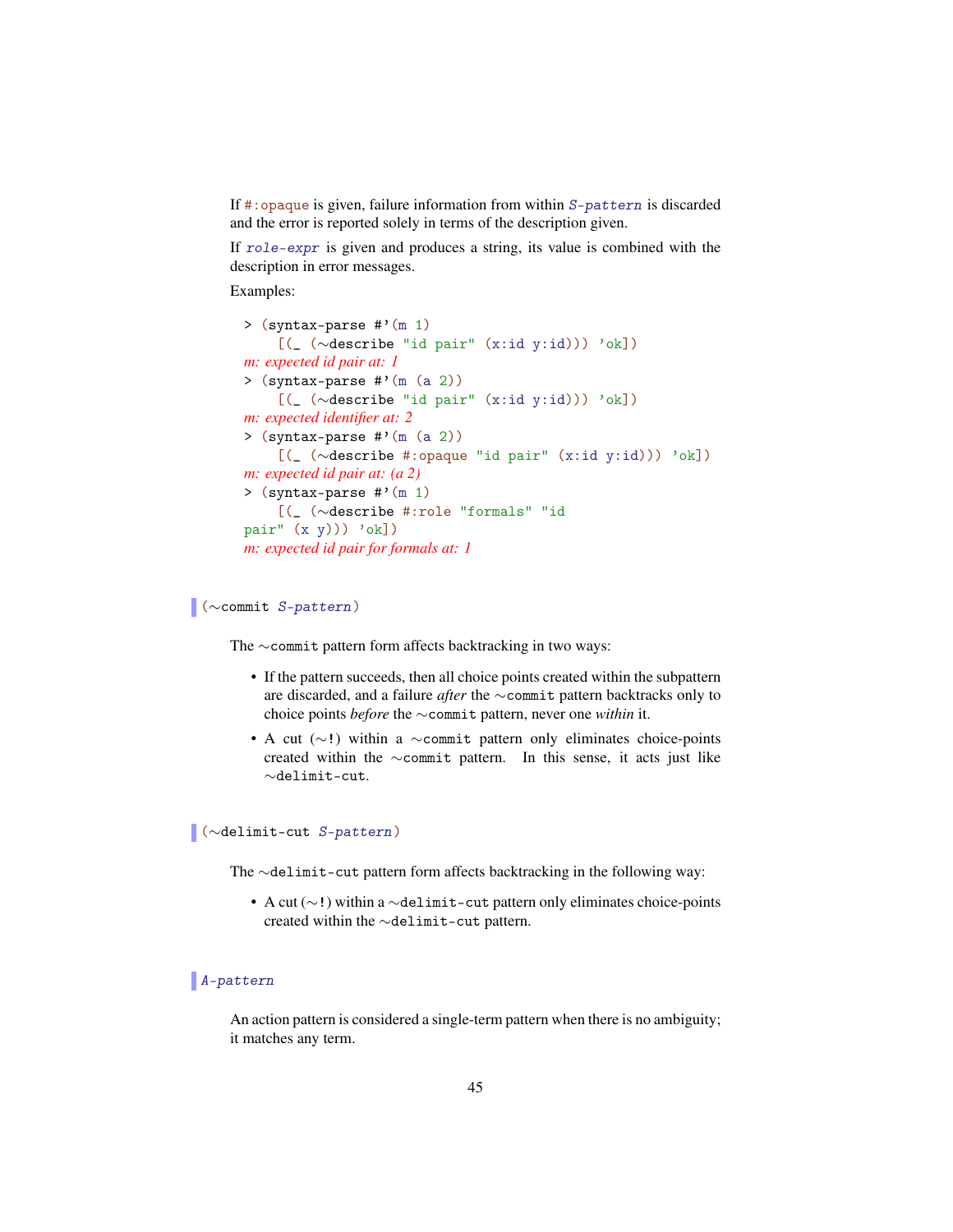## 1.5.2 Head Patterns

A *head pattern* (abbreviated H-pattern) is a pattern that describes some number of terms that occur at the head of some list (possibly an improper list). A head pattern's usefulness comes from being able to match heads of different lengths, such as optional forms like keyword arguments.

A *proper head pattern* is a head pattern that is not a single-term pattern.

Here are the variants of head pattern:

```
pvar-id:splicing-syntax-class-id
```

```
Equivalent to (∼var pvar-id splicing-syntax-class-id).
```

```
(∼var pvar-id splicing-syntax-class-use maybe-role )
splicing-syntax-class-use = splicing-syntax-class-id
                    | (splicing-syntax-class-id arg ...)
               maybe-role =
                          | #:role role-expr
 role-expr : (or/c string? #f)
```
Pattern variable annotated with a splicing syntax class. Similar to a normal annotated pattern variable, except matches a head pattern.

# (∼seq . L-pattern)

Matches a sequence of terms whose elements, if put in a list, would match Lpattern.

Example:

```
> (syntax-parse #'(1 2 3 4)
      [(\sim \text{seq} \ 1 \ 2 \ 3) \ 4) \ \text{'ok}]'ok
```
See also the section on ellipsis-head patterns for more interesting examples of ∼seq.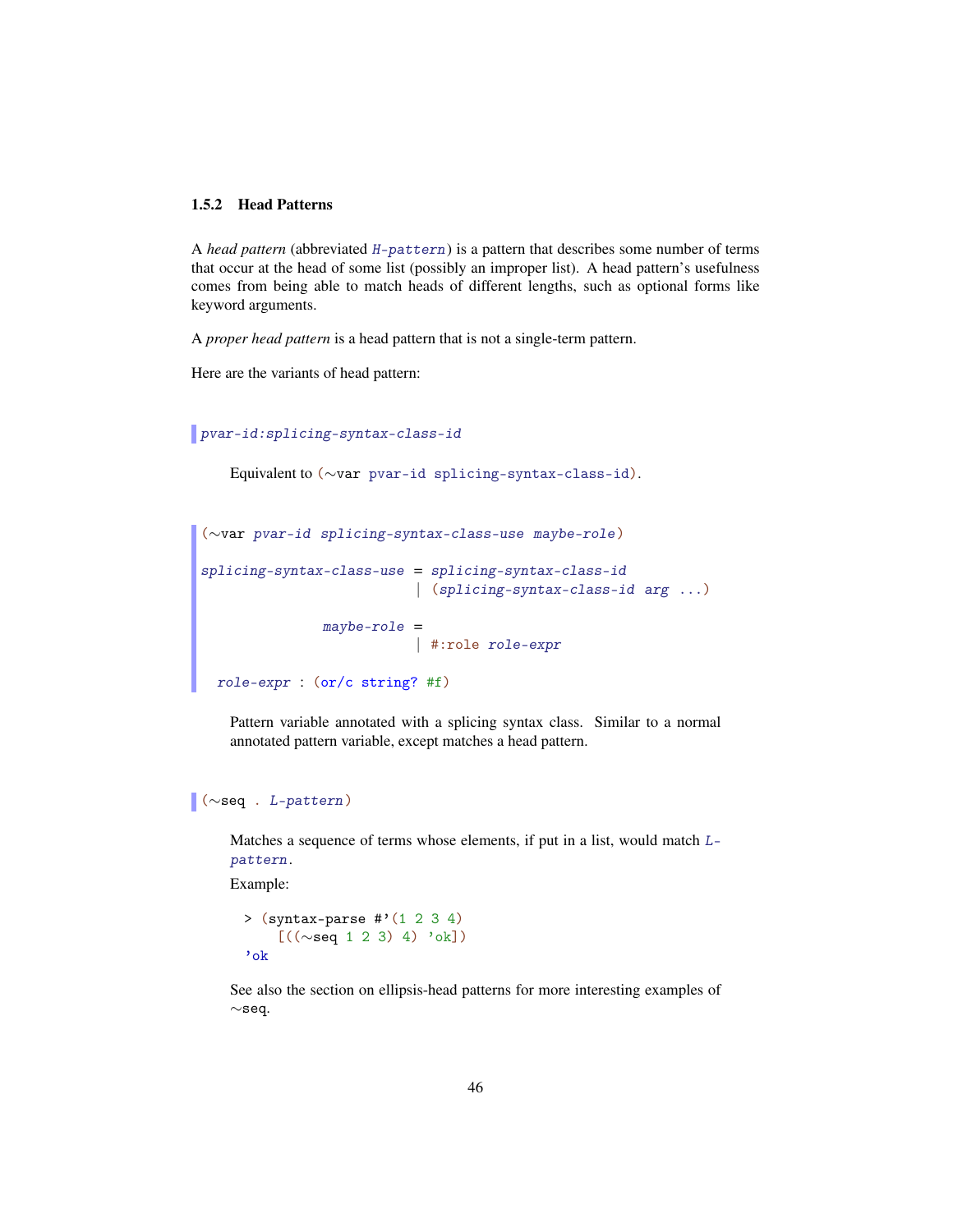```
(∼and H-pattern ...)
```
Like the single-term pattern version,  $\sim$ and<sup>s</sup>, but matches a sequence of terms instead.

Example:

```
> (syntax-parse #'(#:a 1 #:b 2 3 4 5)
    [((∼and (∼seq (∼seq k:keyword e:expr) ...)
            (∼seq keyword-stuff ...))
      positional-stuff ...)
     (syntax->datum #'((k ...) (e ...) (keyword-
stuff ...)))])
'((\#:a\#:b) (1\ 2) (\#:a\ 1\ #:b\ 2))
```
The head pattern variant of ∼and requires that all of the subpatterns be proper head patterns (not single-term patterns). This is to prevent typos like the following, a variant of the previous example with the second ∼seq omitted:

Examples:

```
> (syntax-parse #'(#:a 1 #:b 2 3 4 5)
    [((∼and (∼seq (∼seq k:keyword e:expr) ...)
             (keyword-stuff ...))
      positional-stuff ...)
     (syntax - \lambda datum \# '((k ...)(e ...))(keyword -stuff ...)))])
syntax-parse: single-term pattern not allowed after head
pattern at: (keyword-stuff ...)
; If the example above were allowed, it would be equiva-
lent to this:
> (syntax-parse #'(#:a 1 #:b 2 3 4 5)
    [((∼and (∼seq (∼seq k:keyword e:expr) ...)
             (∼seq (keyword-stuff ...)))
      positional-stuff ...)
     (syntax->datum #'((k ...) (e ...) (keyword-
stuff ...)))])
?: expected keyword at: 3
```
 $\sqrt{\cdot \cdot \cdot + \cdot}$  ( $\sim$ or *H*-pattern ...)

Like the single-term pattern version,  $\sim$ or<sup>s</sup>, but matches a sequence of terms instead.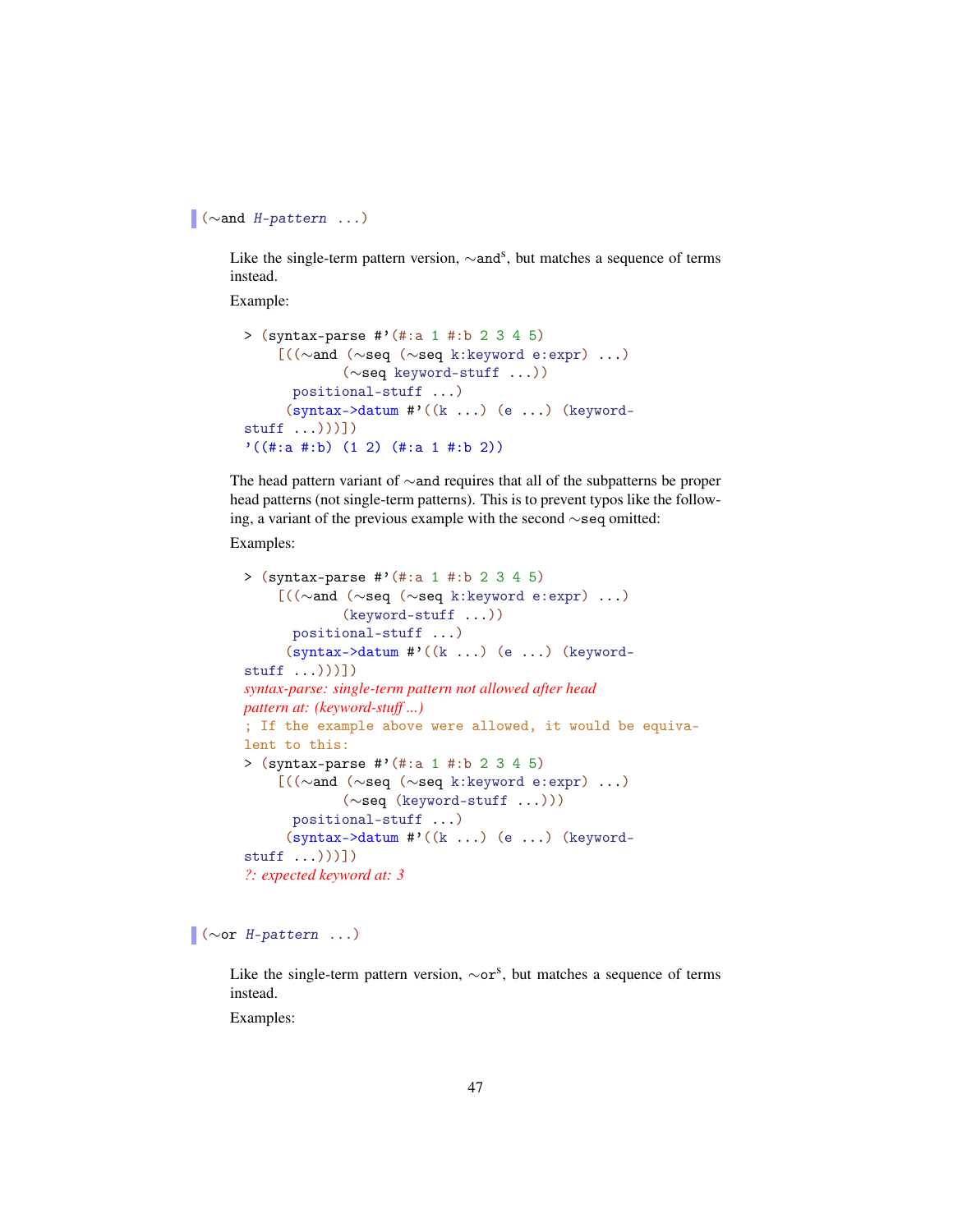```
> (syntax-parse #'(m #:foo 2 a b c)
    [(_ (∼or (∼seq #:foo x) (∼seq)) y:id ...)
     (attribute x)])
#<syntax:123:0 2>
> (syntax-parse #'(m a b c)
    [(_ (∼or (∼seq #:foo x) (∼seq)) y:id ...)
     (attribute x)])
#f
```

```
(∼optional H-pattern maybe-optional-option )
maybe-optional-option =
                      | #:defaults ([attr-arity-decl expr] ...)
      attr-arity-decl = attr-id| (attr-id depth)
```
Matches either the given head subpattern or an empty sequence of terms. If the #:defaults option is given, the subsequent attribute bindings are used if the subpattern does not match. The default attributes must be a subset of the subpattern's attributes.

Examples:

```
> (syntax-parse \#'(m \#:foo 2 a b c)
    [(_ (∼optional (∼seq #:foo x) #:defaults ([x #'#f])) y:id ...)
     (attribute x)])
#<syntax:125:0 2>
> (syntax-parse #'(m a b c)
    [(_ (∼optional (∼seq #:foo x) #:defaults ([x #'#f])) y:id ...)
     (attribute x)])
#<syntax:126:0 #f>
> (syntax-parse #'(m a b c)
    [(_ (∼optional (∼seq #:foo x)) y:id ...)
     (attribute x)])
#f
> (syntax-parse #'(m #:syms a b c)
    [(_ (∼optional (∼seq #:nums n:nat ...) #:defaults ([(n 1) null]))
        (∼optional (∼seq #:syms s:id ...) #:defaults ([(s 1) null])))
    \#((n \dots) (s \dots))#<syntax:128:0 (() (a b c))>
```
(∼describe expr H-pattern)

Like the single-term pattern version, ∼describe<sup>s</sup>, but matches a head pattern instead.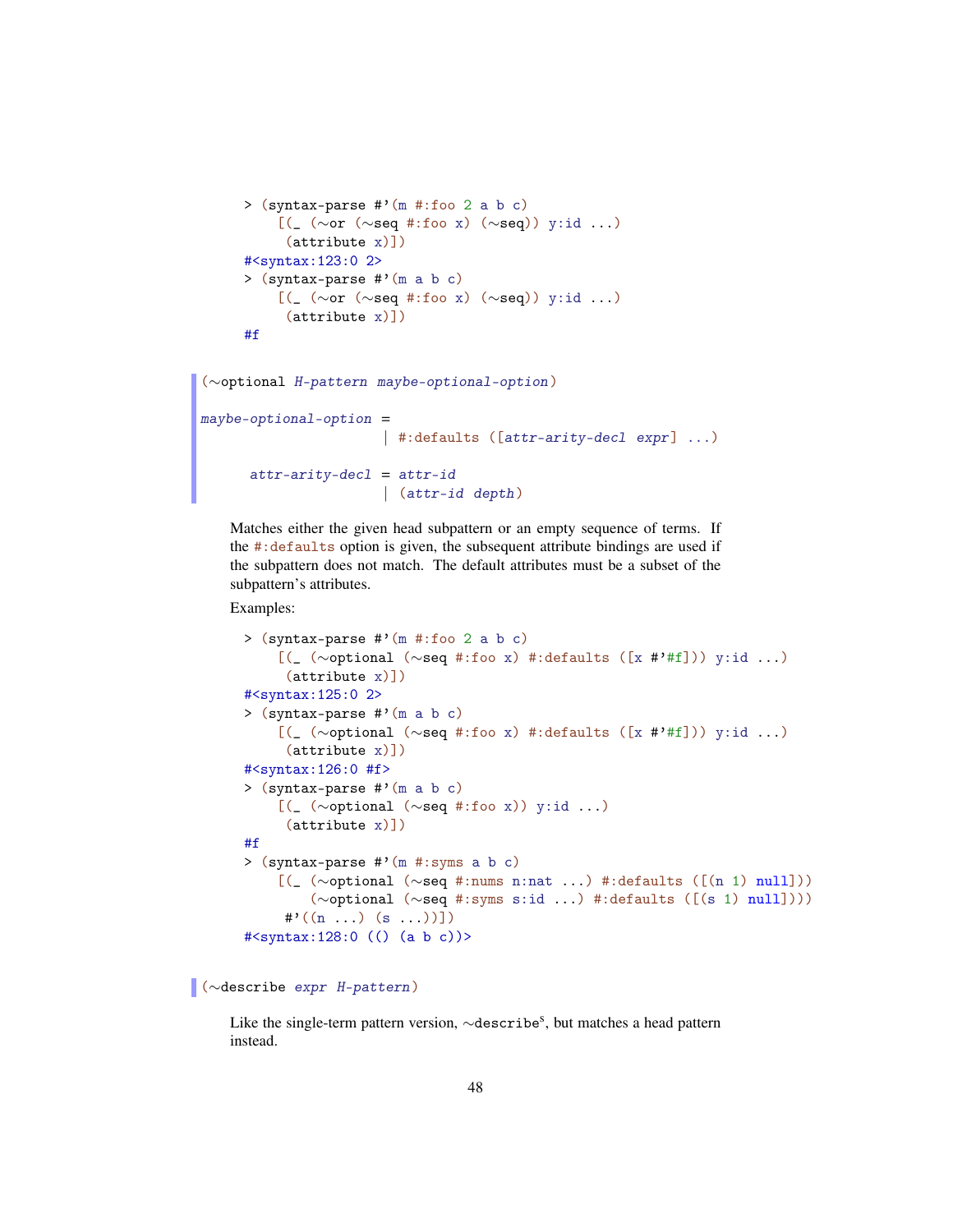```
(∼commit H-pattern)
```
Like the single-term pattern version, ~commit<sup>s</sup>, but matches a head pattern instead.

```
(∼delimit-cut H-pattern)
```
Like the single-term pattern version,  $\sim$ delimit-cut<sup>s</sup>, but matches a head pattern instead.

# (∼peek H-pattern)

Matches the H-pattern but then resets the matching position, so the ∼peek pattern consumes no input. Used to look ahead in a sequence.

Examples:

```
> (define-splicing-syntax-class nf-id ; non-final id
    (pattern (∼seq x:id (∼peek another:id))))
> (syntax-parse \#'(a b c 1 2 3)
    [(n:nf-id \dots rest \dots)(printf "nf-ids are ∼s\n" (syntax-
\lambdadatum #'(n.x \dots))(printf "rest is ∼s\n" (syntax-
>datum #'(rest ...)))])
nf-ids are (a b)
rest is (c 1 2 3)
```
## (∼peek-not H-pattern)

Like ∼peek, but succeeds if the subpattern fails and fails if the subpattern succeeds. On success, the ∼peek-not resets the matching position, so the pattern consumes no input. Used to look ahead in a sequence. None of the subpattern's attributes are bound outside of the ∼peek-not-pattern.

```
> (define-splicing-syntax-class final ; final term
     (pattern (∼seq x (∼peek-not _))))
> (syntax-parse #'(a b c)
    [(\langle \sim \text{or } f: \text{final} \text{ other }), \ldots](printf "finals are ∼s\n" (syntax-
\lambdadatum #'(f.x \ldots))(printf "others are ∼s\n" (syntax-
>datum #'(other ...)))])
```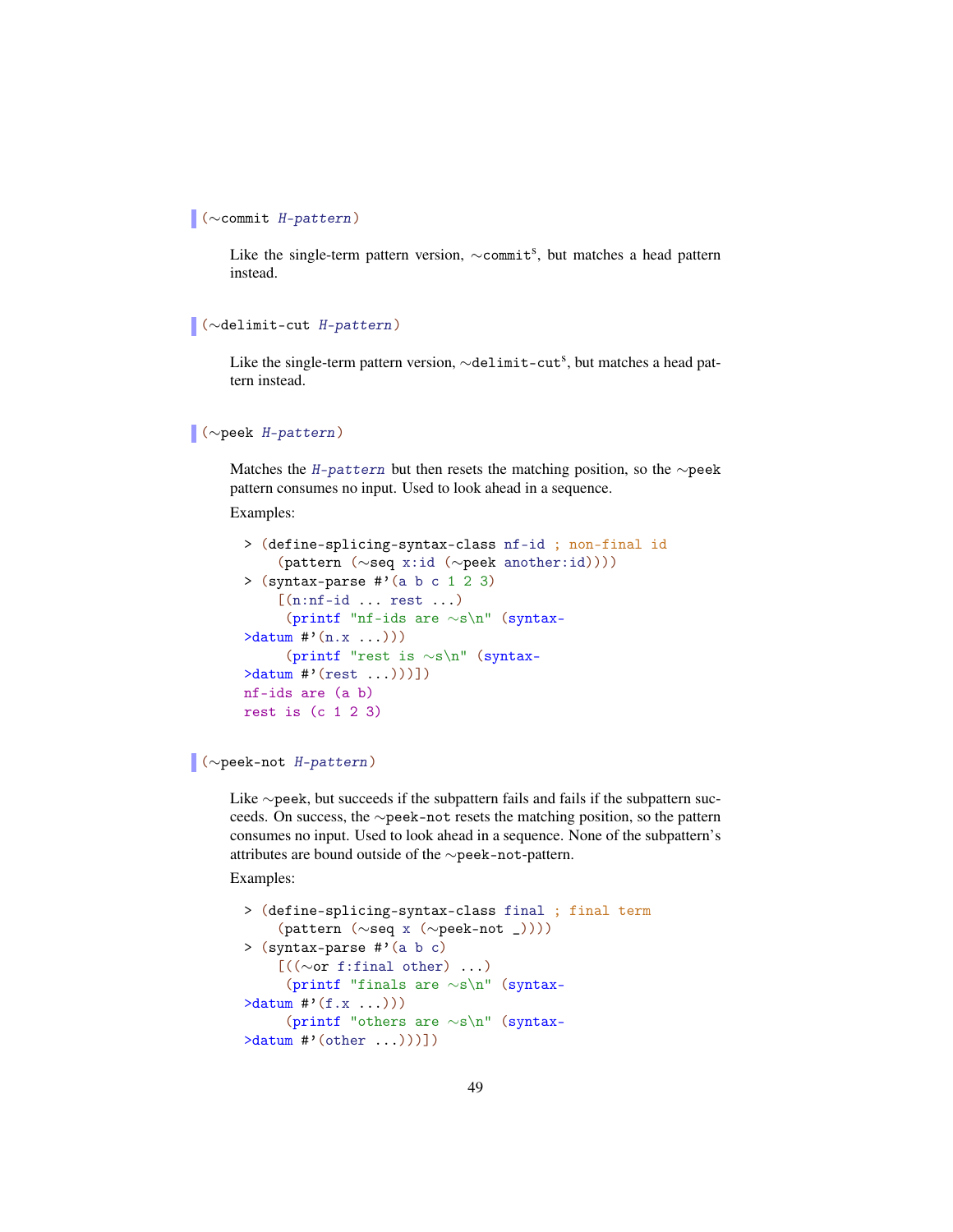```
finals are (c)
others are (a b)
```
## S-pattern

Matches a sequence of one element, which must be a term matching Spattern.

#### 1.5.3 Ellipsis-head Patterns

An *ellipsis-head pattern* (abbreviated EH-pattern) is pattern that describes some number of terms, like a head pattern, but also places constraints on the number of times it occurs in a repetition. They are useful for matching, for example, keyword arguments where the keywords may come in any order. Multiple alternatives are grouped together via ∼oreh .

Examples:

```
> (define parser1
    (syntax-parser
     [((∼or (∼once (∼seq #:a x) #:name "#:a keyword")
             (∼optional (∼seq #:b y) #:name "#:b keyword")
            (\simseq #:c z)) ...)
      'ok]))
> (parser1 #'(#:a 1))
'ok
> (parser1 #'(#:b 2 #:c 3 #:c 25 #:a 'hi))
'ok
> (parser1 #'(#:a 1 #:a 2))
?: too many occurrences of #:a keyword at: ()
```
The pattern requires exactly one occurrence of the  $\#$ : a keyword and argument, at most one occurrence of the #:b keyword and argument, and any number of #:c keywords and arguments. The "pieces" can occur in any order.

Here are the variants of ellipsis-head pattern:

 $\sqrt{\omega}$  ( $\sim$ or *EH*-pattern ...)

Matches if any of the inner EH-pattern alternatives match.

(∼once H-pattern once-option ...)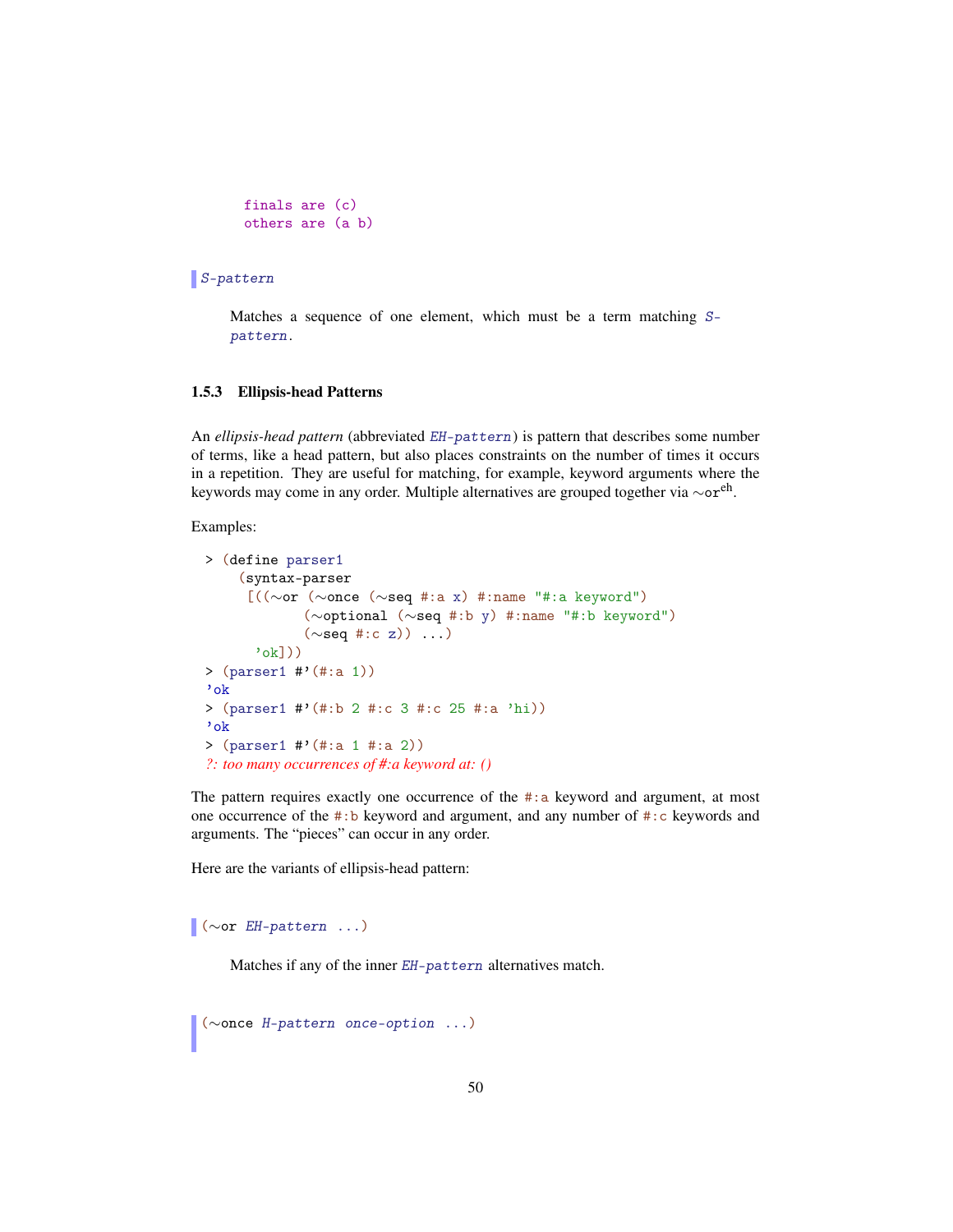```
\text{once-option} = #: \text{name name-expr}| #:too-few too-few-message-expr
             | #:too-many too-many-message-expr
 name-expr : (or/c \text{ string? #f})too-few-message-expr : (or/c string? #f)
  too-many-message-expr : (or/c string? #f)
```
Matches if the inner H-pattern matches. This pattern must be matched exactly once in the match of the entire repetition sequence.

If the pattern is not matched in the repetition sequence, then the ellipsis pattern fails with the message either too-few-message-expr or "missing required occurrence of name-expr".

If the pattern is chosen more than once in the repetition sequence, then the ellipsis pattern fails with the message either too-many-message-expr or "too many occurrences of name-expr".

```
(∼optional H-pattern optional-option ...)
optional-option = #:name name-expr| #:too-many too-many-message-expr
                | #:defaults ([attr-id expr] ...)
 name-expr : (or/c string? #f)
  too-many-message-expr : (or/c string? #f)
```
Matches if the inner H-pattern matches. This pattern may be used at most once in the match of the entire repetition.

If the pattern is matched more than once in the repetition sequence, then the ellipsis pattern fails with the message either too-many-message-expr or "too many occurrences of name-expr".

If the #:defaults option is given, the following attribute bindings are used if the subpattern does not match at all in the sequence. The default attributes must be a subset of the subpattern's attributes.

```
(∼between H-pattern min-number max-number between-option ...)
reps-option = #:name name-expr
          | #:too-few too-few-message-expr
            | #:too-many too-many-message-expr
```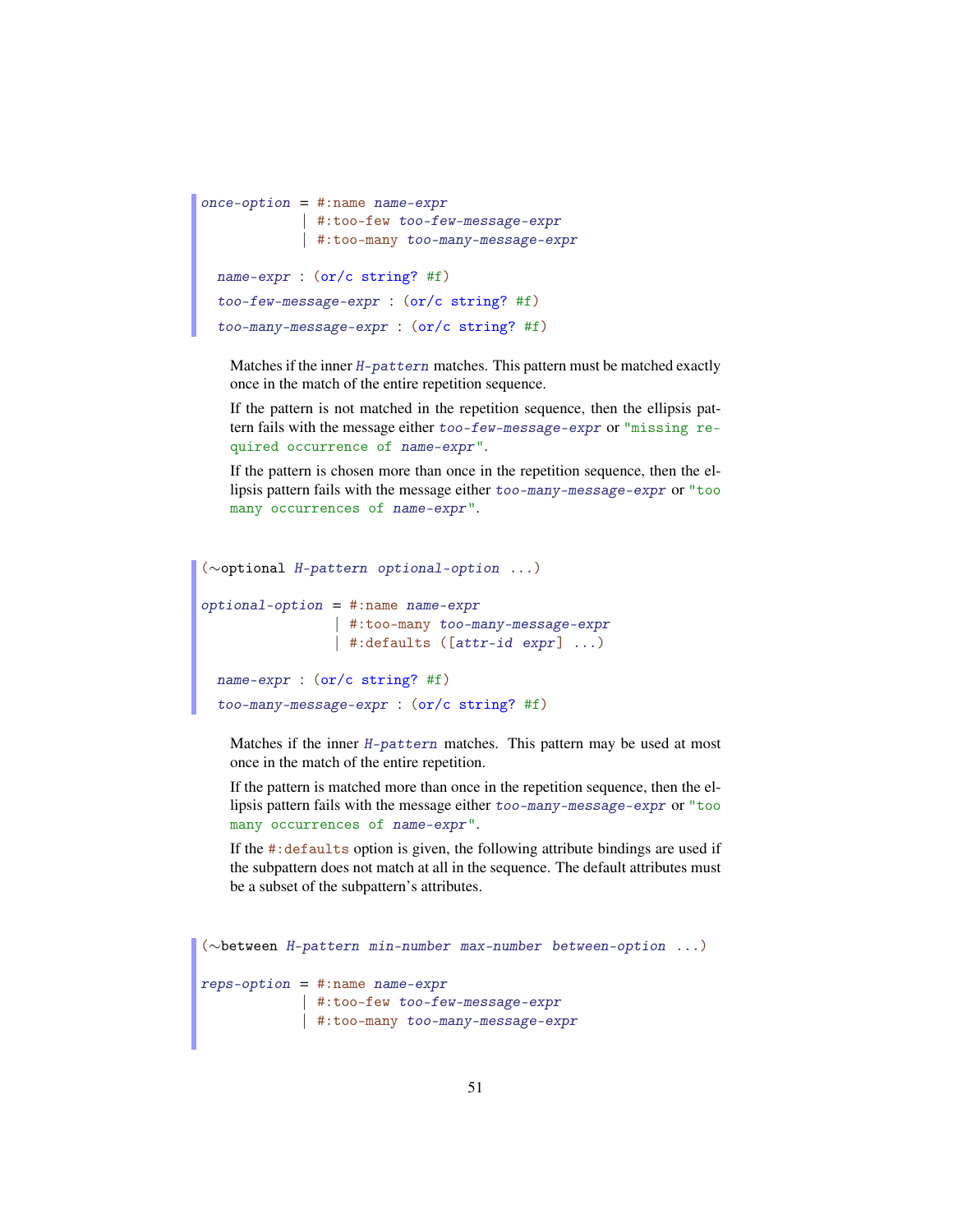```
name-expr : (or/c syntax? #f)
too-few-message-expr : (or/c syntax? #f)
```
Matches if the inner H-pattern matches. This pattern must be matched at least min-number and at most max-number times in the entire repetition.

If the pattern is matched too few times, then the ellipsis pattern fails with the message either too-few-message-expr or "too few occurrences of name-expr".

If the pattern is chosen too many times, then the ellipsis pattern fails with the message either too-many-message-expr or "too few occurrences of name-expr".

#### 1.5.4 Action Patterns

An *action pattern* (abbreviated A-pattern) does not describe any syntax; rather, it has an effect such as the binding of attributes or the modification of the matching process.

∼!

The *cut* operator, written ∼!, eliminates backtracking choice points and commits parsing to the current branch of the pattern it is exploring.

Common opportunities for cut-patterns come from recognizing special forms based on keywords. Consider the following expression:

```
> (syntax-parse #'(define-values a 123)
   #:literals (define-values define-syntaxes)
   [(define-values (x:id ...) e) 'define-values]
    [(define-syntaxes (x:id ...) e) 'define-syntaxes]
    [e 'expression])
'expression
```
Given the ill-formed term (define-values a 123), syntax-parse tries the first clause, fails to match a against the pattern  $(x:i d \dots)$ , and then backtracks to the second clause and ultimately the third clause, producing the value 'expression. But the term is not an expression; it is an ill-formed use of define-values. The proper way to write the syntax-parse expression follows:

```
> (syntax-parse #'(define-values a 123)
    #:literals (define-values define-syntaxes)
    [(define-values ∼! (x:id ...) e) 'define-values]
    [(define-syntaxes ∼! (x:id ...) e) 'define-syntaxes]
    [e 'expression])
define-values: bad syntax at: (define-values a 123)
```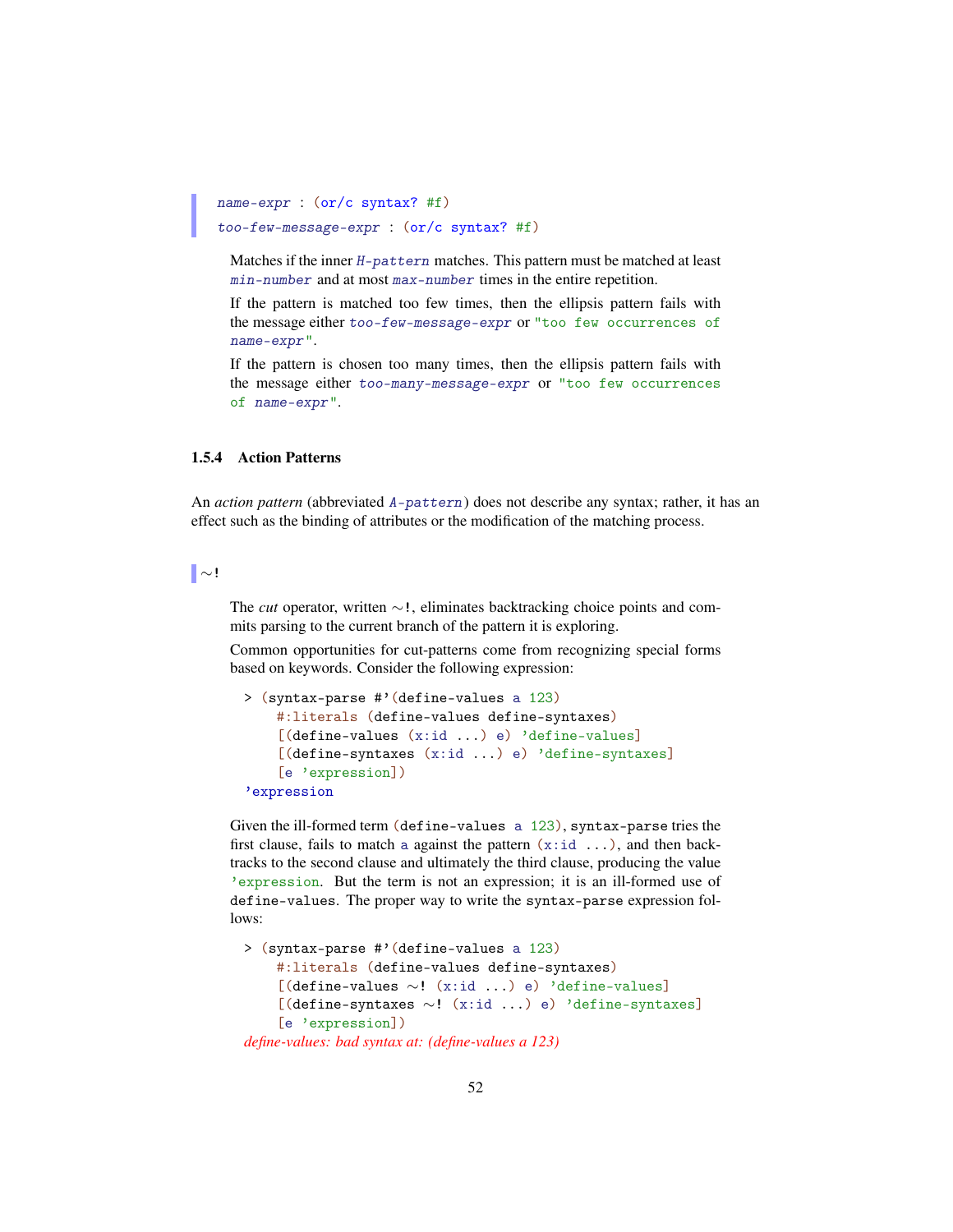Now, given the same term, syntax-parse tries the first clause, and since the keyword define-values matches, the cut-pattern commits to the current pattern, eliminating the choice points for the second and third clauses. So when the clause fails to match, the syntax-parse expression raises an error.

The effect of a ∼! pattern is delimited by the nearest enclosing ∼delimitcut or ∼commit pattern. If there is no enclosing ∼describe pattern but the cut occurs within a syntax class definition, then only choice points within the syntax class definition are discarded. A ∼! pattern is not allowed within a ∼not pattern unless there is an intervening ∼delimit-cut or ∼commit pattern.

```
(∼bind [attr-arity-decl expr ] ...)
attr-arity-decl = attr-name-id
           | (attr-name-id depth )
```
Evaluates the exprs and binds them to the given attr-ids as attributes.

```
(∼fail maybe-fail-condition maybe-message-expr )
may be-fail-condition =| #:when condition-expr
                    | #:unless condition-expr
maybe-message-expr =| message-expr
 message-expr : (or/c string? #f)
```
If the condition is absent, or if the #:when condition evaluates to a true value, or if the  $\#$ : unless condition evaluates to  $\#f$ , then the pattern fails with the given message. If the message is omitted, the default value #f is used, representing "no message."

Fail patterns can be used together with cut patterns to recognize specific illformed terms and address them with custom failure messages.

```
(∼parse S-pattern stx-expr )
 stx-expr : syntax?
```
Evaluates stx-expr to a syntax object and matches it against S-pattern.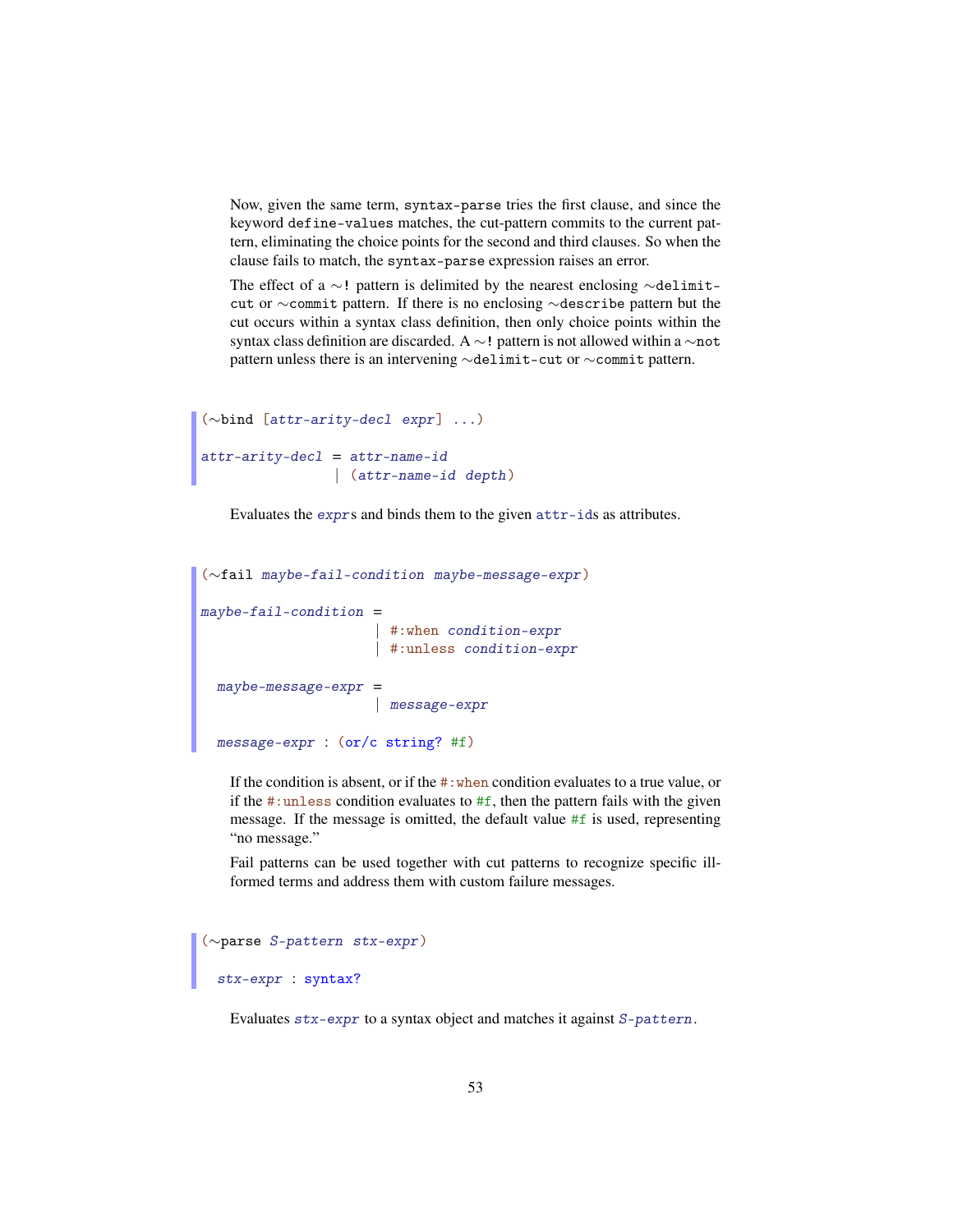```
(∼and A-pattern ...+)
```
Performs the actions of each A-pattern.

```
(∼do defn-or-expr ...)
```
Takes a sequence of definitions and expressions, which may be intermixed, and evaluates them in the scope of all previous attribute bindings. The names bound by the definitions are in scope in the expressions of subsequent patterns and clauses.

There is currently no way to bind attributes using a ∼do pattern. It is an error to shadow an attribute binding with a definition in a ∼do block.

Example:

```
> (syntax-parse \#'(1 2 3)
    [(a b (∼do (printf "a was ∼s\n" #'a)) c:id) 'ok])
a was #<syntax:139:0 1>
?: expected identifier at: 3
```
# 1.6 Defining Simple Macros

```
(require syntax/parse/define)
```

```
(define-simple-macro (macro-id . pattern) pattern-directive ...
  template)
```
Defines a macro named macro-id; equivalent to the following:

```
(define-syntax (macro-id stx)
 (syntax-parse stx
   [(macro-id . pattern) pattern-directive ... #'template]))
```

```
> (define-simple-macro (fn x:id rhs:expr) (lambda (x) rhs))
> ((fn x x) 17)
17
> (fn 1 2)
fn: expected identifier at: 1
> (define-simple-macro (fn2 x y rhs)
    #:declare x id
    #:declare y id
    #:declare rhs expr
    (lambda (x y) rhs))
```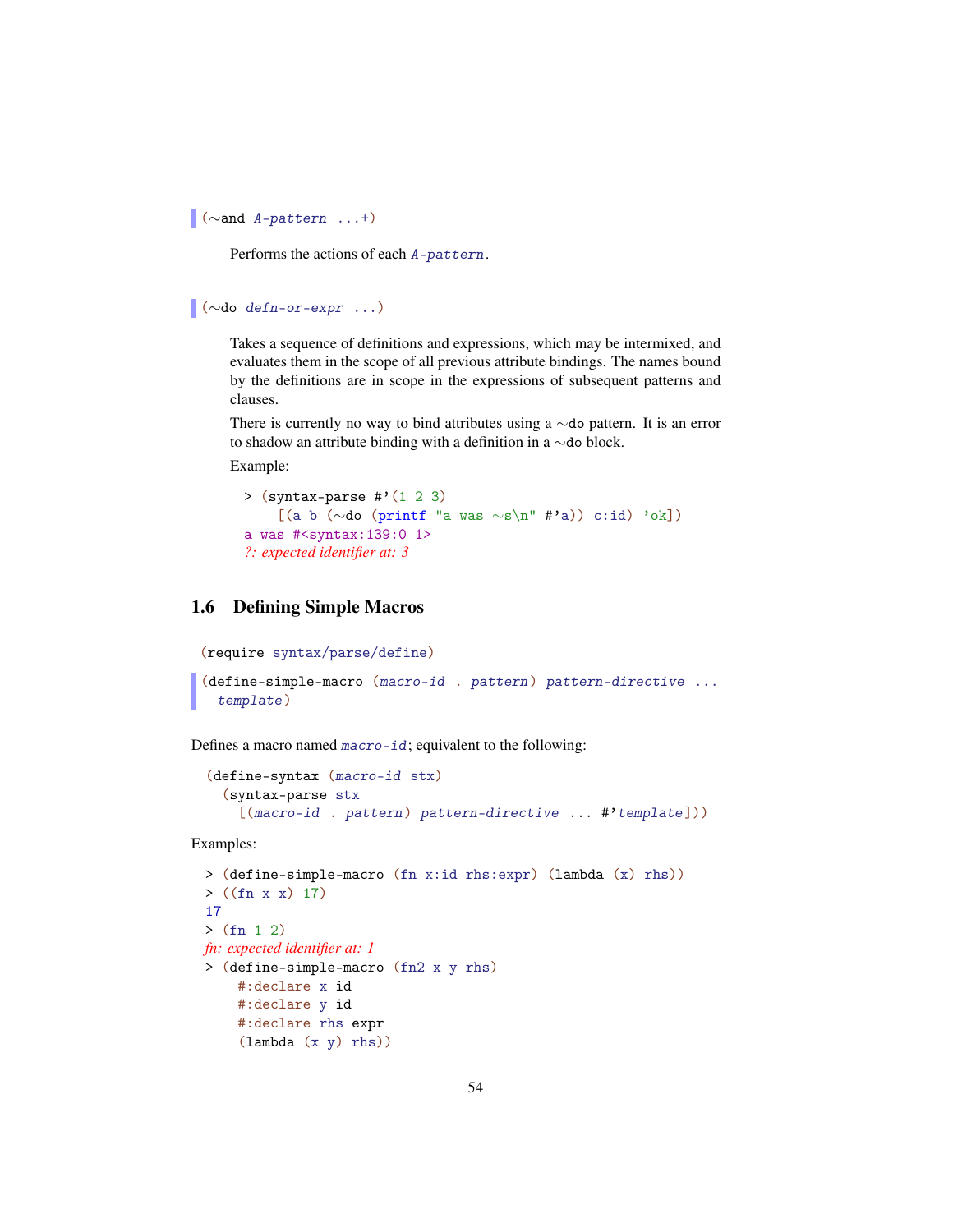> ((fn2 a b (+ a b)) 3 4) 7  $>$  (fn2 a #:b 'c) *fn2: expected identifier at: #:b*

# 1.7 Literal Sets and Conventions

Sometimes the same literals are recognized in a number of different places. The most common example is the literals for fully expanded programs, which are used in many analysis and transformation tools. Specifying literals individually is burdensome and error-prone. As a remedy, syntax/parse offers *literal sets*. A literal set is defined via define-literalset and used via the #:literal-set option of syntax-parse.

```
(define-literal-set id maybe-phase maybe-imports maybe-datum-literals
  (lateral ...))literal = literal-id
                     | (pattern-id literal-id )
         maybe-phase =| #:for-template
                     | #:for-syntax
                     | #:for-label
                     | #:phase phase-level
maybe-datum-literals =| #:datum-literals (datum-literal ...)
      maybe-imports =| #:literal-sets (imported-litset-id ...)
```
Defines id as a literal set. Each literal can have a separate pattern-id and literalid. The pattern-id determines what identifiers in the pattern are treated as literals. The literal-id determines what identifiers the literal matches. If the #:literal-sets option is present, the contents of the given imported-litset-ids are included.

```
> (define-literal-set def-litset
    (define-values define-syntaxes))
> (syntax-parse #'(define-syntaxes (x) 12)
    #:literal-sets (def-litset)
    [(define-values (x:id ...) e:expr) 'v][(define-syntaxes (x:id ...) e:expr) 's])
's
```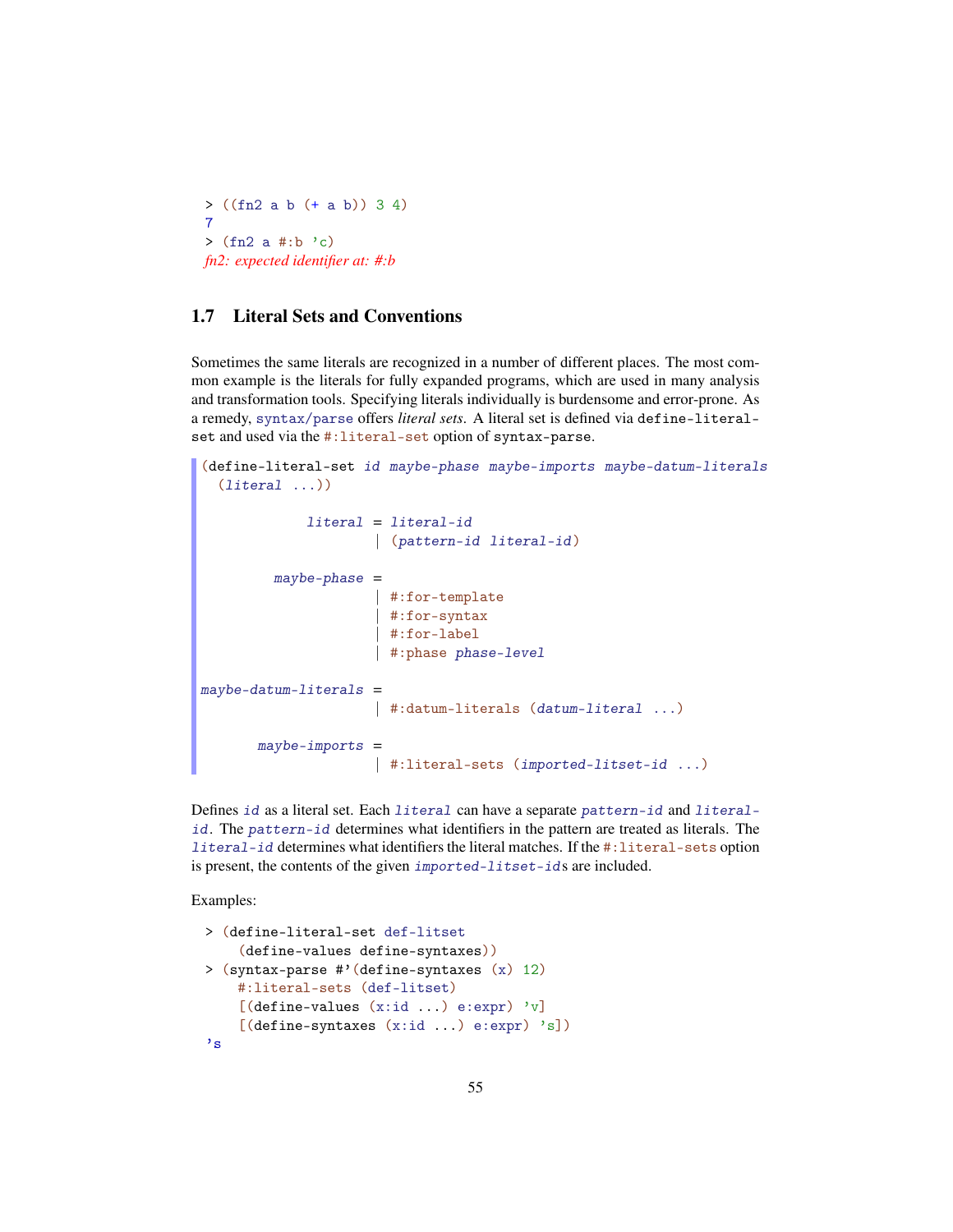The literals in a literal set always refer to the bindings at phase phase-level *relative to the enclosing module*. If the #:for-template option is given, phase-level is -1; #:forsyntax means 1, and #:for-label means #f. If no phase keyword option is given, then phase-level is 0.

For example:

Examples:

```
> (module common racket/base
    (define x 'something)
    (provide x))
> (module lits racket/base
    (require syntax/parse 'common)
    (define-literal-set common-lits (x))
    (provide common-lits))
```
In the literal set common-lits, the literal x always recognizes identifiers bound to the variable x defined in module 'common.

The following module defines an equivalent literal set, but imports the 'common module for-template instead:

#### Example:

```
> (module lits racket/base
    (require syntax/parse (for-template 'common))
    (define-literal-set common-lits #:for-template (x))
    (provide common-lits))
```
When a literal set is *used* with the #:phase phase-expr option, the literals' fixed bindings are compared against the binding of the input literal at the specified phase. Continuing the example:

Examples:

```
> (require syntax/parse 'lits (for-syntax 'common))
> (syntax-parse #'x #:literal-sets ([common-lits #:phase 1])
    [x 'yes]
    [- 'no]'yes
```
The occurrence of x in the pattern matches any identifier whose binding at phase 1 is the x from module 'common.

(literal-set->predicate litset-id)

Given the name of a literal set, produces a predicate that recognizes identifiers in the literal set. The predicate takes one required argument, an identifier  $id$ , and one optional argument,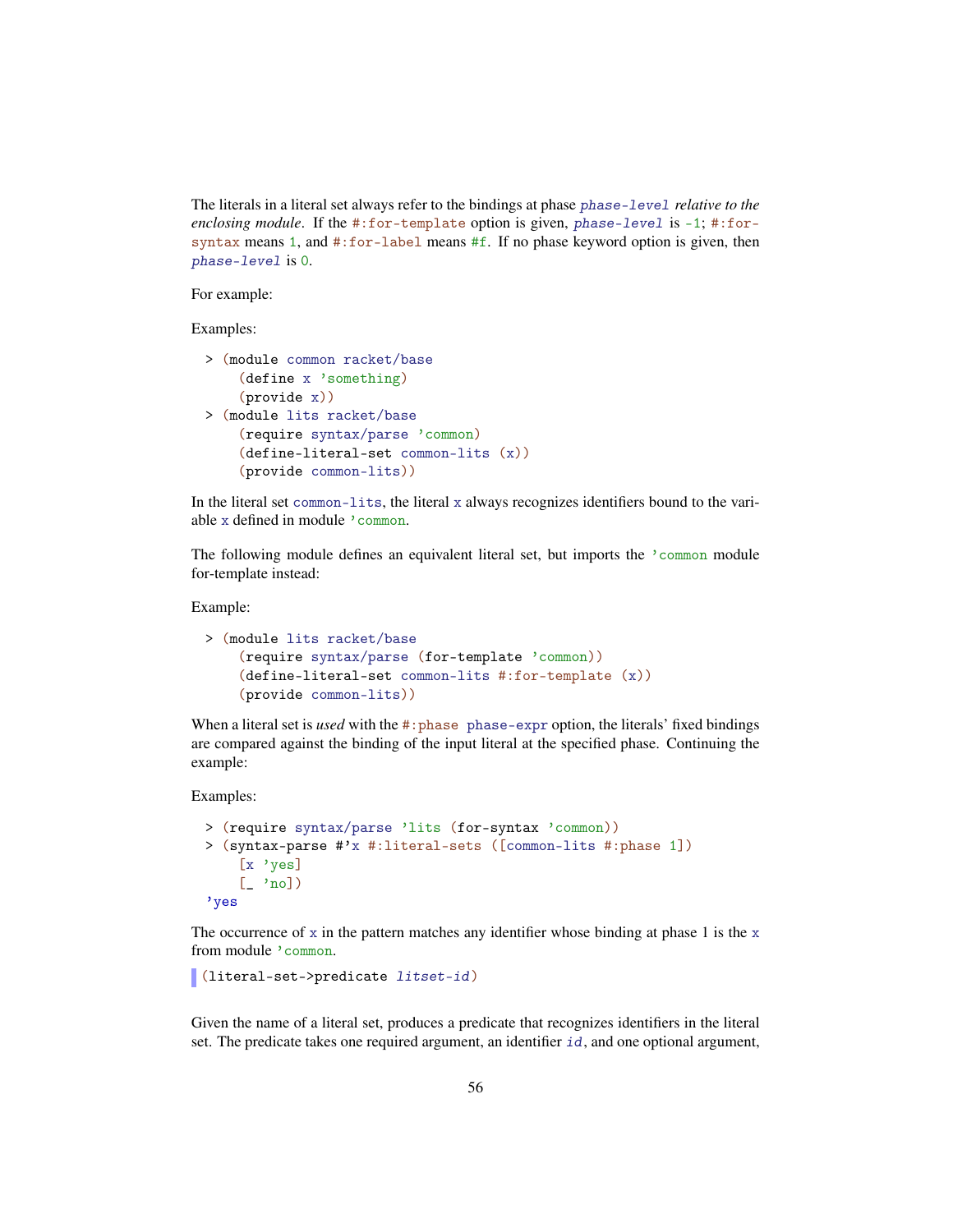the phase phase at which to examine the binding of  $id$ ; the phase argument defaults to (syntax-local-phase-level).

Examples:

```
> (define kernel? (literal-set->predicate kernel-literals))
> (kernel? #'lambda)
#f
> (kernel? #'#%plain-lambda)
#t
> (kernel? #'define-values)
#t
> (kernel? #'define-values 4)
#f
(define-conventions name-id convention-rule ...)
convention-rule = (name-pattern syntax-class )
  name-pattern = exact-id| name-rx
   syntax-class = syntax-class-id
                | (syntax-class-id expr ...)
```
Defines *conventions* that supply default syntax classes for pattern variables. A pattern variable that has no explicit syntax class is checked against each name-pattern, and the first one that matches determines the syntax class for the pattern. If no name-pattern matches, then the pattern variable has no syntax class.

```
> (define-conventions xyz-as-ids
    [x id] [y id] [z id])> (syntax-parse \#'(a b c 1 2 3)
    #:conventions (xyz-as-ids)
    [(x \dots n \dots) (syntax->datum #'(x \dots))])'(a b c)> (define-conventions xn-prefixes
    [#rx"\hat{}x" id]
    [#rx"\cap" nat])
> (syntax-parse #'(a b c 1 2 3)
    #:conventions (xn-prefixes)
    [(x0 x ... n0 n ...)](syntax - \lambda datum \#'(x0 (x ...) n0 (n ...)))'(a (b c) 1 (2 3))
```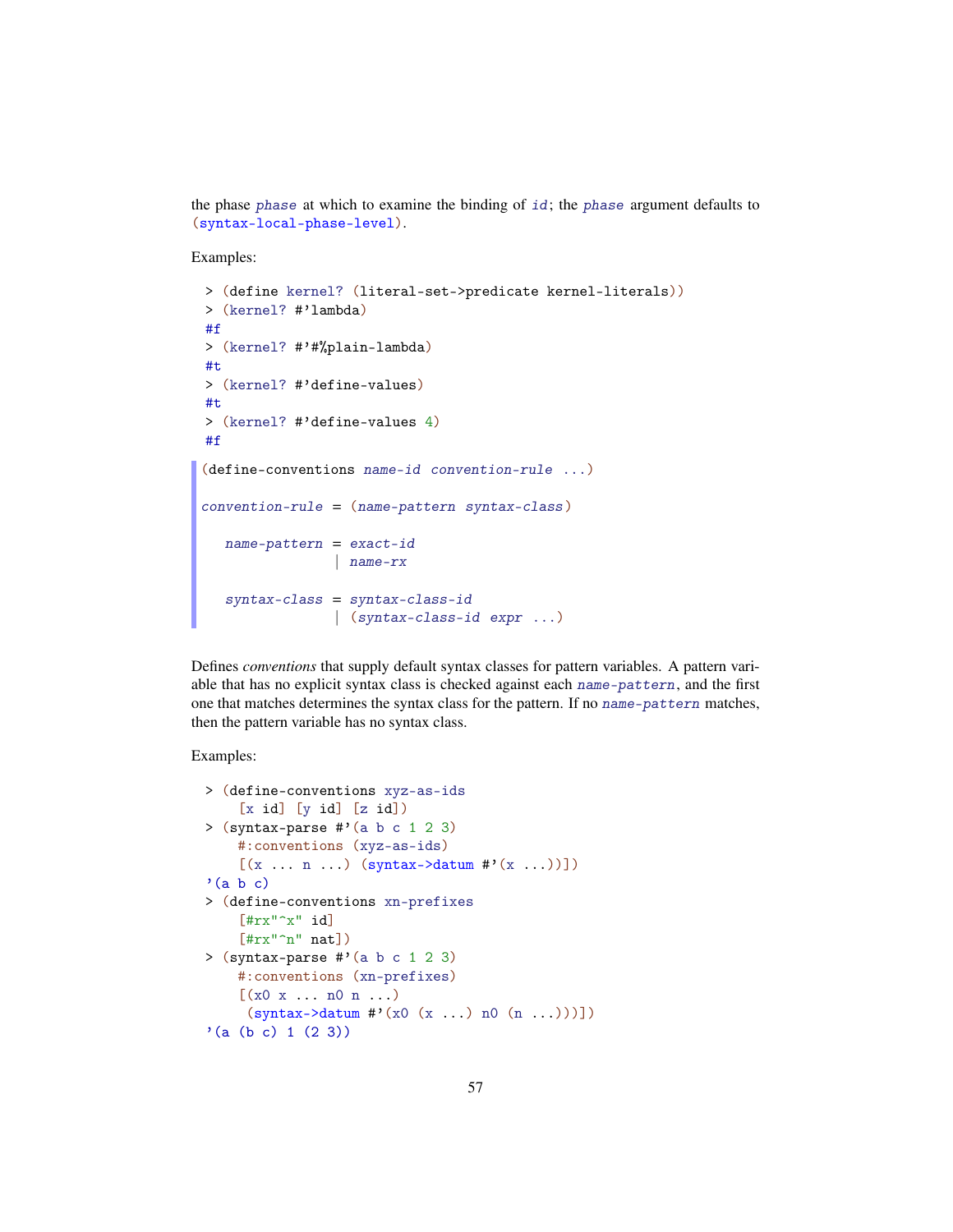Local conventions, introduced with the #:local-conventions keyword argument of syntax-parse and syntax class definitions, may refer to local bindings:

Examples:

```
> (define-syntax-class (nat> bound)
    (pattern n:nat
             #:fail-unless (> (syntax-e #'n) bound)
                             (format "expected number >
\sims" bound)))
> (define-syntax-class (natlist> bound)
    #:local-conventions ([N (nat> bound)])
    (\text{pattern } (N ...)))> (define (parse-natlist> bound x)
    (syntax-parse x
      #:local-conventions ([NS (natlist> bound)])
      [NS \text{ 'ok}])> (parse-natlist> 0 #'(1 2 3))
'ok
> (parse-natlist> 5 #'(8 6 4 2))
?: expected number > 5 at: 4
```
## 1.8 Library Syntax Classes and Literal Sets

## 1.8.1 Syntax Classes

expr

Matches anything except a keyword literal (to distinguish expressions from the start of a keyword argument sequence). The term is not otherwise inspected, since it is not feasible to check if it is actually a valid expression.

```
identifier
boolean
str
char
keyword
number
integer
exact-integer
exact-nonnegative-integer
exact-positive-integer
```
Match syntax satisfying the corresponding predicates.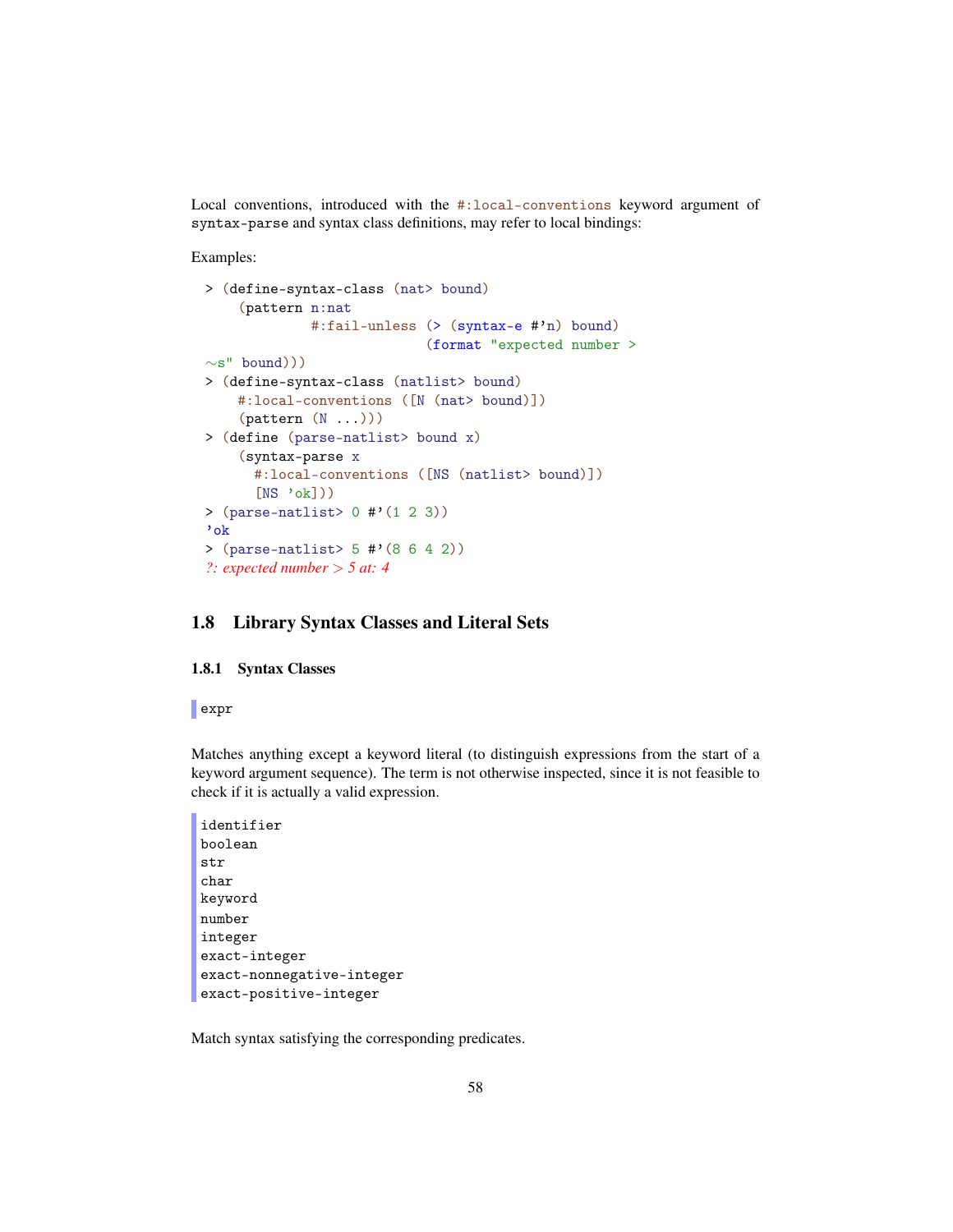$\mathbf{u}$ 

Alias for identifier.

# nat

Alias for exact-nonnegative-integer.

```
(static predicate description) \rightarrow (attributes value)
  predicate : (-\frac{\pi}{2}) any/c any/c)
  description : (or/c string? #f)
```
The static syntax class matches an identifier that is bound in the syntactic environment to static information (see syntax-local-value) satisfying the given predicate. If the term does not match, the description argument is used to describe the expected syntax.

When used outside of the dynamic extent of a macro transformer (see syntaxtransforming?), matching fails.

The attribute value contains the value the name is bound to.

```
(expr/c contract-expr
       [#:positive pos-blame
        #:negative neg-blame
        #:name expr-name
        #:macro macro-name
        #: context ctx]) \rightarrow (attributes c)
 contract-expr : syntax?
 pos-blame : (or/c syntax? string? module-path-index? 'from-macro 'use-site 'unknown)
           = 'use-site
 neg-blame : (or/c syntax? string? module-path-index? 'from-macro 'use-site 'unknown)
           = 'from-macro
 expr-name : (or/c identifier? string? symbol?) = #f
 macro-name : (or/c identifier? string? symbol?) = #f
 ctx : (or/c syntax? #f) = determined automatically
```
Accepts an expression (expr) and computes an attribute c that represents the expression wrapped with the contract represented by contract-expr.

The contract's positive blame represents the obligations of the expression being wrapped. The negative blame represents the obligations of the macro imposing the contract—the ultimate user of  $\exp r/c$ . By default, the positive blame is taken as the module currently being expanded, and the negative blame is inferred from the definition site of the macro (itself inferred from the context argument), but both blame locations can be overridden.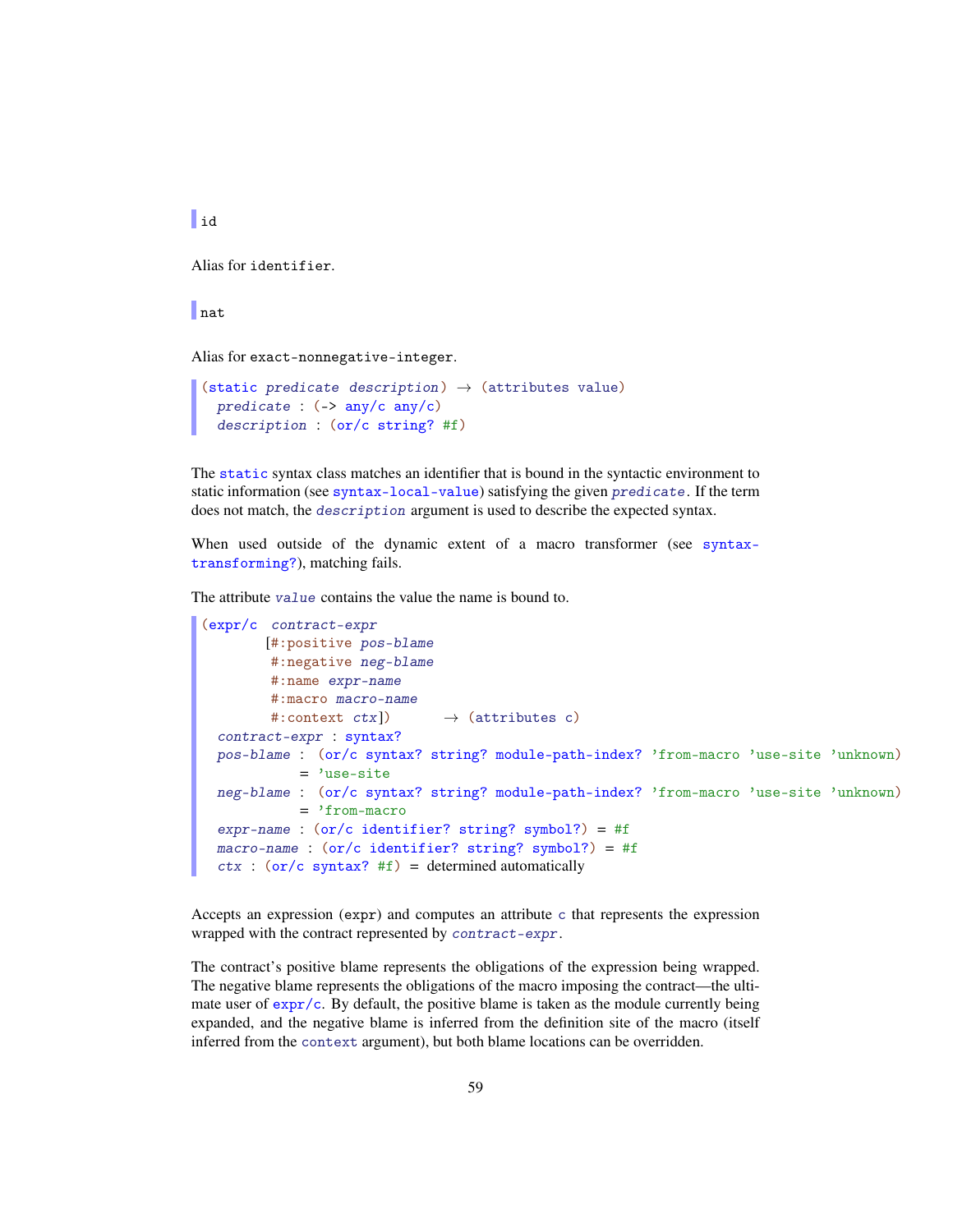The pos-blame and neg-blame arguments are turned into blame locations as follows:

- If the argument is a string, it is used directly as the blame label.
- If the argument is syntax, its source location is used to produce the blame label.
- If the argument is a module path index, its resolved module path is used.
- If the argument is 'from-macro, the macro is inferred from either the macro-name argument (if macro-name is an identifier) or the context argument, and the module where it is *defined* is used as the blame location. If neither an identifier macro-name nor a context argument is given, the location is "unknown".
- If the argument is 'use-site, the module being expanded is used.
- If the argument is 'unknown, the blame label is "unknown".

The macro-name argument is used to determine the macro's binding, if it is an identifier. If expr-name is given, macro-name is also included in the contract error message. If macroname is omitted or  $#f$ , but context is a syntax object, then macro-name is determined from context.

If  $expr$ -name is not  $#f$ , it is used in the contract's error message to describe the expression the contract is applied to.

The context argument is used, when necessary, to infer the macro name for the negative blame party and the contract error message. The context should be either an identifier or a syntax pair with an identifier in operator position; in either case, that identifier is taken as the macro ultimately requesting the contract wrapping.

See §1.2.6 "Contracts on Macro Sub-expressions" for an example.

**Important:** Make sure when using  $\exp r/c$  to use the c attribute. The  $\exp r/c$  syntax class does not change how pattern variables are bound; it only computes an attribute that represents the checked expression.

# 1.8.2 Literal Sets

kernel-literals

Literal set containing the identifiers for fully-expanded code (§1.2.3.1 "Fully Expanded Programs"). The set contains all of the forms listed by kernel-form-identifier-list, plus module, #%plain-module-begin, #%require, and #%provide.

Note that the literal-set uses the names #%plain-lambda and #%plain-app, not lambda and #%app.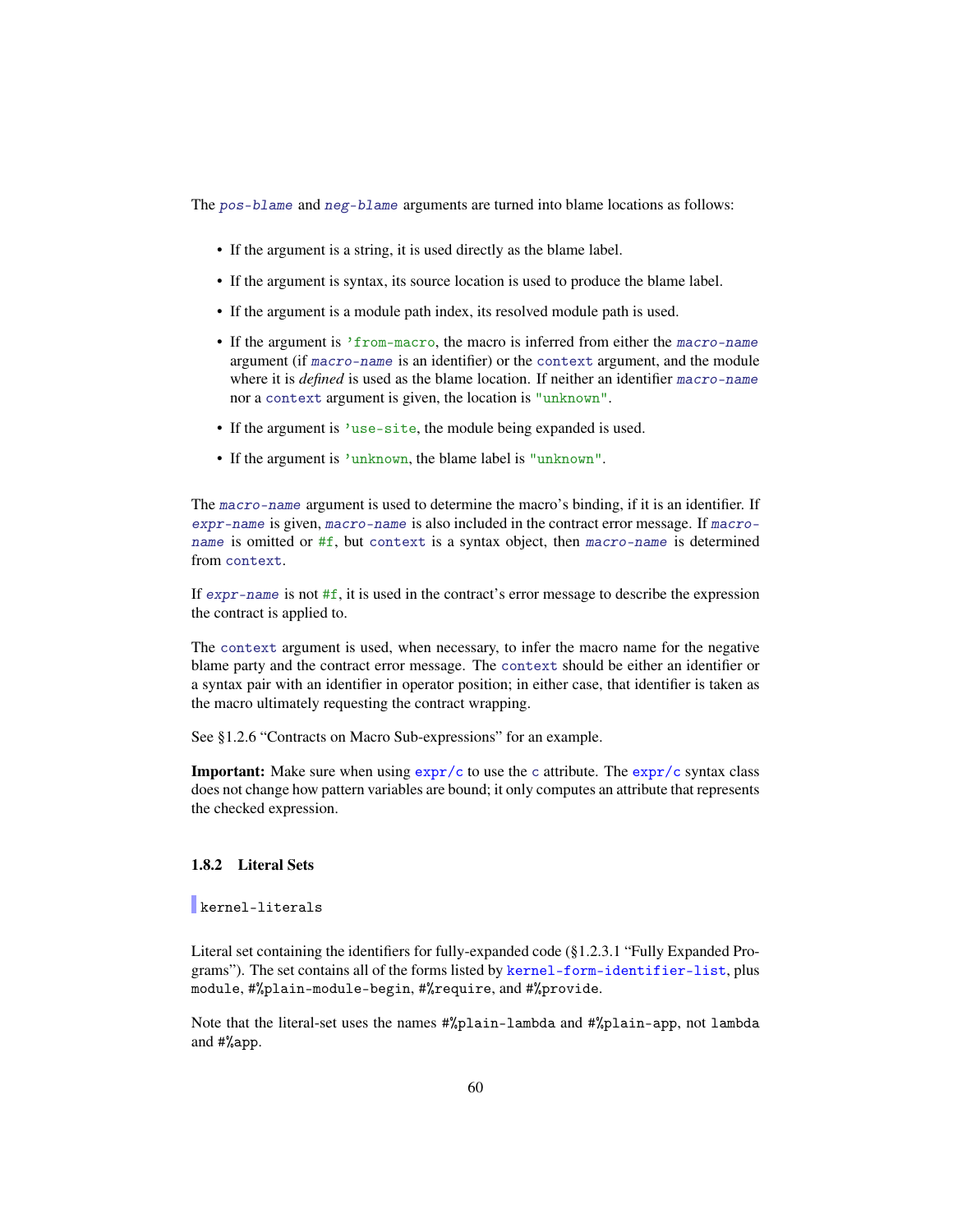# 1.9 Debugging and Inspection Tools

(require syntax/parse/debug)

The following special forms are for debugging syntax classes.

```
(syntax-class-attributes syntax-class-id)
```
Returns a list of the syntax class's attributes. Each attribute entry consists of the attribute's name and ellipsis depth.

```
(syntax-class-arity syntax-class-id)
(syntax-class-keywords syntax-class-id)
```
Returns the syntax class's arity and keywords, respectively. Compare with procedurearity and procedure-keywords.

```
(syntax-class-parse syntax-class-id stx-expr arg ...)
 stx-expr : syntax?
```
Runs the parser for the syntax class (parameterized by the arg-exprs) on the syntax object produced by  $\text{str-expr}$ . On success, the result is a list of vectors representing the attribute bindings of the syntax class. Each vector contains the attribute name, depth, and associated value. On failure, the result is some internal representation of the failure.

```
(debug-parse stx-expr S-pattern ...+)
 stx-expr : syntax?
```
Tries to match  $stx$ -expr against the S-patterns. If matching succeeds, the symbol 'success is returned. Otherwise, an S-expression describing the failure is returned.

The failure S-expression shows both the raw set of failures (unsorted) and the failures with maximal progress. The maximal failures are divided into equivalence classes based on their progress (progress is a partial order); that is, failures within an equivalence class have the same progress and, in principle, pinpoint the same term as the problematic term. Multiple equivalence classes only arise from ∼parse patterns (or equivalently, #:with clauses) that match computed terms or ∼fail (#:fail-when, etc) clauses that allow a computed term to be pinpointed.

# 1.10 Experimental

The following facilities are experimental.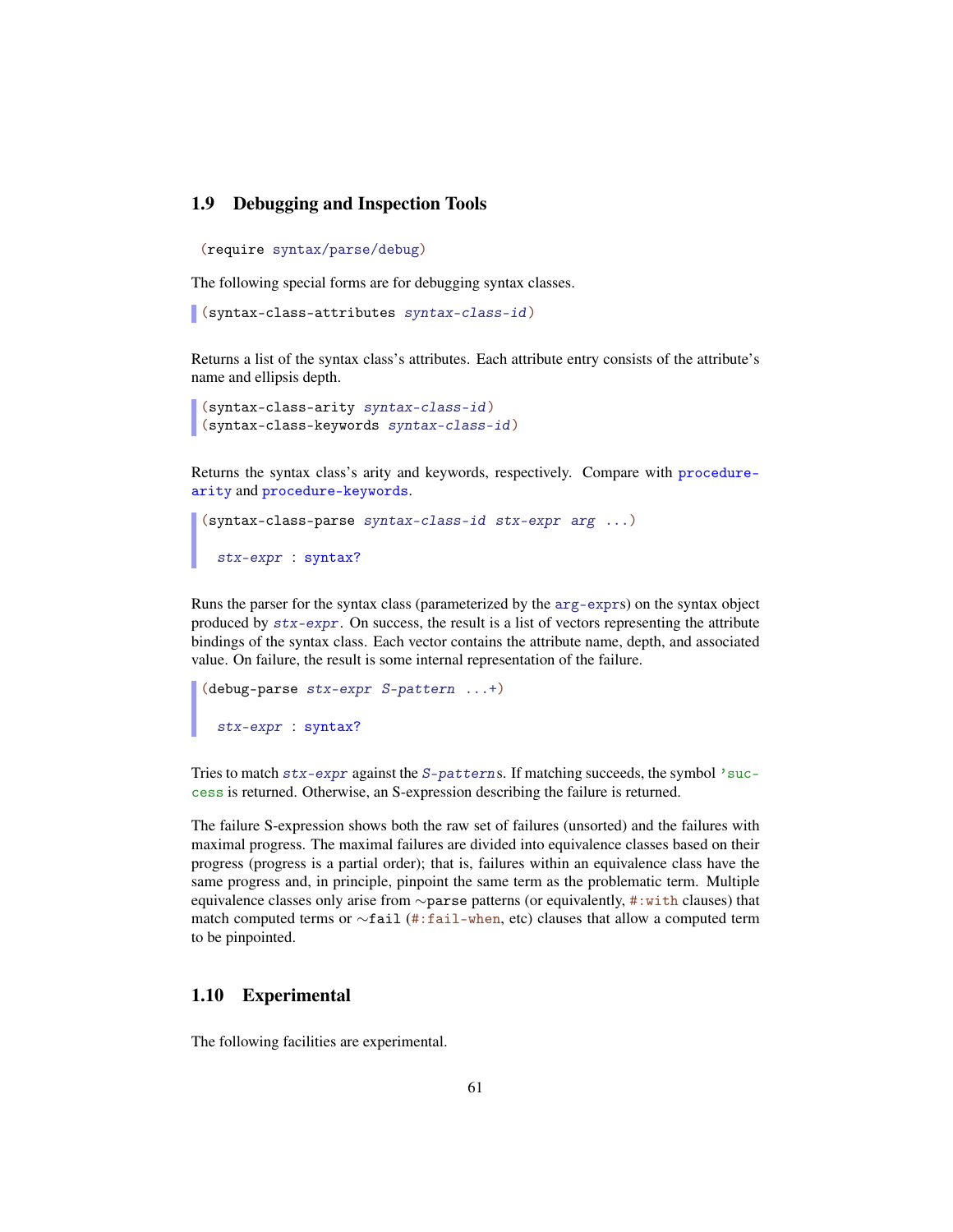#### 1.10.1 Contracts for Macro Sub-expressions

(require syntax/parse/experimental/contract)

This module is deprecated; it reprovides  $\frac{\exp r}{c}$  for backward compatibility.

#### 1.10.2 Contracts for Syntax Classes

(require syntax/parse/experimental/provide)

```
(provide-syntax-class/contract
  [syntax-class-id syntax-class-contract] ...)
syntax-class-contract = (syntax-class/c (mandatory-arg ...))
                      | (syntax-class/c (mandatory-arg ...)
                                        (optional-arg ...))
                  arg = contract-expr
                      | keyword contract-expr
  contract-expr : contract?
```
Provides the syntax class (or splicing syntax class)  $syntax-class-id$  with the given contracts imposed on its formal parameters.

syntax-class/c

Keyword recognized by provide-syntax-class/contract.

#### 1.10.3 Reflection

(require syntax/parse/experimental/reflect)

A syntax class can be reified into a run-time value, and a reified syntax class can be used in a pattern via the ∼reflect and ∼splicing-reflect pattern forms.

(reify-syntax-class syntax-class-id)

Reifies the syntax class named syntax-class-id as a run-time value. The same form also handles splicing syntax classes. Syntax classes with the #:no-delimit-cut option cannot be reified.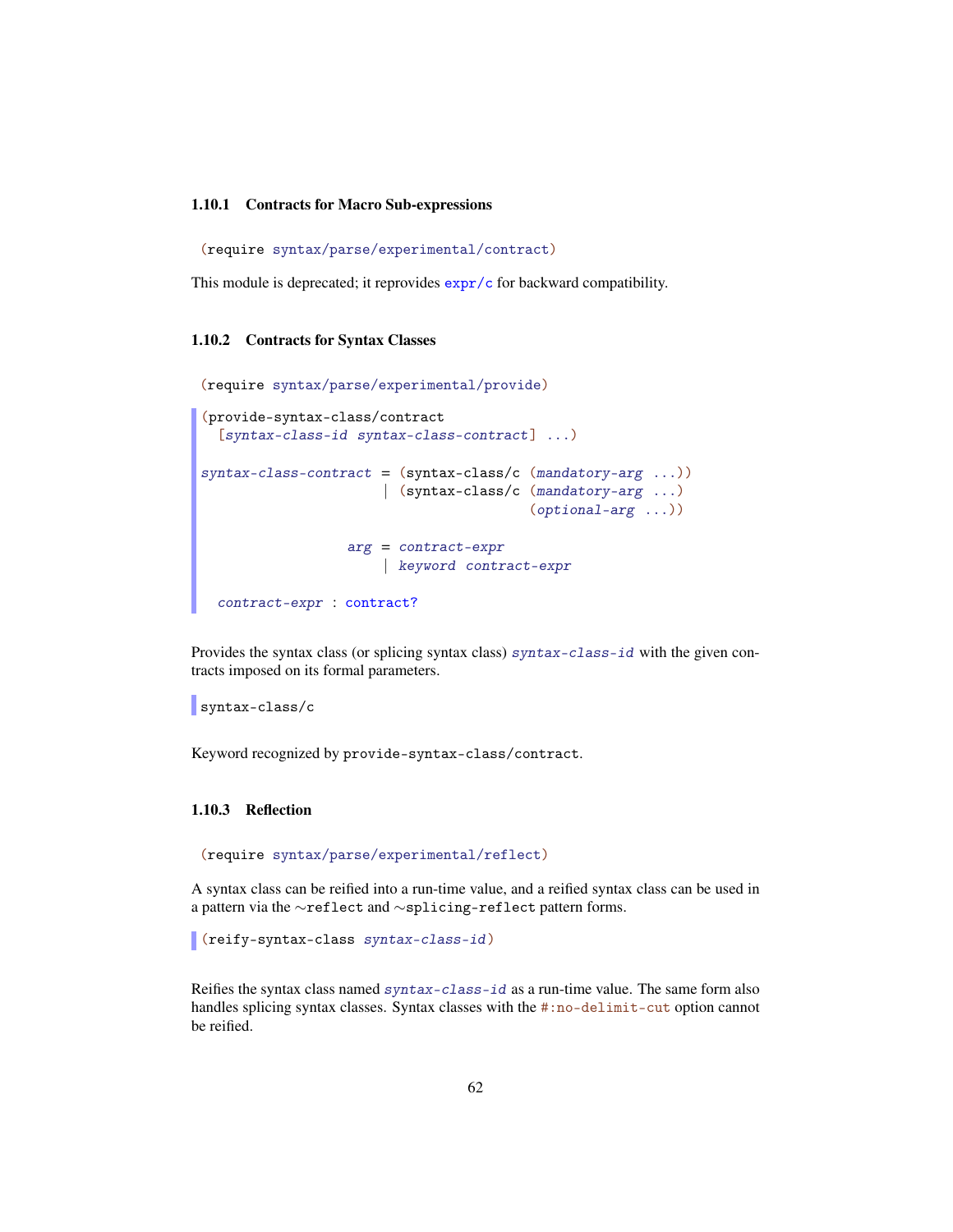```
(reified-syntax-class? x) \rightarrow boolean?x : any/c(reified-splicing-syntax-class? x) \rightarrow boolean?x : any/c
```
Returns  $#t$  if x is a reified (normal) syntax class or a reified splicing syntax class, respectively.

```
(reified-syntax-class-attributes r)
\rightarrow (listof (list/c symbol? exact-nonnegative-integer?))
r : (or/c reified-syntax-class? reified-splicing-syntax-class?)
```
Returns the reified syntax class's attributes.

```
(reified-syntax-class-arity r) \rightarrow procedure-arity?r : (or/c reified-syntax-class? reified-splicing-syntax-class?)
(reified-syntax-class-keywords r)
\rightarrow (listof keyword?) (listof keyword?)
r : (or/c reified-syntax-class? reified-splicing-syntax-class?)
```
Returns the reified syntax class's arity and keywords, respectively. Compare with procedure-arity and procedure-keywords.

```
(reified-syntax-class-curry r
                                arg ...
                                \#:\langle kw\rangle kw\text{-}arg \dots\rightarrow (or/c reified-syntax-class? reified-splicing-syntax-class?)
 r : (or/c reified-syntax-class? reified-splicing-syntax-class?)
 arg : any/c
 kw-arg : any/c
```
Partially applies the reified syntax class to the given arguments. If more arguments are given than the reified syntax class accepts, an error is raised.

```
S-pattern = ...| (∼reflect var-id (reified-expr arg-expr ...) maybe-attrs)
H-pattern = \dots.
          | (∼splicing-reflect var-id (reified-expr arg-expr ...)
                               maybe-attrs)
```

```
(∼reflect var-id (reified-expr arg-expr ...) maybe-attrs)
```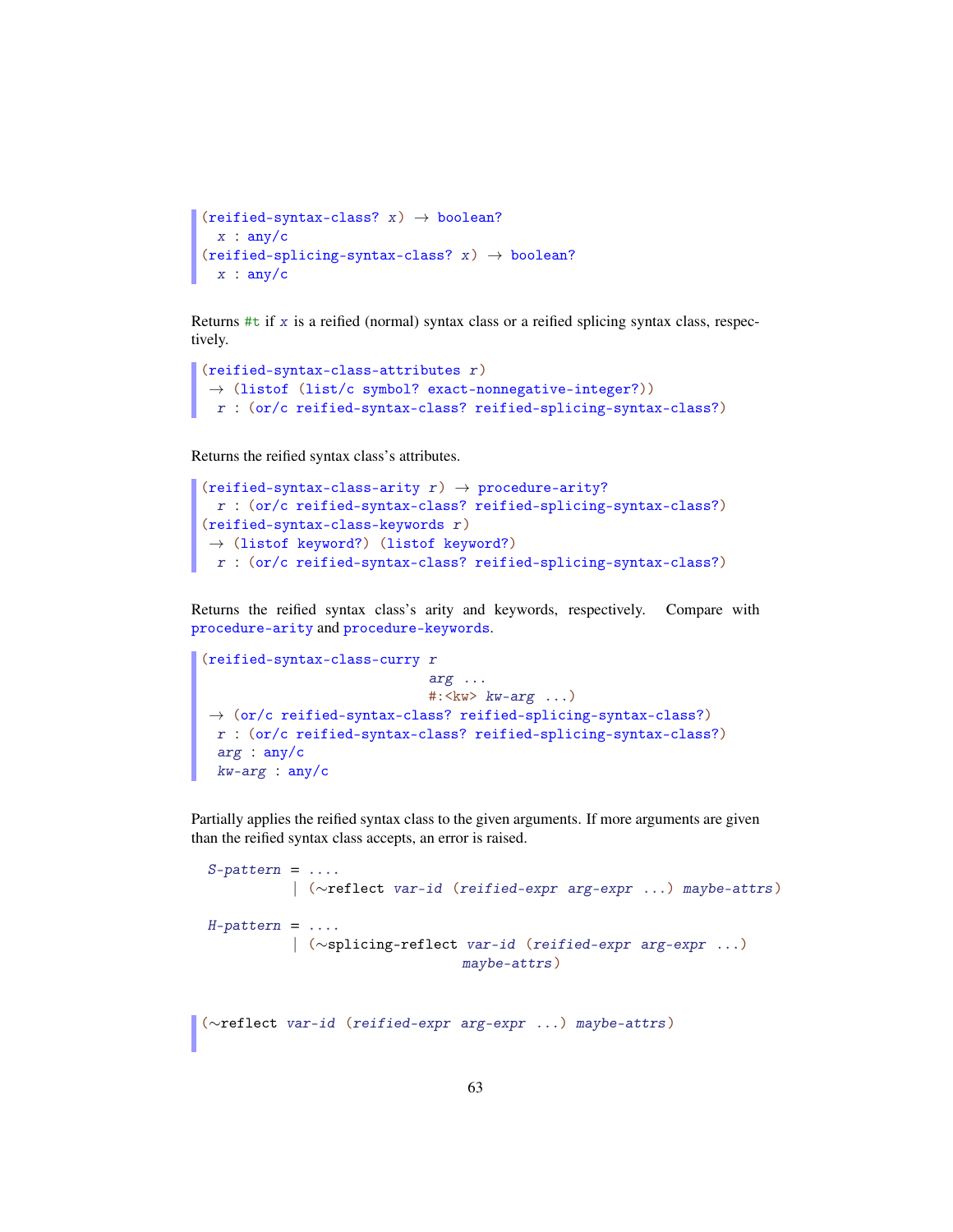```
maybe-attrs =
             | #:attributes (attr-arity-decl ...)
```
Like ∼var, except that the syntax class position is an expression evaluating to a reified syntax object, not a syntax class name, and the attributes bound by the reified syntax class (if any) must be specified explicitly.

```
(∼splicing-reflect var-id (reified-expr arg-expr ...) maybe-attrs)
```
Like ∼reflect but for reified splicing syntax classes.

```
> (define-syntax-class (nat> x)
    #:description (format "natural number greater than ∼s" x)
    #:attributes (diff)
    (pattern n:nat
              #:when (>(symtax-e #'n) x)#:with diff (- (syntax-e #'n) x)))
> (define-syntax-class (nat/mult x)
    #:description (format "natural number multiple of ∼s" x)
    #:attributes (quot)
    (pattern n:nat
              #:when (zero? (remainder (syntax-e #'n) x))
              #:with quot (quotient (syntax-e #'n) x)))
> (define r-nat> (reify-syntax-class nat>))
> (define r-nat/mult (reify-syntax-class nat/mult))
> (define (partition/r stx r n)
    (syntax-parse stx
      [((∼or (∼reflect yes (r n)) no) ...)
       \sharp'((yes \dots) (no \dots))])> (\text{partition}/r \# (1 \ 2 \ 3 \ 4 \ 5) \ r-nat > 3)#<syntax:172:0 ((4 5) (1 2 3))>
> (\text{partition}/r \# (1 \ 2 \ 3 \ 4 \ 5) \ r-nat/mult \ 2)#<syntax:172:0 ((2 4) (1 3 5))>
> (define (bad-attrs r)
    (syntax-parse #'6
      [(∼reflect x (r 3) #:attributes (diff))
       \sharp'x.diff]))
> (bad-attrs r-nat>)
#<syntax 3>
> (bad-attrs r-nat/mult)
reflect-syntax-class: reified syntax-class is missing
declared attribute 'diff'
```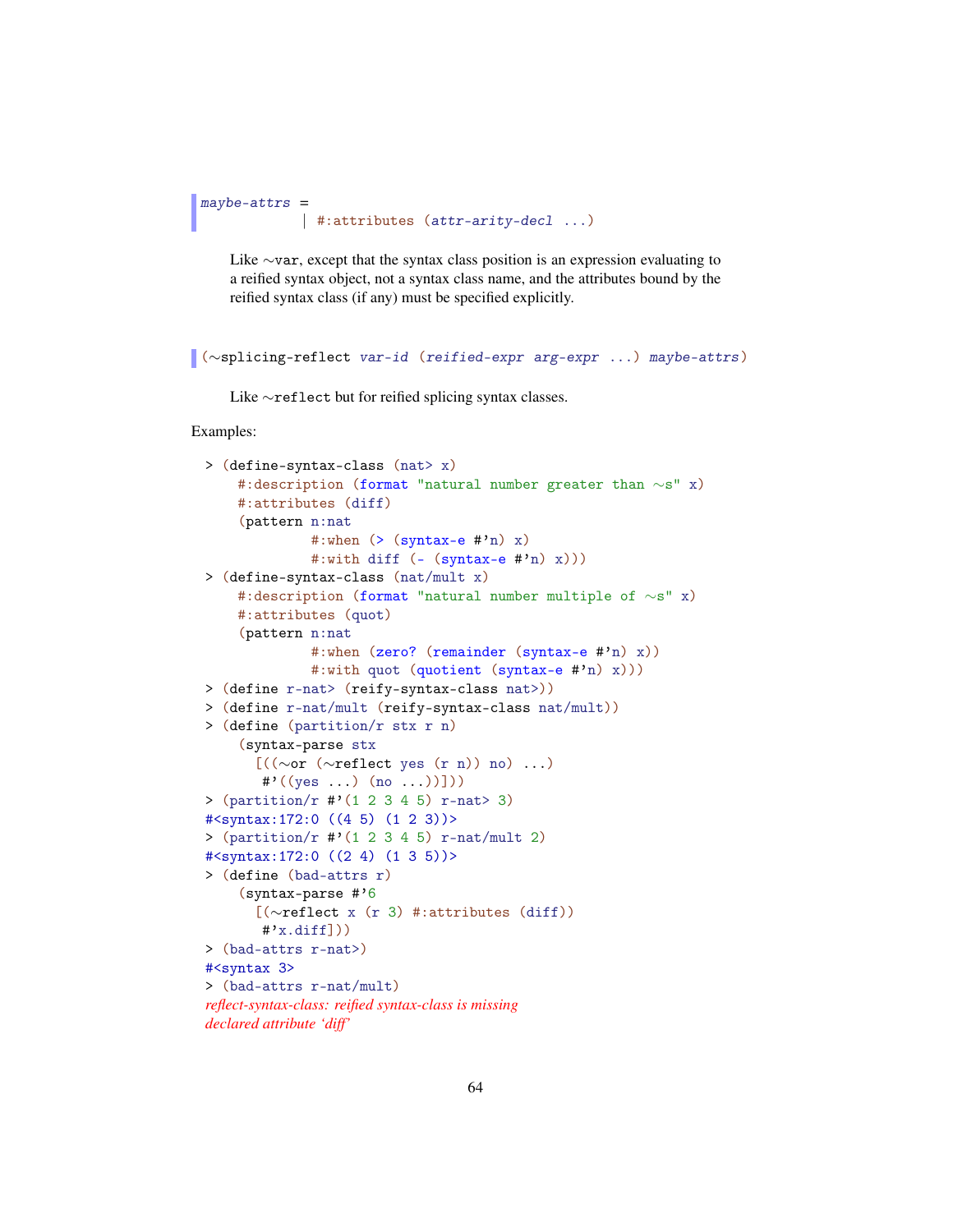#### 1.10.4 Procedural Splicing Syntax Classes

```
(require syntax/parse/experimental/splicing)
(define-primitive-splicing-syntax-class (name-id param-id ...)
 maybe-description maybe-attrs
 parser-expr)
  parser :
(->* () ((or/c string? #f) -> any))
          (-> syntax?
              (cons/c exact-positive-integer? list?))
```
Defines a splicing syntax via a procedural parser.

The parser procedure is given two arguments, the syntax to parse and a failure procedure. To signal a successful parse, the parser procedure returns a list of  $N+1$  elements, where N is the number of attributes declared by the splicing syntax class. The first element is the size of the prefix consumed. The rest of the list contains the values of the attributes.

To indicate failure, the parser calls the failure procedure with an optional message argument.

#### 1.10.5 Ellipsis-head Alternative Sets

```
(require syntax/parse/experimental/eh)
```
Unlike single-term patterns and head patterns, ellipsis-head patterns cannot be encapsulated by syntax classes, since they describe not only sets of terms but also repetition constraints.

This module provides *ellipsis-head alternative sets*, reusable encapsulations of ellipsis-head patterns.

```
(define-eh-alternative-set name eh-alternative ...)
alternative = (pattern EH-pattern)
```
Defines name as an ellipsis-head alternative set. Using name (via ∼eh-var) in an ellipsishead pattern is equivalent to including each of the alternatives in the pattern via  $\sim$ or<sup>eh</sup>, except that the attributes bound by the alternatives are prefixed with the name given to ∼ehvar.

Unlike syntax classes, ellipsis-head alternative sets must be defined before they are referenced.

```
EH-pattern = ...| (∼eh-var name eh-alternative-set-id )
```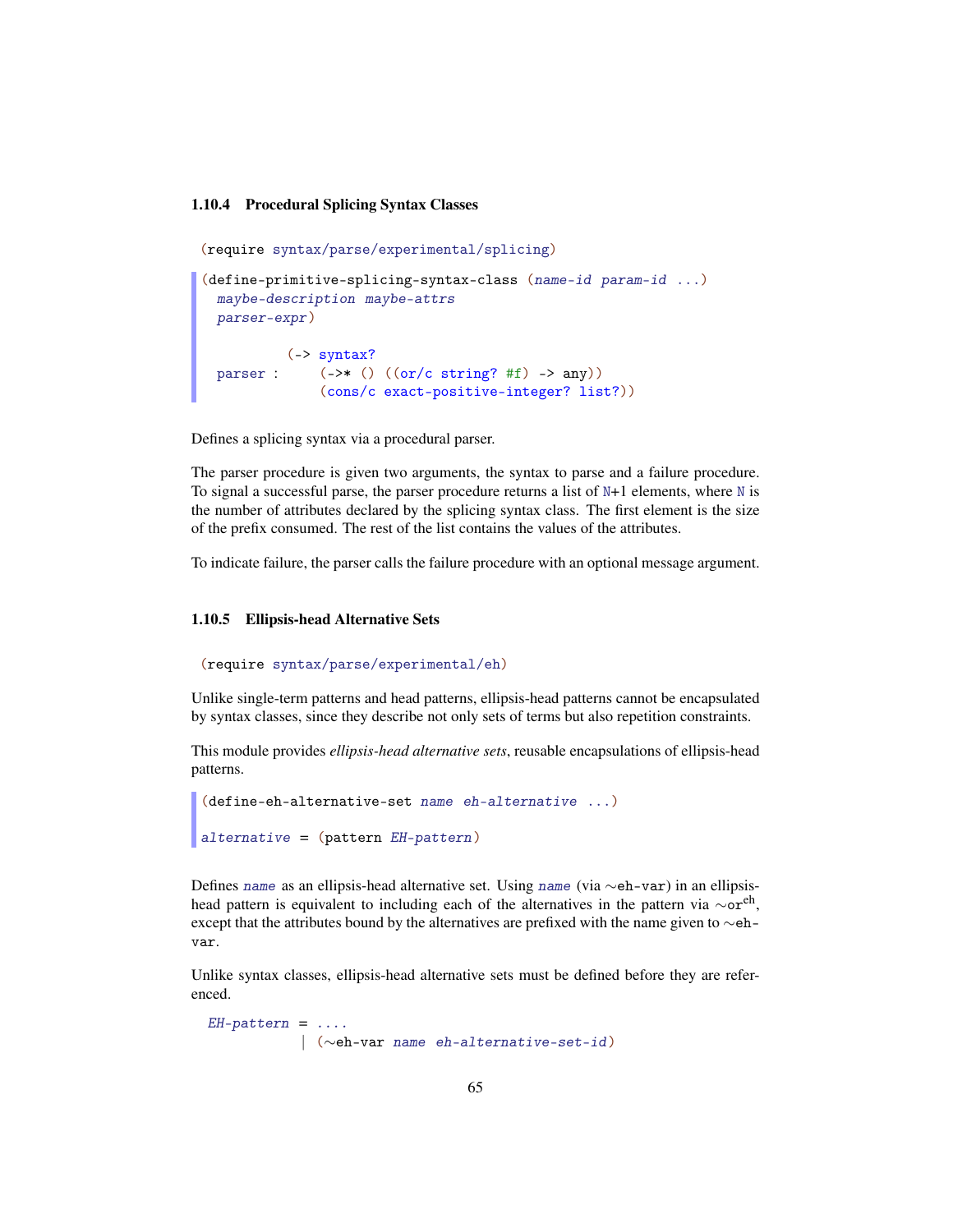```
(∼eh-var name eh-alternative-set-id )
```
Includes the alternatives of eh-alternative-set-id , prefixing their attributes with name.

Examples:

```
> (define-eh-alternative-set options
    (pattern (∼once (∼seq #:a a:expr) #:name "#:a option"))
    (pattern (∼seq #:b b:expr)))
> (define (parse/options stx)
    (syntax-parse stx
      [(_ (∼eh-var s options) ...)
       \sharp'(\text{s.a}(s.b...))])> (parse/options #'(m #:a 1 #:b 2 #:b 3))
#<syntax:179:0 (1 (2 3))>
> (parse/options #'(m #:a 1 #:a 2))
m: too many occurrences of #:a option at: ()
> (define (parse/more-options stx)
    (syntax-parse stx
      [(_ (∼or (∼eh-var s options)
               (∼seq #:c c1:expr c2:expr))
          ...)
       \sharp'(s.a (s.b ...) ((c1 c2) ...))]))
> (parse/more-options #'(m #:a 1 #:b 2 #:c 3 4 #:c 5 6))
#<syntax:182:0 (1 (2) ((3 4) (5 6)))>
> (define-eh-alternative-set ext-options
    (pattern (∼eh-var s options))
    (pattern (∼seq #:c c1 c2)))
> (syntax-parse #'(m #:a 1 #:b 2 #:c 3 4 #:c 5 6)
    [(_ (∼eh-var x ext-options) ...)
     \sharp'(x.s.a (x.s.b ...) ((x.c1 x.c2) ...))])
#<syntax:185:0 (1 (2) ((3 4) (5 6)))>
```
#### 1.10.6 Syntax Class Specialization

```
(require syntax/parse/experimental/specialize)
(define-syntax-class/specialize header syntax-class-use )
         header = id| (id . kw-formals)
syntax-class-use = target-stxclass-id
                 | (target-stxclass-id arg ...)
```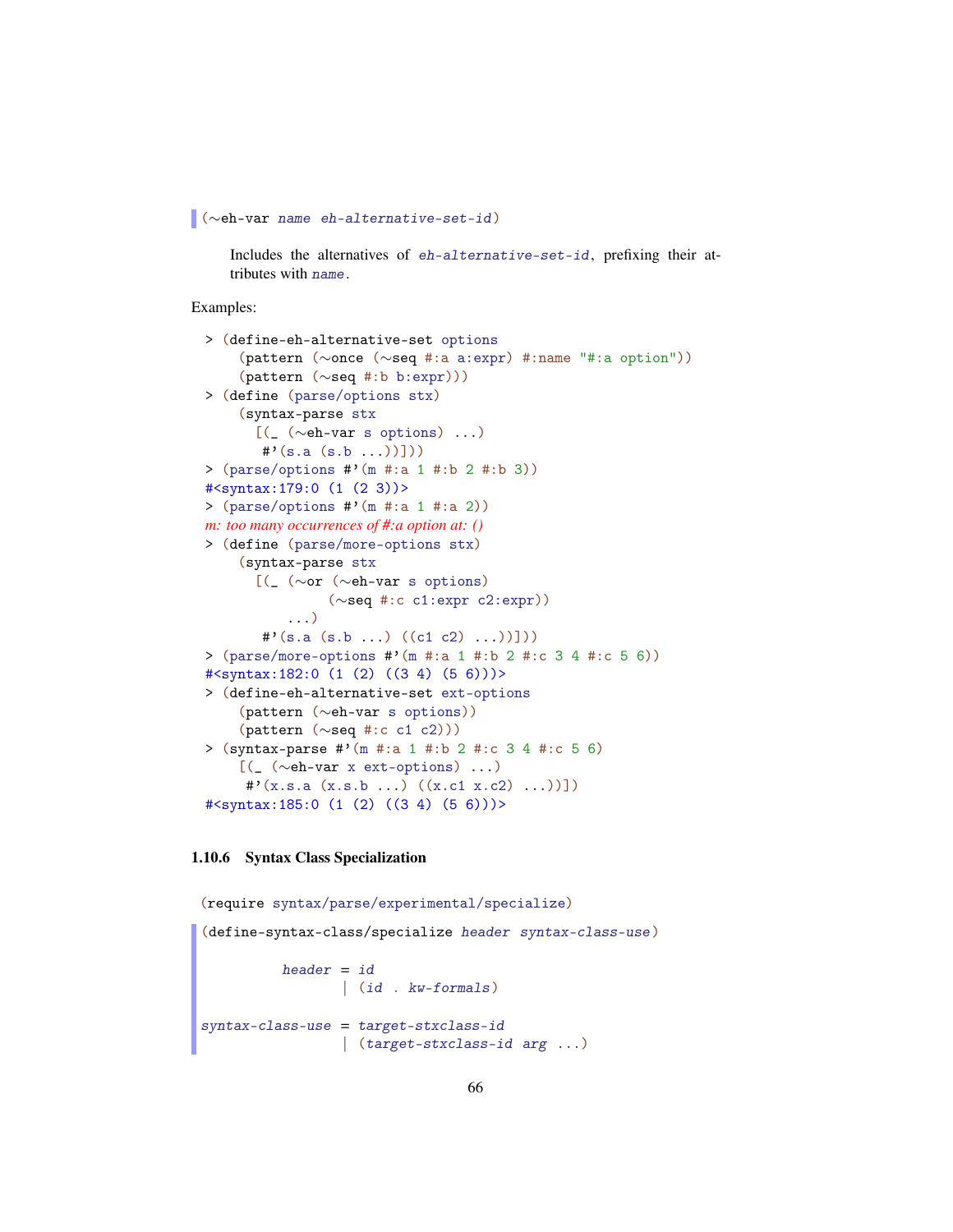Defines id as a syntax class with the same attributes, options (eg, #:commit, #:nodelimit-cut), and patterns as target-stxclass-id but with the given args supplied.

Examples:

```
> (define-syntax-class/specialize nat>10 (nat> 10))
> (syntax-parse #'(11 12) [(n:nat>10 ...) 'ok])
'ok
> (syntax-parse #'(8 9) [(n:nat>10 ...) 'ok])
?: expected natural number greater than 10 at: 8
```
## 1.10.7 Syntax Templates

```
(require syntax/parse/experimental/template)
(template tmpl)
      tmpl = pattern-variable-id
            | (head-tmpl . tmpl)
            | (head-tmpl ellipsis ...+ . tmpl)
           | (metafunction-id . tmpl)
            (?? tmpl tmpl)
            #(head-tmp1 ...)| #s(prefab-struct-key head-tmpl ...)
           | #&tmpl
           | constant-term
head-templ = tmp1| (?? head-tmpl)
           | (?? head-tmpl head-tmpl )
           | (?@ . tmpl)
  ellipsis = ...
```
Constructs a syntax object from a syntax template, like syntax, but provides additional templating forms for dealing with optional terms and splicing sequences of terms. Only the additional forms are described here; see syntax for descriptions of pattern variables, etc.

# $\vert$  (?? tmpl alt-tmpl)

Produces tmpl unless any attribute used in tmpl has an absent value; in that case, alt-tmpl is used instead.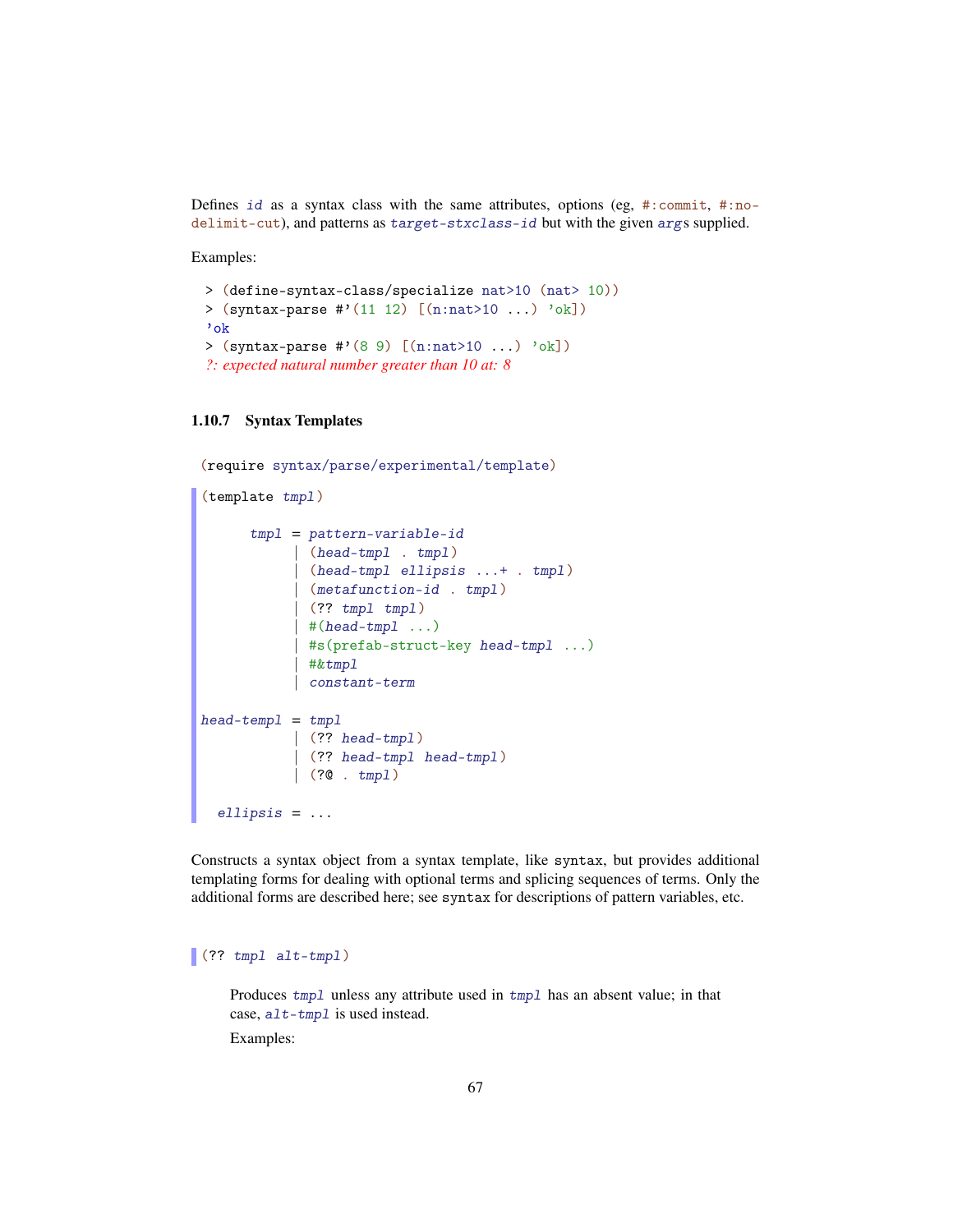```
> (syntax-parse \#'(m 1 2 3)
    [(_ (∼optional (∼seq #:op op:expr)) arg:expr ...)
     (template ((?? op +) arg ...))])#<syntax:189:0 (+ 1 2 3)>
> (syntax-parse #'(m #:op max 1 2 3)
    [(_ (∼optional (∼seq #:op op:expr)) arg:expr ...)
     (template ((?? op +) arg ...))])#<syntax:190:0 (max 1 2 3)>
```
If ?? is used as a head-template, then its sub-templates may also be headtemplates.

Examples:

```
> (syntax-parse #'(m 1)
    [(_ x:expr (∼optional y:expr))
     (template (m2 x (?? (?@ #:y y) (?@ #:z 0))))])
#<syntax:191:0 (m2 1 #:z 0)>
> (syntax-parse \#'(m 1 2)
    [(_ x:expr (∼optional y:expr))
     (template (m2 x (?? (?@ #:y y) (?@ #:z 0))))])
#<syntax:192:0 (m2 1 #:y 2)>
```
# (?? head-tmpl)

Produces head-tmpl unless any attribute used in head-tmpl has an absent value; in that case, the term is omitted. Can only occur in head position in a template.

Equivalent to (?? head-tmpl (?@)).

```
> (syntax-parse #'(m 1)
   [(_ x:expr (∼optional y:expr))
     (template (m2 x (?? y)))])
#<syntax:193:0 (m2 1)>
> (syntax-parse \#'(m 1 2)
    [(_ x:expr (∼optional y:expr))
     (template (m2 x (?? y)))])
#<syntax:194:0 (m2 1 2)>
> (syntax-parse #'(m 1 2)
    [(_ x:expr (∼optional y:expr))
     (template (m2 x (?? (?@ #:y y))))])
#<syntax:195:0 (m2 1 #:y 2)>
```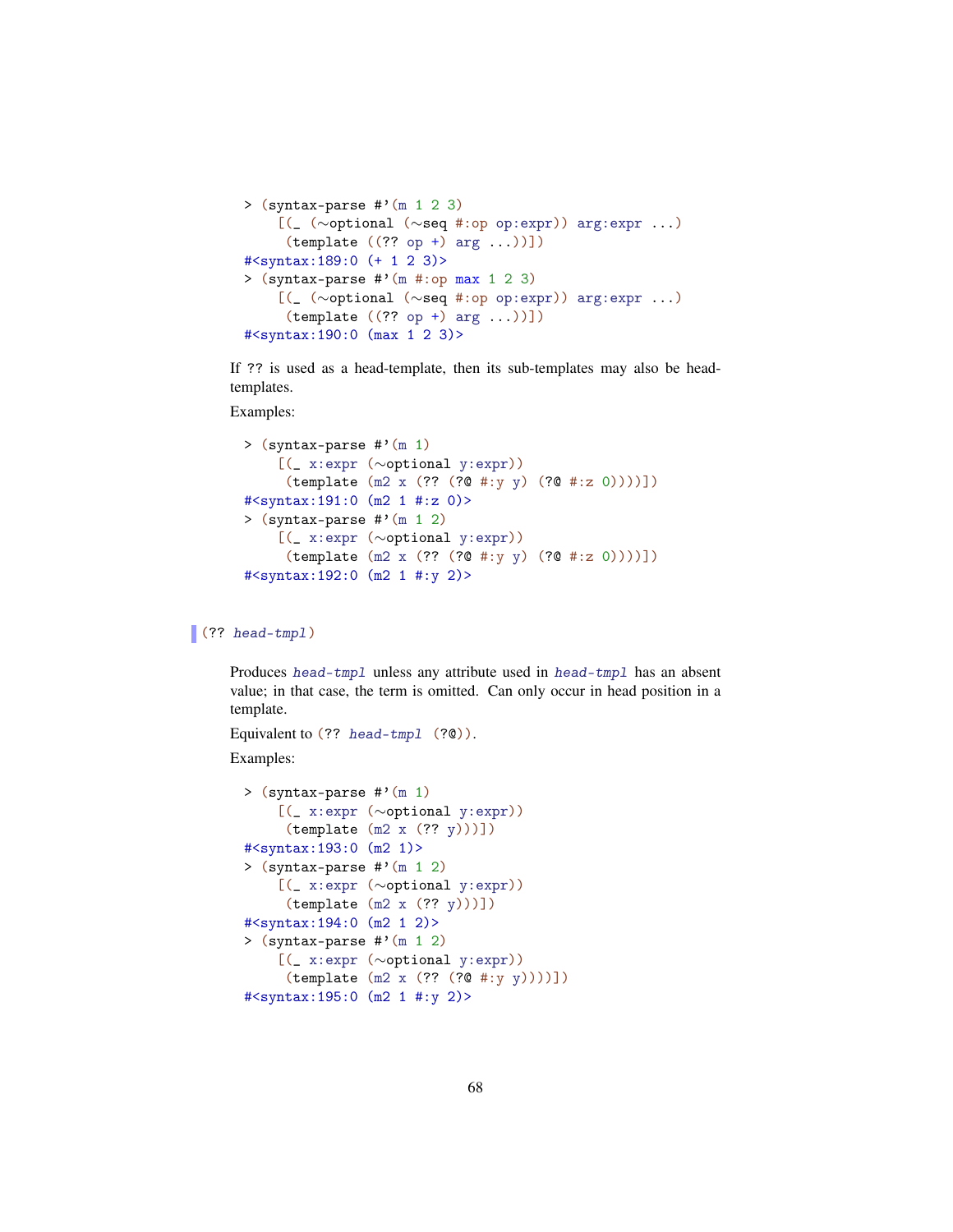# $|(?@ . tmp1)$

Similar to unquote-splicing, splices the result of  $tmp1$  (which must produce a syntax list) into the surrounding template. Can only occur in head position in a template.

Example:

```
> (syntax-parse #'(m #:a 1 #:b 2 3 4 #:e 5)
    [(_ (∼or pos:expr (∼seq kw:keyword kwarg:expr)) ...)
     (template (m2 (?@ kw kwarg) ... pos ...))])
#<syntax:196:0 (m2 #:a 1 #:b 2 #:e 5 3 4)>
```
The tmpl must produce a proper syntax list, but it does not need to be expressed as a proper list. For example, to unpack pattern variables that contain syntax lists, use a "dotted" template:

Examples:

```
> (\text{with-syntax } (\lceil x \# (a \ b \ c) \rceil))(template ((?@ . x) d)))
#<syntax:197:0 (a b c d)>
> (with-syntax ([x \dots ) #'((1 2 3) (4 5))])(template ((?@ . x) ...)))
#<syntax:198:0 (1 2 3 4 5)>
```
(metafunction-id . tmpl)

Applies the template metafunction named metafunction-id to the result of the template (including metafunction-id itself). See define-templatemetafunction for examples.

The ?? and ?@ forms and metafunction applications are disabled in an "escaped template" (see stat-template under syntax).

Example:

```
> (template (... ((?@ a b c) d)))
 #<syntax:199:0 ((?@ a b c) d)>
 ??
\vert ?@
```
Auxiliary forms used by template. They may not be used as expressions.

```
(define-template-metafunction metafunction-id expr )
(define-template-metafunction (metafunction-id . formals) body ...+)
```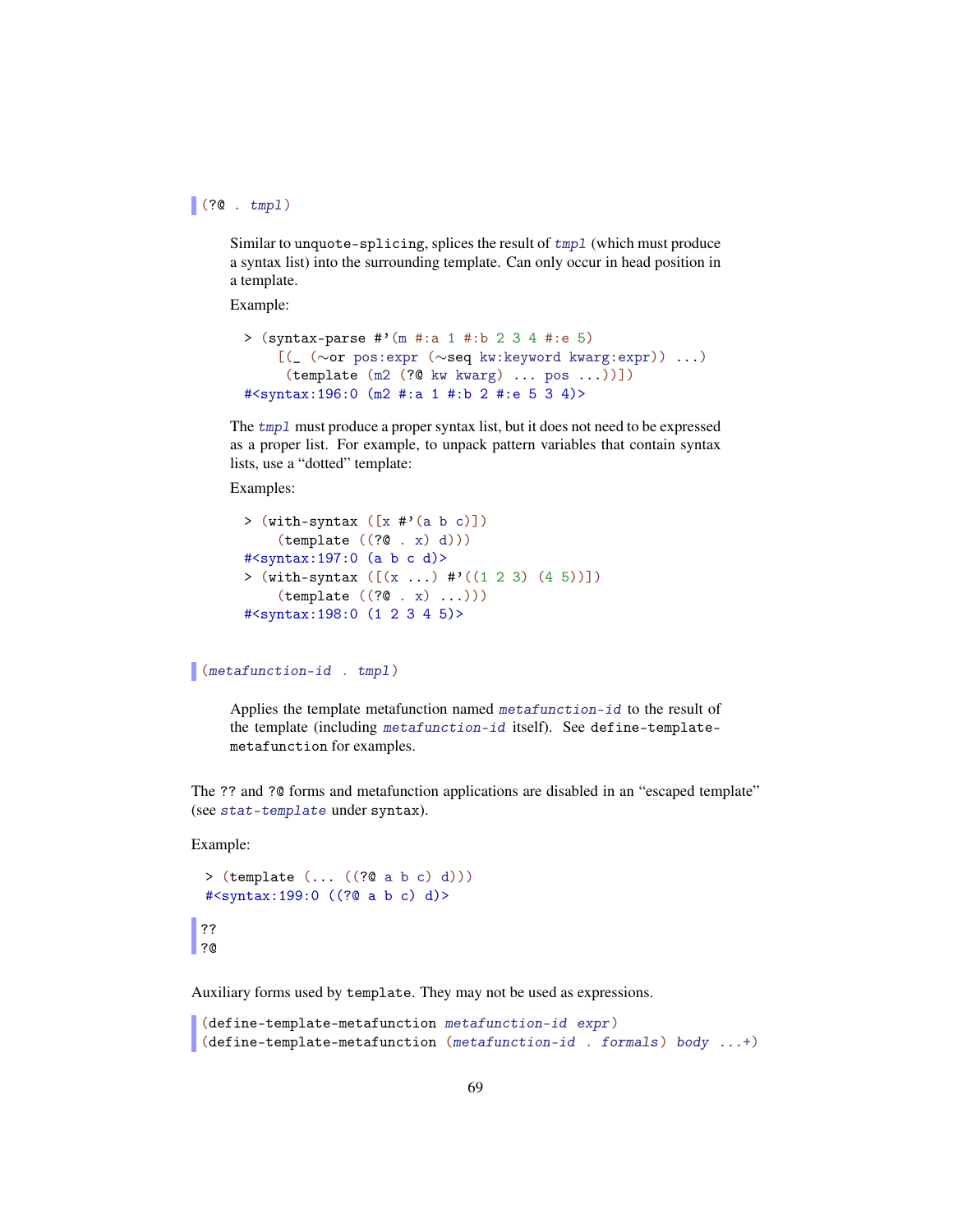Defines metafunction-id as a *template metafunction*. A metafunction application in a template expression (but not a syntax expression) is evaluated by applying the metafunction to the result of processing the "argument" part of the template.

Examples:

```
> (define-template-metafunction (join stx)
    (syntax-parse stx
      [(join (∼optional (∼seq #:lctx lctx)) a:id b:id ...)
       (datum->syntax (or (attribute lctx) #'a)
                      (string->symbol
                       (apply string-append
                              (map symbol->string
                                   (syntax->datum #'(a b ...)))))
                      stx)]))
> (template (join a b c))
#<syntax:201:0 abc>
> (with-syntax ([(x ...) #'(a b c)]))
    (template ((x (join tmp-x)) ...)))#<syntax:202:0 ((a tmp-a) (b tmp-b) (c tmp-c))>
```
Metafunctions are useful for performing transformations in contexts where macro expansion does not occur, such as binding occurrences. For example:

```
> (syntax->datum
    (with-syntax ([name #'posn]
                      [(field ...) #'(x y)])(template (let-values ([((join name ?)
                                      (join #:lctx name make- name)
                                      (join name - field) ...)
                                     (make-struct-type __)])
                      __))))
'(let-values (((posn? make-posn posn-x posn-y) (make-struct-type
\begin{pmatrix} -1 \\ 1 \end{pmatrix}) \begin{pmatrix} -1 \\ 2 \end{pmatrix}
```
If join were defined as a macro, it would not be usable in the context above; instead, letvalues would report an invalid binding list.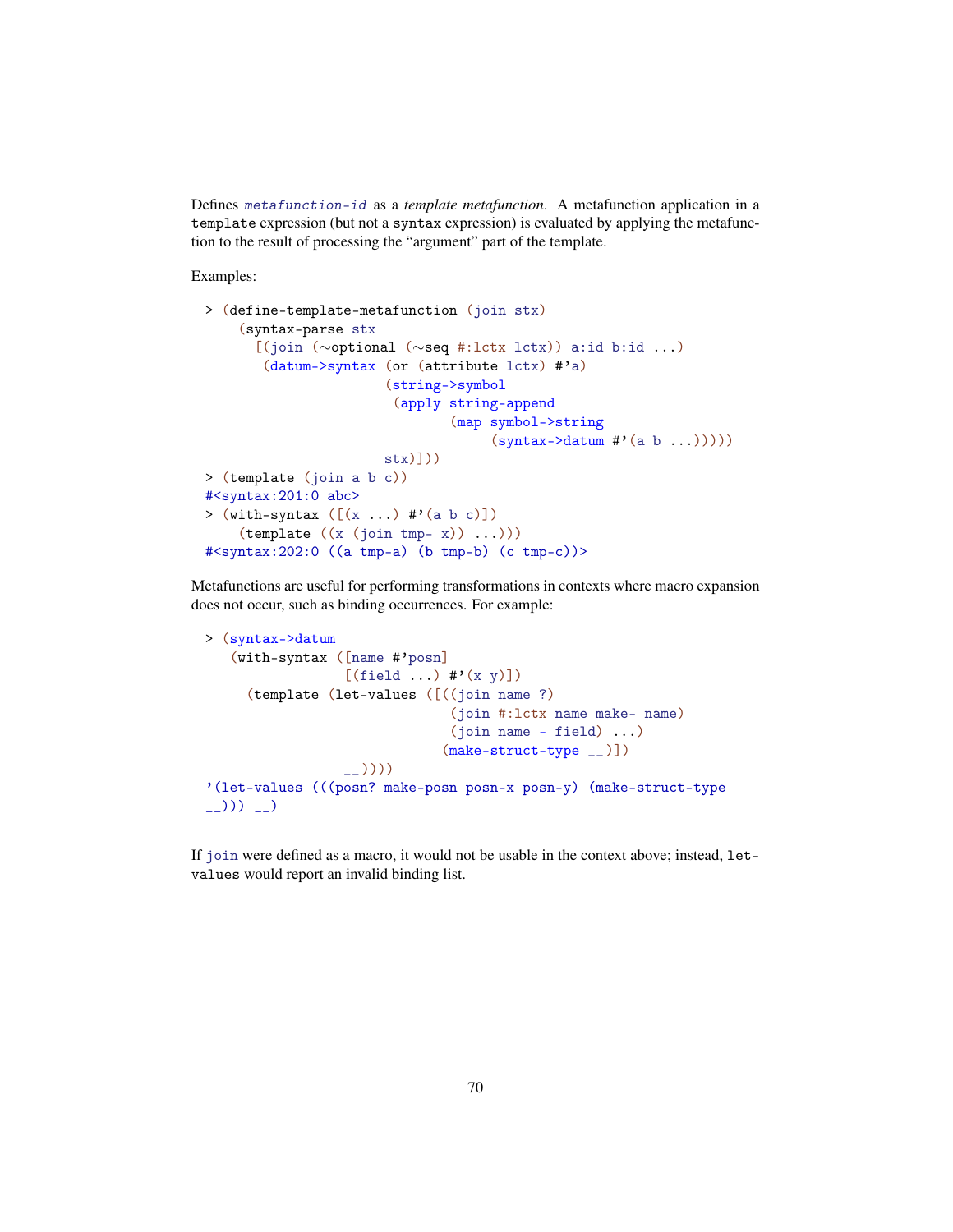# 2 Syntax Object Helpers

# 2.1 Deconstructing Syntax Objects

```
(require syntax/stx)
(\text{stx-null? } v) \rightarrow \text{boolean?}v : any/c
```
Returns  $\#t$  if  $v$  is either the empty list or a syntax object representing the empty list (i.e., syntax-e on the syntax object returns the empty list).

 $(\text{stx-pair? } v) \rightarrow \text{boolean?}$ v : any/c

Returns  $#t$  if  $v$  is either a pair or a syntax object representing a pair (see syntax pair).

```
(\text{stx-list? } v) \rightarrow \text{boolean?}v : any/c
```
Returns  $\#t$  if  $v$  is a list, or if it is a sequence of pairs leading to a syntax object such that syntax->list would produce a list.

```
(\text{stx->list stx-list}) \rightarrow (\text{or/c list? #f})stx-list : stx-list?
```
Produces a list by flatting out a trailing syntax object using syntax->list.

```
(\text{stx-car} \space v) \rightarrow \text{any}v : stx-pair?
```
Takes the car of a syntax pair.

```
(\text{stx-cdr } v) \rightarrow \text{any}v : stx-pair?
```
Takes the cdr of a syntax pair.

```
(\texttt{stx-map proc stx1 ...}) \rightarrow \text{list?}proc : procedure?
 stxl : stx-list?
```
Equivalent to  $(\text{map } proc \text{ (stx->list stx1) ...}).$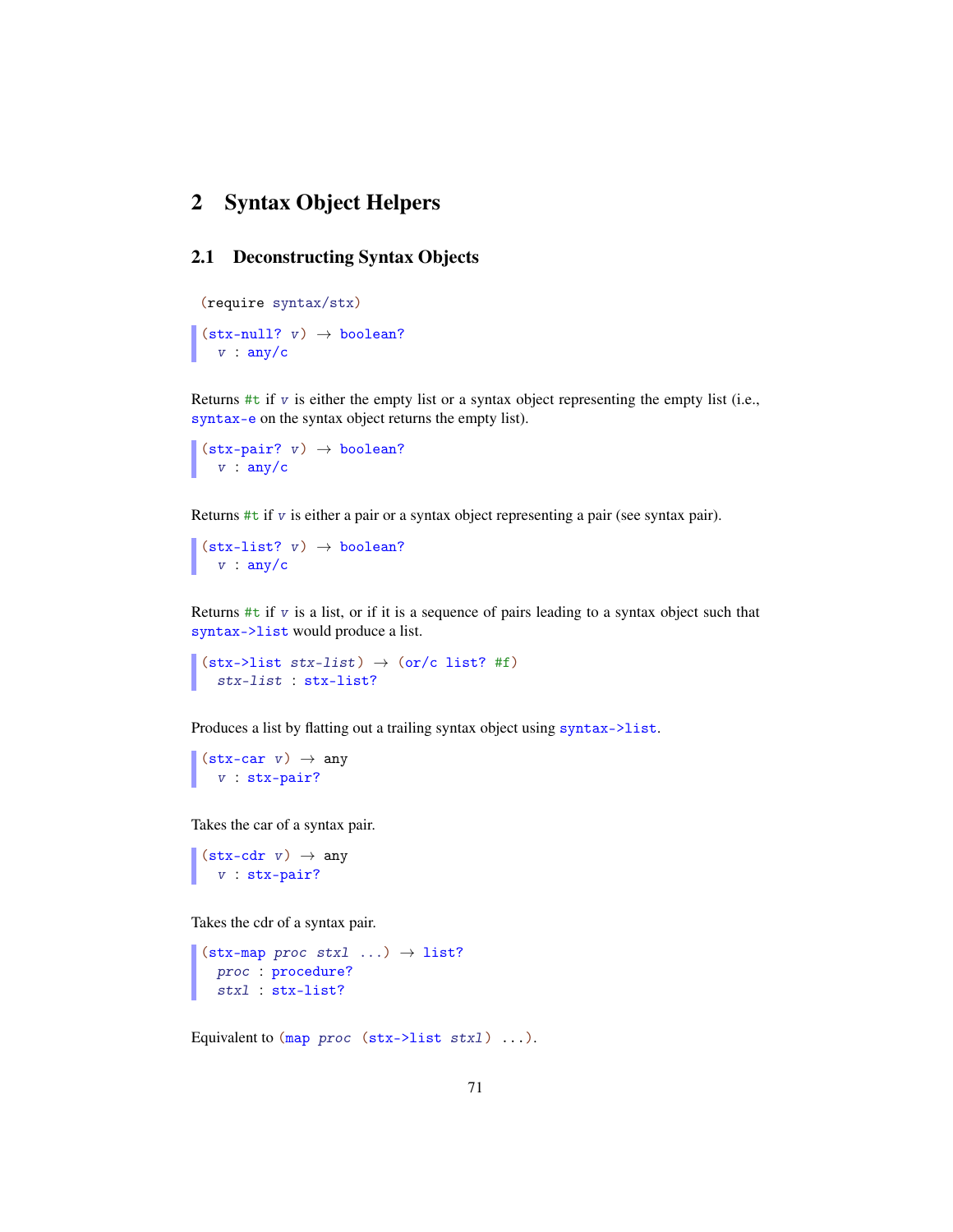```
(module-or-top-identifier=? a-id b-id) \rightarrow boolean?a-id : identifier?
  b-id : identifier?
```
Returns  $\#$ t if  $a$ -id and  $b$ -id are free-identifier=?, or if  $a$ -id and  $b$ -id have the same name (as extracted by  $\text{syntax}-e$ ) and  $a-id$  has no binding other than at the top level.

This procedure is useful in conjunction with syntax-case\* to match procedure names that are normally bound by Racket. For example, the include macro uses this procedure to recognize build-path; using free-identifier=? would not work well outside of module, since the top-level build-path is a distinct variable from the racket/base export (though it's bound to the same procedure, initially).

# 2.2 Matching Fully-Expanded Expressions

```
(require syntax/kerncase)
```
(kernel-syntax-case stx-expr trans?-expr clause ...)

A syntactic form like syntax-case\*, except that the literals are built-in as the names of the primitive Racket forms as exported by scheme/base, including letrecsyntaxes+values; see §1.2.3.1 "Fully Expanded Programs".

The trans?-expr boolean expression replaces the comparison procedure, and instead selects simply between normal-phase comparisons or transformer-phase comparisons. The clauses are the same as in syntax-case\*.

The primitive syntactic forms must have their normal bindings in the context of the kernelsyntax-case expression. Beware that kernel-syntax-case does not work in a module whose language is mzscheme, since the binding of if from mzscheme is different than the primitive if.

(kernel-syntax-case\* stx-expr trans?-expr (extra-id ...) clause ...)

A syntactic form like kernel-syntax-case, except that it takes an additional list of extra literals that are in addition to the primitive Racket forms.

(kernel-syntax-case/phase stx-expr phase-expr clause ...)

Generalizes kernel-syntax-case to work at an arbitrary phase level, as indicated by phase-expr.

```
(kernel-syntax-case*/phase stx-expr phase-expr (extra-id ..)
 clause ...)
```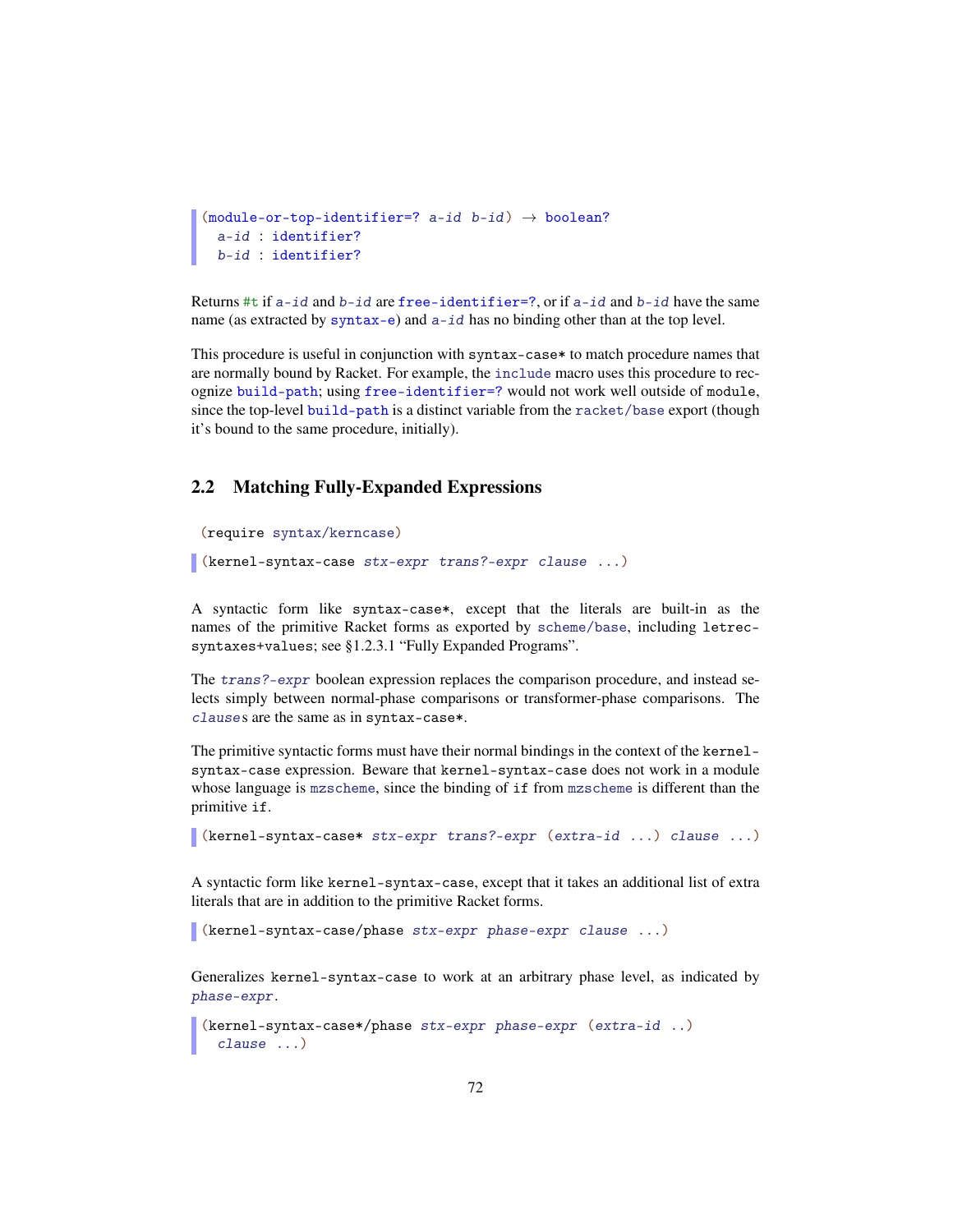Generalizes kernel-syntax-case\* to work at an arbitrary phase level, as indicated by phase-expr.

```
(kernel-form-identifier-list) \rightarrow (listof identifier?)
```
Returns a list of identifiers that are bound normally, for-syntax, and for-template to the primitive Racket forms for expressions, internal-definition positions, and module-level and top-level positions. This function is useful for generating a list of stopping points to provide to local-expand.

In addition to the identifiers listed in §1.2.3.1 "Fully Expanded Programs", the list includes letrec-syntaxes+values, which is the core form for local expand-time binding and can appear in the result of local-expand.

### 2.3 Dictionaries with Identifier Keys

```
(require syntax/id-table)
```
This module provides two implementations of *identifier tables*: dictionaries with identifier keys that use identifier-specific comparisons instead of eq? or equal?. Identifier tables implement the racket/dict interface, and they are available in both mutable and immutable variants.

#### 2.3.1 Dictionaries for free-identifier=?

A free-identifier table is a dictionary whose keys are compared using free-identifier=?. Free-identifier tables implement the dictionary interface of racket/dict, so all of the appropriate generic functions (dict-ref, dict-map, etc) can be used on free-identifier tables.

```
(make-free-id-table [init-dict
                     #:phase phase]) \rightarrow mutable-free-id-table?
 init-dict : dict? = null
 phase : (or/c exact-integer? #f) = (syntax-local-phase-level)
(make-immutable-free-id-table [init-dict
                                #:phase phase])
\rightarrow immutable-free-id-table?
 init\t-dict : dict? = nullphase : (or/c exact-integer? #f) = (syntax-local-phase-level)
```
Produces a mutable free-identifier table or immutable free-identifier table, respectively. The dictionary uses free-identifier=? to compare keys, but also uses a hash table based on symbol equality to make the dictionary efficient in the common case.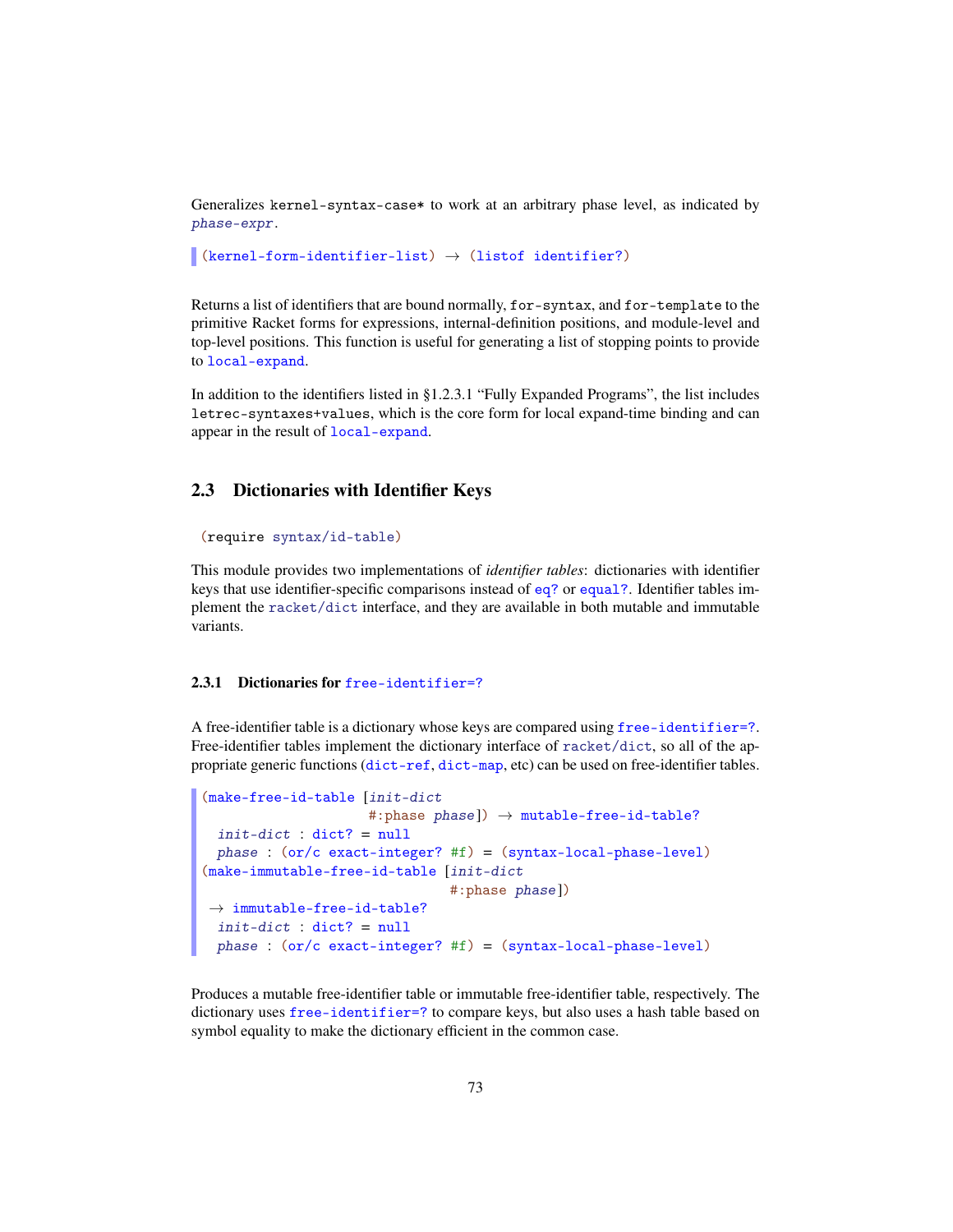The identifiers are compared at phase level phase. The default phase, (syntax-localphase-level), is generally appropriate for identifier tables used by macros, but code that analyzes fully-expanded programs may need to create separate identifier tables for each phase of the module.

The optional  $init\t-dict$  argument provides the initial mappings. It must be a dictionary, and its keys must all be identifiers. If the  $init\t -dict$  dictionary has multiple distinct entries whose keys are free-identifier=?, only one of the entries appears in the new id-table, and it is not specified which entry is picked.

```
(free-id-table? v) \rightarrow boolean?v : any/c
```
Returns #t if v was produced by make-free-id-table or make-immutable-free-idtable, #f otherwise.

```
(mutable-free-id-table? v) \rightarrow boolean?v : any/c
```
Returns #t if v was produced by make-free-id-table, #f otherwise.

```
(immutable-free-id-table? v) \rightarrow boolean?v : any/c
```
Returns #t if v was produced by make-immutable-free-id-table, #f otherwise.

```
(free-id-table-ref table id [failure]) \rightarrow any
  table : free-id-table?
  id : identifier?
  failure : any/c = (lambda () (raise (make-exn:fail .....)))
```
Like hash-ref. In particular, if id is not found, the failure argument is applied if it is a procedure, or simply returned otherwise.

```
(free-id-table-set! table id v) \rightarrow void?
  table : mutable-free-id-table?
  id : identifier?
  v : any/c
```
Like hash-set!.

```
(free-id-table-set table id v) \rightarrow immutable-free-id-table?
  table : immutable-free-id-table?
  id : identifier?
 v : any/c
```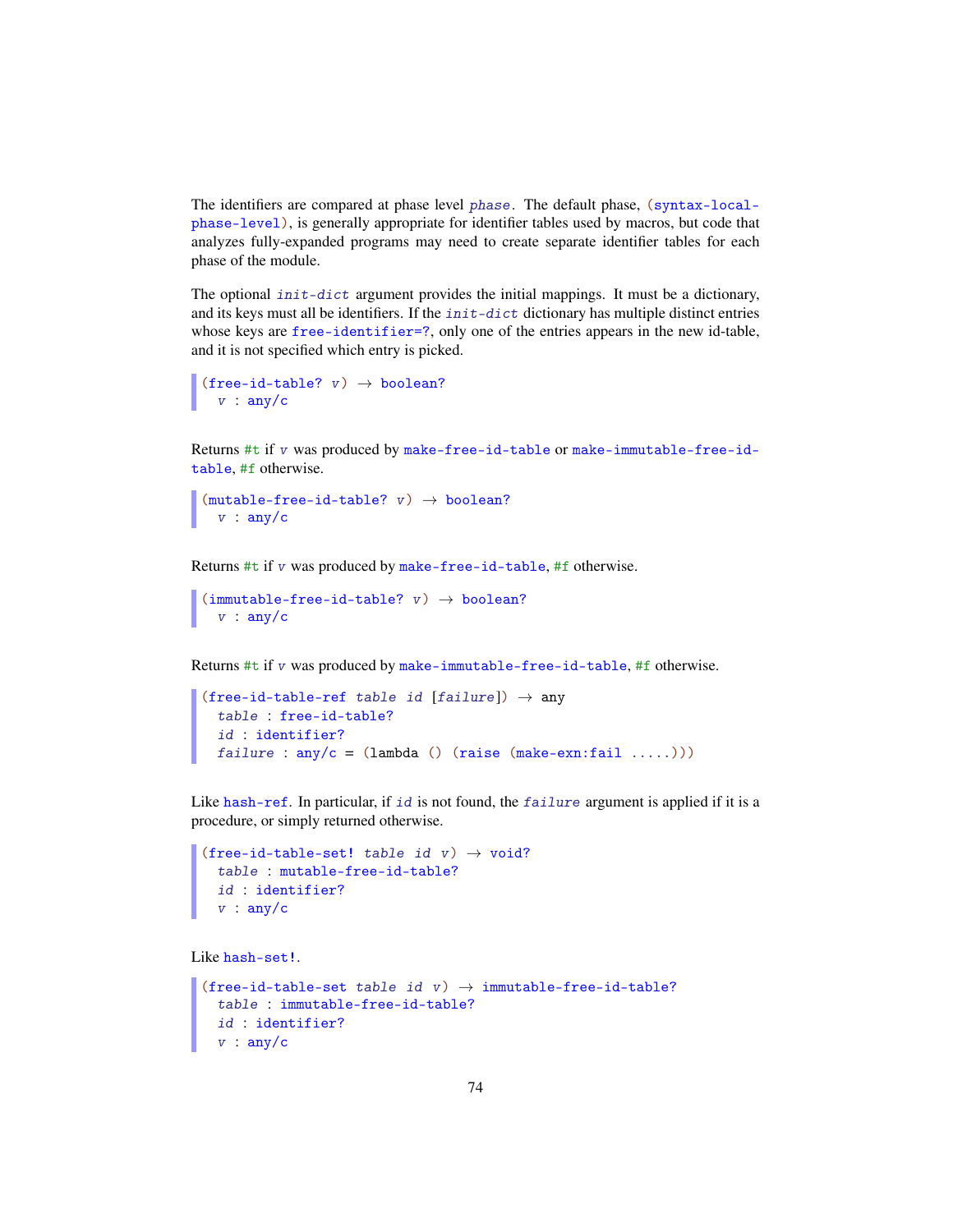```
Like hash-set.
```

```
(free-id-table-remove! table id) \rightarrow void?
  table : mutable-free-id-table?
  id : identifier?
```

```
Like hash-remove!.
```

```
(free-id-table-remove table id v) \rightarrow immutable-free-id-table?
 table : immutable-free-id-table?
 id : identifier?
 v : any/c
```

```
Like hash-remove.
```

```
(free-id-table-map table proc) \rightarrow list?
  table : free-id-table?
 proc : (-> identifier? any/c any)
```
Like hash-map.

```
(free-id-table-for-each table proc) \rightarrow void?
  table : free-id-table?
 proc : (-> identifier? any/c any)
```
Like hash-for-each.

```
(free-id-table-count table) \rightarrow exact-nonnegative-integer?table : free-id-table?
```
Like hash-count.

```
(free-id-table-iterate-first table) \rightarrow id-table-iter?table : free-id-table?
(free-id-table-iterate-next table position) \rightarrow id-table-iter?
 table : free-id-table?
 position : id-table-iter?
(free-id-table-iterate-key table position) \rightarrow identifier?
 table : free-id-table?
 position : id-table-iter?
(free-id-table-iterate-value table
                               position) \rightarrow identifier?table : bound-it-table?
 position : id-table-iter?
```
Like hash-iterate-first, hash-iterate-next, hash-iterate-key, and hashiterate-value, respectively.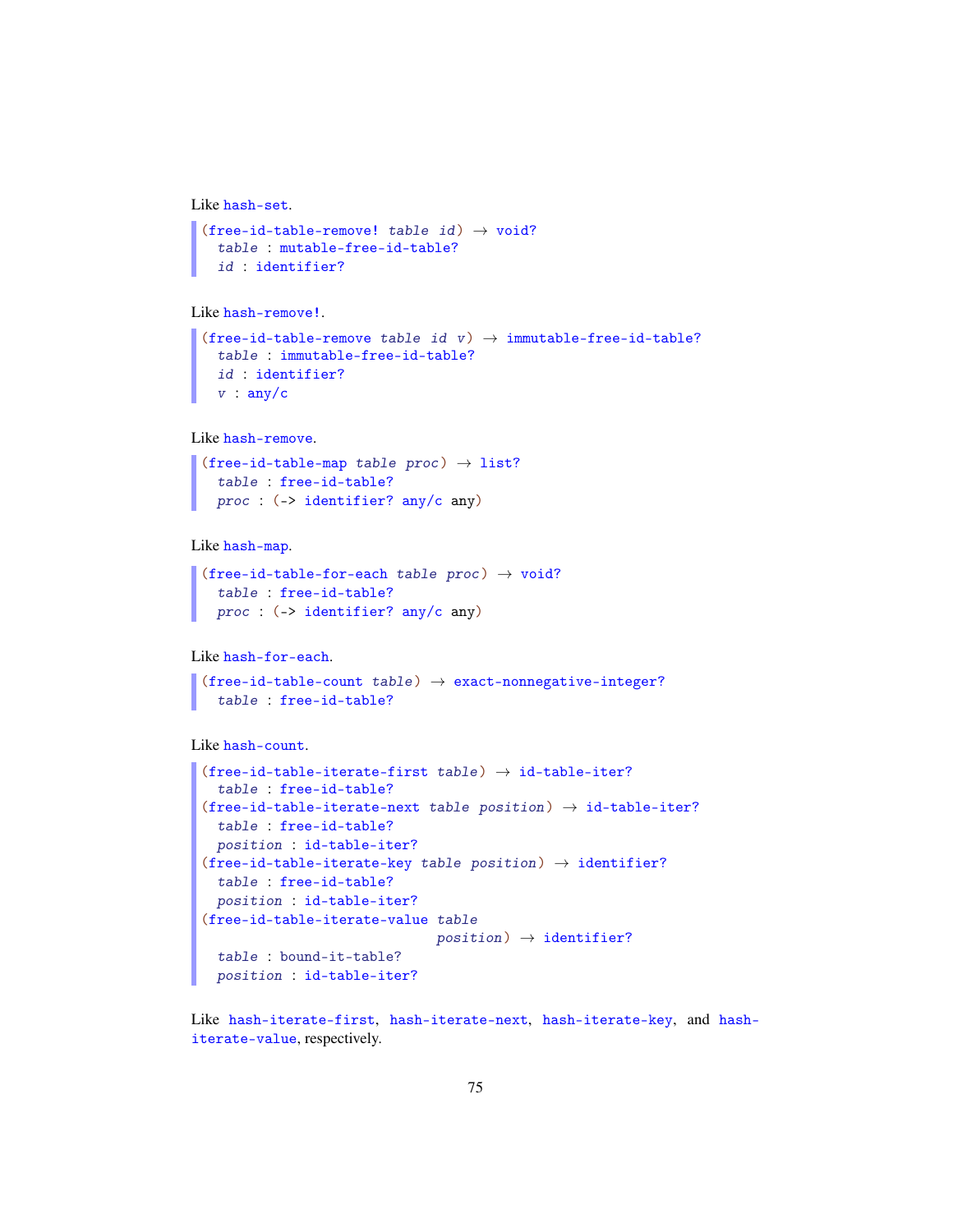```
(id-table-iter? v) \rightarrow boolean?v : any/c
```
Returns  $\#t$  if v represents a position in an identifier table (free or bound, mutable or immutable), #f otherwise.

```
(free-id-table/c key-ctc
                  val-ctc
                 [#:immutable immutable?] \rightarrow contract?
 key-ctc : flat-contract?
  val-ctc : chaperone-contract?
  immutable? : (or/c #t #f 'dont-care) = 'dont-care
```
Like hash/c, but for free-identifier tables. If  $\lim_{x \to b}$  is #t, the contract accepts only immutable identifier tables; if  $immutable$ ? is #f, the contract accepts only mutable identifier tables.

#### 2.3.2 Dictionaries for bound-identifier=?

A bound-identifier table is a dictionary whose keys are compared using boundidentifier=?. Bound-identifier tables implement the dictionary interface of racket/dict, so all of the appropriate generic functions (dict-ref, dict-map, etc) can be used on bound-identifier tables.

```
(make-bound-id-table [init-dict
                       #:phase phase]) \rightarrow mutable-bound-id-table?
  init\t-dict : dict? = nullphase : (or/c exact-integer? #f) = (syntax-local-phase-level)
(make-immutable-bound-id-table [init-dict
                                  #:phase phase])
\rightarrow immutable-bound-id-table?
 init\t-dict : dict? = nullphase : (or/c exact-integer? #f) = (syntax-local-phase-level)
(bound-id-table? v) \rightarrow boolean?
 v : any/c(mutable-bound-id-table? v) \rightarrow boolean?v : any/c(immutable-bound-id-table? v) \rightarrow boolean?v : any/c(bound-id-table-ref table id [failure]) \rightarrow any
 table : bound-id-table?
  id : identifier?
 failure : any/c = (lambda () (raise (make-exn:fail . . . . .)))
```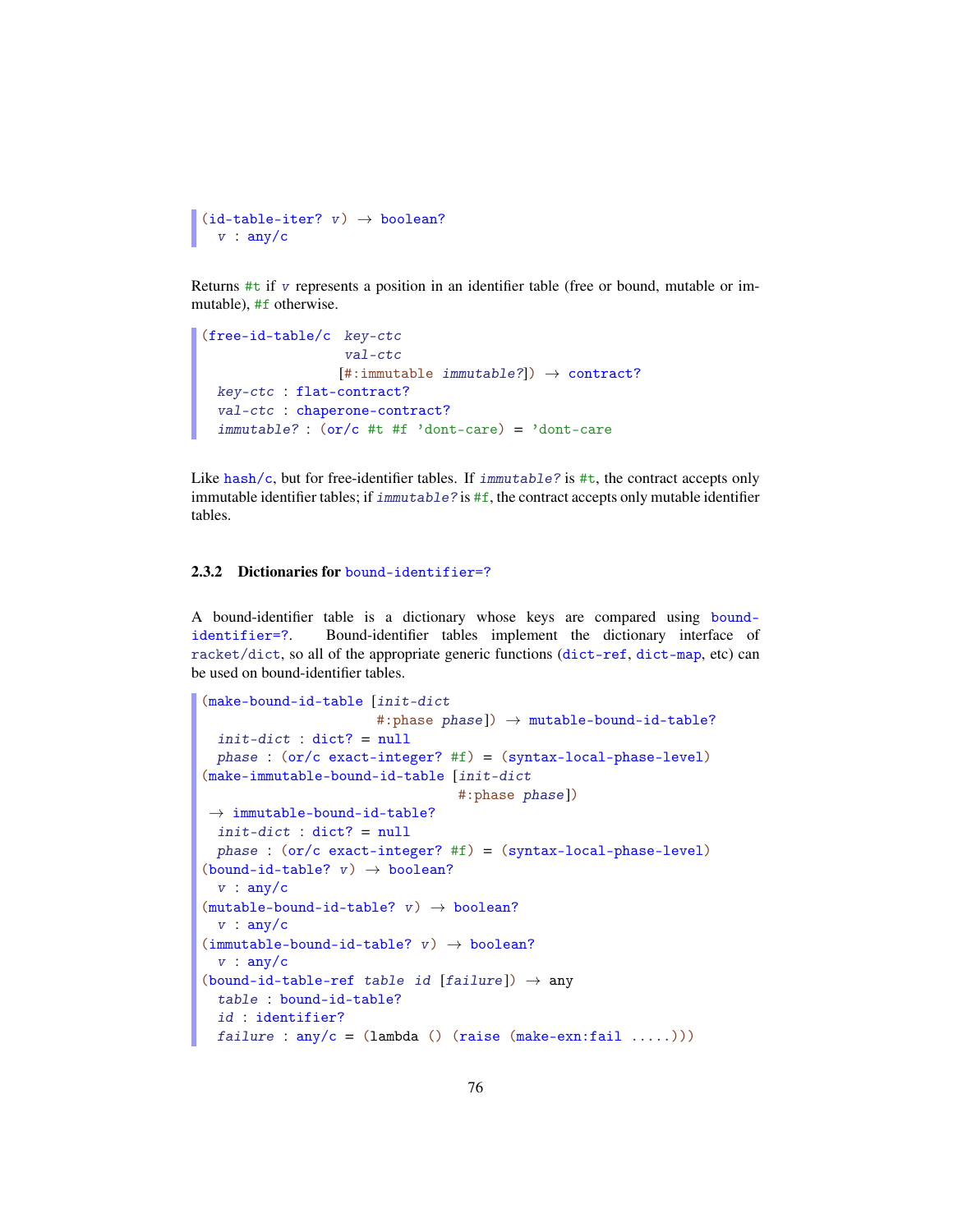```
(bound-id-table-set! table id v) \rightarrow void?
  table : mutable-bound-id-table?
 id : identifier?
 v : any/c(bound-id-table-set table id v) \rightarrow immutable-bound-id-table?
  table : immutable-bound-id-table?
 id : identifier?
 v : any/c(bound-id-table-remove! table id) \rightarrow void?table : mutable-bound-id-table?
 id : identifier?
(bound-id-table-remove table id v) \rightarrow immutable-bound-id-table?
 table : immutable-bound-id-table?
 id : identifier?
 v : any/c
(bound-id-table-map table proc) \rightarrow list?
  table : bound-id-table?
 proc : (-> identifier? any/c any)
(bound-id-table-for-each table proc) \rightarrow void?table : bound-id-table?
 proc : (-> identifier? any/c any)
(bound-id-table-count table) \rightarrow exact-nonnegative-integer?table : bound-id-table?
(bound-id-table-iterate-first table) \rightarrow id-table-position?
  table : bound-id-table?
(bound-id-table-iterate-next table
                               position) \rightarrow id-table-position?table : bound-id-table?
 position : id-table-position?
(bound-id-table-iterate-key table position) \rightarrow identifier?
 table : bound-id-table?
 position : id-table-position?
(bound-id-table-iterate-value table
                                position) \rightarrow identifier?table : bound-id-table?
 position : id-table-position?
(bound-id-table/c key-ctc
                    val-ctc
                   [\text{\#:immutable}\text{ }immutable]) \rightarrow contract?key-ctc : flat-contract?
 val-ctc : chaperone-contract?
  immutable : (or/c #t #f 'dont-care) = 'dont-care
```
Like the procedures for free-identifier tables (make-free-id-table, free-id-tableref, etc), but for bound-identifier tables, which use bound-identifier=? to compare keys.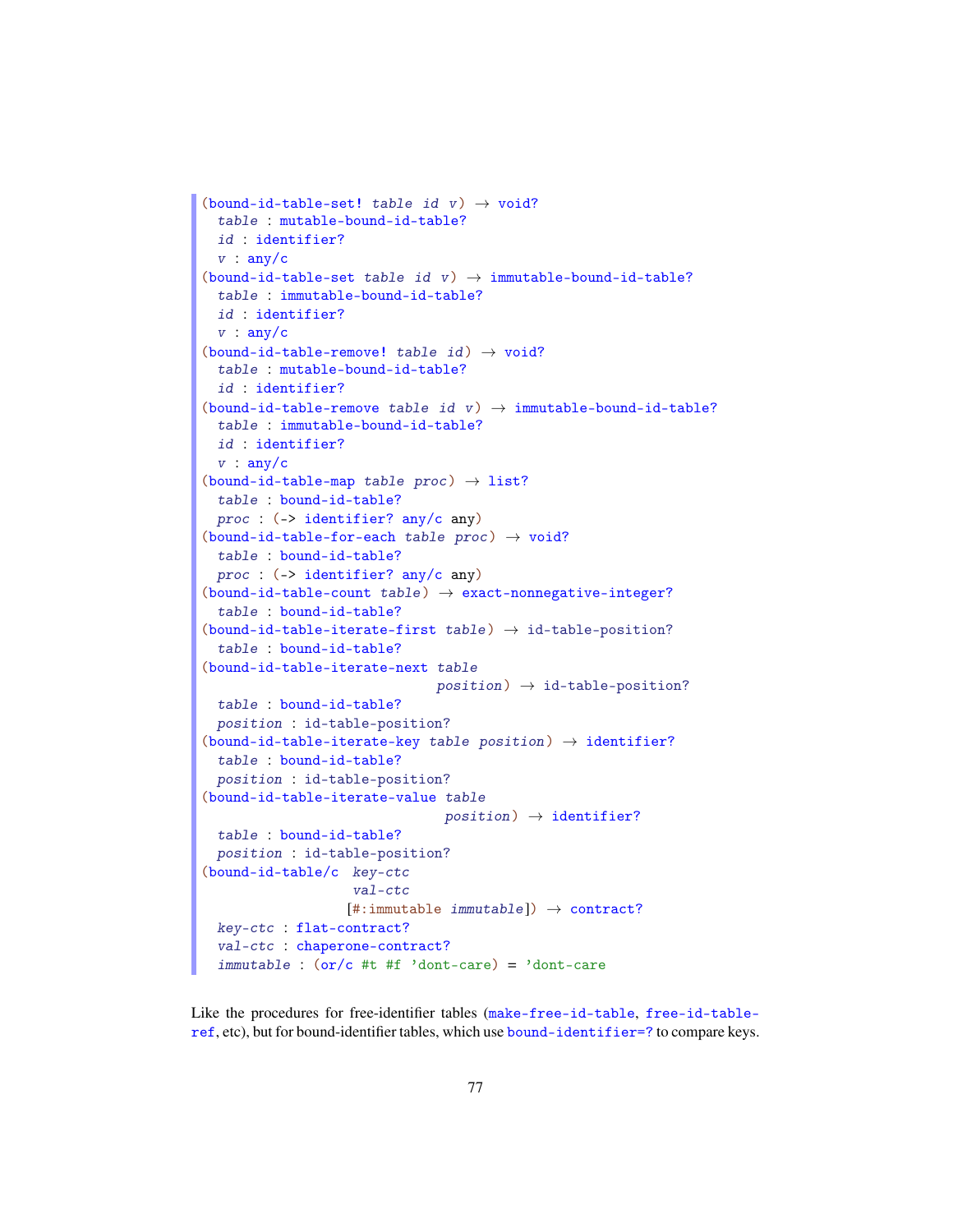#### 2.4 Hashing on bound-identifier=? and free-identifier=?

This library is for backwards-compatibility. Do not use it for new libraries; use syntax/idtable instead.

```
(require syntax/boundmap)
(make-bound-identifier-mapping) \rightarrow bound-identifier-mapping?(bound-identifier-mapping? v) \rightarrow boolean?
 v : any/c(bound-identifier-mapping-get bound-map
                                id
                                [failure-thunk]) \rightarrow anybound-map : bound-identifier-mapping?
 id : identifier?
 failure-thunk : (-) any)
                 = (lambda () (raise (make-exn:fail ....)))
(bound-identifier-mapping-put! bound-map
                                 id
                                 v) \rightarrow void?bound-map : bound-identifier-mapping?
 id : identifier?
 v : any/c(bound-identifier-mapping-for-each bound-map
                                     proc) \rightarrow void?bound-map : boud-identifier-mapping?
 proc : (identifier? any/c . -> . any)
(bound-identifier-mapping-map bound-map
                               proc) \rightarrow (listof any?)bound-map : bound-identifier-mapping?
 proc : (identifier? any/c . -> . any)
```
Similar to make-bound-id-table, bound-id-table?, bound-id-table-ref, boundid-table-set!, bound-id-table-for-each, and bound-id-table-map, respectively.

```
(make-free-identifier-mapping) \rightarrow free-identifier-mapping?(free-identifier-mapping? v) \rightarrow boolean?
 v : any/c(free-identifier-mapping-get free-map
                                id
                               [failure-thunk]) \rightarrow anyfree-map : free-identifier-mapping?
 id : identifier?
  failure-thunk : (-) any)
                 = (lambda () (raise (make-exn:fail ....)))
```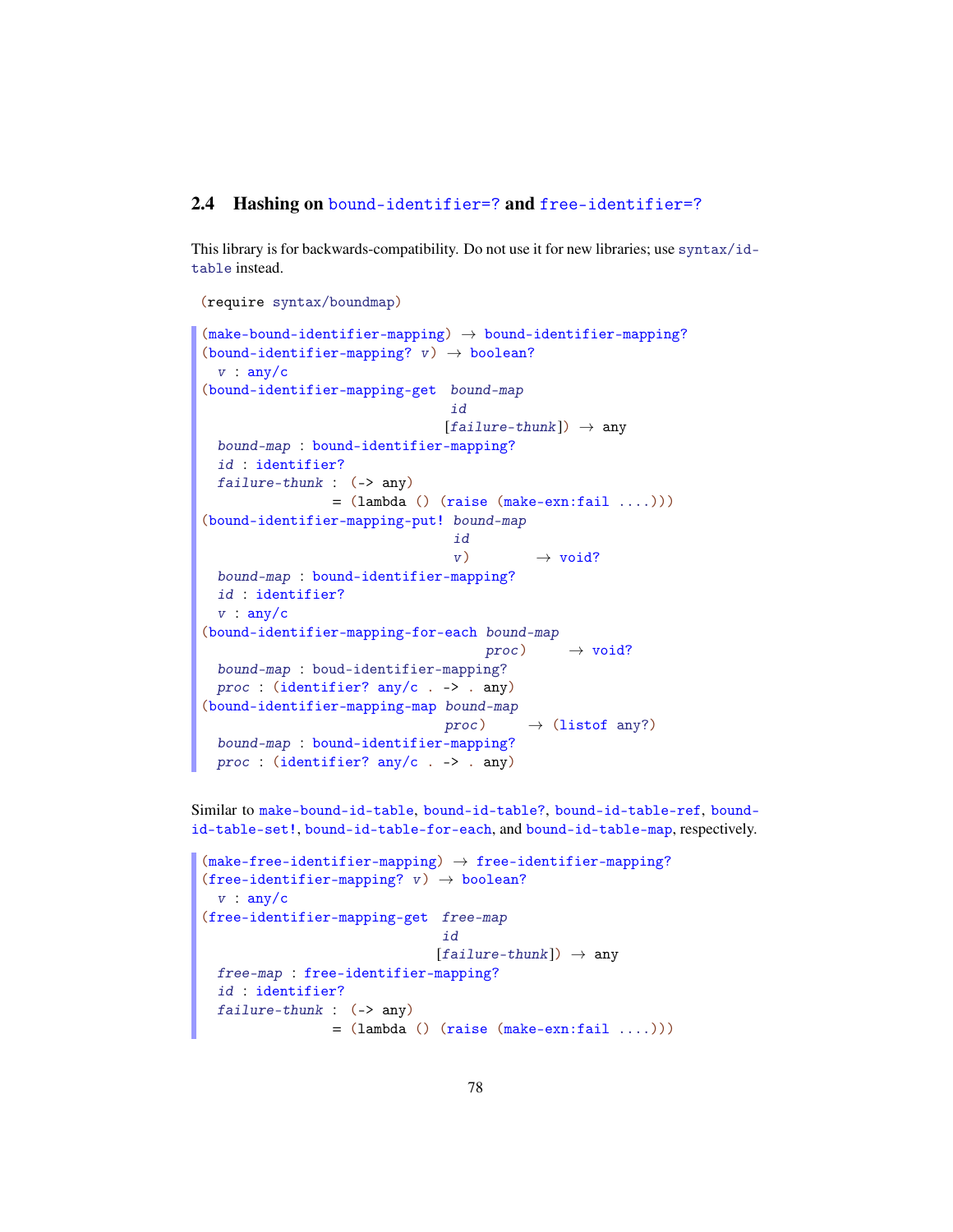```
(free-identifier-mapping-put! free-map id v) \rightarrow void?
 free-map : free-identifier-mapping?
 id : identifier?
v : any/c
(free-identifier-mapping-for-each free-map
                                    proc) \rightarrow void?free-map : free-identifier-mapping?
proc : (identifier? any/c . -> . any)
(free-identifier-mapping-map free-map proc) \rightarrow (listof any?)
 free-map : free-identifier-mapping?
 proc : (identifier? any/c . -> . any)
```

```
Similar to make-free-id-table, free-id-table?, free-id-table-ref, free-id-
table-set!, free-id-table-for-each, and free-id-table-map, respectively.
```

```
(make-module-identifier-mapping) \rightarrow module-identifier-mapping?(module-identifier-mapping? v) \rightarrow boolean?v : any/c(module-identifier-mapping-get module-map
                                 id
                                [failure-thunk]) \rightarrow anymodule-map : module-identifier-mapping?
 id : identifier?
 failure-thunk : (-> any)
                 = (lambda () (raise (make-exn:fail ....)))
(module-identifier-mapping-put! module-map
                                  id
                                  v) \rightarrow \text{void?}module-map : module-identifier-mapping?
 id : identifier?
v : any/c
(module-identifier-mapping-for-each module-map
                                      proc) \rightarrow void?module-map : module-identifier-mapping?
 proc : (identifier? any/c . \rightarrow . any)
(module-identifier-mapping-map module-map
                                proc) \rightarrow (listof any?)module-map : module-identifier-mapping?
 proc : (identifier? any/c . -> . any)
```
The same as make-free-identifier-mapping, etc.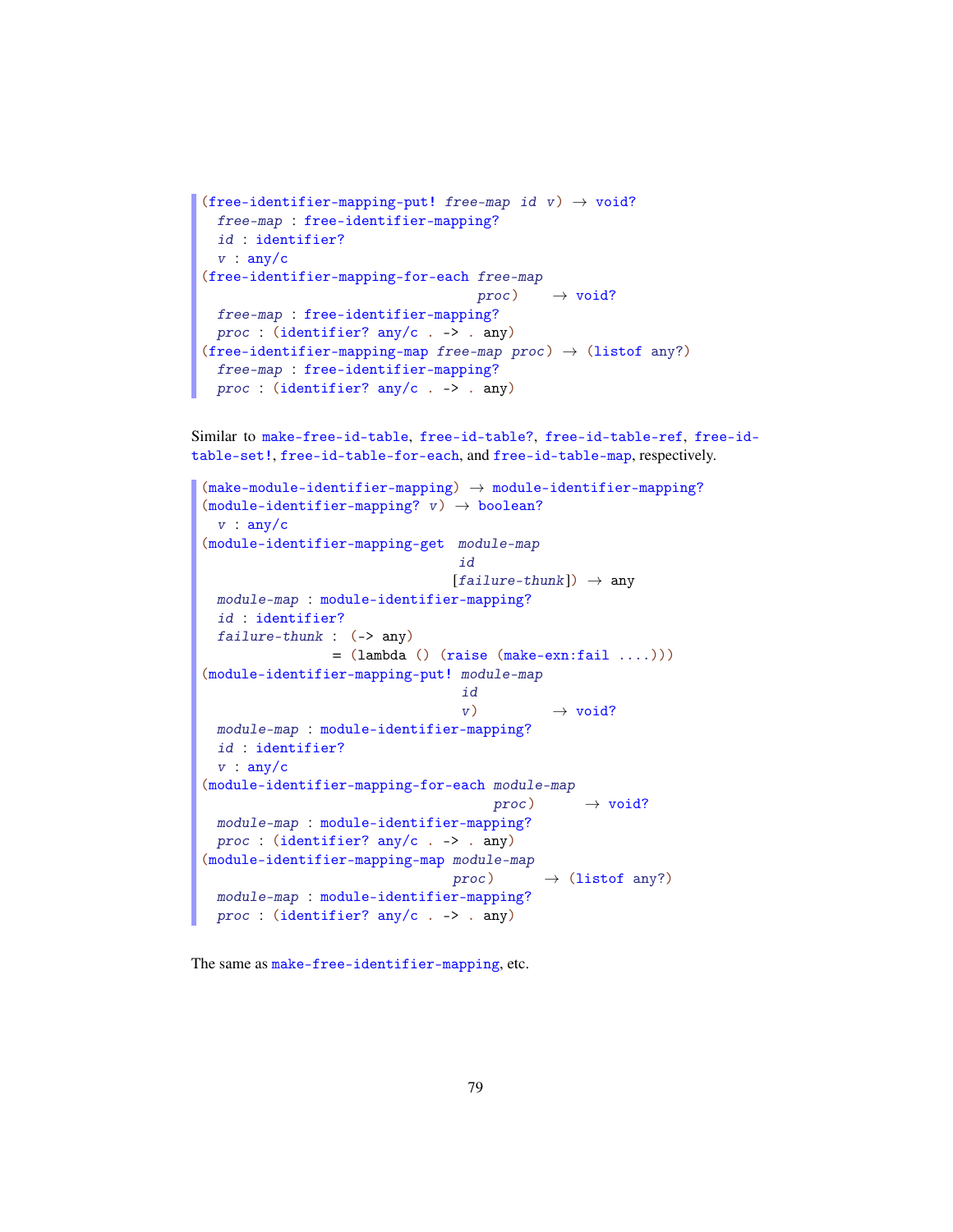# 2.5 Rendering Syntax Objects with Formatting

```
(require syntax/to-string)
(syntax->string stx-list) \rightarrow string?stx-list : stx-list?
```
Builds a string with newlines and indenting according to the source locations in  $stx$ -list; the outer pair of parens are not rendered from stx-list.

### 2.6 Computing the Free Variables of an Expression

```
(require syntax/free-vars)
(free-vars expr-stx [insp]) \rightarrow (listof identifier?)
  expr-stx : syntax?
  insp : inspector? = mod-decl-insp
```
Returns a list of free lambda- and let-bound identifiers in expr-stx in the order in which each identifier first appears within expr-stx. The expression must be fully expanded (see §1.2.3.1 "Fully Expanded Programs" and expand).

The inspector insp is used to disarm  $expr - stx$  and sub-expressions before extracting idenrifiers. The default insp is the declaration-time inspector of the syntax/free-vars module.

#### 2.7 Replacing Lexical Context

```
(require syntax/strip-context)
(strip-context stx) \rightarrow syntax?
  stx : syntax?
```
Removes all lexical context from stx, preserving source-location information and properties.

```
(replace-context <math>ctx - stx <math>stx</math>) \rightarrow syntax?
  ctx-stx : (or/c syntax? #f)
  stx : syntax?
```
Uses the lexical context of  $ctx$ -stx to replace the lexical context of all parts of  $stx$ , preserving source-location information and properties of stx.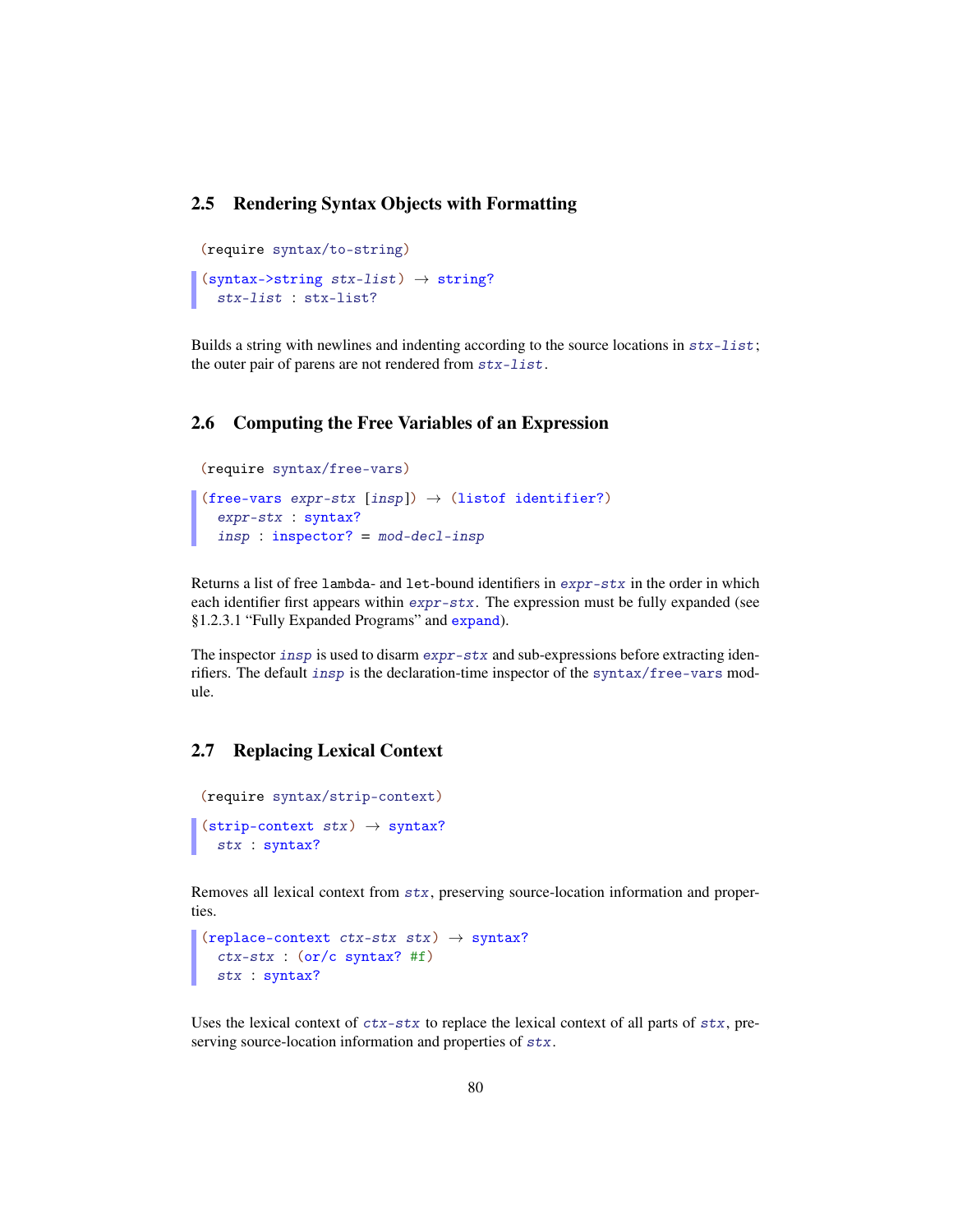## 2.8 Helpers for Processing Keyword Syntax

The syntax/keyword module contains procedures for parsing keyword options in macros.

```
(require syntax/keyword)
keyword-table = (dict-of keyword (listof check-procedure ))
```
A keyword-table is a dictionary (dict?) mapping keywords to lists of check-procedures. (Note that an association list is a suitable dictionary.) The keyword's arity is the length of the list of procedures.

Example:

```
> (define my-keyword-table
    (list (list '#:a check-identifier)
          (list '#:b check-expression check-expression)))
check-procedure = (syntax syntax -> any)
```
A check procedure consumes the syntax to check and a context syntax object for error reporting and either raises an error to reject the syntax or returns a value as its parsed representation.

Example:

```
> (define (check-stx-string stx context-stx)
    (unless (string? (syntax-e stx))
      (raise-syntax-error #f "expected string" context-stx stx))
    stx)
```

```
options = (listof (list keyword syntax-keyword any ...))
```
Parsed options are represented as an list of option entries. Each entry contains the keyword, the syntax of the keyword (for error reporting), and the list of parsed values returned by the keyword's list of check procedures. The list contains the parsed options in the order they appeared in the input, and a keyword that occurs multiple times in the input occurs multiple times in the options list.

```
(parse-keyword-options stx
                       table
                       [#:context ctx
                       #:no-duplicates? no-duplicates?
                       #:incompatible incompatible
                       #:on-incompatible incompatible-handler
                       #:on-too-short too-short-handler
                       #:on-not-in-table not-in-table-handler ])
```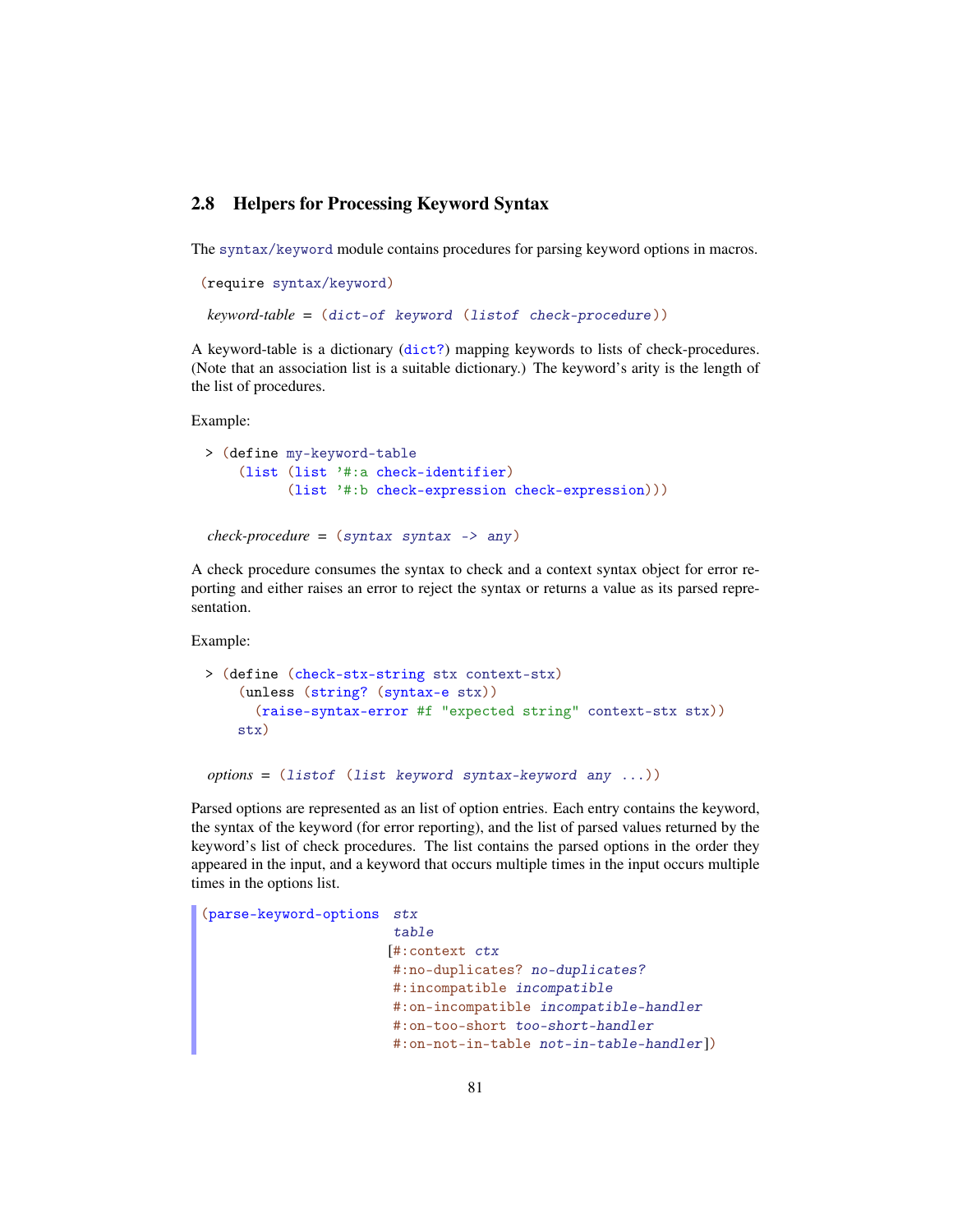```
\rightarrow options any/c
 stx : syntax?
 table : keyword-table
 ctx : (or/c false/c syntax?) = #f
 no-duplicates? : boolean? = #f
 incompatible : (listof (listof keyword?)) = '()
 incompatible-handler :
                          (-> keyword? keyword?
                              options syntax? syntax?
                              (values options syntax?))
                       = (lambda (\ldots) (error \ldots))
 too-short-handler :
(-> keyword? options syntax? syntax?
                           (values options syntax?))
                    = (lambda (....) (error ....))
 not-in-table-handler : (-) keyword? options syntax? syntax?
                              (values options syntax?))
                       = (lambda (\ldots) (error \ldots))
```
Parses the keyword options in the syntax stx (stx may be an improper syntax list). The keyword options are described in the table association list. Each entry in table should be a list whose first element is a keyword and whose subsequent elements are procedures for checking the arguments following the keyword. The keyword's arity (number of arguments) is determined by the number of procedures in the entry. Only fixed-arity keywords are supported.

Parsing stops normally when the syntax list does not have a keyword at its head (it may be empty, start with a non-keyword term, or it may be a non-list syntax object). Two values are returned: the parsed options and the rest of the syntax (generally either a syntax object or a list of syntax objects).

A variety of errors and exceptional conditions can occur during the parsing process. The following keyword arguments determine the behavior in those situations.

The #:context ctx argument is used to report all errors in parsing syntax. In addition, ctx is passed as the final argument to all provided handler procedures. Macros using parsekeyword-options should generally pass the syntax object for the whole macro use as ctx.

If no-duplicates? is a non-false value, then duplicate keyword options are not allowed. If a duplicate is seen, the keyword's associated check procedures are not called and an incompatibility is reported.

The incompatible argument is a list of incompatibility entries, where each entry is a list of *at least two* keywords. If any keyword in the entry occurs after any other keyword in the entry, an incompatibility is reported.

Note that including a keyword in an incompatibility entry does not prevent it from occurring multiple times. To disallow duplicates of some keywords (as opposed to all keywords),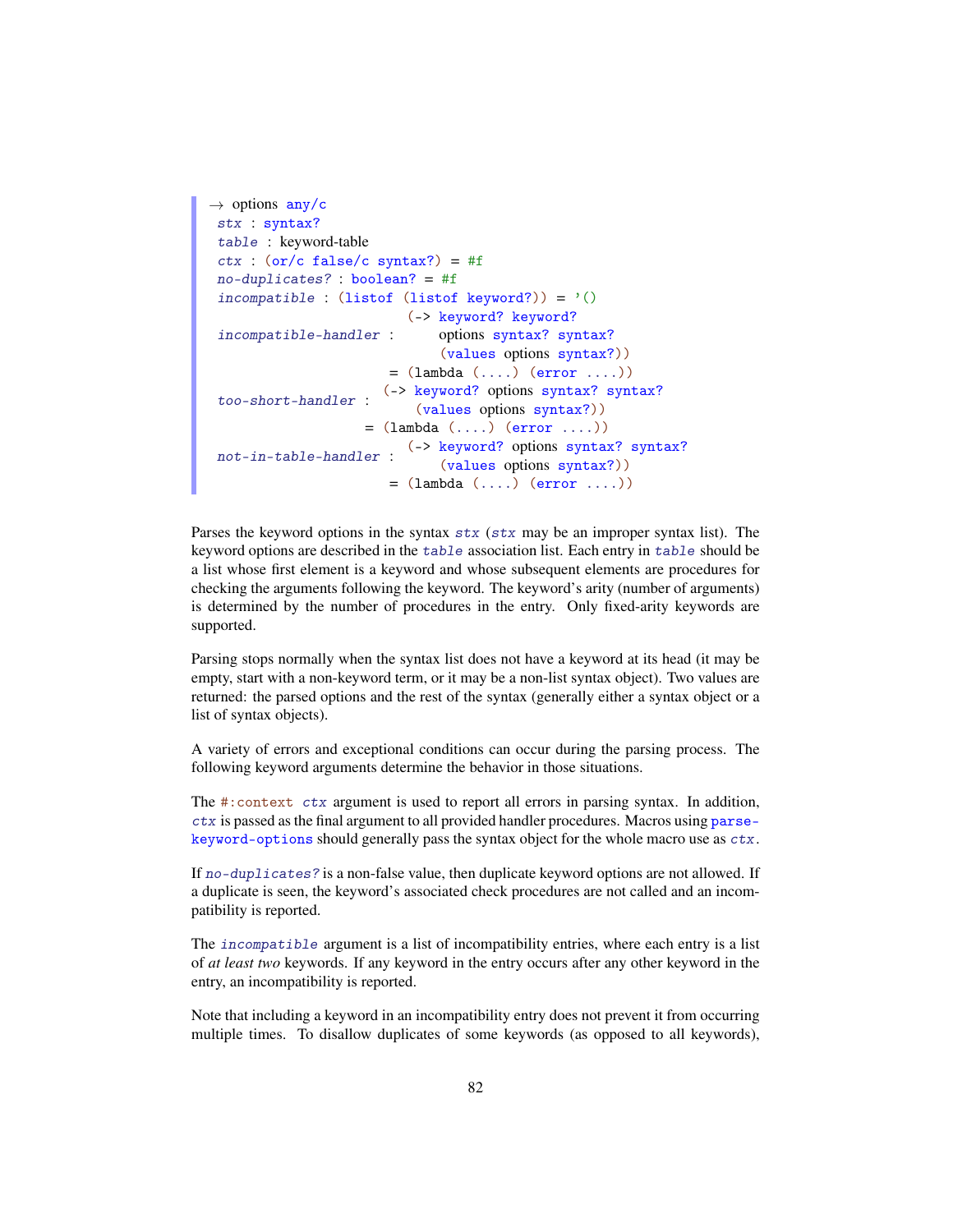include those keywords in the incompatible list as being incompatible with themselves. That is, include them twice:

```
; Disallow duplicates of only the #:foo keyword
(parse-keyword-options .... #:incompatible '((#:foo #:foo)))
```
When an *incompatibility* occurs, the incompatible-handler is tail-called with the two keywords causing the incompatibility (in the order that they occurred in the syntax list, so the keyword triggering the incompatibility occurs second), the syntax list starting with the occurrence of the second keyword, and the context  $(ctx)$ . If the incompatibility is due to a duplicate, the two keywords are the same.

When a keyword is not followed by enough arguments according to its arity in table, the too-short-handler is tail-called with the keyword, the options parsed thus far, the syntax list starting with the occurrence of the keyword, and ctx.

When a keyword occurs in the syntax list that is not in  $table$ , the  $not-in-table-handler$ is tail-called with the keyword, the options parsed thus far, the syntax list starting with the occurrence of the keyword, and ctx.

Handlers typically escape—all of the default handlers raise errors—but if they return, they should return two values: the parsed options and a syntax object; these are returned as the results of parse-keyword-options.

Examples:

```
> (parse-keyword-options
   #'(#:transparent #:property p (lambda (x) (f x)))
   (list (list '#:transparent)
         (list '#:inspector check-expression)
         (list '#:property check-expression check-expression)))
'((#:transparent #<syntax:4:0 #:transparent>)
  (#:property
   #<syntax:4:0 #:property>
   #<syntax:4:0 p>
   #<syntax:4:0 (lambda (x) (f x))>))
'> (parse-keyword-options
   #'(#:transparent #:inspector (make-inspector))
   (list (list '#:transparent)
         (list '#:inspector check-expression)
         (list '#:property check-expression check-expression))
   #:context #'define-struct
   #:incompatible '((#:transparent #:inspector)
                    (#:inspector #:inspector)
                    (#:inspector #:inspector)))
```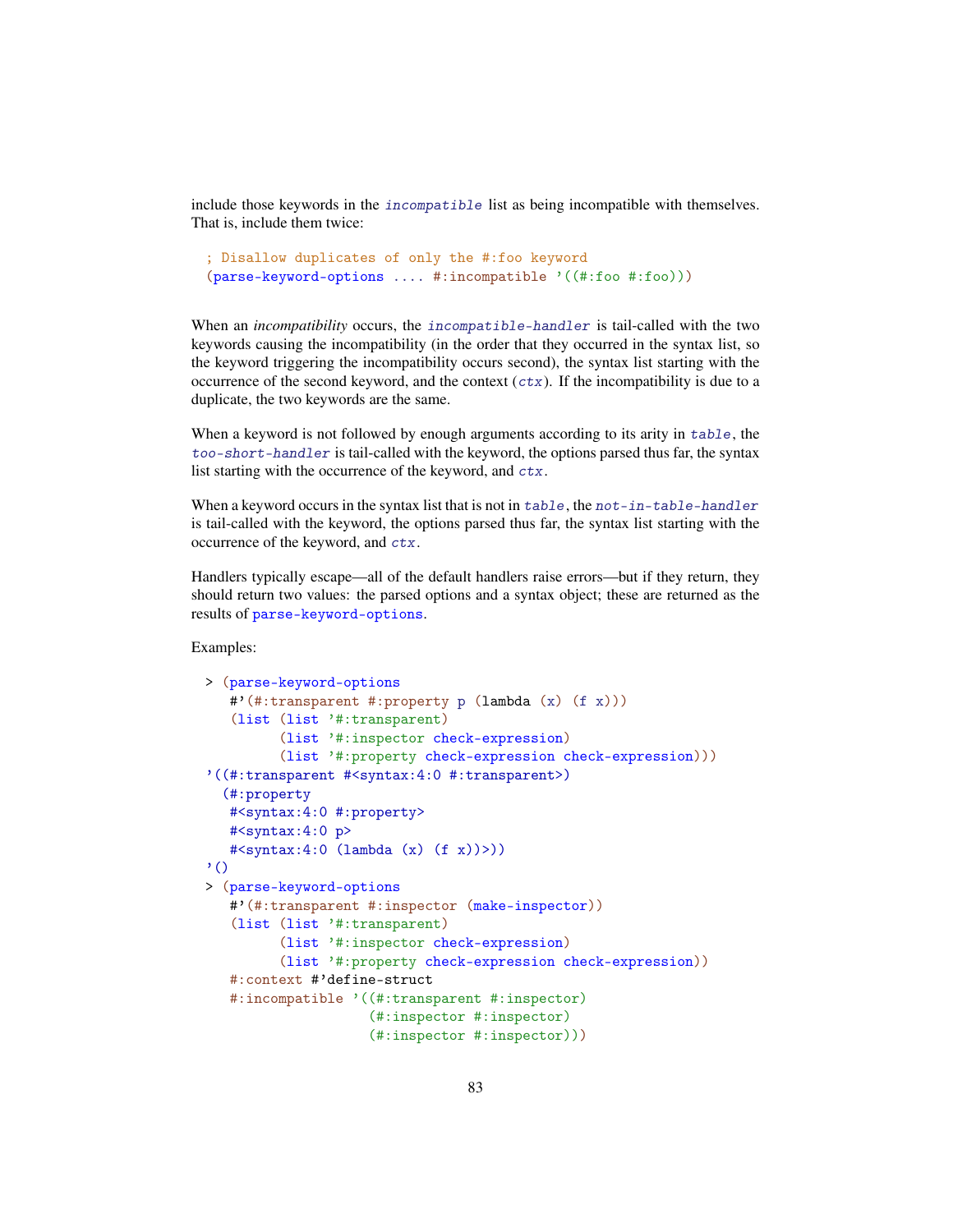*define-struct: #:inspector option not allowed after #:transparent option*

```
(parse-keyword-options/eol
 stx
 table
[#:context ctx
 #:no-duplicates? no-duplicates?
 #:incompatible incompatible
 #:on-incompatible incompatible-handler
 #:on-too-short too-short-handler
 #:on-not-in-table not-in-table-handler
 #:on-not-eol not-eol-handler])
\rightarrow options
stx : syntax?
table : keyword-table
ctx : (or/c false/c syntax?) = #fno-duplicates? : boolean? = #f
incompatible : (listof (list keyword? keyword?)) = '()incompatible-handler :
                         (-> keyword? keyword?
                             options syntax? syntax?
                              (values options syntax?))
                       = (lambda (....) (error ....))
too-short-handler :
                      (-> keyword? options syntax? syntax?
                          (values options syntax?))
                    = (lambda (\ldots) (error \ldots))
not-in-table-handler :
                         (-> keyword? options syntax? syntax?
                              (values options syntax?))
                       = (lambda (\ldots) (error \ldots))
not-eol-handler :
                    (-> options syntax? syntax?
                        options)
                  = (lambda (\ldots) (error \ldots))
```
Like parse-keyword-options, but checks that there are no terms left over after parsing all of the keyword options. If there are,  $not-eol-handler$  is tail-called with the options parsed thus far, the leftover syntax, and ctx.

```
(options-select options keyword) \rightarrow (listof list?)
  options : options
  keyword : keyword?
```
Selects the values associated with one keyword from the parsed options. The resulting list has as many items as there were occurrences of the keyword, and each element is a list whose length is the arity of the keyword.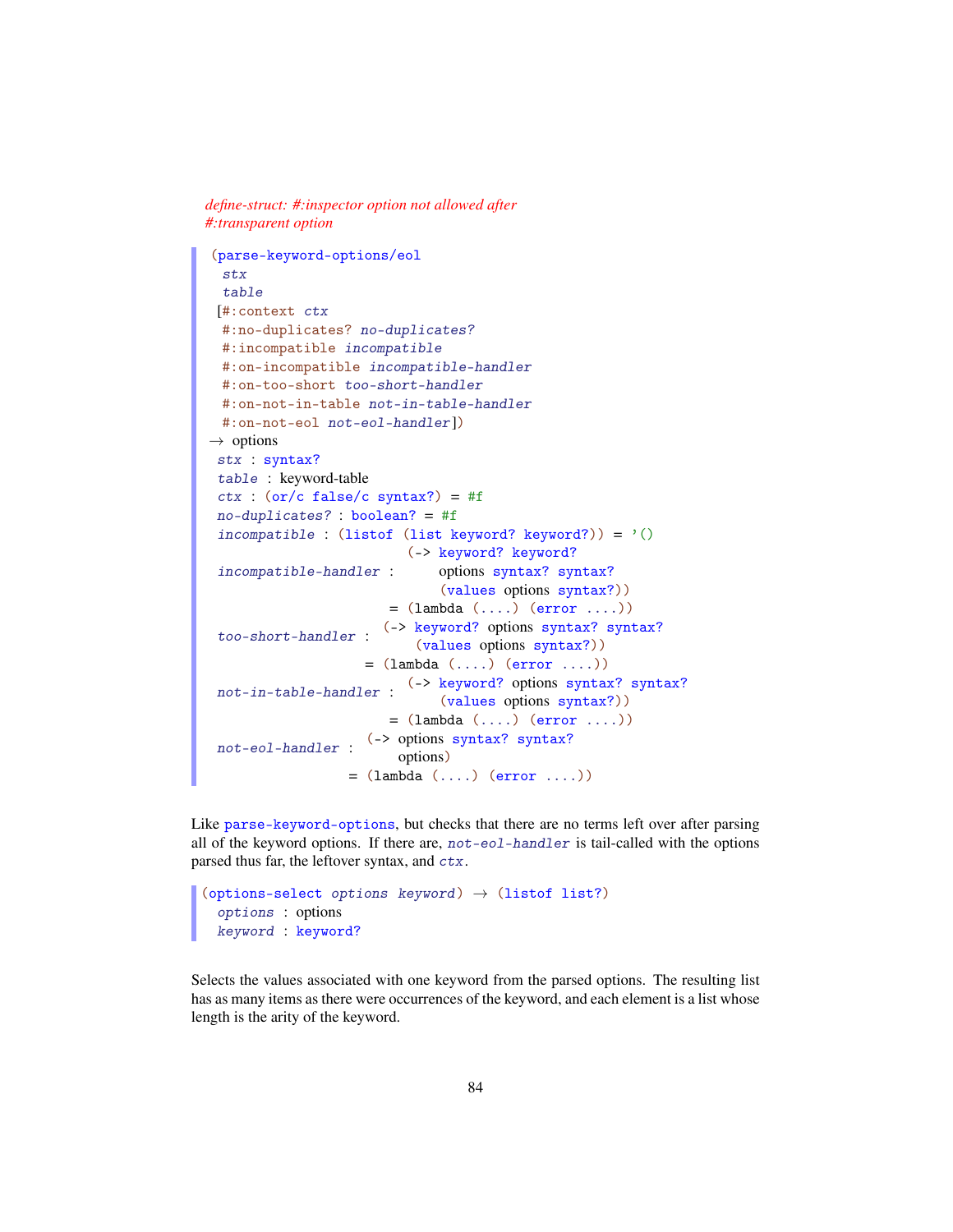```
(options-select-row options
                      keyword
                     #:default default) \rightarrow any
 options : options
 keyword : keyword?
 default : any/c
```
Like options-select, except that the given keyword must occur either zero or one times in options. If the keyword occurs, the associated list of parsed argument values is returned. Otherwise, the default list is returned.

```
(options-select-value options
                        keyword
                        #:default default) \rightarrow any
 options : options
 keyword : keyword?
 default : any/c
```
Like options-select, except that the given keyword must occur either zero or one times in options. If the keyword occurs, the associated list of parsed argument values must have exactly one element, and that element is returned. If the keyword does not occur in options, the default value is returned.

```
(check-identifier stx ctx) \rightarrow identifier?
  stx : syntax?
  ctx : (or/c false/c syntax?)
```
A check-procedure that accepts only identifiers.

```
(check-expression stx ctx) \rightarrow syntax?
  stx : syntax?
  ctx : (or/c false/c syntax?)
```
A check-procedure that accepts any non-keyword term. It does not actually check that the term is a valid expression.

```
((check-str-listof check) stx ctx) \rightarrow (listof any/c)check : check-procedure
 stx : syntax?
 ctx : (or/c false/c syntax?)
```
Lifts a check-procedure to accept syntax lists of whatever the original procedure accepted.

```
(check-strating stx ctx) \rightarrow syntax?stx : syntax?
  ctx : (or/c false/c syntax?)
```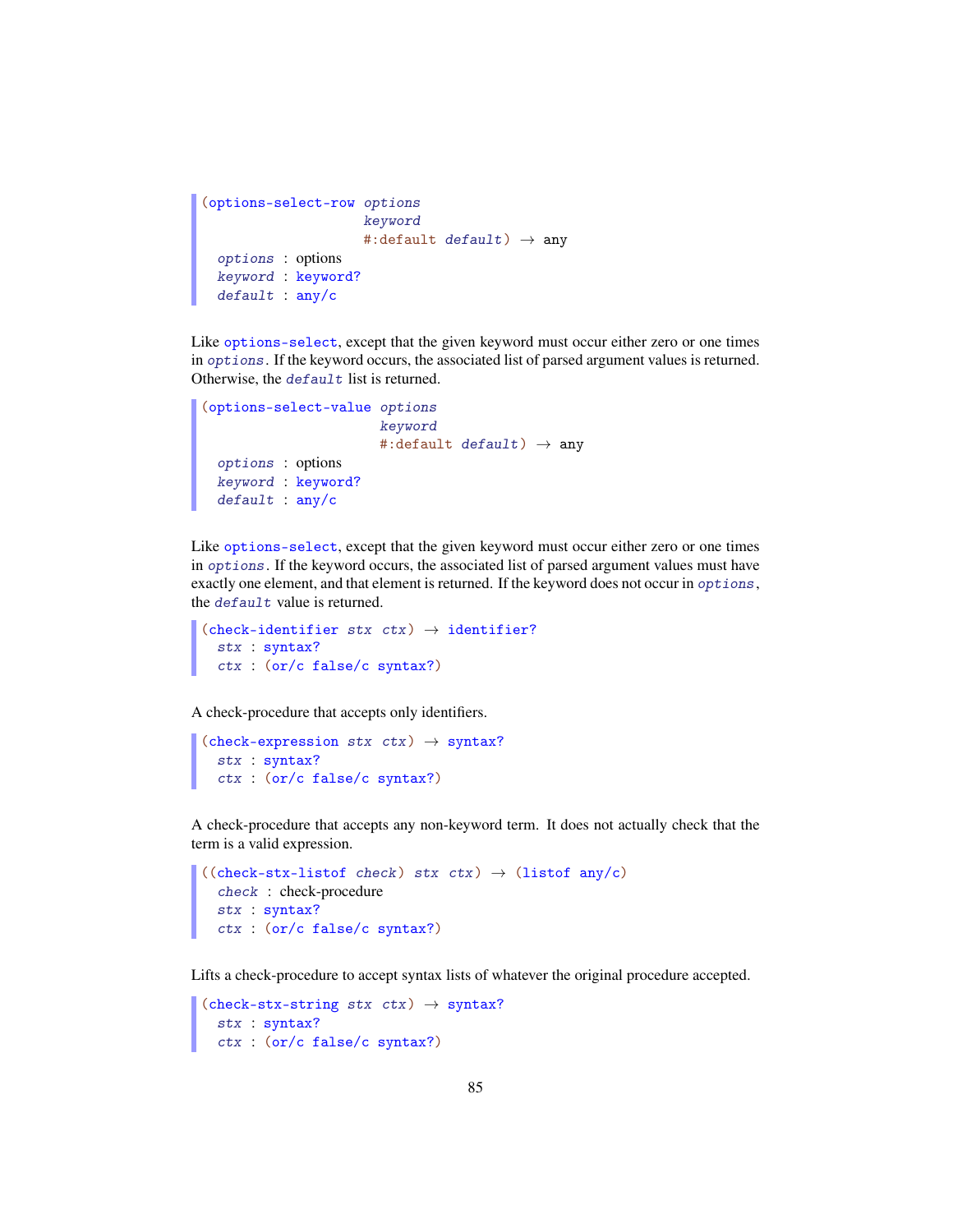A check-procedure that accepts syntax strings.

```
(check-stx-boolean stx ctx) \rightarrow syntax?stx : syntax?
  ctx : (or/c false/c syntax?)
```
A check-procedure that accepts syntax booleans.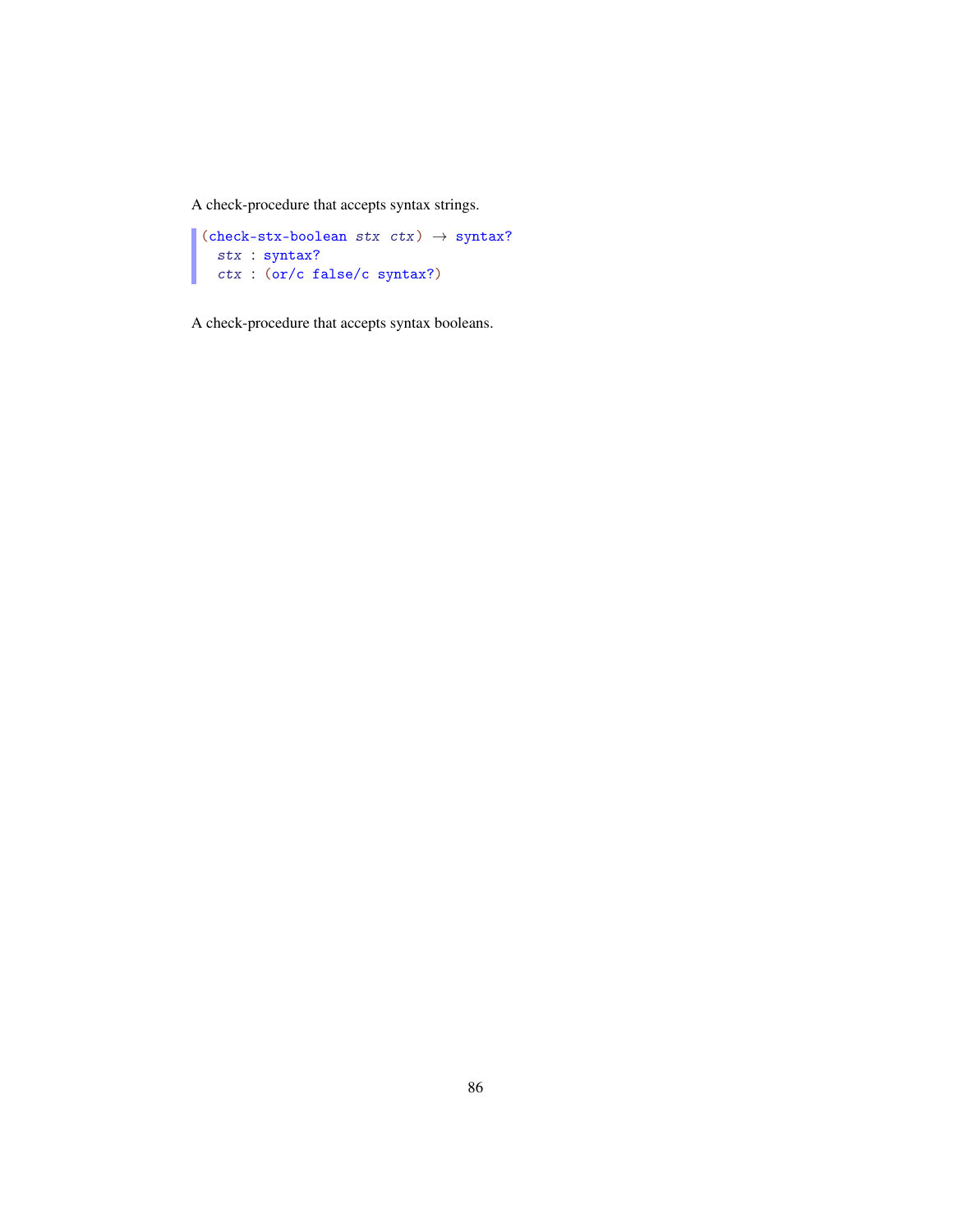# 3 Datum Pattern Matching

#### (require syntax/datum)

The syntax/datum library provides forms that implement the pattern and template language of syntax-case, but for matching and constructing datum values instead of syntax.

For most pattern-matching purposes, racket/match is a better choice than syntax/datum. The syntax/datum library is useful mainly for its template support (i.e., datum) and, to a lesser extent, its direct correspondence to syntax-case patterns.

```
(datum-case datum-expr (literal-id ...)
 clause ...)
(datum template)
```
Like syntax-case and syntax, but datum-expr in datum-case should produce a datum (i.e., plain S-expression) instead of a syntax object to be matched in clauses, and datum similarly produces a datum. Pattern variables bound in each clause of datum-case are accessible via datum instead of syntax. When a literal-id appears in a clause's pattern, it matches the corresponding symbol (using eq?).

Using datum-case and datum is essentially equivalent to converting the input to syntaxcase using datum->syntax and then wrapping each use of syntax with syntax->datum, but datum-case and datum to not create intermediate syntax objects.

Example:

```
> (dataum-case '(1 "x" -> y) (-)[(a \ldots \rightarrow b) (datum (b (+ a) \ldots))])
'(y (+ 1) (+ "x"))(with-datum ([pattern\ datum-expr] ...)
  body \dots +)
```
Analogous to with-syntax, but for datum-case and datum instead of syntax-case and syntax.

Example:

```
> (with-datum ([(a \dots) '(1 2 3)]
                [(b \dots ) \cdot ("x" "y" "z")])(datum ((a b) ...)))
'((1 "x") (2 "y") (3 "z"))(quasidatum template)
(undatum expr)
(undatum-splicing expr)
```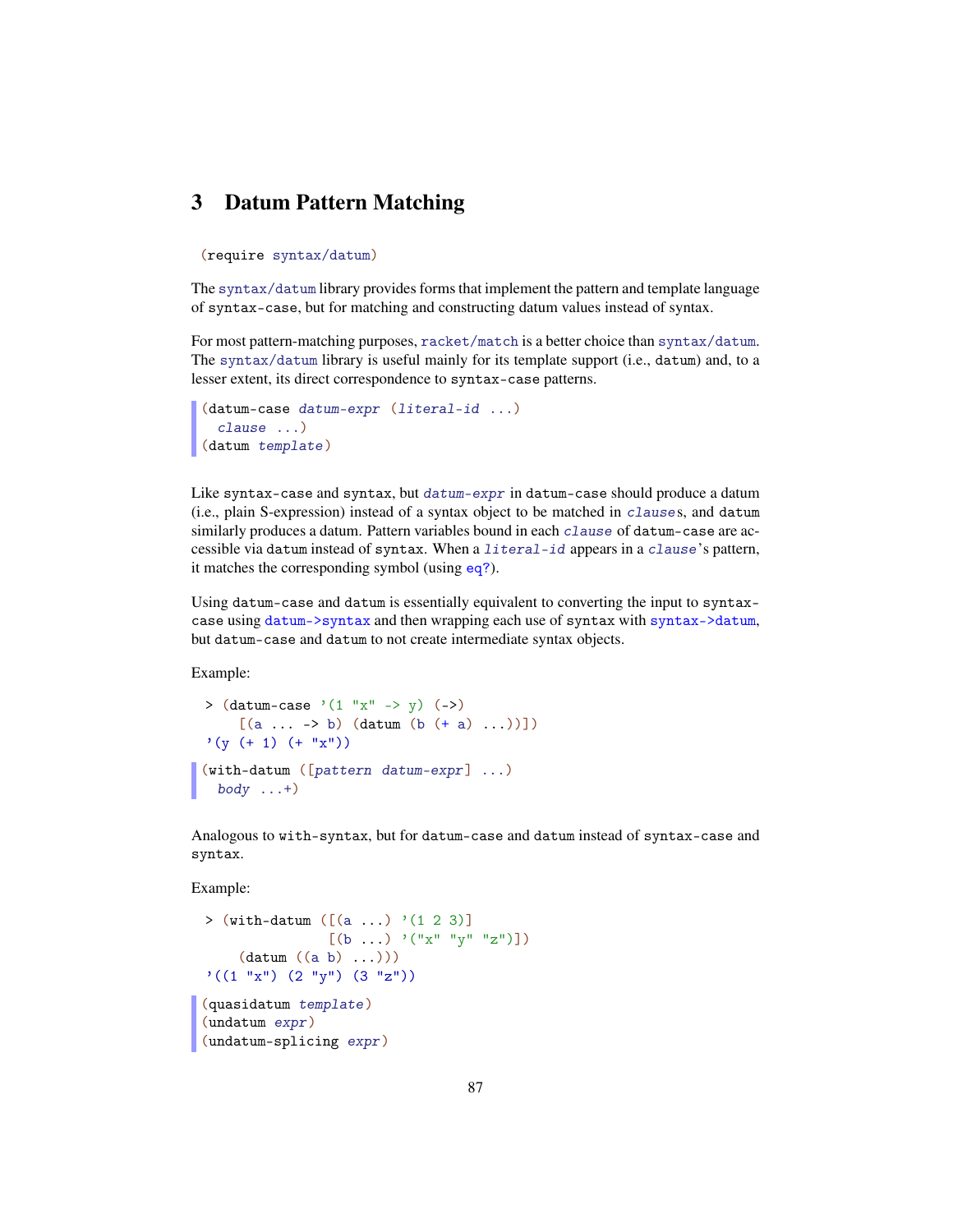Analogous to quasisyntax, unsyntax, and unsyntax-splicing.

Example:

```
> (with-datum ([(a ...) '(1 2 3)])
    (quasidatum ((undatum (- 1 1)) a ... (undatum (+ 2 2))))))(0 1 2 3 4)
```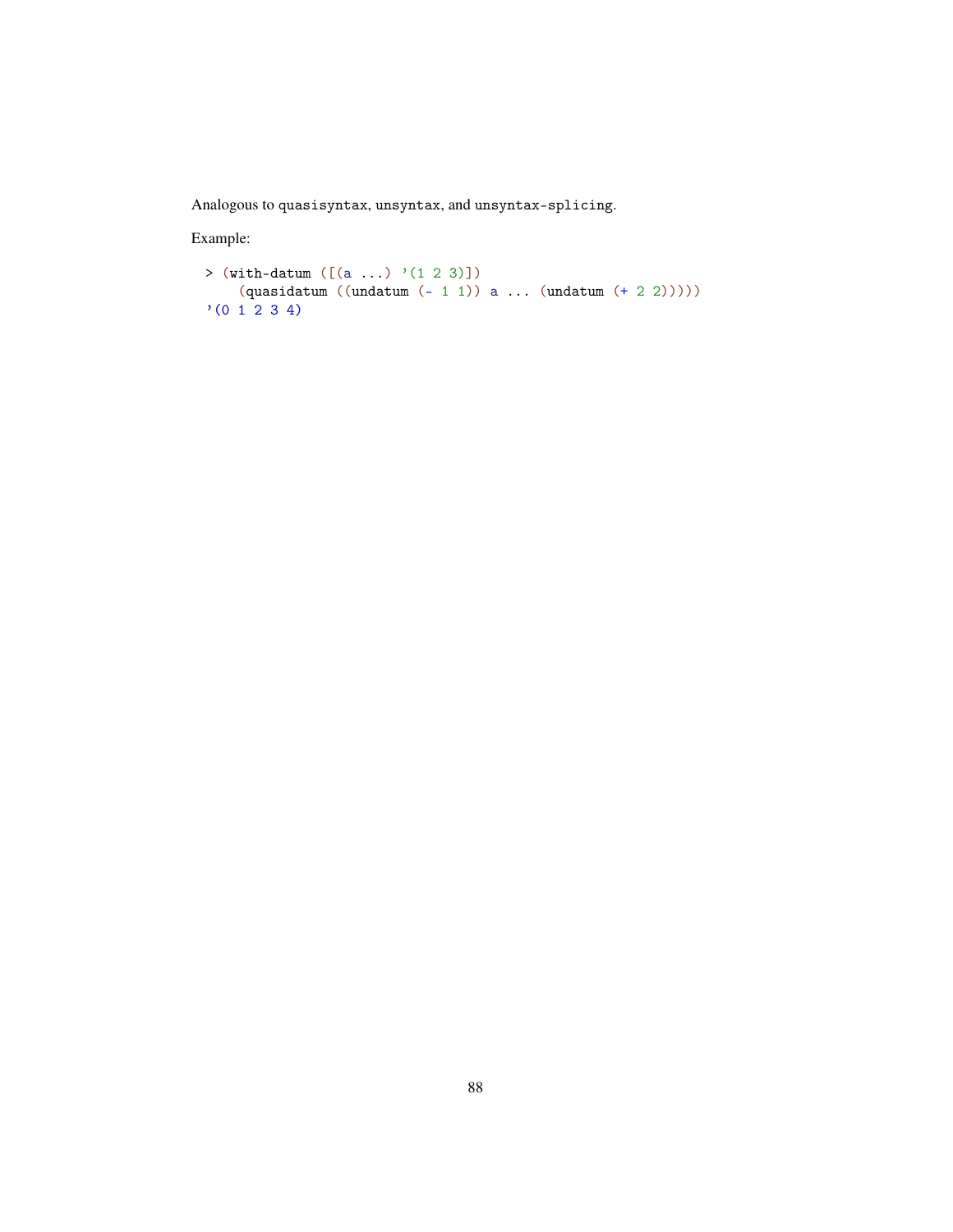# 4 Module-Processing Helpers

## 4.1 Reading Module Source Code

```
(require syntax/modread)
```

```
(with-module-reading-parameterization thunk) \rightarrow any
  thunk : (\rightarrow any)
```
Calls thunk with all reader parameters reset to their default values.

```
(check-module-form stx
                   expected-module-sym
                   source-v)
\rightarrow (or/c syntax? false/c)
 stx : (or/c syntax? eof-object?)
 expected-module-sym : symbol?
 source-v : (or/c string? false/c)
```
Inspects stx to check whether evaluating it will declare a module—at least if module is bound in the top-level to Racket's module. The syntax object stx can contain a compiled expression. Also, stx can be an end-of-file, on the grounds that read-syntax can produce an end-of-file.

The expected-module-sym argument is currently ignored. In previous versions, the module form stx was obliged to declare a module who name matched expected-module-sym .

If stx can declare a module in an appropriate top-level, then the check-module-form procedure returns a syntax object that certainly will declare a module (adding explicit context to the leading module if necessary) in any top-level. Otherwise, if source-v is not  $#f$ , a suitable exception is raised using the write form of the source in the message; if source-v is #f, #f is returned.

If  $stx$  is eof or eof wrapped as a syntax object, then an error is raised or  $#f$  is returned.

# 4.2 Getting Module Compiled Code

(require syntax/modcode)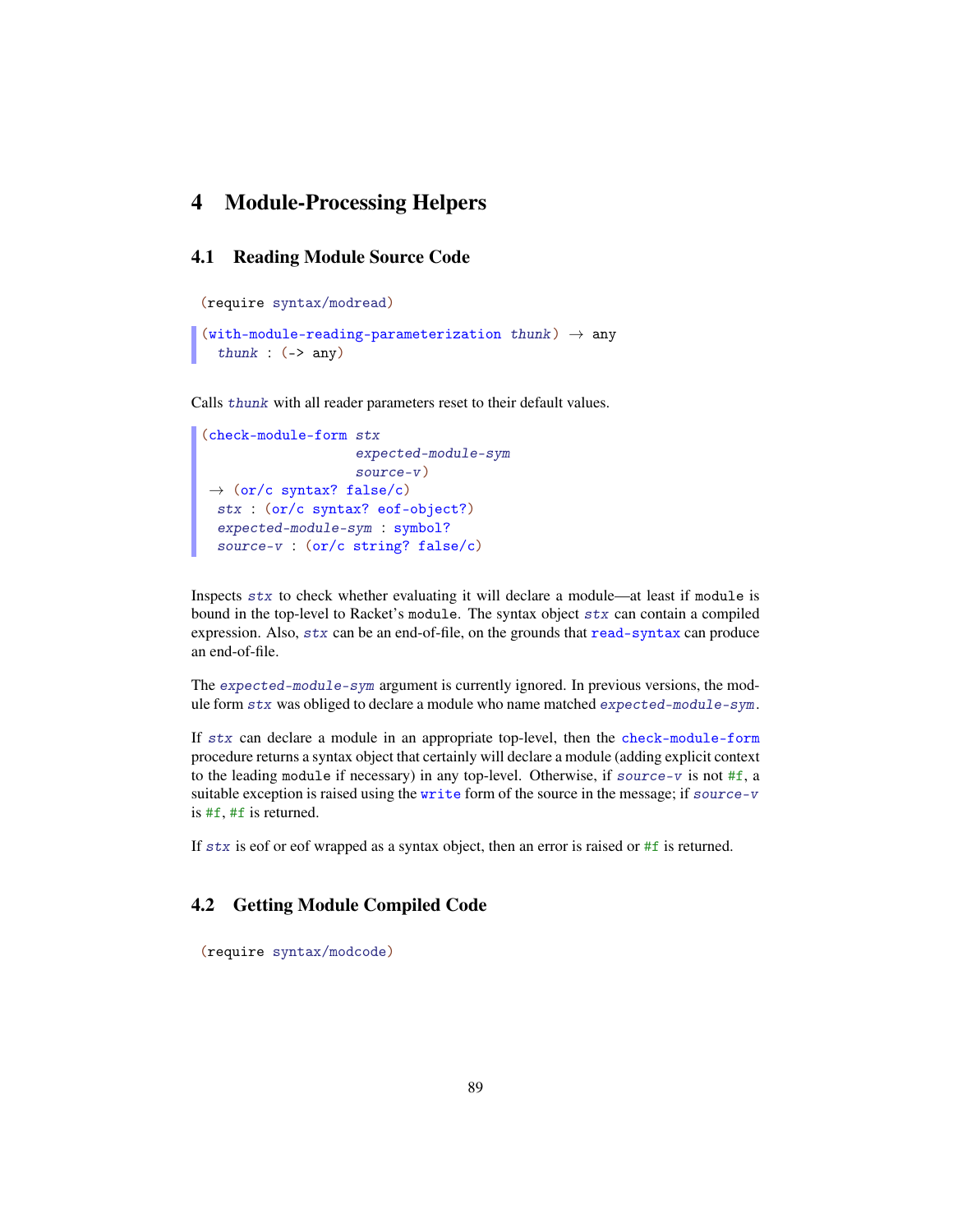```
(get-module-code path
                  [#:submodule-path submodule-path
                  #:sub-path compiled-subdir0
                   compiled-subdir
                  #:roots roots
                  #:compile compile-proc0
                   compile-proc
                  #:extension-handler ext-proc0
                   ext-proc
                  #:choose choose-proc
                  #:notify notify-proc
                   #: source-reader read-syntax-proc]) \rightarrow any
 path : path?
 submodule-path : (listof symbol?) = '()
 compiled-subdir0 : (and/c path-string? relative-path?)
                    = "compiled"
 compiled-subdir : (and/c path-string? relative-path?)
                   = compiled-subdir0
 roots : (listof (or/c path-string? 'same))
        = (current-compiled-file-roots)
 complete-proc0 : (\text{any}/c \cdot \rightarrow \cdot \text{any}) = compile
 compile-proc : (\text{any}/c \cdot \rightarrow \cdot \text{any}) = \text{compile-proc0}ext\text{-}proc0 : (or/c false/c (path? boolean? . -> . any)) = #f
 ext-proc : (or/c false/c (path? boolean? . -> . any))
           = ext-proc0choose-proc :
. -> .
                 (path? path? path?
                  (or/c (symbols 'src 'zo 'so) false/c))
              = (lambda (src zo so) #f)
 notify-proc : (any/c . -> . any) = voidread-syntax-proc : (any/c input-port? . -> . (or/c syntax? eof-object?))
                    = read-syntax
```
Returns a compiled expression for the declaration of the module specified by path and submodule-path, where submodule-path is empty for a root module or a list for a submodule.

The compiled-subdir argument defaults to "compiled"; it specifies the sub-directory to search for a compiled version of the module. The roots list specifies a compiled-file search path in the same way as the current-compiled-file-roots parameter.

The compile-proc argument defaults to compile. This procedure is used to compile module source if an already-compiled version is not available. If submodule-path is not  $\langle \cdot \rangle$ , then compile-proc must return a compiled module form.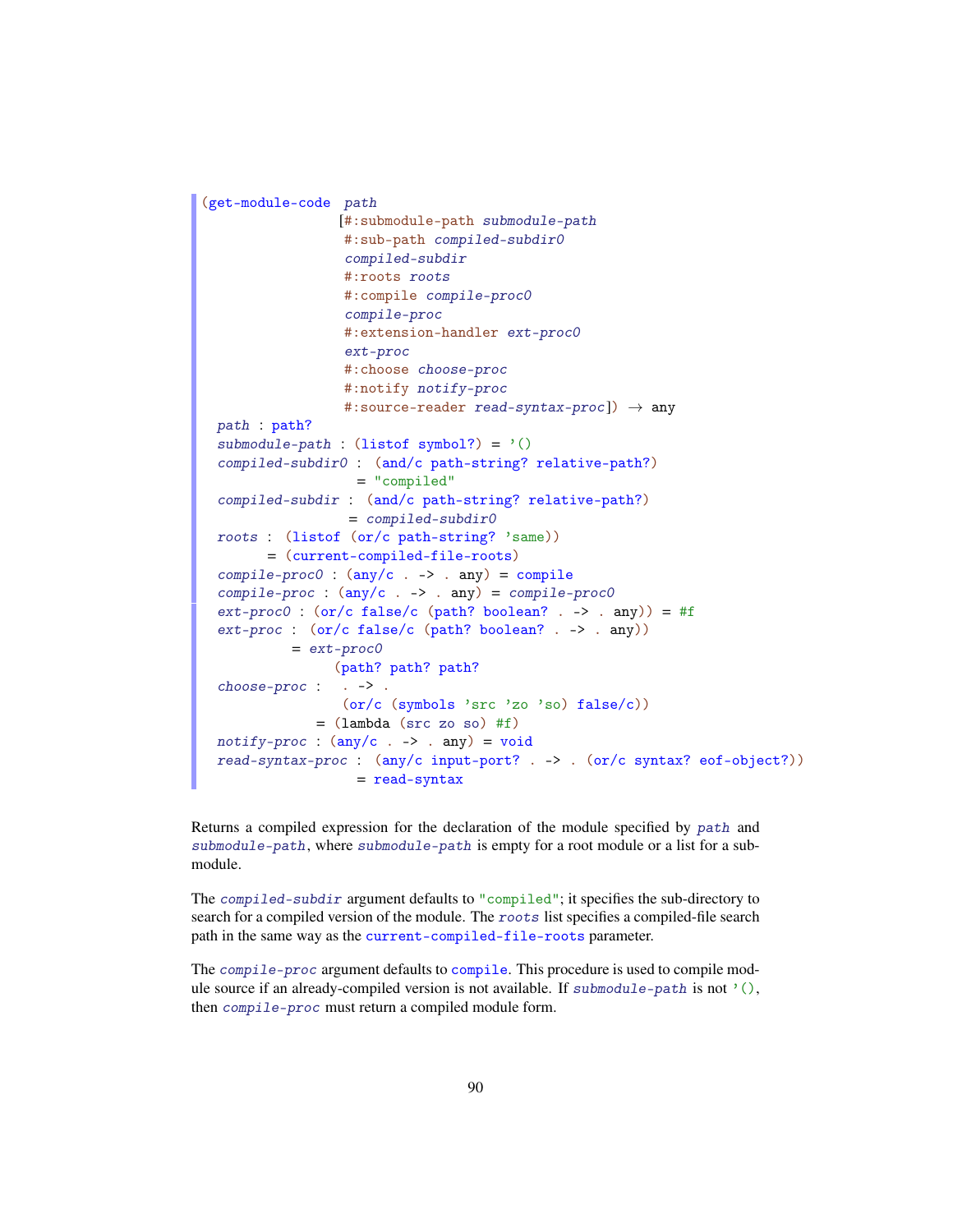The  $ext{-proc}$  argument defaults to #f. If it is not #f, it must be a procedure of two arguments that is called when a native-code version of path should be used. In that case, the arguments to ext-proc are the path for the extension, and a boolean indicating whether the extension is a  $\text{\_}$ loader file (#t) or not (#f).

The choose-proc argument is a procedure that takes three paths: a source path, a ".zo" file path, and an extension path (for a non-\_loader extension). Some of the paths may not exist. The result should be either 'src, 'zo, 'so, or  $#f$ , indicating which variant should be used or (in the case of  $#f$ ) that the default choice should be used.

The default choice is computed as follows: if a ".zo" version of path is available and newer than path itself (in one of the directories specified by compiled-subdir), then it is used instead of the source. Native-code versions of path are ignored, unless only a nativecode non-\_loader version exists (i.e., path itself does not exist). A \_loader extension is selected a last resort.

If an extension is preferred or is the only file that exists, it is supplied to  $ext{-proc}$  when ext-proc is #f, or an exception is raised (to report that an extension file cannot be used) when ext-proc is #f.

If notify-proc is supplied, it is called for the file (source, ".zo" or extension) that is chosen.

If read-syntax-proc is provided, it is used to read the module from a source file (but not from a bytecode file).

```
(moddep-current-open-input-file)
\rightarrow (path-string? . -> . input-port?)
(moddep-current-open-input-file proc) \rightarrow void?
 proc : (path-string? . -> . input-port?)
```
A parameter whose value is used like open-input-file to read a module source or ".zo" file.

```
(struct exn:get-module-code exn:fail (path)
       #:extra-constructor-name make-exn:get-module-code)
 path : path?
```
An exception structure type for exceptions raised by get-module-code.

#### 4.3 Resolving Module Paths to File Paths

```
(require syntax/modresolve)
```

```
(resolve-module-path module-path-v
                     rel-to-path-v)
```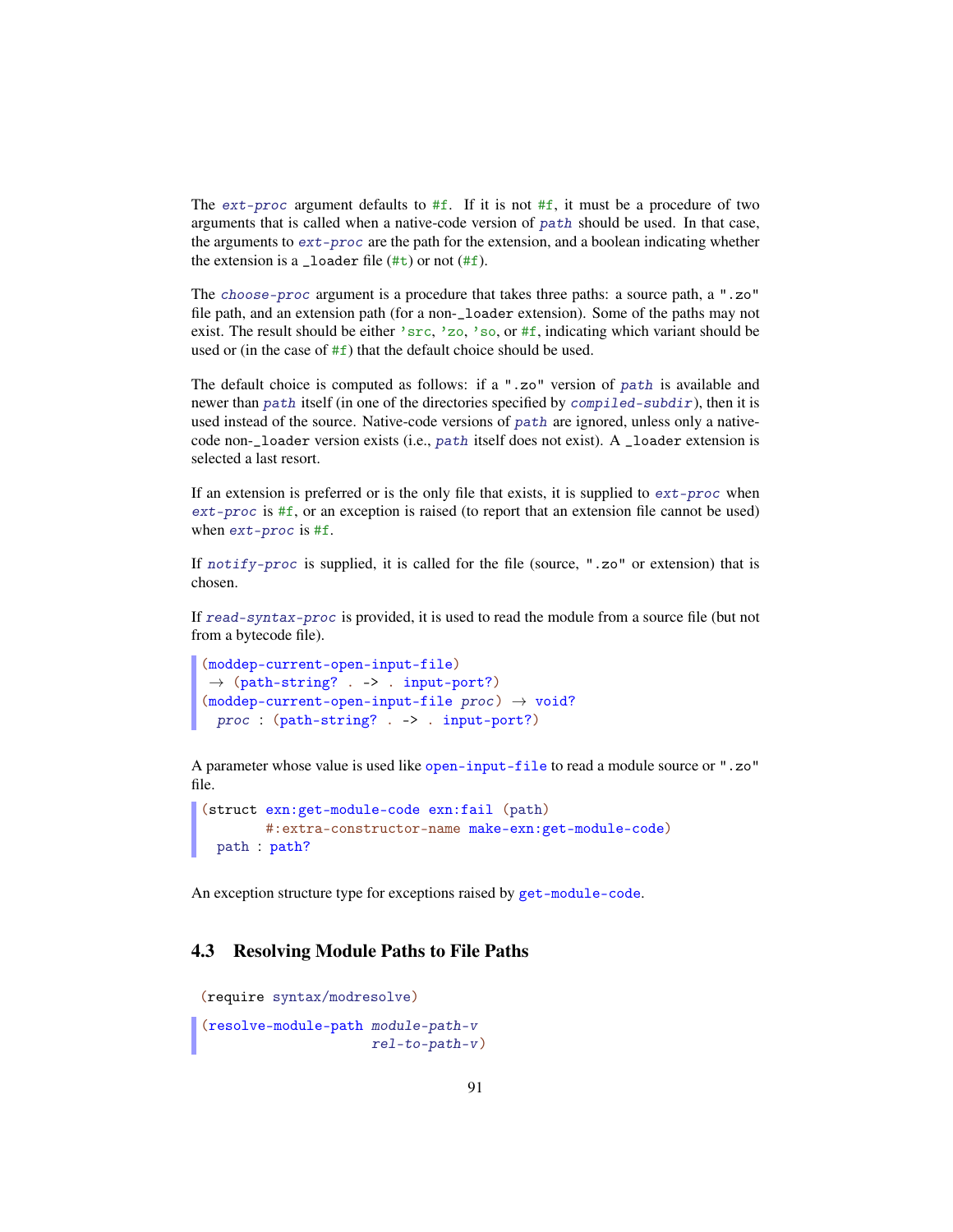```
\rightarrow (or/c path? symbol?)
 (cons/c 'submod (cons/c (or/c path? symbol?) (listof symbol?))))
module-path-v : module-path?
rel-to-path-v : (or/c path-string? (-> any) false/c)
```
Resolves a module path to filename path. The module path is resolved relative to  $rel-to$  $path-v$  if it is a path string (assumed to be for a file), to the directory result of calling the thunk if it is a thunk, or to the current directory otherwise.

```
(resolve-module-path-index module-path-index
                           rel-to-path-v)
 \rightarrow (or/c path? symbol?)
          (cons/c 'submod (cons/c (or/c path? symbol?) (listof symbol?))))
  module-path-index : module-path-index?
 rel-to-path-v : (or/c path-string? (-> any) false/c)
```
Like resolve-module-path but the input is a module path index; in this case, the rel $to$ -path-v base is used where the module path index contains the "self" index. If  $modu$ lepath-index depends on the "self" module path index, then an exception is raised unless rel-to-path-v is a path string.

# 4.4 Simplifying Module Paths

```
(require syntax/modcollapse)
(collapse-module-path module-path-v
                        rel-to-module-path-v )
 \rightarrow (or/c path? module-path?)
  module-path-v : module-path?
  rel-to-module-path-v :
(or/c module-path?
                                 (-> module-path?))
```
Returns a "simplified" module path by combining  $module$ -path-v with  $rel$ -to-modulepath-v, where the latter must have one of the following forms: a '(lib ...) or symbol module path; a '(file ....) module path; a '(planet ....) module path; a path; '(quote symbol); a '(submod base symbol ...) module path where base would be allowed; or a thunk to generate one of those.

The result can be a path if  $module-path-v$  contains a path element that is needed for the result, or if  $rel-to-modelle-path-v$  is a non-string path that is needed for the result. Similarly, the result can be 'submod wrapping a path. Otherwise, the result is a module path in the sense of module-path?.

When the result is a 'lib or 'planet module path, it is normalized so that equivalent module paths are represented by equal? results. When the result is a 'submod module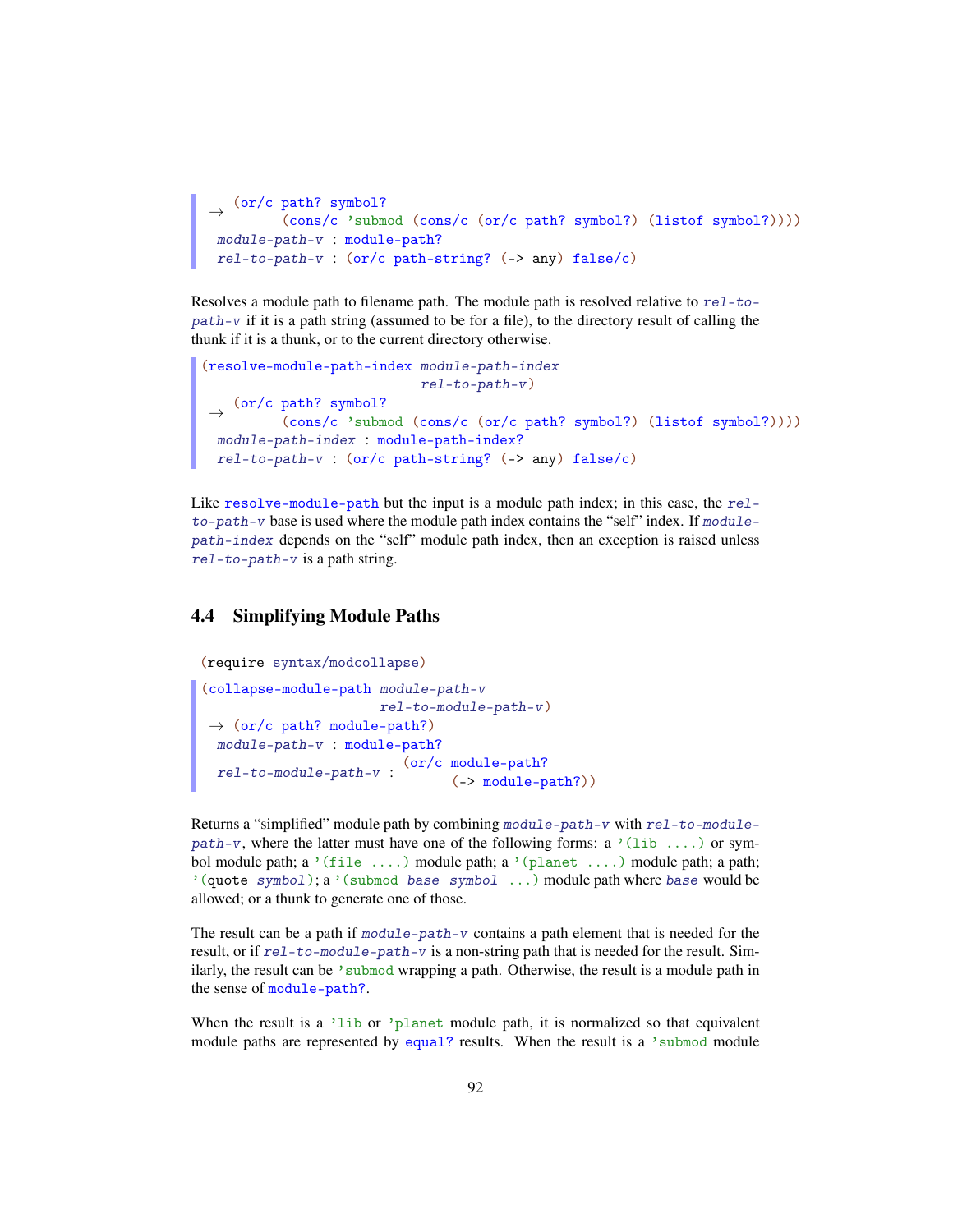path, it contains only symbols after the base module path, and the base is normalized in the case of a 'lib or 'planet base.

Examples:

```
> (collapse-module-path "m.rkt" '(lib "n/main.rkt"))
'(lib "n/m.rkt")
> (collapse-module-path '(submod "." x) '(lib "n/main.rkt"))
'(submod (lib "n/main.rkt") x)
> (collapse-module-path '(submod "." x) '(submod (lib "n/main.rkt") y))
'(submod (lib "n/main.rkt") y x)
(collapse-module-path-index module-path-index
                            rel-to-module-path-v )
\rightarrow (or/c path? module-path?)
 module-path-index : module-path-index?
  rel-to-module-path-v :
(or/c module-path?
                                (-> module-path?))
```
Like collapse-module-path, but the input is a module path index; in this case, the relto-module-path-v base is used where the module path index contains the "self" index.

### 4.5 Inspecting Modules and Module Dependencies

```
(require syntax/moddep)
Re-exports syntax/modread, syntax/modcode, syntax/modcollapse, and syn-
tax/modresolve, in addition to the following:
 (show-import-tree module-path-v) \rightarrow void?
```

```
module-path-v : module-path?
```
A debugging aid that prints the import hierarchy starting from a given module path.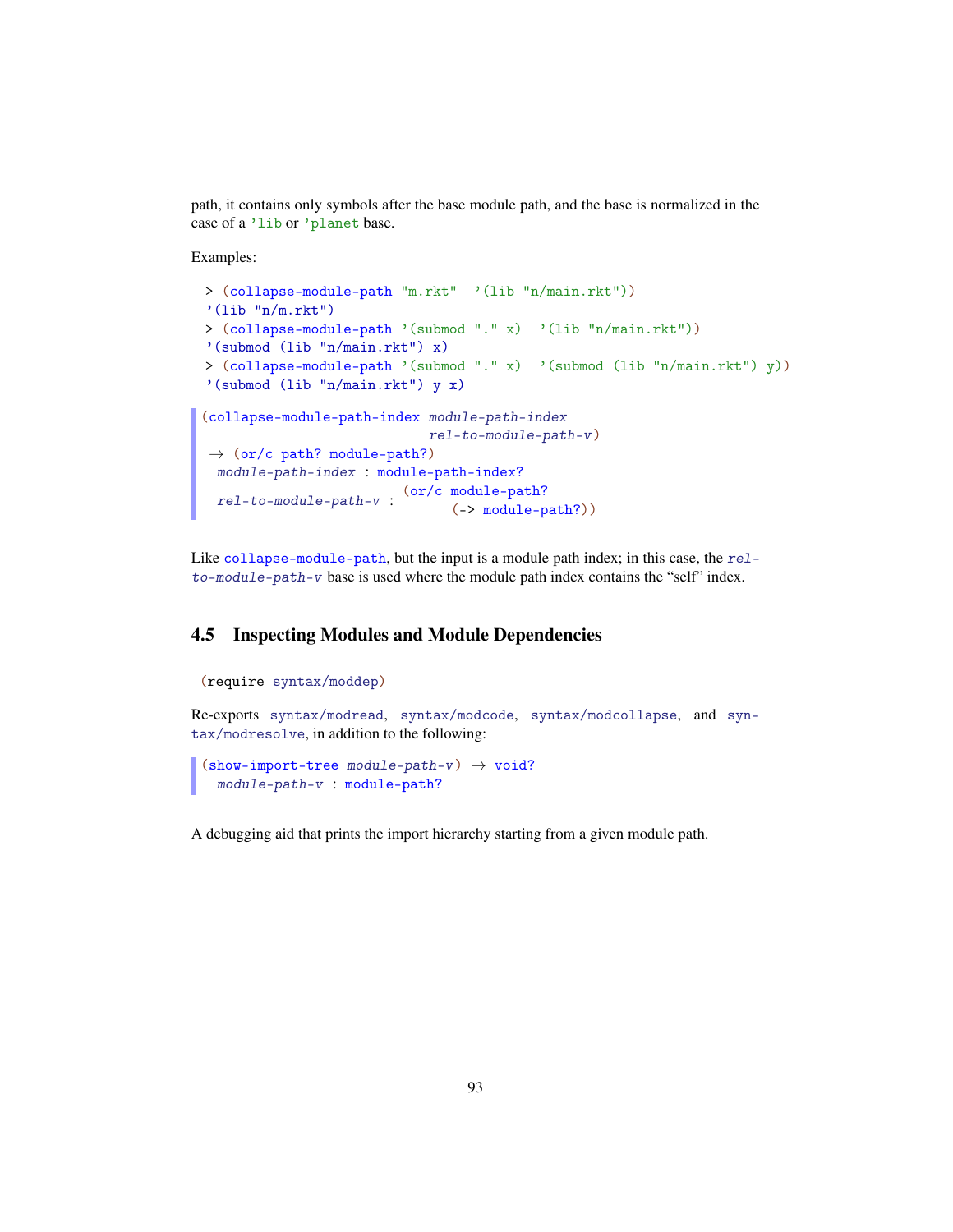# 5 Macro Transformer Helpers

## 5.1 Extracting Inferred Names

```
(require syntax/name)
(syntax-local-infer-name stx) \rightarrow any/cstx : syntax?
```
Similar to syntax-local-name except that stx is checked for an 'inferred-name property (which overrides any inferred name). If neither syntax-local-name nor 'inferredname produce a name, or if the 'inferred-name property value is  $\# \lt{void}$ , then a name is constructed from the source-location information in  $stx$ , if any. If no name can be constructed, the result is #f.

#### 5.2 Support for local-expand

```
(require syntax/context)
(build-expand-context \t v) \rightarrow list?v : (or/c symbol? list?)
```
Returns a list suitable for use as a context argument to local-expand for an internaldefinition context. The  $v$  argument represents the immediate context for expansion. The context list builds on (syntax-local-context) if it is a list.

```
(generate-expand-context) \rightarrow list?
```
Calls build-expand-context with a generated symbol.

## 5.3 Parsing define-like Forms

```
(require syntax/define)
```

```
(normalize-definition defn-stx
                       lambda-id-stx
                      [check-context?
                       opt+kws?]) \rightarrow identifier? syntax?
 defn-stx : syntax?
 lambda-id-stx : identifier?
 check-context? : boolean? = #t
 opt+kws? : boolean? = #f
```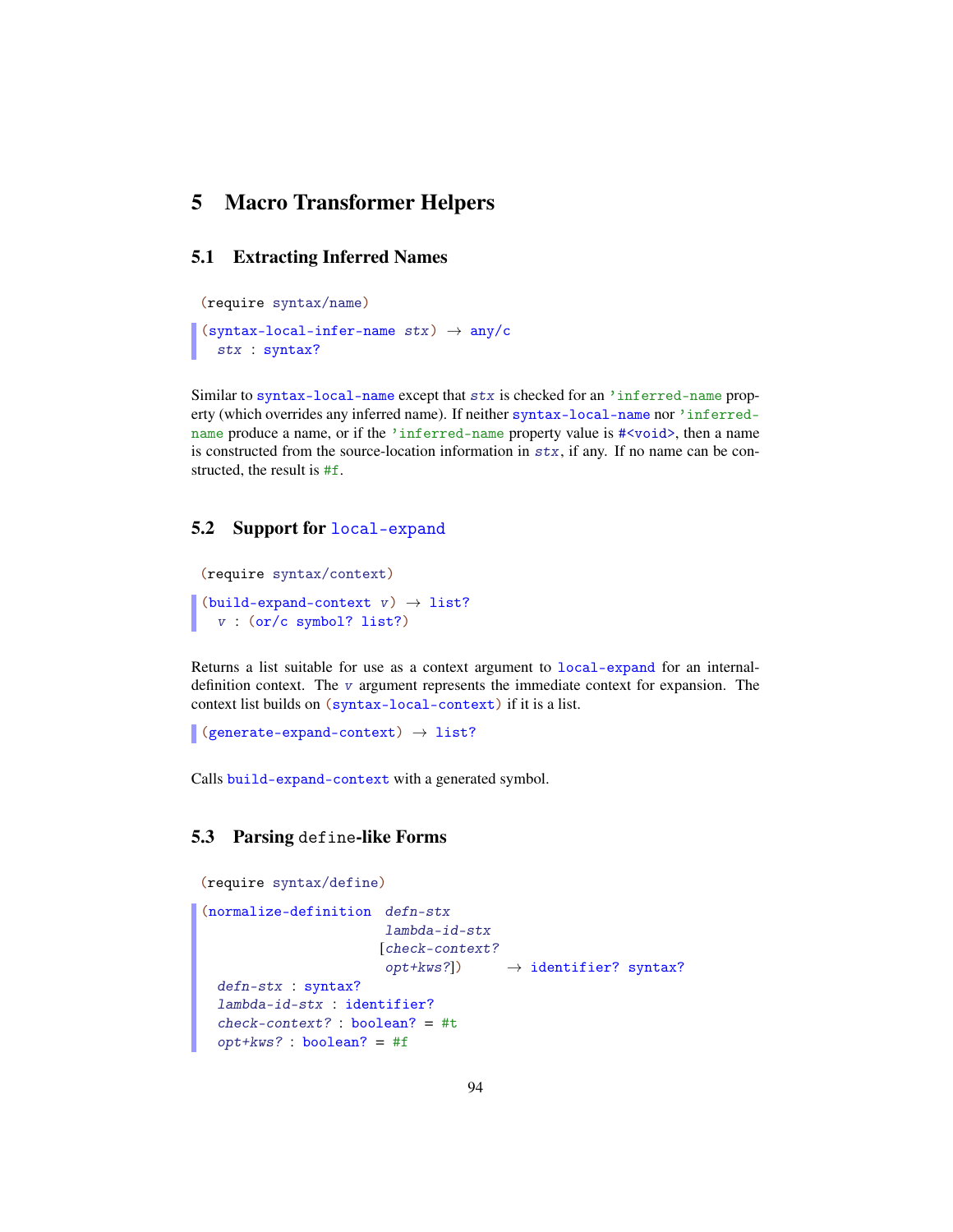Takes a definition form whose shape is like define (though possibly with a different name) and returns two values: the defined identifier and the right-hand side expression.

To generate the right-hand side, this function may need to insert uses of lambda. The lambda-id-stx argument provides a suitable lambda identifier.

If the definition is ill-formed, a syntax error is raised. If check-context? is true, then a syntax error is raised if  $(syntax-local-context)$  indicates that the current context is an expression context. The default value of check-context? is #t.

If opt-kws? is #t, then arguments of the form [id expr], keyword id, and keyword [id expr] are allowed, and they are preserved in the expansion.

### 5.4 Flattening begin Forms

```
(require syntax/flatten-begin)
(flatten-begin stx) \rightarrow (listof syntax?)
  stx : syntax?
```
Extracts the sub-expressions from a begin-like form, reporting an error if  $\text{six}$  does not have

the right shape (i.e., a syntax list). The resulting syntax objects have annotations transferred from stx using syntax-track-origin.

# 5.5 Expanding define-struct-like Forms

```
(require syntax/struct)
(parse-define-struct stx orig-stx) \rightarrowidentifier?
                                         (or/c identifier? false/c)
                                         (listof identifier?)
                                         syntax?
 stx : syntax?
 orig-stx : syntax?
```
Parses stx as a define-struct form, but uses orig-stx to report syntax errors (under the assumption that  $\text{orig-}stx$  is the same as  $stx$ , or that they at least share sub-forms). The result is four values: an identifier for the struct type name, a identifier or #f for the super-name, a list of identifiers for fields, and a syntax object for the inspector expression.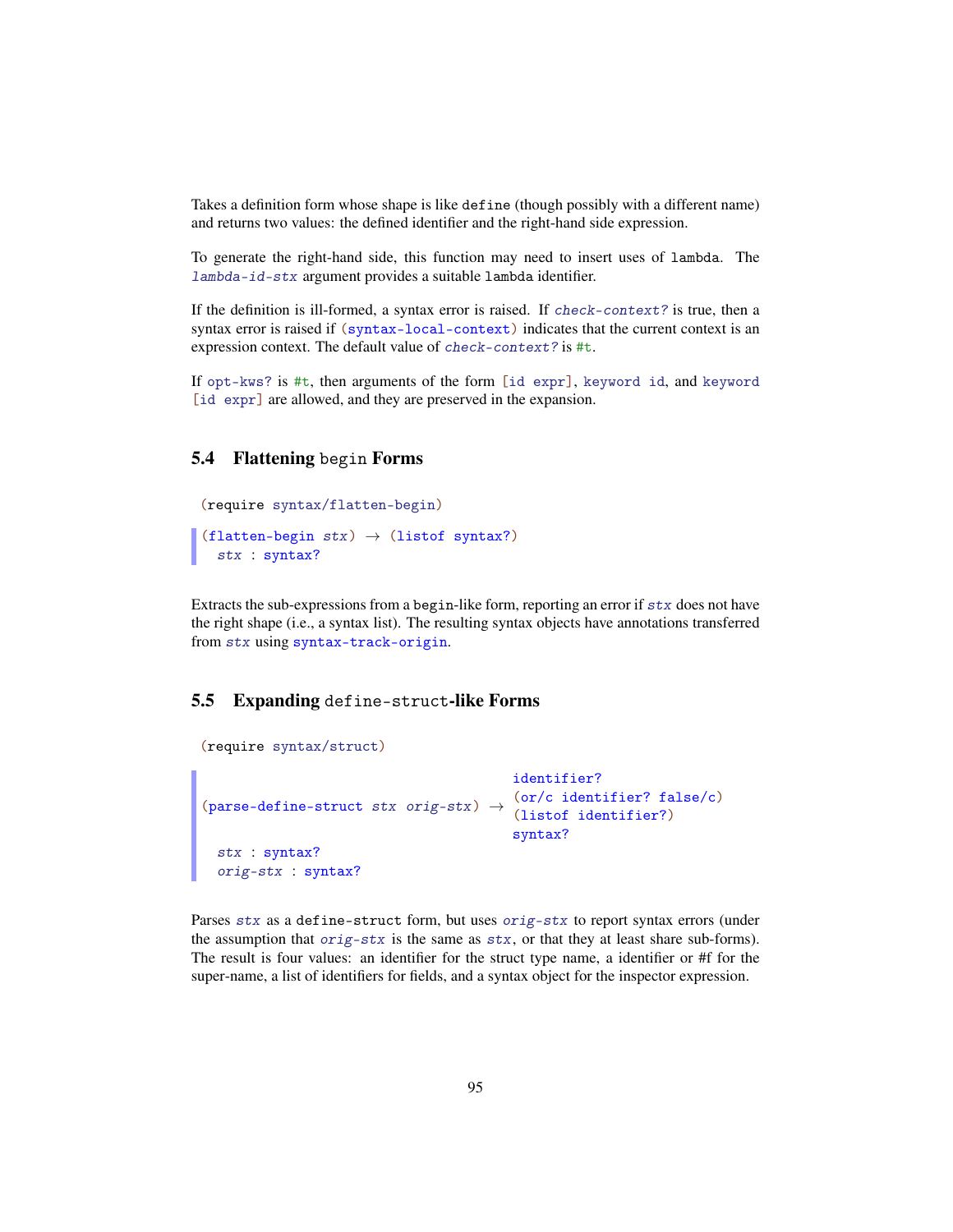```
(build-struct-names name-id
                     field-ids
                    [#:constructor-name ctr-name]
                     omit-sel?
                     omit-set?
                     [src-stx])
\rightarrow (listof identifier?)
 name-id : identifier?
 field-ids : (listof identifier?)
 ctr-name : (or/c identifier? #f) = #f
 omit-sel? : boolean?
 omit-set? : boolean?
 src - stx : (or/c syntax? false/c) = #f
```
Generates the names bound by define-struct given an identifier for the struct type name and a list of identifiers for the field names. The result is a list of identifiers:

- struct:name-id
- ctr-name, or make-name-id if ctr-name is #f
- name-id?
- name-id-field, for each field in field-ids.
- set-name-id-field! (getter and setter names alternate).
- $\bullet$   $\ldots$

If  $omit-sel$ ? is true, then the selector names are omitted from the result list. If  $omit-set$ ? is true, then the setter names are omitted from the result list.

The default  $src - stx$  is  $#f$ ; it is used to provide a source location to the generated identifiers.

```
(build-struct-generation name-id
                          field-ids
                          [#:constructor-name ctr-name]
                          omit-sel?
                          omit-set?
                          [super-type
                          prop-value-list
                          immutable-k-list])
\rightarrow (listof identifier?)
 name-id : identifier?
 field-ids : (listof identifier?)
 ctr-name : (or/c identifier? #f) = #f
 omit-sel? : boolean?
```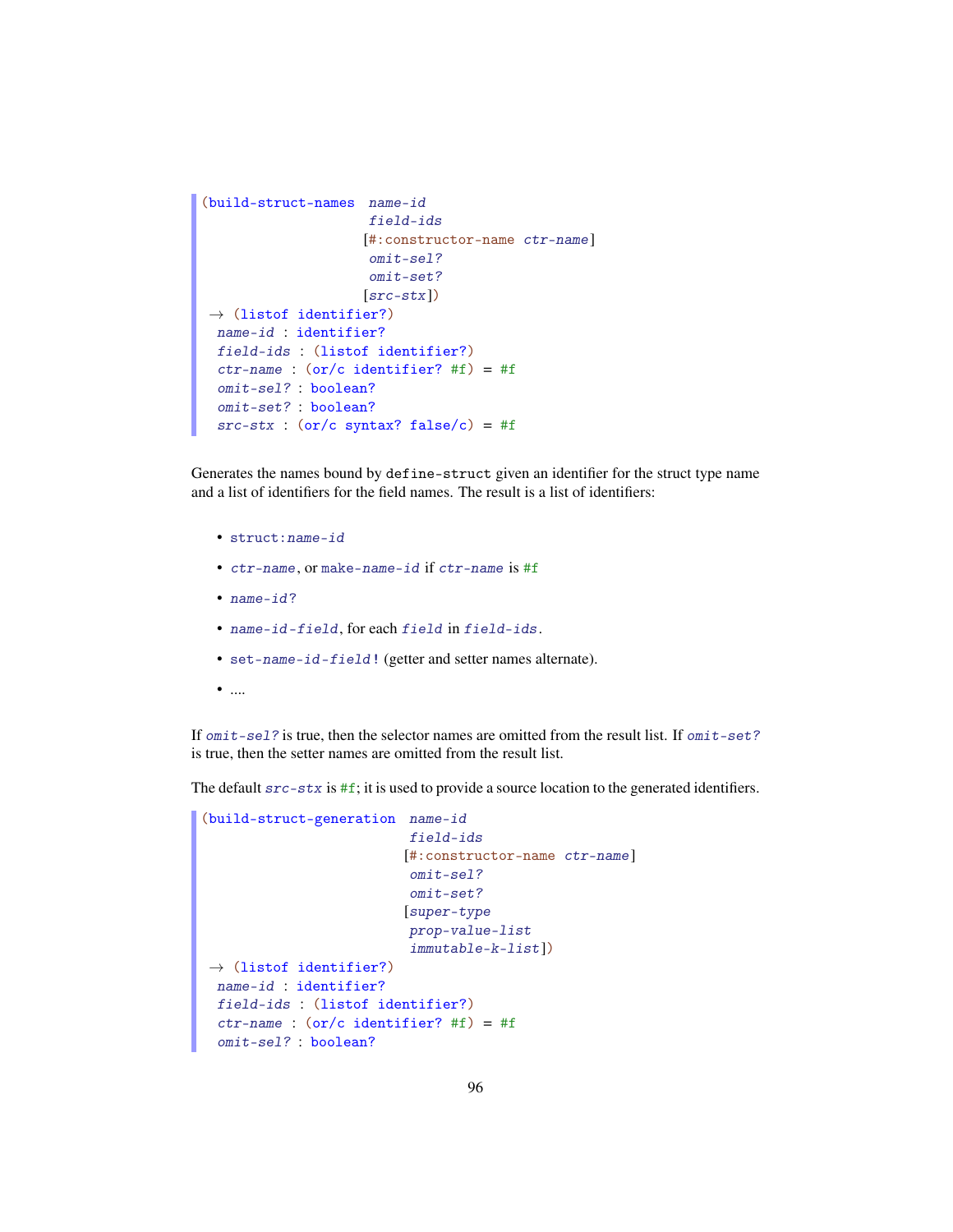```
omit-set? : boolean?
super-type : any/c = #fprop-value-list : list? = '(list)immutable-k-list : list? = '(list)
```
Takes the same arguments as build-struct-names and generates an S-expression for code using make-struct-type to generate the structure type and return values for the identifiers created by build-struct-names. The optional super-type, prop-value-list, and immutable-k-list parameters take S-expressions that are used as the corresponding argument expressions to make-struct-type.

```
(build-struct-generation* all-name-ids
                           name-id
                           field-ids
                          [#:constructor-name ctr-name]
                           omit-sel?
                           omit-set?
                          [super-type
                           prop-value-list
                           immutable-k-list])
\rightarrow (listof identifier?)
 all-name-ids : (listof identifier?)
 name-id : identifier?
 field-ids : (listof identifier?)
 ctr-name : (or/c identifier? #f) = #f
 omit-sel? : boolean?
 omit-set? : boolean?
 super-type : any/c = #fprop-value-list : list? = '(list)immutable-k-list : list? = '(list)
```
Like build-struct-generation, but given the names produced by build-structnames, instead of re-generating them.

```
(build-struct-expand-info name-id
                          field-ids
                         [#:omit-constructor? no-ctr?
                         #:constructor-name ctr-name
                          #:omit-struct-type? no-type?]
                          omit-sel?
                          omit-set?
                          base-name
                          base-getters
                          base-setters \rightarrow any
 name-id : identifier?
```
97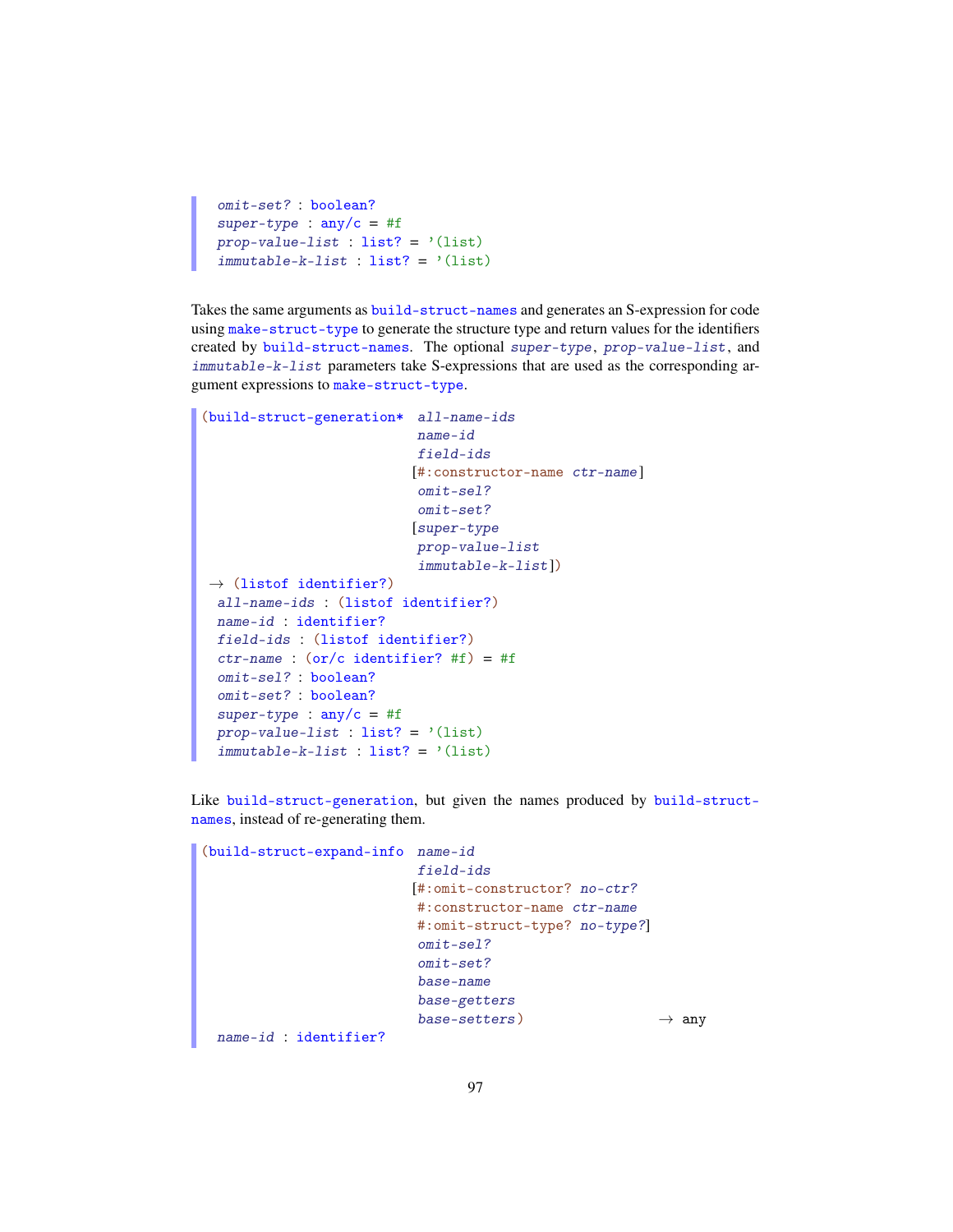```
field-ids : (listof identifier?)
no-ctr? : any/c = #f
ctr-name : (or/c identifier? #f) = #f
no-type? : any/c = #fomit-sel? : boolean?
omit-set? : boolean?
base-name : (or/c identifier? boolean?)
base-getters : (listof (or/c identifier? false/c))
base-setters : (listof (or/c identifier? false/c))
```
Takes mostly the same arguments as  $build-struct-names$ , plus a parent identifier/# $t/t/f$ and a list of accessor and mutator identifiers (possibly ending in #f) for a parent type, and generates an S-expression for expansion-time code to be used in the binding for the structure name.

If  $no-ctr$ ? is true, then the constructor name is omitted from the expansion-time information. Similarly, if no-type? is true, then the structure-type name is omitted.

A #t for the base-name means no super-type, #f means that the super-type (if any) is unknown, and an identifier indicates the super-type identifier.

```
(struct-declaration-info? v) \rightarrow boolean?v : any/c
```
Returns #t if x has the shape of expansion-time information for structure type declarations, #f otherwise. See §4.7 "Structure Type Transformer Binding".

```
(generate-struct-declaration orig-stx
                             name-id
                             super-id-or-false
                             field-id-list
                             current-context
                             make-make-struct-type
                            [omit-sel?
                             omit-set?) \rightarrow syntax?
 orig-stx : syntax?
 name-id : identifier?
 super-id-or-false : (or/c identifier? false/c)
 field-id-list : (listof identifier?)
 current-context : any/c
 make-make-struct-type : procedure?
 omit-sel? : boolean? = #f
 omit-set?: boolean? = #f
```
This procedure implements the core of a define-struct expansion.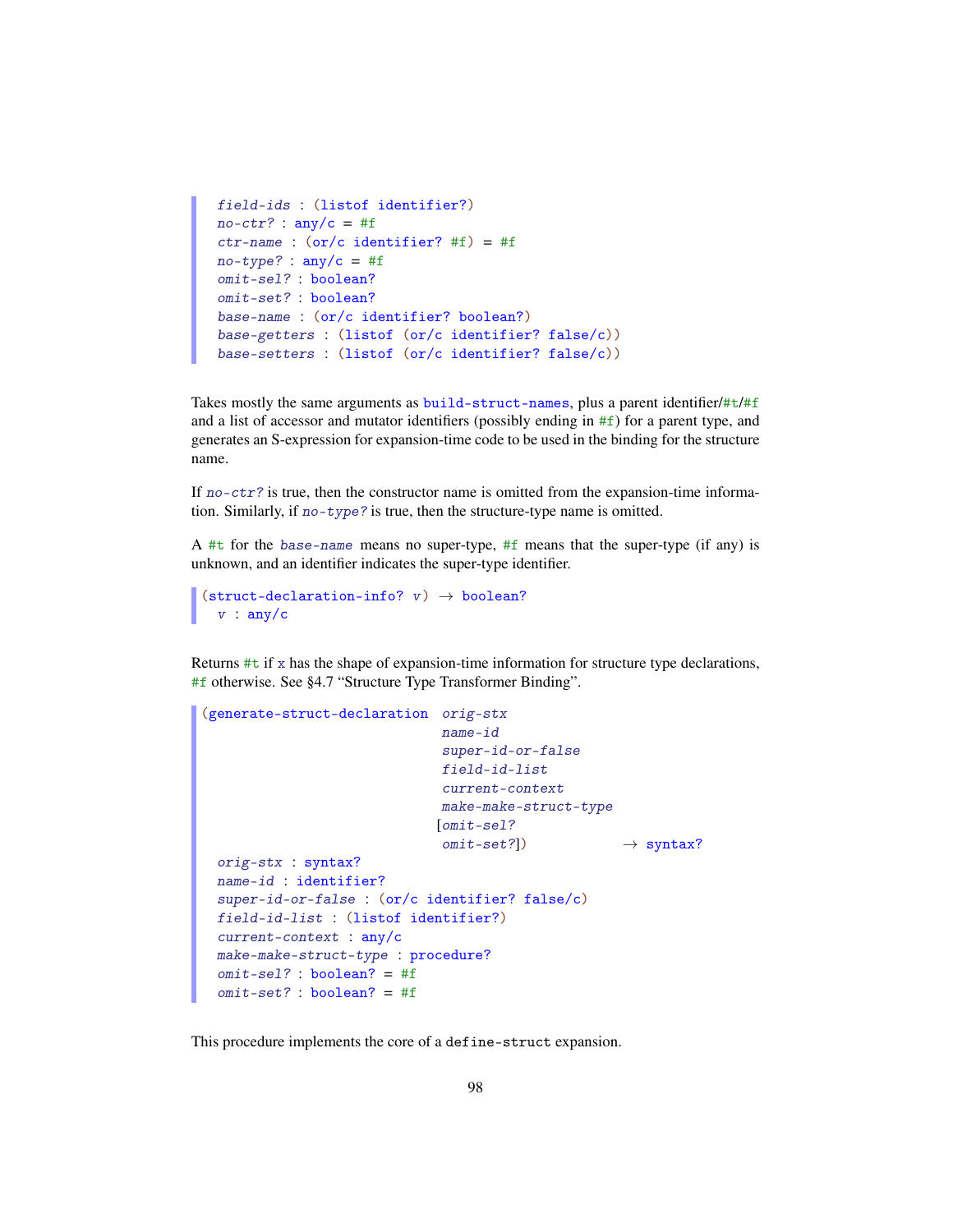The generate-struct-declaration procedure is called by a macro expander to generate the expansion, where the name-id, super-id-or-false, and field-id-list arguments provide the main parameters. The current-context argument is normally the result of syntax-local-context. The orig-stx argument is used for syntax errors. The optional  $omit-sel$ ? and  $omit-set$ ? arguments default to  $#f$ ; a #t value suppresses definitions of field selectors or mutators, respectively.

The make-struct-type procedure is called to generate the expression to actually create the struct type. Its arguments are orig-stx, name-id-stx, defined-name-stxes, and super-info. The first two are as provided originally to generate-struct-declaration, the third is the set of names generated by build-struct-names, and the last is super-struct info obtained by resolving super-id-or-false when it is not  $#f$ ,  $#f$  otherwise.

The result should be an expression whose values are the same as the result of make-structtype. Thus, the following is a basic make-make-struct-type :

```
(lambda (orig-stx name-stx defined-name-stxes super-info)
 #'(make-struct-type '#,name-stx
                      #,(and super-info (list-ref super-info 0))
                      #,(/ (- (length defined-name-stxes) 3) 2)
                      0 #f))
```
but an actual make-make-struct-type will likely do more.

# 5.6 Resolving include-like Paths

```
(require syntax/path-spec)
(resolve-path-spec path-spec-stx
                    source-stx
                    expr-stx
                    build-path-stx \rightarrow complete-path?
 path-spec-stx : syntax?
 source-stx : syntax?
  expr-stx : syntax?
  build-path-stx : syntax?
```
Resolves the syntactic path specification path-spec-stx as for include.

The source-stx specifies a syntax object whose source-location information determines relative-path resolution. The  $expr - stx$  is used for reporting syntax errors. The buildpath-stx is usually #'build-path; it provides an identifier to compare to parts of pathspec-stx to recognize the build-path keyword.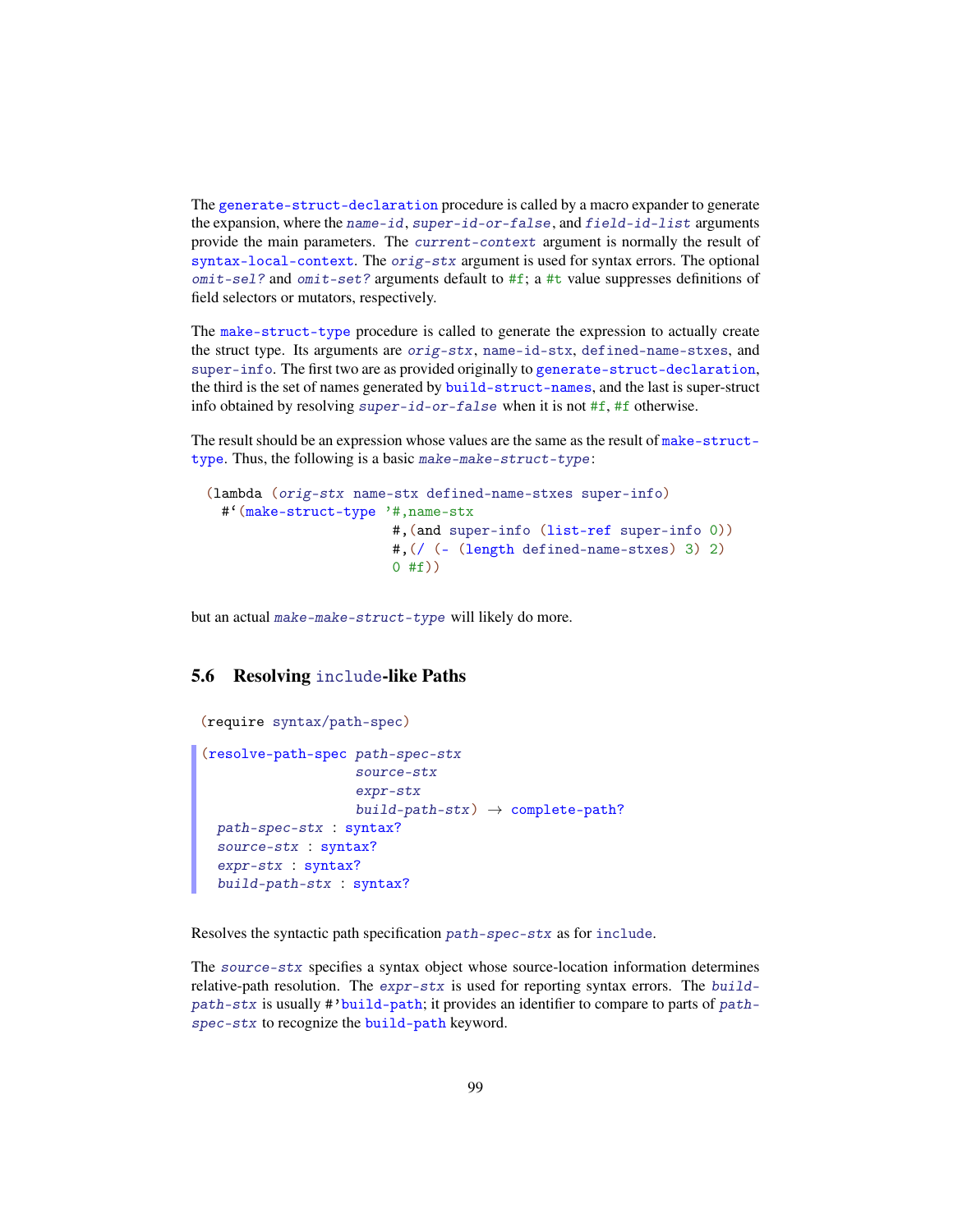### 5.7 Controlling Syntax Templates

```
(require syntax/template)
```

```
(transform-template template-stx
                     #:save save-proc
                     #:restore-stx restore-proc-stx
                    [#:leaf-save leaf-save-proc
                     #:leaf-restore-stx leaf-restore-proc-stx
                     #:leaf-datum-stx leaf-datum-proc-stx
                     #:pvar-save pvar-save-proc
                     #:pvar-restore-stx pvar-restore-stx
                     #:cons-stx cons-proc-stx
                     #:ellipses-end-stx ellipses-end-stx
                     #:constant-as-leaf? constant-as-leaf?])
\rightarrow syntax?
 template-stx : syntax?
 save-proc : (syntax? - > . any/c)restore-proc-stx : syntax?
 leaf-save-proc : (syntax? - > . any/c) = save-procleaf-restore-proc-stx : syntax? = #'(lambda (data stx) stx)leaf-datum-proc-stx : syntax? = \#'(lambda (v) v)
 pvar-save-proc : (identifier? . -> . any/c = (lambda (x) #f)
 pvar-restore-stx : syntax? = #'(lambda (d stx) stx)cons\text{-}proc\text{-}stx : syntax? = consellipses-end-stx : syntax? = #'values
 constant-as-leaf? : boolean? = #f
```
Produces an representation of an expression similar to  $\#$ <sup>c</sup> (syntax  $\#$ , template-stx), but functions like save-proc can collect information that might otherwise be lost by syntax (such as properties when the syntax object is marshaled within bytecode), and run-time functions like the one specified by restore-proc-stx can use the saved information or otherwise process the syntax object that is generated by the template.

The save-proc is applied to each syntax object in the representation of the original template (i.e., in template-stx). If constant-as-leaf? is  $\#t$ , then save-proc is applied only to syntax objects that contain at least one pattern variable in a sub-form. The result of save-proc is provided back as the first argument to restore-proc-stx, which indicates a function with a contract  $\left(\frac{-\epsilon}{2} \frac{\text{any}}{\text{c}} \frac{\text{syn}}{\text{tax}} \frac{\text{any}}{\text{c}} \frac{\text{any}}{\text{c}}\right)$ ; the second argument to restore-proc-stx is the syntax object that syntax generates, and the last argument is a datum that have been processed recursively (by functions such as restore-proc-stx) and that normally would be converted back to a syntax object using the second argument's context, source, and properties. Note that save-proc works at expansion time (with respect to the template form), while restore-proc-stx indicates a function that is called at run time (for the template form), and the data that flows from save-proc to restore-procstx crosses phases via quote.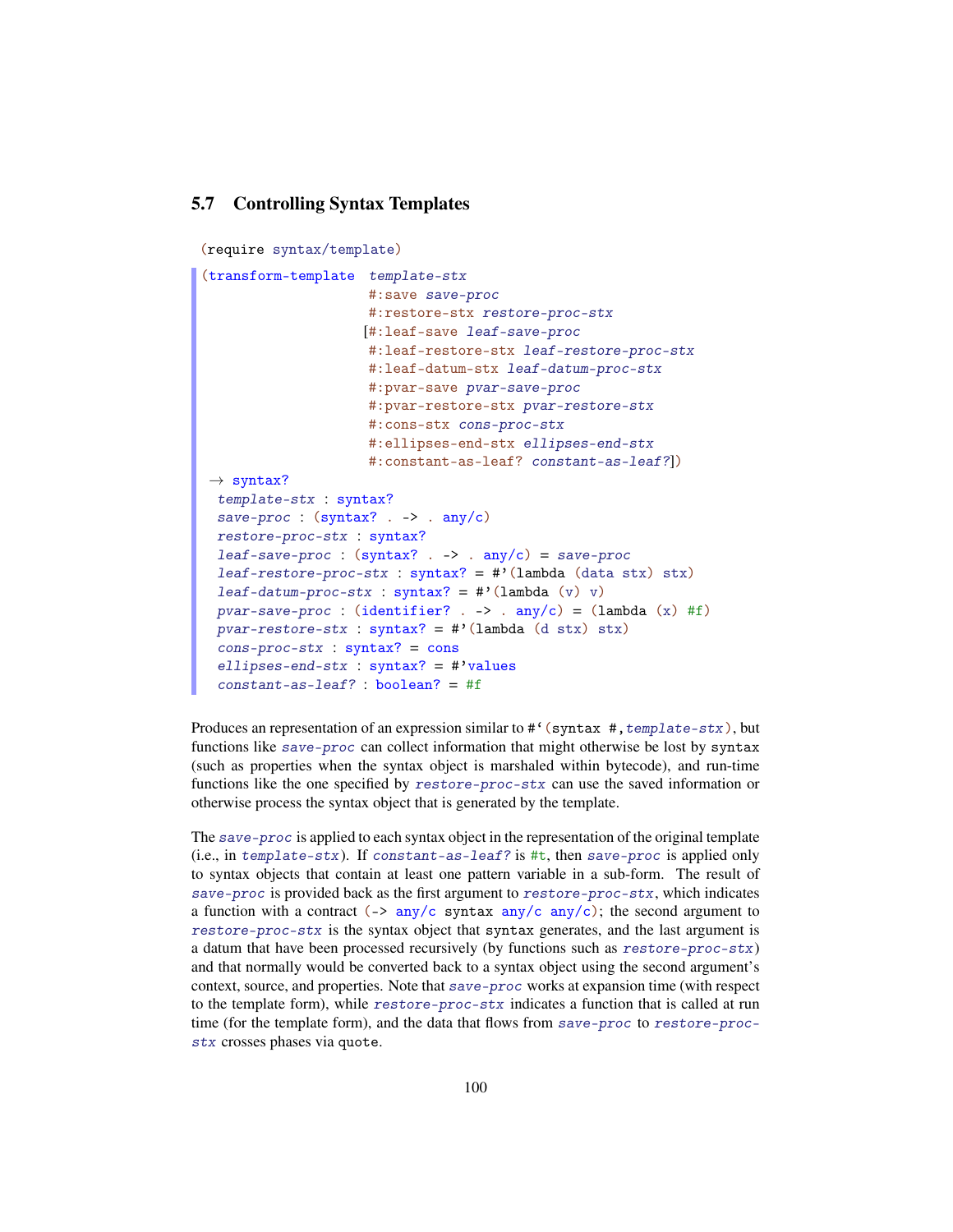The leaf-save-proc and leaf-restore-proc-stx procedures are analogous to saveproc and restore-proc-stx, but they are applied to leaves, so there is no third argument for recursively processed sub-forms. The function indicated by leaf-restore-proc-stx should have the contract  $(\rightarrow$  any/c syntax? any/c).

The leaf-datum-proc-stx procedure is applied to leaves that are not syntax objects, which can happen because pairs and the empty list are not always individually wrapped as syntax objects. The function should have the contract  $(-\geq \frac{any}{c} \cdot \frac{any}{c})$ . When constant-as-leaf? is #f, the only possible argument to the procedure is null.

The pvar-save and pvar-restore-stx procedures are analogous to save-proc and restore-proc-stx, but they are applied to pattern variables. The pvar-restore-stx procedure should have the contract ( $\rightarrow$  any/c syntax? any/c), where the second argument corresponds to the substitution of the pattern variable.

The cons-proc-stx procedure is used to build intermediate pairs, including pairs passed to restore-proc-stx and pairs that do not correspond to syntax objects.

The ellipses-end-stx procedure is an extra filter on the syntax object that follows a sequence of ... ellipses in the template. The procedure should have the contract ( $\rightarrow$  any/ $\epsilon$  $any/c$ .

The following example illustrates a use of transform-template to implement a syntax/shape form that preserves the 'paren-shape property from the original template, even if the template code is marshaled within bytecode.

```
(define-for-syntax (get-shape-prop stx)
 (syntax-property stx 'paren-shape))
(define (add-shape-prop v stx datum)
 (syntax-property (datum->syntax stx datum stx stx stx)
                   'paren-shape
                   v))
(define-syntax (syntax/shape stx)
 (syntax-case stx ()
   [(_ tmpl)
     (transform-template #'tmpl
                         #:save get-shape-prop
                         #:restore-stx #'add-shape-prop)]))
```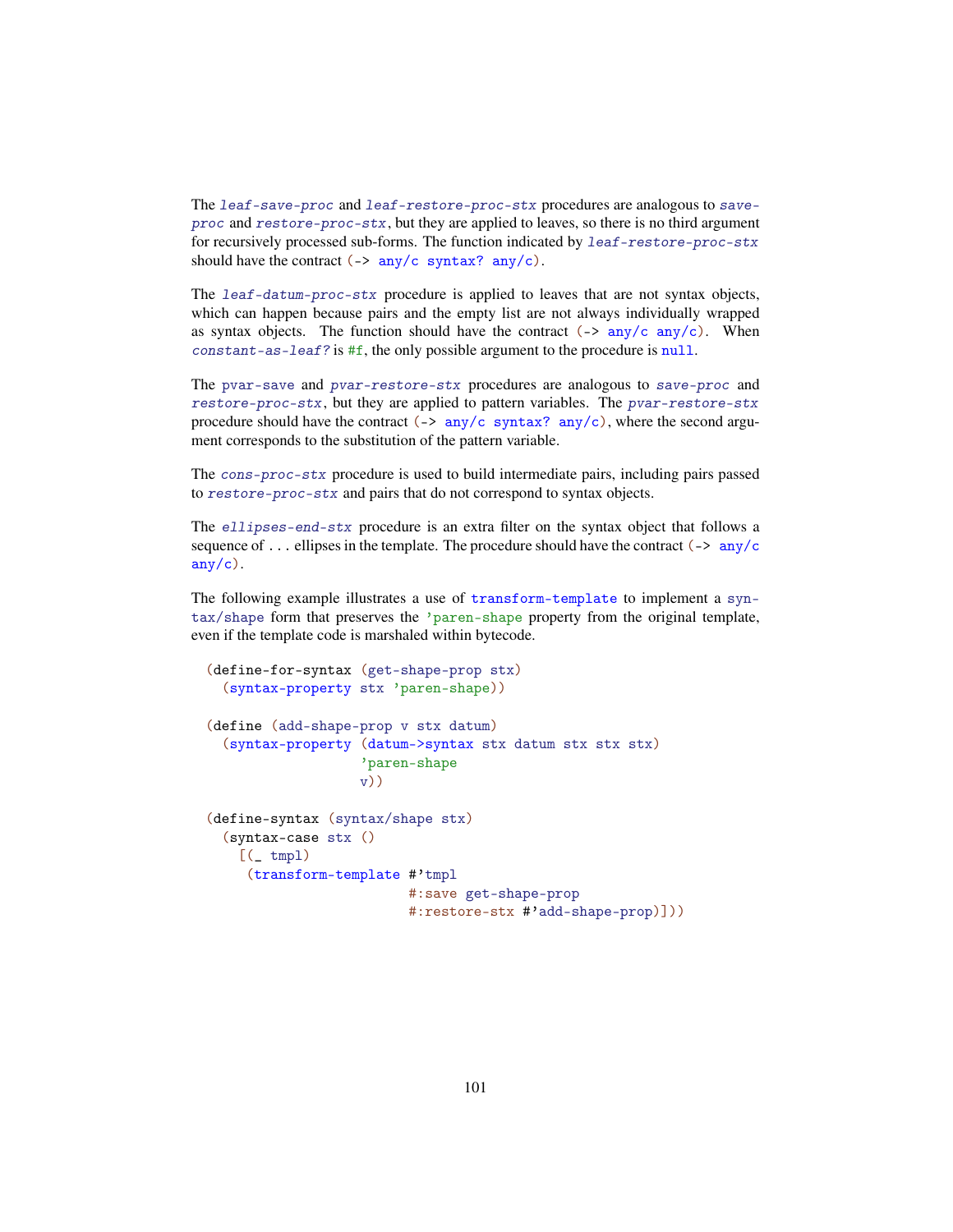# 6 Reader Helpers

## 6.1 Raising exn:fail:read

```
(require syntax/readerr)
```

```
(raise-read-error msg-string
                   source
                   line
                   col
                   pos
                   span
                   [#:extra-srclocs extra-srclocs] \rightarrow any
 msg-string : string?
 source : any/c
 line : (or/c number? false/c)
 col : (or/c number? false/c)
 pos : (or/c number? false/c)
 span : (or/c number? false/c)
 extra-srclocs : (listof \, srcloc?) = '()
```
Creates and raises an  $exn:fail:read exception, using  $msg\text{-string}$  as the base error mes$ sage.

Source-location information is added to the error message using the last five arguments and the extra-srclocs (if the error-print-source-location parameter is set to #t). The source argument is an arbitrary value naming the source location—usually a file path string. Each of the line, pos arguments is  $#f$  or a positive exact integer representing the location within source-name (as much as known), col is a non-negative exact integer for the source column (if known), and span is  $#f$  or a non-negative exact integer for an item range starting from the indicated position.

The usual location values should point at the beginning of whatever it is you were reading, and the span usually goes to the point the error was discovered.

```
(raise-read-eof-error msg-string
                      source
                       line
                       col
                      pos
                       span) \rightarrow any
 msg-string : string?
 source : any/c
 line : (or/c number? false/c)
 col : (or/c number? false/c)
```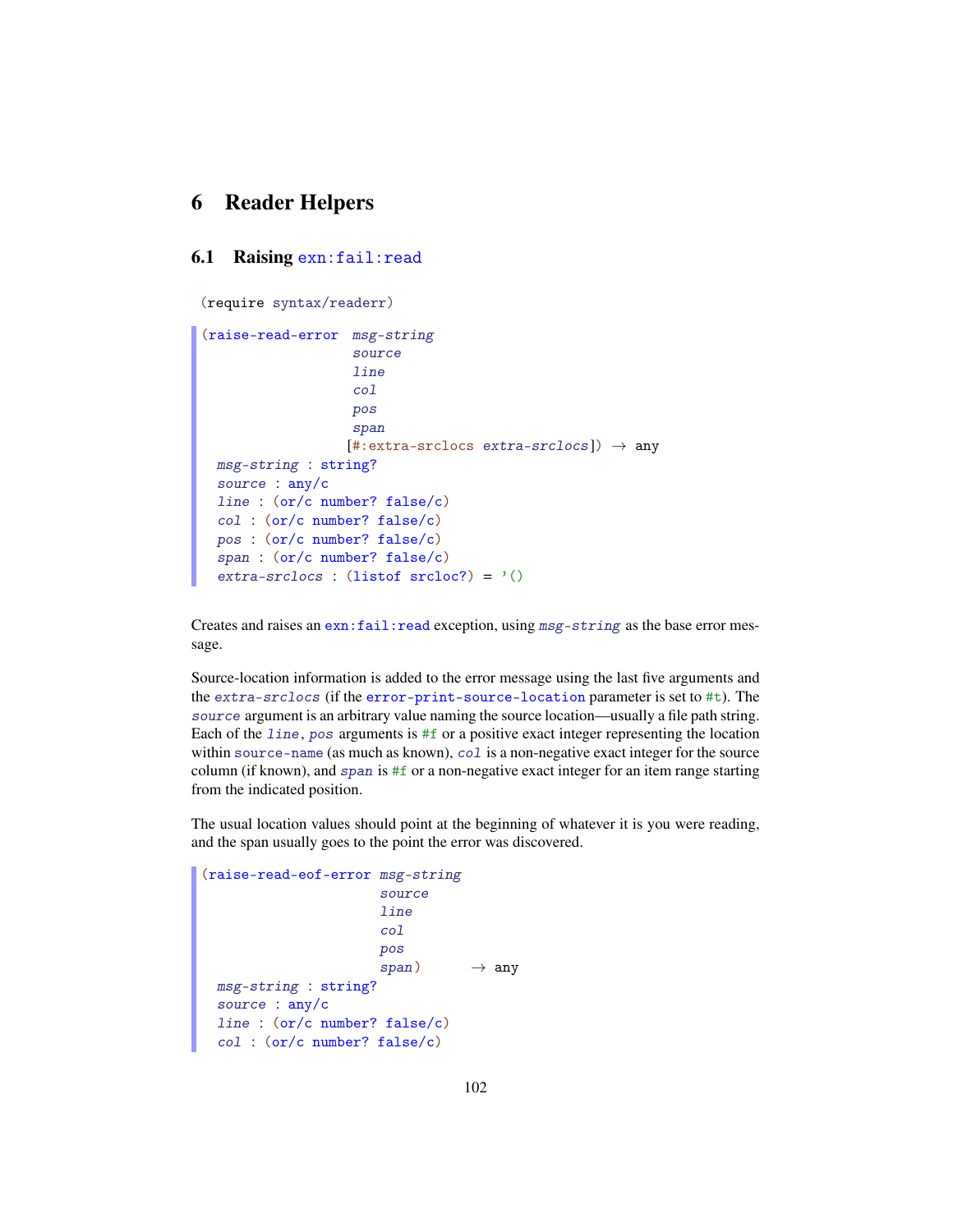```
pos : (or/c number? false/c)
span : (or/c number? false/c)
```
Like raise-read-error, but raises exn:fail:read:eof instead of exn:fail:read.

# 6.2 Module Reader

```
(require syntax/module-reader)
```
See also §17.3 "Defining new #lang Languages" in *The Racket Guide*.

The syntax/module-reader library provides support for defining #lang readers. It is normally used as a module language, though it may also be required to get make-metareader. It provides all of the bindings of racket/base other than #%module-begin.

```
(#%module-begin module-path)
(#%module-begin module-path reader-option ... form ....)
(#%module-begin reader-option ... form ....)
reader-option = #:read read-expr| #:read-syntax read-syntax-expr
                   | #:whole-body-readers? whole?-expr
                    | #:wrapper1 wrapper1-expr
                    | #:wrapper2 wrapper2-expr
                    #:language lang-expr
                   | #:info info-expr
                   | #:language-info language-info-expr
  read-expr : (input-port? . -> . any/c)read-syntax-expr : (any/c input-port? . -> . any/c)
  whole-expr : any/c
  wrapper1-expr : \frac{\arccos(1-x)}{x} : \frac{\arccos(1-x)}{x} : \frac{\arccos(1-x)}{x} : \frac{\arccos(1-x)}{x} : \frac{\arccos(1-x)}{x} : \frac{\arccos(1-x)}{x} : \frac{\arccos(1-x)}{x} : \frac{\arccos(1-x)}{x} : \frac{\arccos(1-x)}{x} : \frac{\arccos(1-x)}{x} : \frac{\arccos(1-x)}{x} : \frac{\arccos(1-x)}{((\rightarrow any/c) boolean? . -> . any/c))
  wrapper2-expr :
                       (or/c (input-port? (input-port? . -> . any/c)
                                \therefore -> \therefore any/c)
                               (input-port? (input-port? . -> . any/c)
                               boolean? \cdot -> \cdot any/c))
  info-expr : (symbol? any/c (symbol? any/c . -> . any/c) . -> . any/c)
  module-info-expr : (or/c (vector/c module-path? symbol? any/c) #f)
  lang-expr :
                  (or/c module-path?
                         (and/c syntax? (compose module-path? syntax->datum))
                         procedure?)
```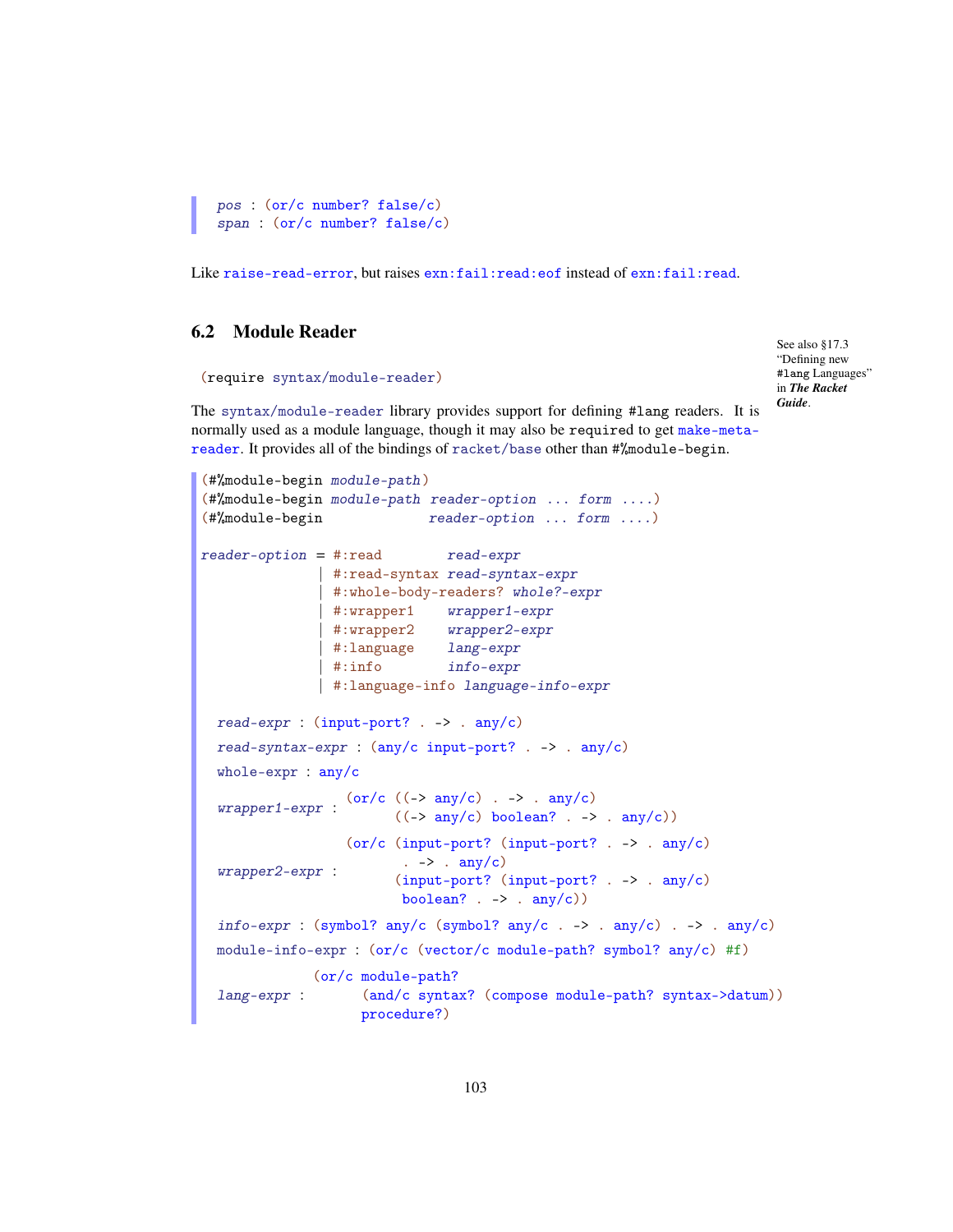In its simplest form, the body of a module written with syntax/module-reader contains just a module path, which is used in the language position of read modules. For example, a module something/lang/reader implemented as

```
(module reader syntax/module-reader
 module-path)
```
creates a reader such that a module source

#lang something ....

is read as

```
(module name-id module-path
 (#%module-begin ....))
```
where name-id is derived from the source input port's name in the same way as for #lang s-exp.

Keyword-based reader-options allow further customization, as listed below. Additional forms are as in the body of racket/base module; they can import bindings and define identifiers used by the reader-options.

• #:read and #:read-syntax (both or neither must be supplied) specify alternate readers for parsing the module body—replacements read and read-syntax, respectively. Normally, the replacements for read and read-syntax are applied repeatedly to the module source until eof is produced, but see also #:whole-body-readers?.

Unless #:whole-body-readers? specifies a true value, the repeated use of read or read-syntax is parameterized to set read-accept-lang to #f, which disables nested uses of #lang.

See also #:wrapper1 and #:wrapper2, which support simple parameterization of readers rather than wholesale replacement.

• #:whole-body-readers? specified as true indicates that the #:read and #:readsyntax functions each produce a list of S-expressions or syntax objects for the module content, so that each is applied just once to the input stream.

If the resulting list contains a single form that starts with the symbol  $'$ #%modulebegin (or a syntax object whose datum is that symbol), then the first item is used as the module body; otherwise, a  $'$ #%module-begin (symbol or identifier) is added to the beginning of the list to form the module body.

• #:wrapper1 specifies a function that controls the dynamic context in which the read and read-syntax functions are called. A  $\#$ : wrapper1-specified function must accept a thunk, and it normally calls the thunk to produce a result while parameterizing the call. Optionally, a #:wrapper1-specified function can accept a boolean that indicates whether it is used in read (#f) or read-syntax (#t) mode.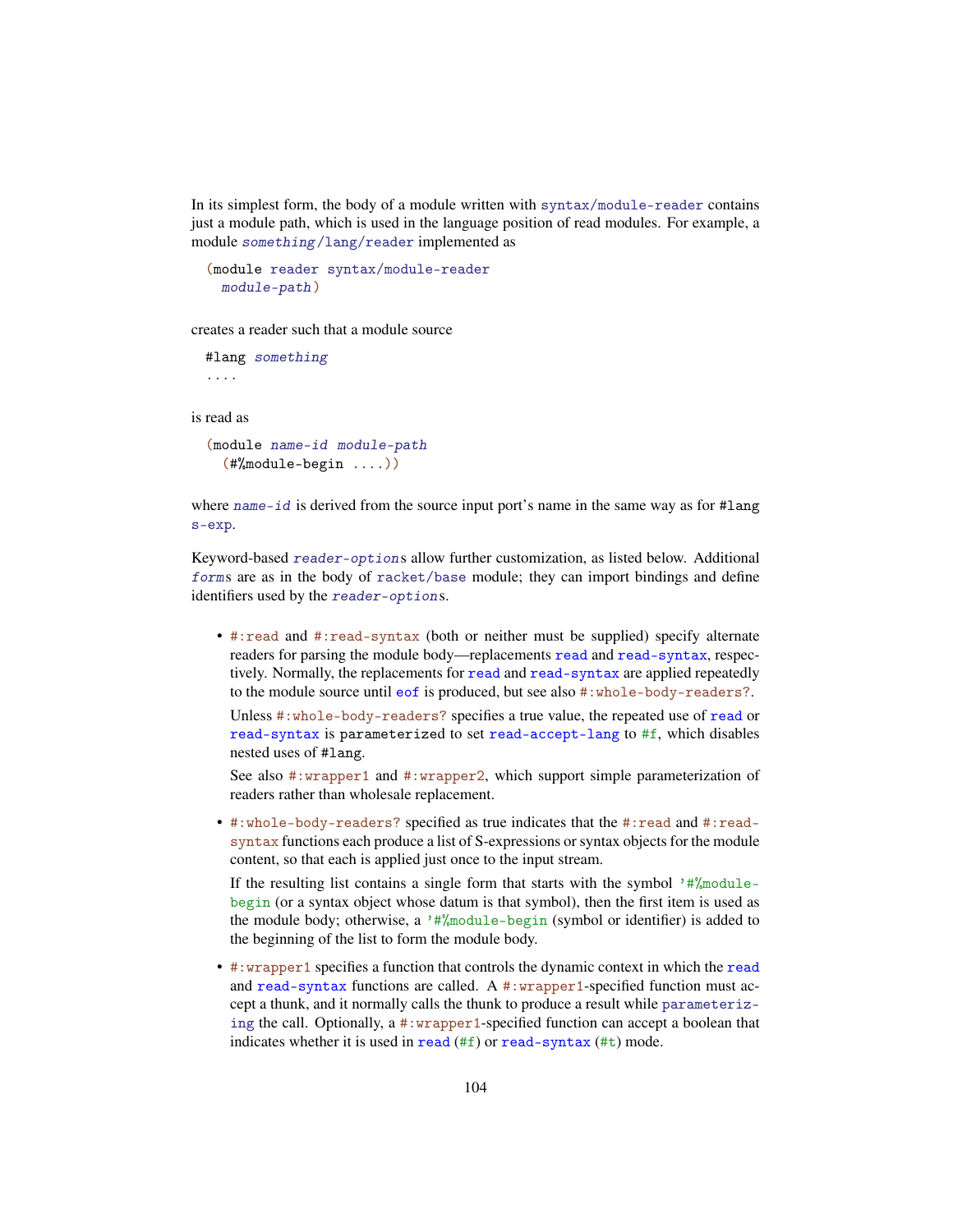For example, a language like racket/base but with case-insensitive reading of symbols and identifiers can be implemented as

```
(module reader syntax/module-reader
 racket/base
 #:wrapper1 (lambda (t)
               (parameterize ([read-case-sensitive #f])
                 (t)))
```
Using a readtable, you can implement languages that are extensions of plain Sexpressions.

- #:wrapper2 is like #:wrapper1, but a #:wrapper2-specified function receives the input port to be read, and the function that it receives accepts an input port (usually, but not necessarily the same input port). A  $\#$ : wrapper 2-specified function can optionally accept an boolean that indicates whether it is used in  $\text{read}(#f)$  or  $\text{read-syntax}(#t)$ mode.
- #:info specifies an implementation of reflective information that is used by external tools to manipulate the *source* of modules in the language something. For example, DrRacket uses information from #: info to determine the style of syntax coloring that it should use for editing a module's source.

The #: info specification should be a function of three arguments: a symbol indicating the kind of information requested (as defined by external tools), a default value that normally should be returned if the symbol is not recognized, and a default-filtering function that takes the first two arguments and returns a result.

The expression after #:info is placed into a context where language-module and language-data are bound. The language-module identifier is bound to the module-path that is used for the read module's language as written directly or as determined through #:language. The language-data identifier is bound to the second result from #:language, or #f by default.

The default-filtering function passed to the #:info function is intended to provide support for information that syntax/module-reader can provide automatically. Currently, it recognizes only the 'module-language key, for which it returns language-module; it returns the given default value for any other key.

In the case of the DrRacket syntax-coloring example, DrRacket supplies 'colorlexer as the symbol argument, and it supplies  $#f$  as the default. The default-filtering argument (i.e., the third argument to the  $\#$ : info function) currently just returns the default for 'color-lexer.

• #:language-info specifies an implementation of reflective information that is used by external tools to manipulate the module in the language something in its *expanded*, *compiled*, or *declared* form (as opposed to source). For example, when Racket starts a program, it uses information attached to the main module to initialize the run-time environment.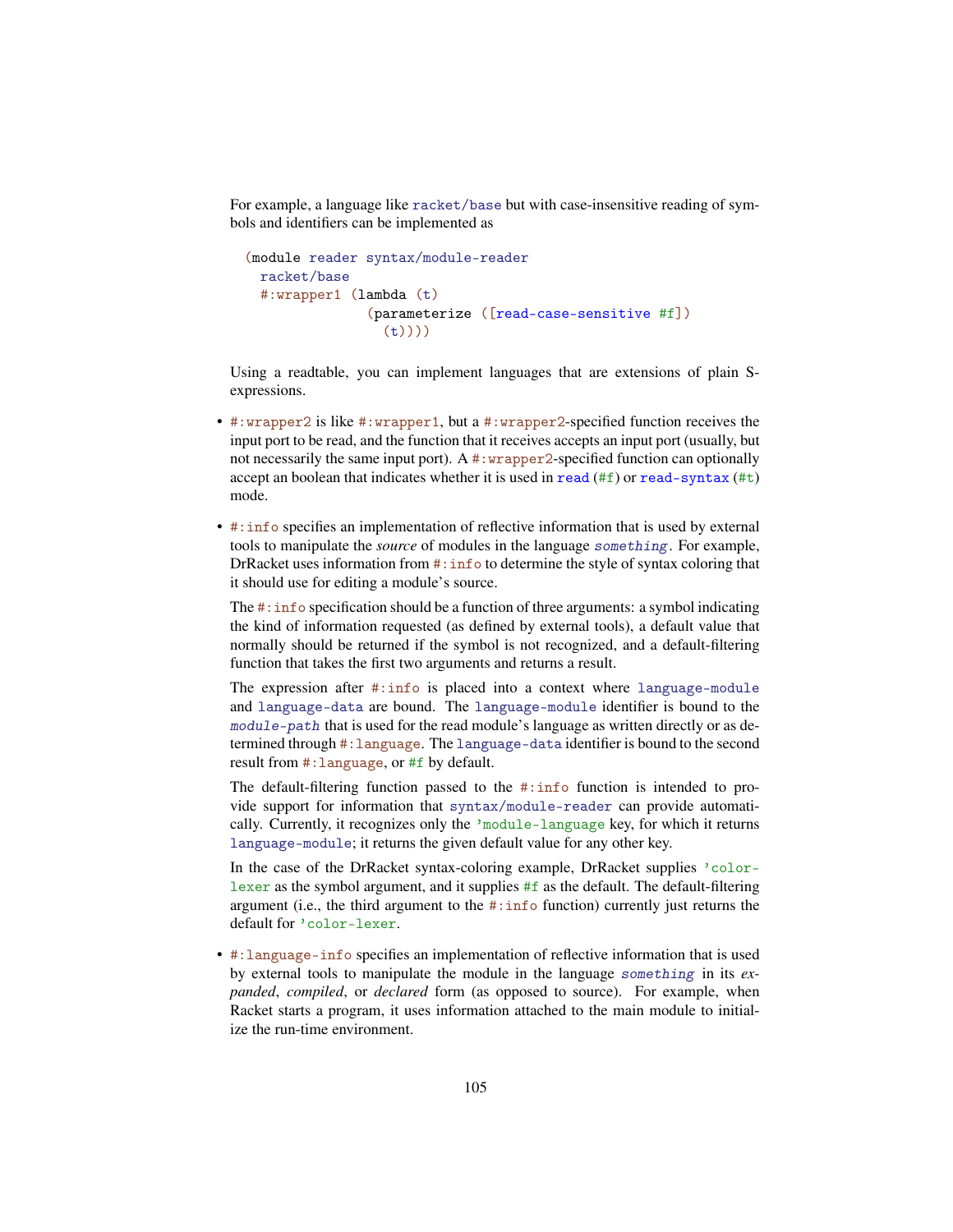Since the expanded/compiled/declared form exists at a different time than when the source is read, a #:language-info specification is a vector that indicates an implementation of the reflective information, instead of a direct implementation as a function like  $\# : \inf o$ . The first element of the vector is a module path, the second is a symbol corresponding to a function exported from the module, and the last element is a value to be passed to the function. The last value in the vector must be one that can be written with write and read back with read. When the exported function indicated by the first two vector elements is called with the value from the last vector element, the result should be a function or two arguments: a symbol and a default value. The symbol and default value are used as for the #:info function (but without an extra default-filtering function).

The value specified by #:language-info is attached to the module form that is parsed from source through the 'module-language syntax property. See module for more information.

The expression after #:language-info is placed into a context where languagemodule are language-data are bound, the same as for #:info.

In the case of the Racket run-time configuration example, Racket uses the #:language-info vector to obtain a function, and then it passes 'configureruntime to the function to obtain information about configuring the runtime environment. See also §17.1.5 "Language Run-Time Configuration".

• #:language allows the language of the read module to be computed dynamically and based on the program source, instead of using a constant module-path. (Either #:language or module-path must be provided, but not both.)

This value of the #:language option can be either a module path (possibly as a syntax object) that is used as a module language, or it can be a procedure. If it is a procedure it can accept either

- 0 arguments;
- 1 argument: an input port; or
- 5 arguments: an input port, a syntax object whose datum is a module path for the enclosing module as it was referenced through #lang or #reader, a starting line number (positive exact integer) or  $#f$ , a column number (non-negative exact integer) or  $#f$ , and a position number (positive exact integer) or  $#f$ .

The result can be either

- a single value, which is a module path or a syntax object whose datum is a module path, to be used like module-path; or
- two values, where the first is like a single-value result and the second can be any value.

The second result, which defaults to  $#f$  if only a single result is produced, is made available to the #:info and #:module-info functions through the language-data binding. For example, it can be a specification derived from the input stream that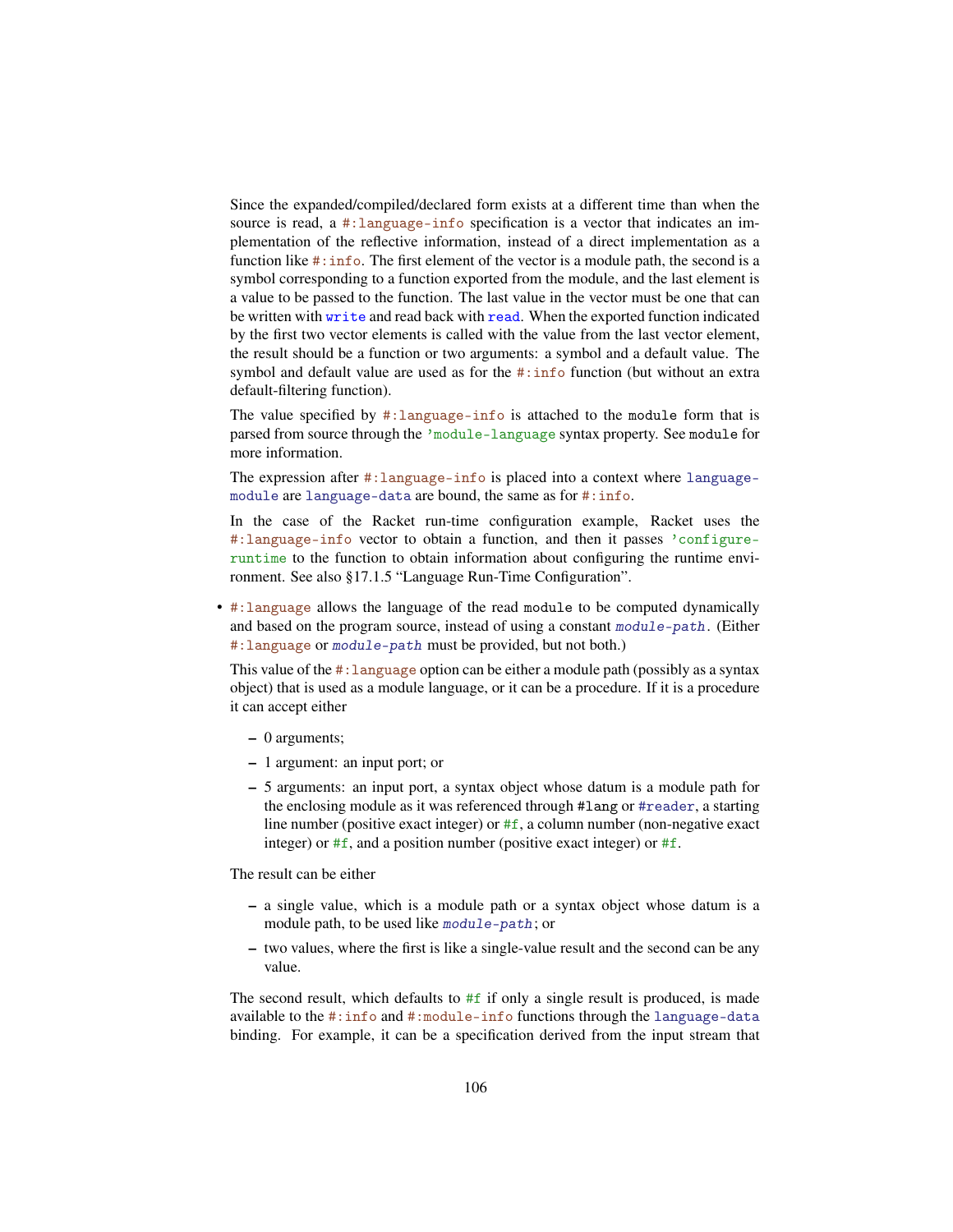changes the module's reflective information (such as the syntax-coloring mode or the output-printing styles).

As another example, the following reader defines a "language" that ignores the contents of the file, and simply reads files as if they were empty:

```
(module ignored syntax/module-reader
 racket/base
 #:wrapper1 (lambda (t) (t) '()))
```
Note that the wrapper still performs the read, otherwise the module loader would complain about extra expressions.

As a more useful example, the following module language is similar to at-exp, where the first datum in the file determines the actual language (which means that the library specification is effectively ignored):

```
(module reader syntax/module-reader
 -ignored-
 #:wrapper2
 (lambda (in rd stx?)
    (let* ([lang (read in)]
           [mod (parameterize ([current-readtable
                                 (make-at-readtable)])
                   (rd in))]
           [mod (if stx? mod (datum->syntax #f mod))]
           [r (syntax-case mod ()
                [(module name lang* . body)
                 (with-syntax ([lang (datum->syntax
                                      #'lang* lang #'lang*)])
                   (syntax/loc mod (module name lang . body)))])])
      (if stx? r (syntax->datum r))))
 (require scribble/reader))
```
The ability to change the language position in the resulting module expression can be useful in cases such as the above, where the base language module is chosen based on the input. To make this more convenient, you can omit the module-path and instead specify it via a #:language expression. This expression can evaluate to a datum or syntax object that is used as a language, or it can evaluate to a thunk. In the latter case, the thunk is invoked to obtain such a datum before reading the module body begins, in a dynamic extent where current-input-port is the source input. A syntax object is converted using syntax- >datum when a datum is needed (for read instead of read-syntax). Using #:language, the last example above can be written more concisely:

(module reader syntax/module-reader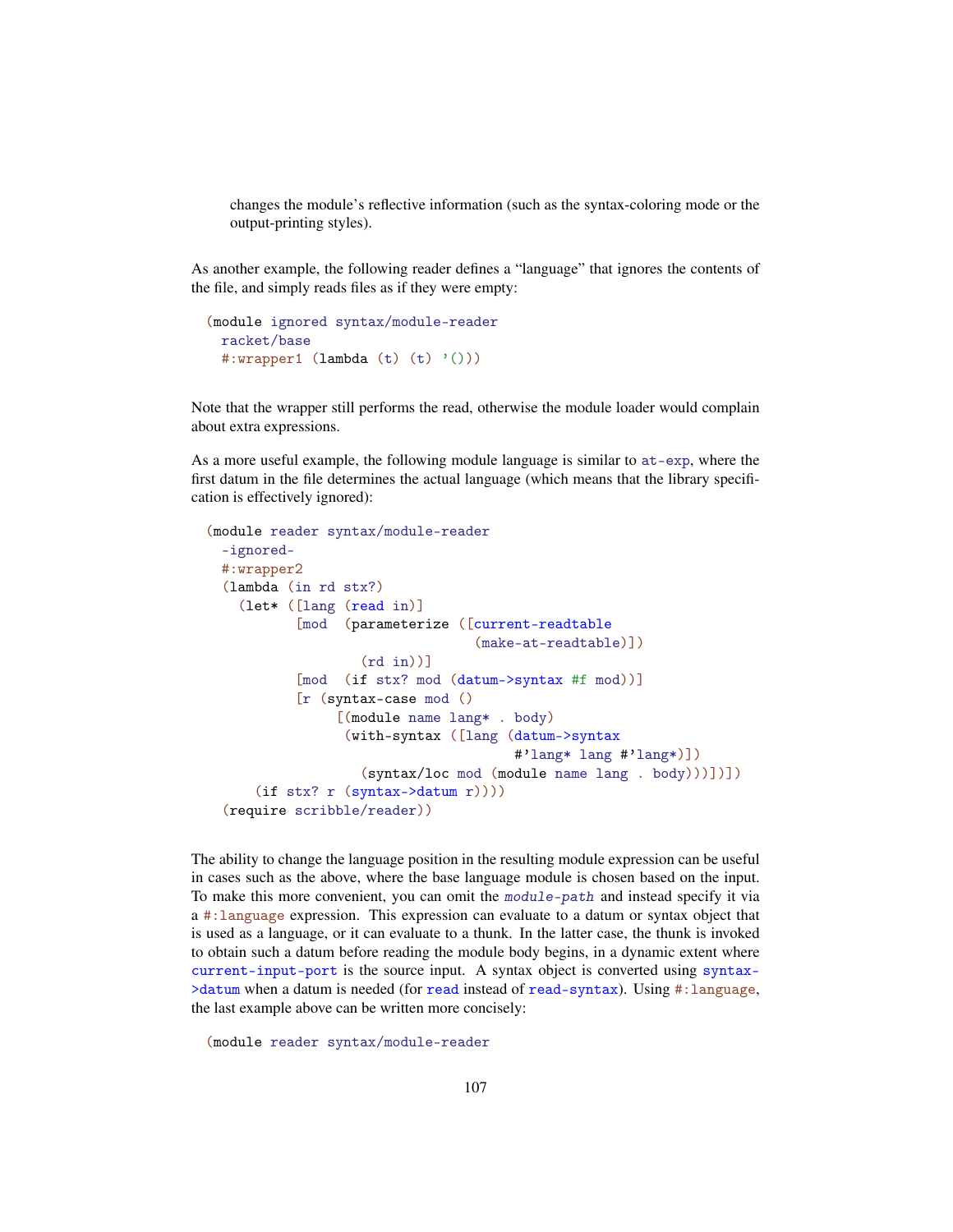```
#:language read
#:wrapper2 (lambda (in rd stx?)
             (parameterize ([current-readtable
                              (make-at-readtable)])
               (rd \in in)))(require scribble/reader))
```
For such cases, however, the alternative reader constructor make-meta-reader implements a might tightly controlled reading of the module language.

```
(make-meta-reader self-sym
                   path-desc-str
                  [#:read-spec read-spec]
                   module-path-parser
                   convert-read
                   convert-read-syntax
                   convert-get-info)
\rightarrow procedure? procedure? procedure?
 self-sym : symbol?
 path-desc-str : string?
 read-spec : (input-port? . -> . any/c) = (lambda (in) . . . .)module-path-parser :
(any/c . -> . (or/c module-path? #f
                                            (vectorof module-path?)))
 convert-read : (procedure? . -> . procedure?)
 convert-read-syntax : (procedure? . -> . procedure?)
 convert-get-info : (procedure? . -> . procedure?)
```
Generates procedures suitable for export as read (see read and #lang), read-syntax (see read-syntax and #lang), and get-info (see read-language and #lang), respectively, where the procedures chains to another language that is specified in an input stream. The at-exp,

The generated functions expect a target language description in the input stream that is provided to read-spec. The default read-spec extracts a non-empty sequence of bytes after one or more space and tab bytes, stopping at the first whitespace byte or end-of-file (whichever is first), and it produces either such a byte string or #f. If read-spec produces  $#f$ , a reader exception is raised, and path-desc-str is used as a description of the expected language form in the error message. The reader

The result of read-spec is converted to a module path using module-path-parser . If module-path-parser produces a vector of module paths, they are tried in order using module-declared?. If module-path-parser produces #f, a reader exception is raised in the same way as when read-spec produces a #f. The planet languages supply a module-path-parser that converts a byte string to a module path.

If loading the module produced by module-path-parser succeeds, then the loaded module's read, read-syntax, or get-info export is passed to convert-read, convertreader, and planet languages are implemented using this function.

language supplies read for read-spec. The at-exp and planet languages use the default read-spec.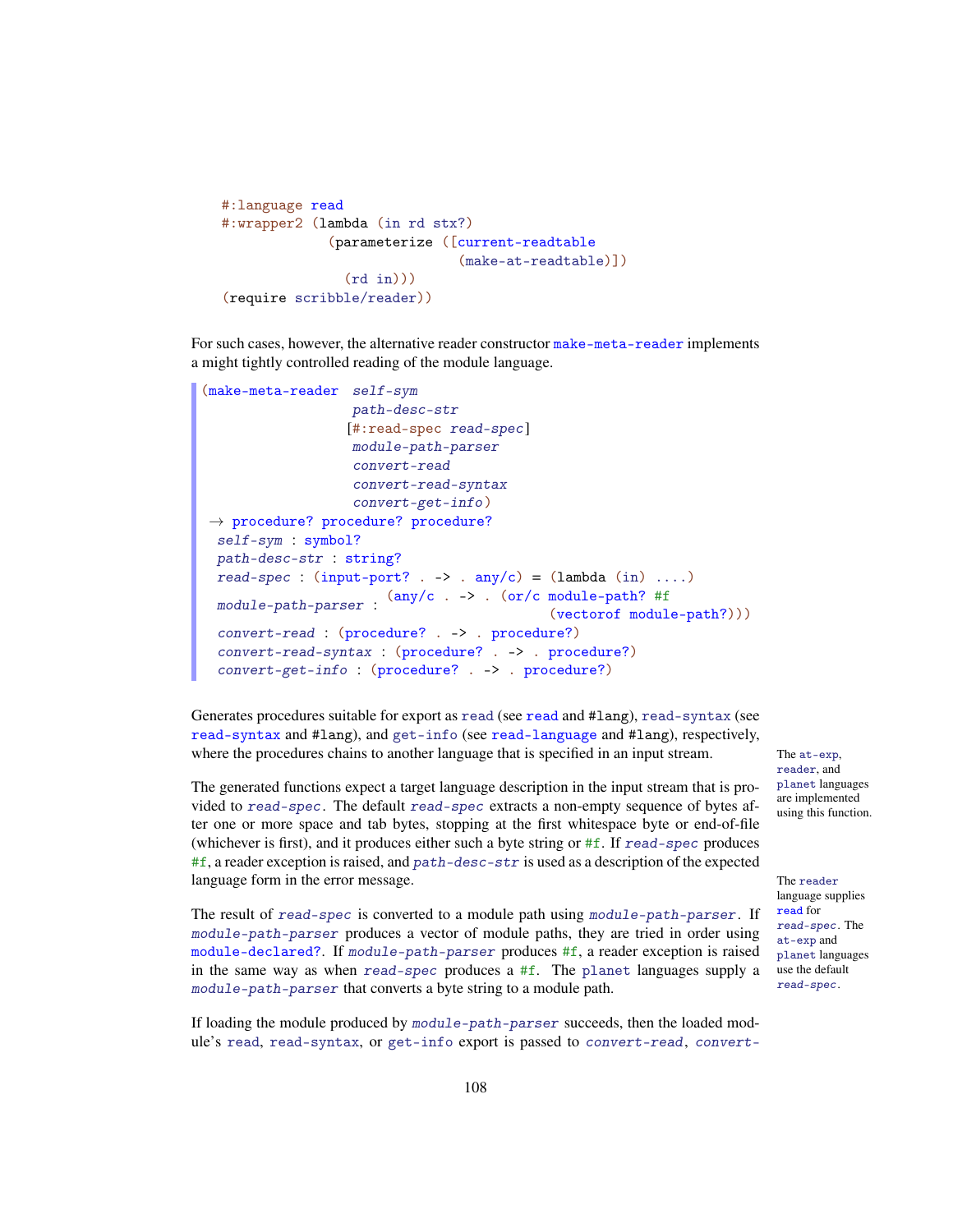read-syntax, or convert-get-info, respectively. The at-exp

The procedures generated by make-meta-reader are not meant for use with the syntax/module-reader language; they are meant to be exported directly.

```
(wrap-read-all mod-path
               in
               read
               mod-path-stx
               src
               line
               col
               pos) \rightarrow any/cmod-path : module-path?
 in : input-port?
 read : (input-port . -> . any/c)mod-path-stx : syntax?
 src : (or/c syntax? #f)
 line : number?
 col : number?
 pos : number?
```
language supplies convert-read and convert-read-syntax to add @-expression support to the current readtable before chaining to the given procedures.

*This function is deprecated; the* syntax/module-reader *language can be adapted using the various keywords to arbitrary readers; please use it instead.*

Repeatedly calls read on in until an end of file, collecting the results in order into lst, and derives a name-id from (object-name in) in the same way as #lang s-exp. The last five arguments are used to construct the syntax object for the language position of the module. The result is roughly

```
'(module ,name-id ,mod-path ,@lst)
```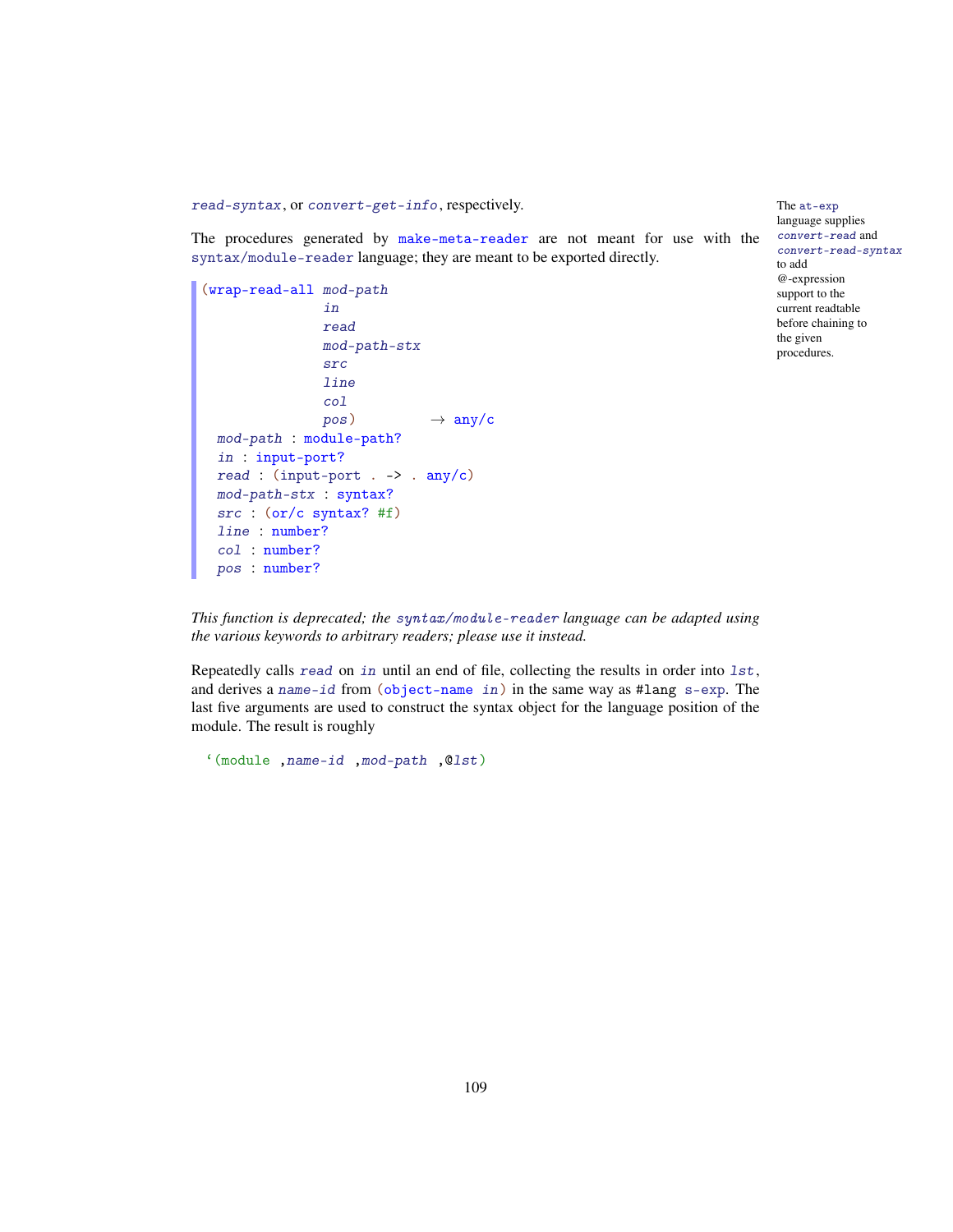## <span id="page-109-0"></span>7 Parsing for Bodies

#### (require syntax/for-body)

The syntax/for-body module provides a helper function for for-like syntactic forms that wrap the body of the form while expanding to another for-like form, and the wrapper should apply only after the last #:break or #:final clause in the body.

```
(split-for-body stx body-stxes) \rightarrow syntax?
  stx : syntax?
  body-stxes : syntax?
```
The body-stxes argument must have the form (pre-body ... post-body ...), and it is rewritten into  $((pre-body ...)(post-body ...))$  such that  $(post-body ...)$ is as large as possible without containing a #:break or #:final clause.

The stx argument is used only for reporting syntax errors.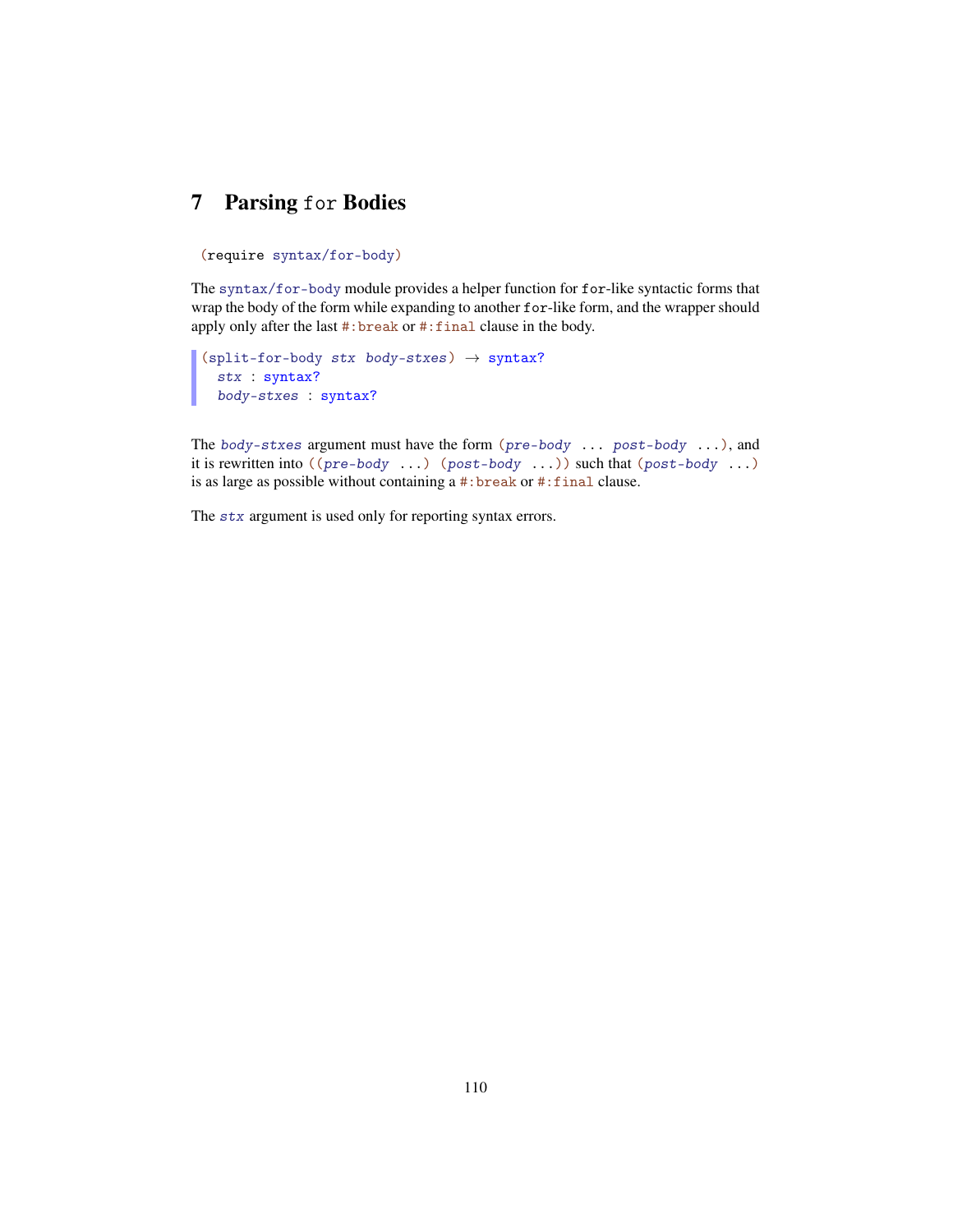## <span id="page-110-1"></span>8 Source Locations

There are two libraries in this collection for dealing with source locations; one for manipulating representations of them, and the other for quoting the location of a particular piece of source code.

### <span id="page-110-0"></span>8.1 Representations

```
(require syntax/srcloc)
```
This module defines utilities for manipulating representations of source locations, including both srcloc structures and all the values accepted by datum->syntax's third argument: syntax objects, lists, vectors, and  $#f$ .

```
(source-location? x) \rightarrow boolean?
  x : any/c(source-location-list? x) \rightarrow boolean?x : any/c(source-location-vector? x) \rightarrow boolean?
  x : any/c
```
These functions recognize valid source location representations. The first, sourcelocation?, recognizes srcloc structures, syntax objects, lists, and vectors with appropriate structure, as well as #f. The latter predicates recognize only valid lists and vectors, respectively.

```
> (source-location? #f)
#t
> (source-location? #'here)
#t
> (source-location? (make-srcloc 'here 1 0 1 0))
#t
> (source-location? (make-srcloc 'bad 1 #f 1 0))
#f
> (source-location? (list 'here 1 0 1 0))
#t
> (source-location? (list* 'bad 1 0 1 0 'tail))
#f
> (source-location? (vector 'here 1 0 1 0))
#t
> (source-location? (vector 'bad 0 0 0 0))
#f
```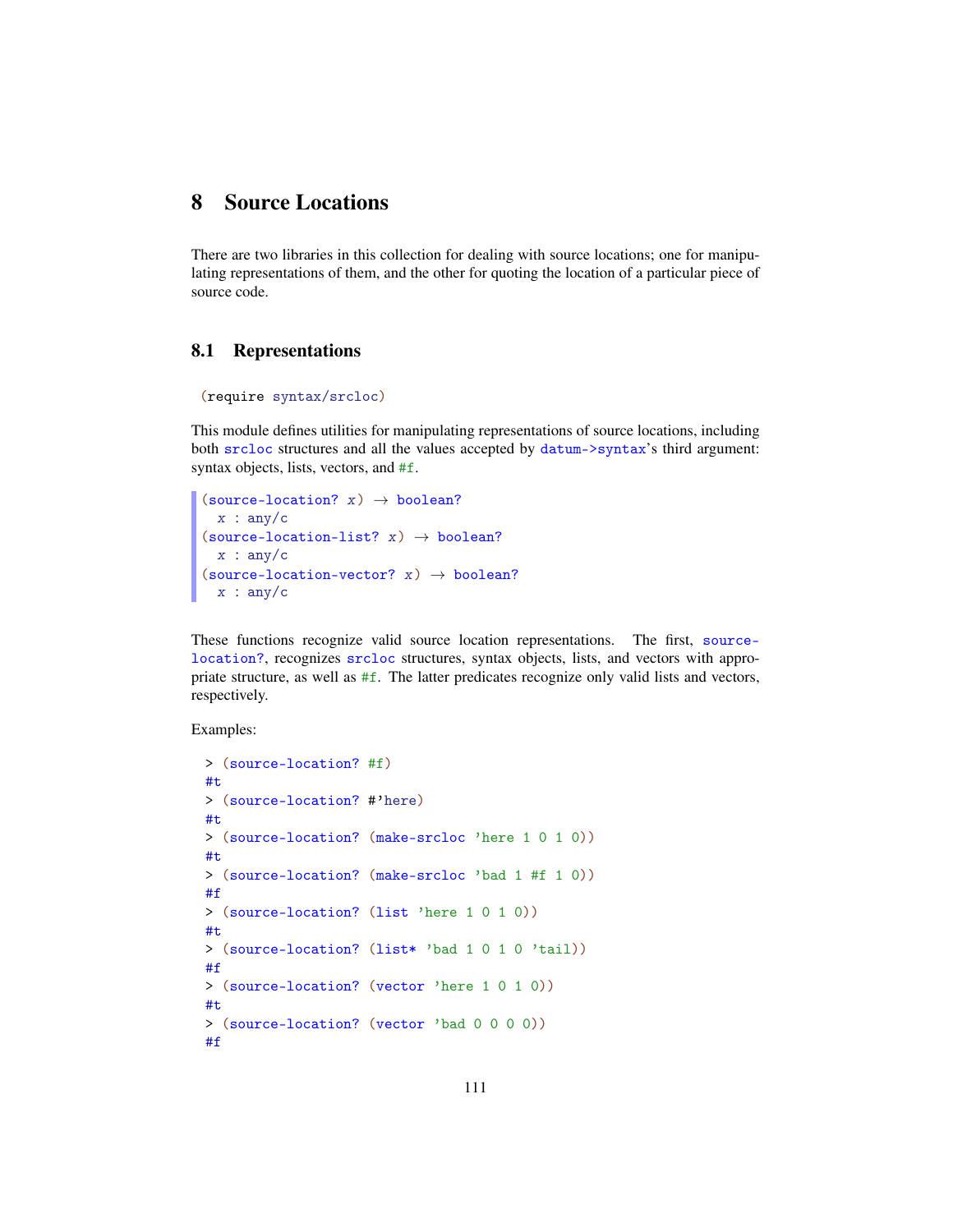```
(check-source-location! name x) \rightarrow void?
  name : symbol?
  x : any/c
```
This procedure checks that its input is a valid source location. If it is, the procedure returns (void). If it is not, check-source-location! raises a detailed error message in terms of name and the problem with x.

Examples:

```
> (check-source-location! 'this-example #f)
> (check-source-location! 'this-example #'here)
> (check-source-location! 'this-example (make-
srcloc 'here 1 0 1 0))
> (check-source-location! 'this-example (make-
srcloc 'bad 1 #f 1 0))
this-example: expected a source location with line number
and column number both numeric or both #f; got 1 and #f
respectively: (srcloc 'bad 1 #f 1 0)
> (check-source-location! 'this-example (list 'here 1 0 1 0))
> (check-source-location! 'this-example (list* 'bad 1 0 1 0 'tail))
this-example: expected a source location (a list of 5
elements); got an improper list: '(bad 1 0 1 0 . tail)
> (check-source-location! 'this-example (vector 'here 1 0 1 0))
> (check-source-location! 'this-example (vector 'bad 0 0 0 0))
this-example: expected a source location with a positive
line number or #f (second element); got line number 0:
'#(bad 0 0 0 0)
(build-source-location loc \dots) \rightarrow srcloc?
 loc : source-location?
(build-source-location-list loc ...) \rightarrow source-location-list?
  loc : source-location?
(build-source-location-vector loc ...) \rightarrow source-location-vector?loc : source-location?
(build-source-location-syntax loc \dots) \rightarrow syntax?
 loc : source-location?
```
These procedures combine multiple (zero or more) source locations, merging locations within the same source and reporting #f for locations that span sources. They also convert the result to the desired representation: srcloc, list, vector, or syntax object, respectively.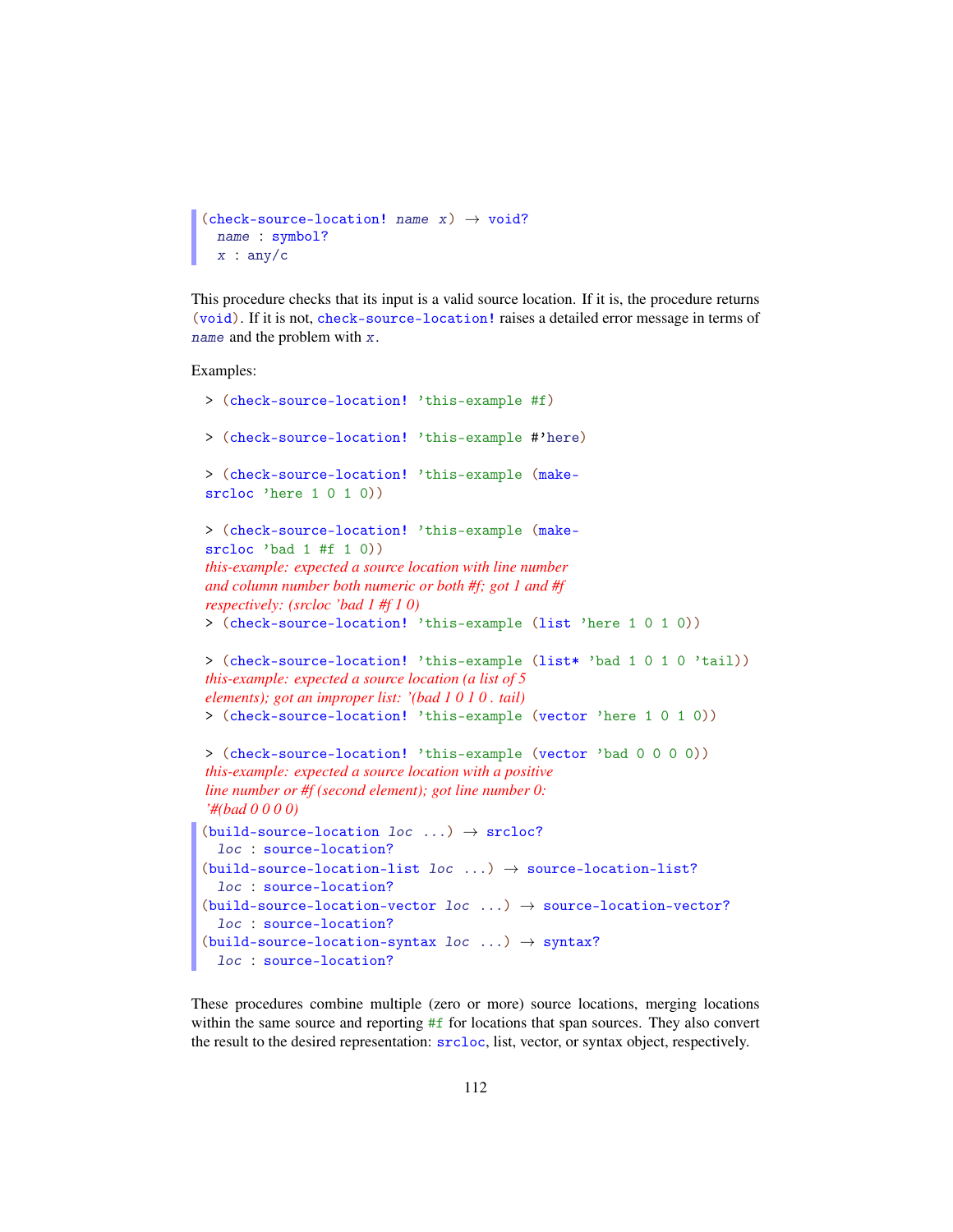Examples:

```
> (build-source-location)
(srclock #f #f #f #f #f)> (build-source-location-list)
'(#f #f #f #f #f)
> (build-source-location-vector)
'#(#f #f #f #f #f)
> (build-source-location-syntax)
#<syntax ()>
> (build-source-location #f)
(srclose \#f \#f \#f \#f \#f)> (build-source-location-list #f)
'(#f #f #f #f #f)
> (build-source-location-vector #f)
'#(#f #f #f #f #f)
> (build-source-location-syntax #f)
#<syntax ()>
> (build-source-location (list 'here 1 2 3 4))
(srcloc 'here 1 2 3 4)
> (build-source-location-list (make-srcloc 'here 1 2 3 4))
'(here 1 2 3 4)
> (build-source-location-vector (make-srcloc 'here 1 2 3 4))
'#(here 1 2 3 4)
> (build-source-location-syntax (make-srcloc 'here 1 2 3 4))
#<syntax:1:2 ()>
> (build-source-location (list 'here 1 2 3 4) (vector 'here 5 6 7 8))
(srcloc 'here 1 2 3 12)
> (build-source-location-list (make-srcloc 'here 1 2 3 4) (vector 'here 5 6 7 8))
'(here 1 2 3 12)
> (build-source-location-vector (make-srcloc 'here 1 2 3 4) (vector 'here 5 6 7 8))
'#(here 1 2 3 12)
> (build-source-location-syntax (make-srcloc 'here 1 2 3 4) (vector 'here 5 6 7 8))
#<syntax:1:2 ()>
> (build-source-location (list 'here 1 2 3 4) (vector 'there 5 6 7 8))
(\text{srcloc} \#f \#f \#f \#f)> (build-source-location-list (make-srcloc 'here 1 2 3 4) (vector 'there 5 6 7 8))
'(#f #f #f #f #f)
> (build-source-location-vector (make-srcloc 'here 1 2 3 4) (vector 'there 5 6 7 8))
'#(#f #f #f #f #f)
> (build-source-location-syntax (make-srcloc 'here 1 2 3 4) (vector 'there 5 6 7 8))
#<syntax ()>
(source-location-known? loc) \rightarrow boolean?
```
loc : source-location?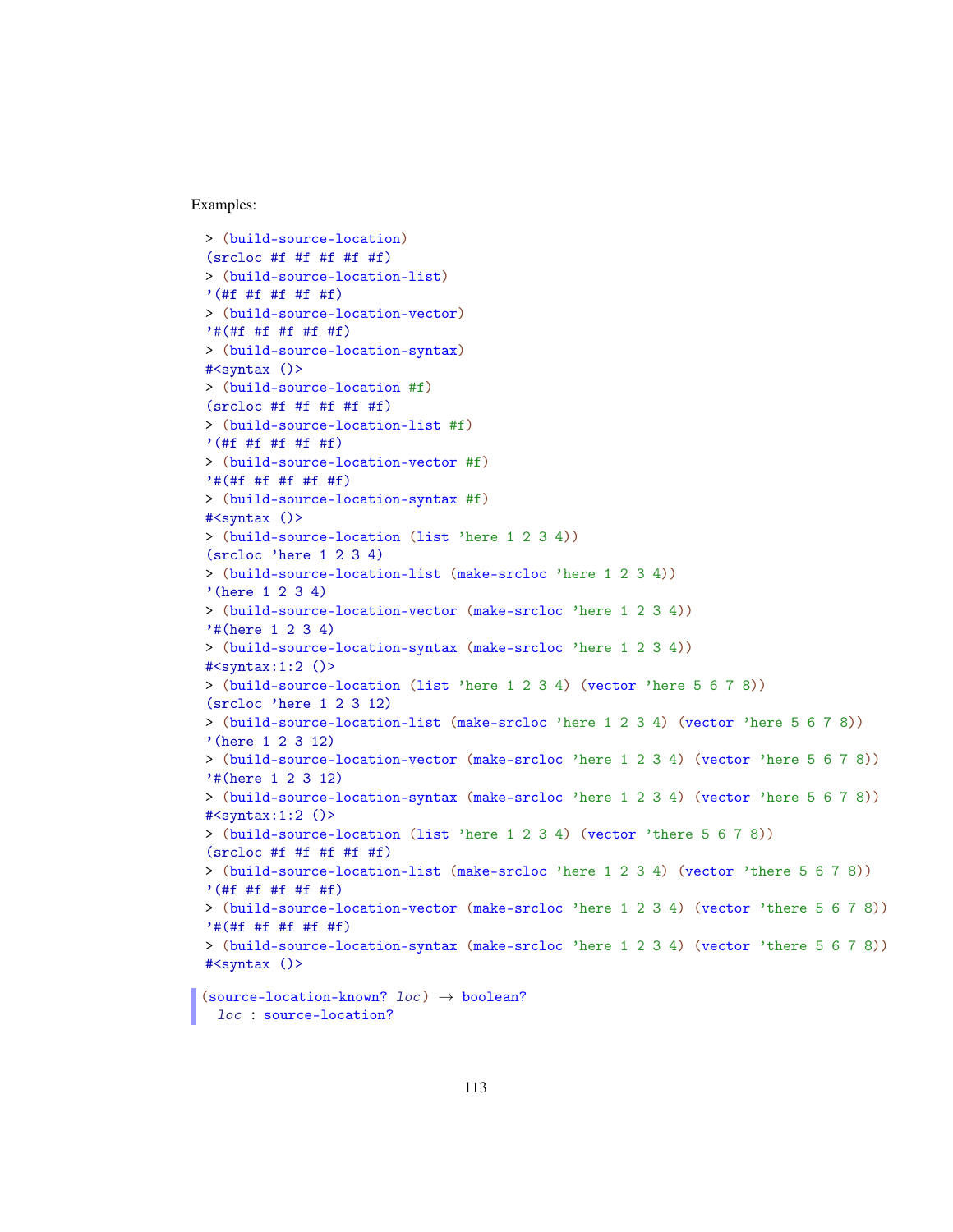This predicate reports whether a given source location contains more information than simply #f.

Examples:

```
> (source-location-known? #f)
#f
> (source-location-known? (make-srcloc #f #f #f #f #f))
#f
> (source-location-known? (make-srcloc 'source 1 2 3 4))
#t
> (source-location-known? (list #f #f #f #f #f))
#f
> (source-location-known? (vector 'source #f #f #f #f))
#t
> (source-location-known? (datum->syntax #f null #f))
#f
> (source-location-known? (datum->syntax #f null (list 'source #f #f #f #f)))
#t
(source-location-source loc) \rightarrow any/cloc : source-location?
(source-location-line loc)
\rightarrow (or/c orexact-positive-integer? #f)
 loc : source-location?
(source-location-column loc)
\rightarrow (or/c exact-nonnegative-integer? #f)
 loc : source-location?
(source-location-position loc)
\rightarrow (or/c exact-positive-integer? #f)
 loc : source-location?
(source-location-span loc)
\rightarrow (or/c exact-nonnegative-integer? #f)
 loc : source-location?
```
These accessors extract the fields of a source location.

```
> (source-location-source #f)
#f
> (source-location-line (make-srcloc 'source 1 2 3 4))
1
> (source-location-column (list 'source 1 2 3 4))
2
> (source-location-position (vector 'source 1 2 3 4))
3
```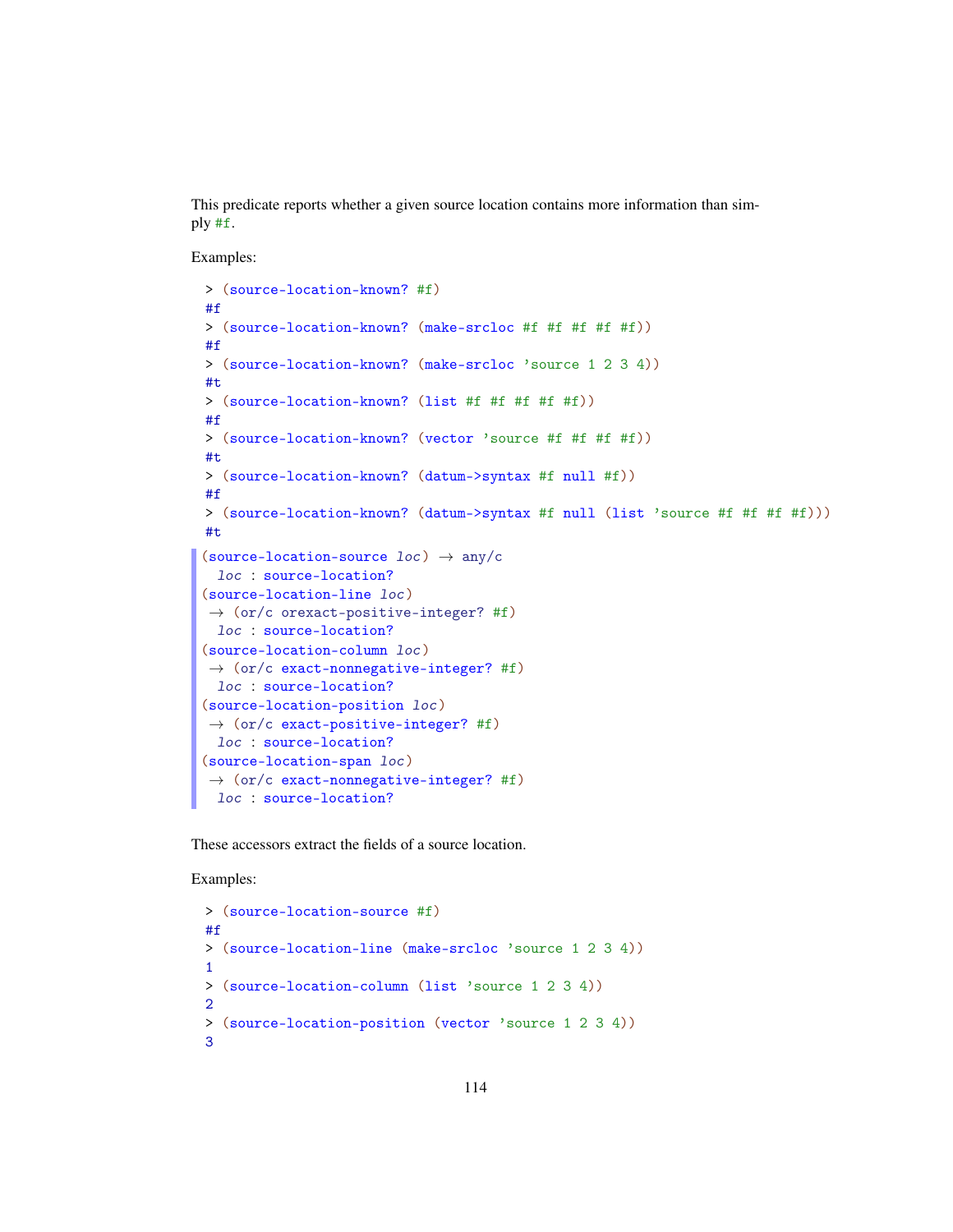```
> (source-location-span (datum->syntax #f null (list 'source 1 2 3 4)))
4
(source-location-end loc)
\rightarrow (or/c exact-nonnegative-integer? #f)
 loc : source-location?
```
This accessor produces the end position of a source location (the sum of its position and span, if both are numbers) or #f.

Examples:

```
> (source-location-end #f)
#f
> (source-location-end (make-srcloc 'source 1 2 3 4))
7
> (source-location-end (list 'source 1 2 3 #f))
#f
> (source-location-end (vector 'source 1 2 #f 4))
#f
(update-source-location loc
                       #:source source
                       #:line line
                        #:column column
                        #:position position
                        #: span span) \rightarrow source-location?
 loc : source-location?
 source : any/c
 line : (or/c exact-nonnegative-integer? #f)
 column : (or/c exact-positive-integer? #f)
 position : (or/c exact-nonnegative-integer? #f)
 span : (or/c exact-positive-integer? #f)
```
Produces a modified version of loc, replacing its fields with source, line, column, position, and/or span, if given.

```
> (update-source-location #f #:source 'here)
'(here #f #f #f #f)
> (update-source-location (list 'there 1 2 3 4) #:line 20 #:column 79)
'(there 20 79 3 4)
> (update-source-location (vector 'everywhere 1 2 3 4) #:position #f #:span #f)
'#(everywhere 1 2 #f #f)
```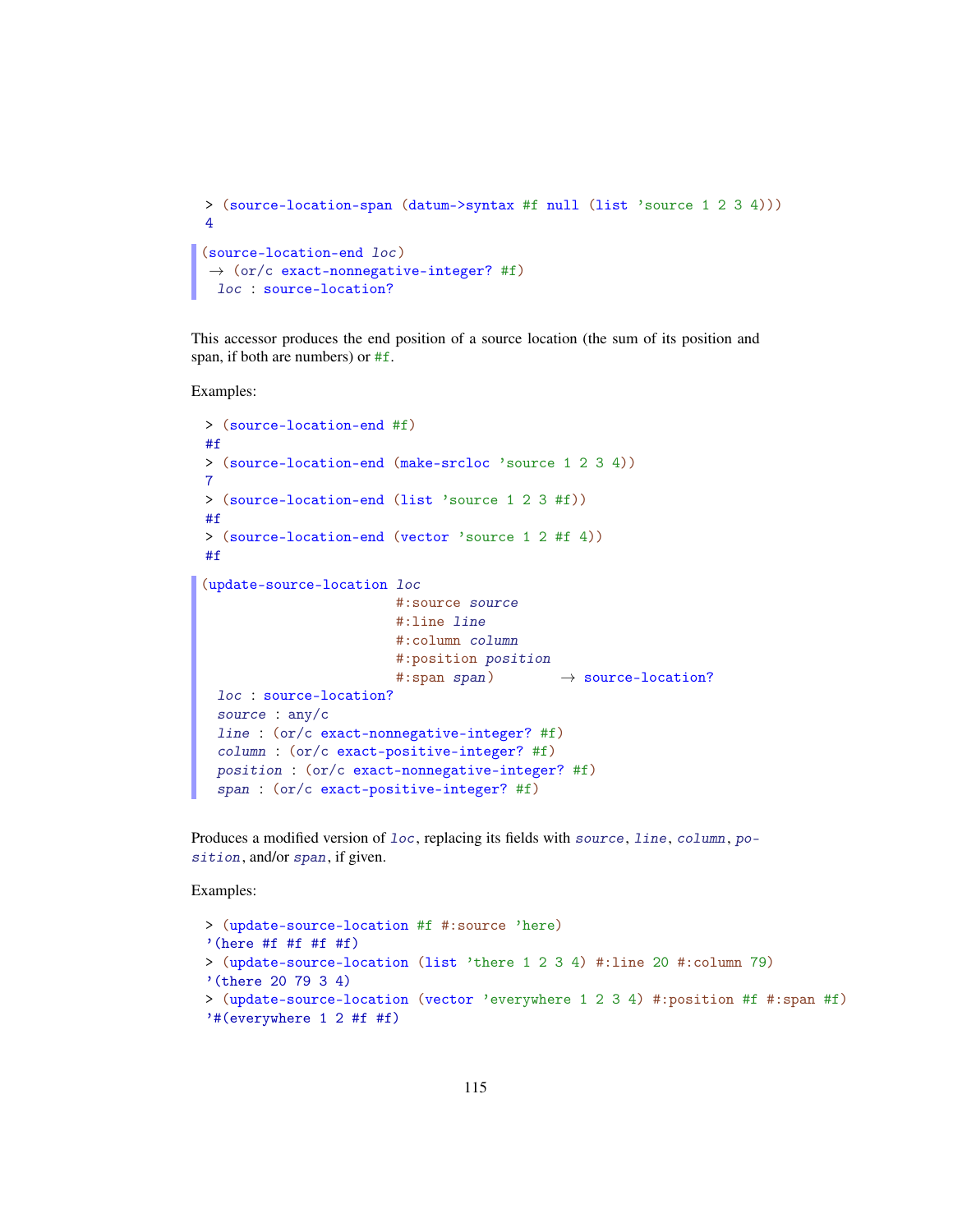```
(source-location->string loc) \rightarrow string?
  loc : source-location?
(source-location->prefix \; loc) \rightarrow string?loc : source-location?
```
These procedures convert source locations to strings for use in error messages. The first produces a string describing the source location; the second appends ": " to the string if it is non-empty.

Examples:

```
> (source-location->string (make-srcloc 'here 1 2 3 4))
"here:1.2"
> (source-location->string (make-srcloc 'here #f #f 3 4))
"here::3-7"
> (source-location->string (make-srcloc 'here #f #f #f #f))
"here"
> (source-location->string (make-srcloc #f 1 2 3 4))
":1.2"
> (source-location->string (make-srcloc #f #f #f 3 4))
"::3-7"
> (source-location->string (make-srcloc #f #f #f #f #f))
"" ""
> (source-location->prefix (make-srcloc 'here 1 2 3 4))
"here:1.2: "
> (source-location->prefix (make-srcloc 'here #f #f 3 4))
"here::3-7: "
> (source-location->prefix (make-srcloc 'here #f #f #f #f))
"here: "
> (source-location->prefix (make-srcloc #f 1 2 3 4))
":1.2: "
> (source-location->prefix (make-srcloc #f #f #f 3 4))
"::3-7: "
> (source-location->prefix (make-srcloc #f #f #f #f #f))
^{\rm m} "
```
### <span id="page-115-0"></span>8.2 Quoting

(require syntax/location)

This module defines macros that evaluate to various aspects of their own source location.

*Note:* The examples below illustrate the use of these macros and the representation of their output. However, due to the mechanism by which they are generated, each example is con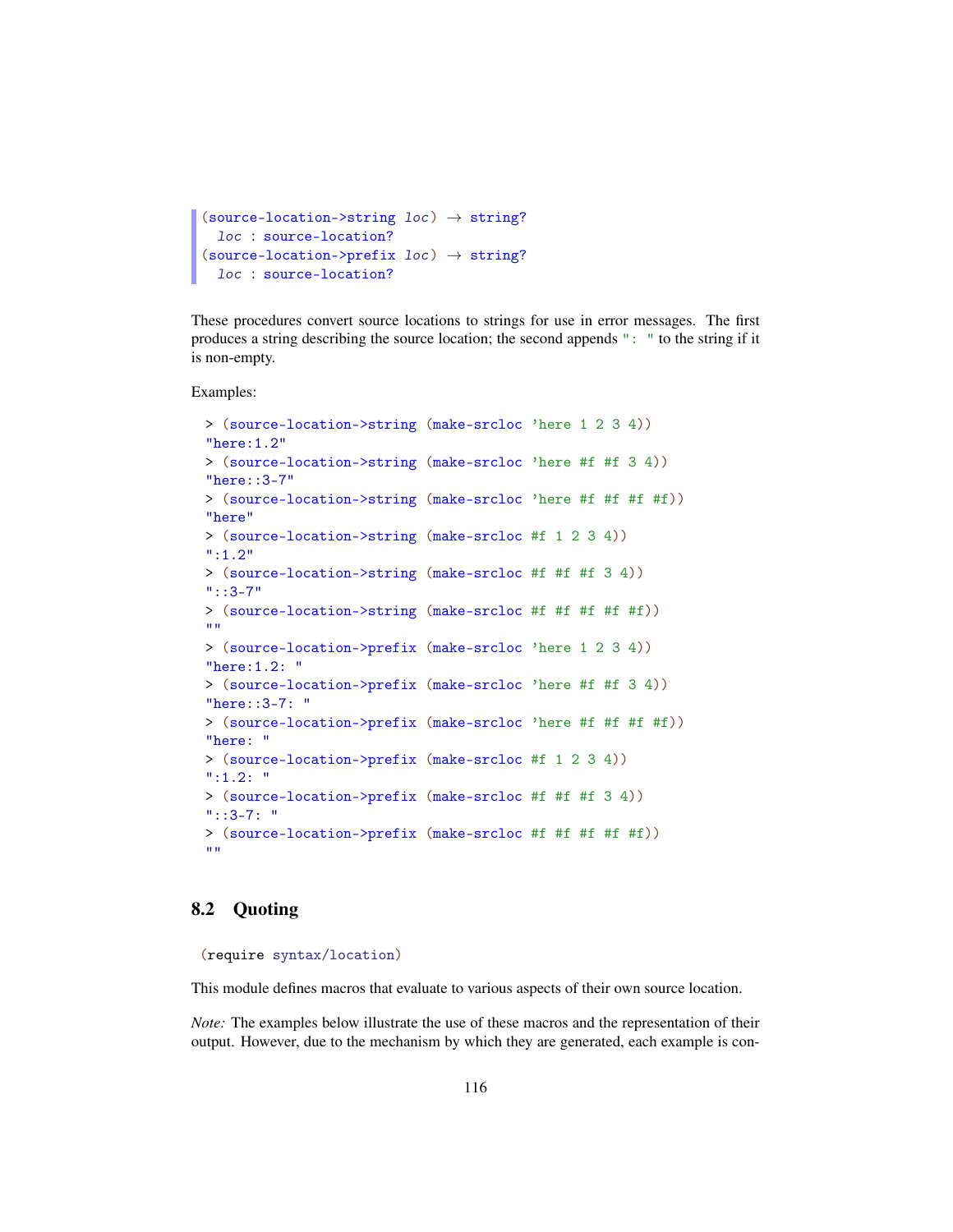sidered a single character and thus does not have realistic line, column, and character positions.

Furthermore, the examples illustrate the use of source location quoting inside macros, and the difference between quoting the source location of the macro definition itself and quoting the source location of the macro's arguments.

```
(quote-srcloc)
(quote-srcloc form)
(quote-srcloc form #:module-source expr)
```
Quotes the source location of form as a srcloc structure, using the location of the whole (quote-srcloc) expression if no expr is given. Uses relative directories for paths found within the collections tree, the user's collections directory, or the PLaneT cache.

Examples:

```
> (quote-srcloc)
(srcloc 'eval 2 0 2 1)
> (define-syntax (not-here stx) #'(quote-srcloc))
> (not-here)
(srcloc 'eval 3 0 3 1)
> (not-here)
(srcloc 'eval 3 0 3 1)
> (define-syntax (here stx) #'(quote-srcloc #,stx))
> (here)
(srcloc 'eval 7 0 7 1)
> (here)
(srcloc 'eval 8 0 8 1)
(quote-source-file)
(quote-source-file form)
(quote-line-number)
(quote-line-number form)
(quote-column-number)
(quote-column-number form)
(quote-character-position)
(quote-character-position form)
(quote-character-span)
(quote-character-span form)
```
Quote various fields of the source location of  $form$ , or of the whole macro application if no form is given.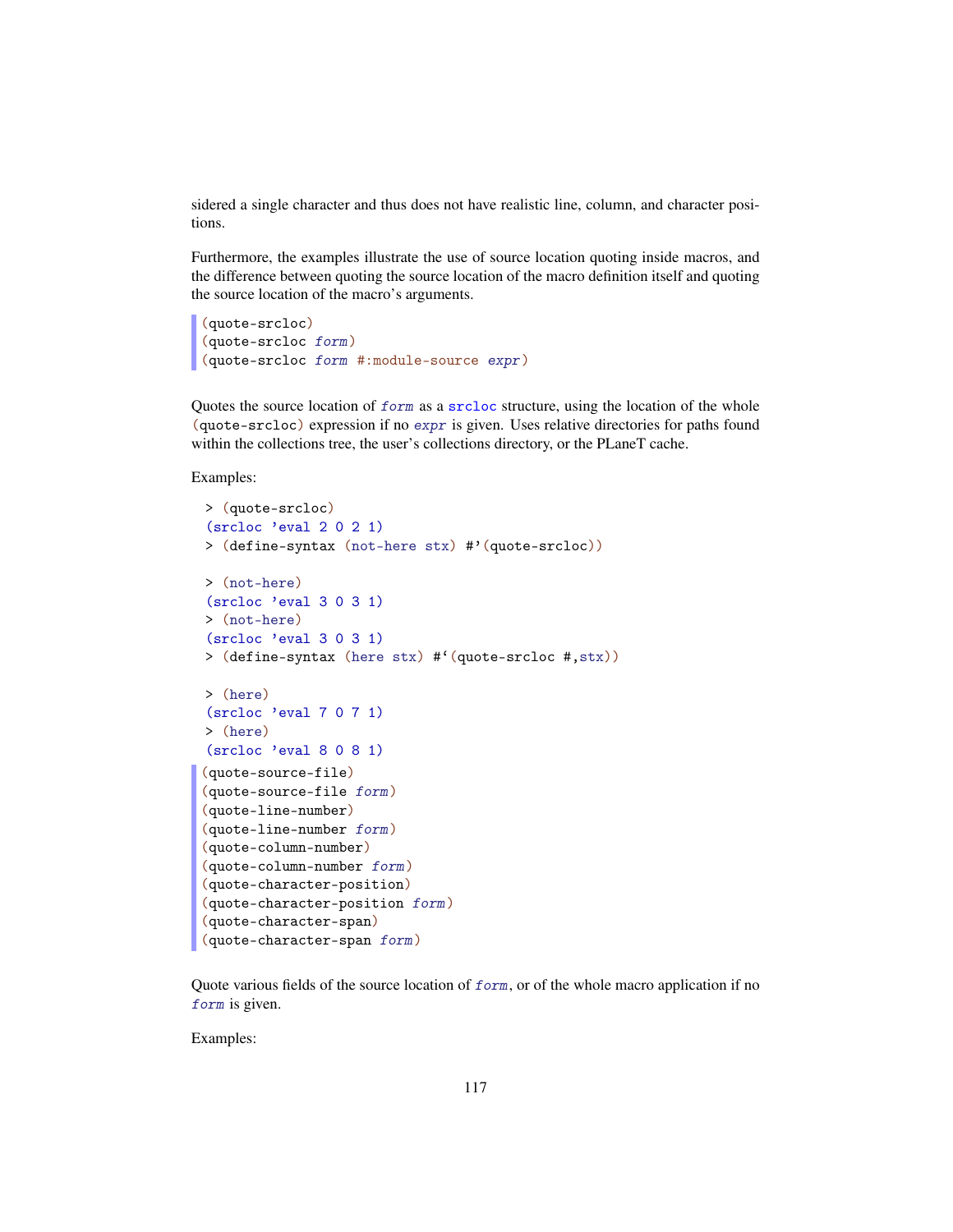```
> (list (quote-source-file)
         (quote-line-number)
         (quote-column-number)
         (quote-character-position)
         (quote-character-span))
'(eval 2 0 2 1)
> (define-syntax (not-here stx)
    #'(list (quote-source-file)
             (quote-line-number)
             (quote-column-number)
             (quote-character-position)
             (quote-character-span)))
> (not-here)
'(eval 3 0 3 1)
> (not-here)
'(eval 3 0 3 1)
> (define-syntax (here stx)
    #'(list (quote-source-file #,stx)
             (quote-line-number #,stx)
             (quote-column-number #,stx)
             (quote-character-position #,stx)
             (quote-character-span #,stx)))
> (here)
'(eval 7 0 7 1)
> (here)
'(eval 8 0 8 1)
(quote-srcloc-string)
(quote-srcloc-string form)
(quote-srcloc-prefix)
(quote-srcloc-prefix form)
```
Quote the result of source-location->string or source-location->prefix, respectively, applied to the source location of form, or of the whole macro application if no form is given.

```
> (list (quote-srcloc-string)
        (quote-srcloc-prefix))
'("eval:2.0" "eval:2.0: ")
> (define-syntax (not-here stx)
    #'(list (quote-srcloc-string)
            (quote-srcloc-prefix)))
```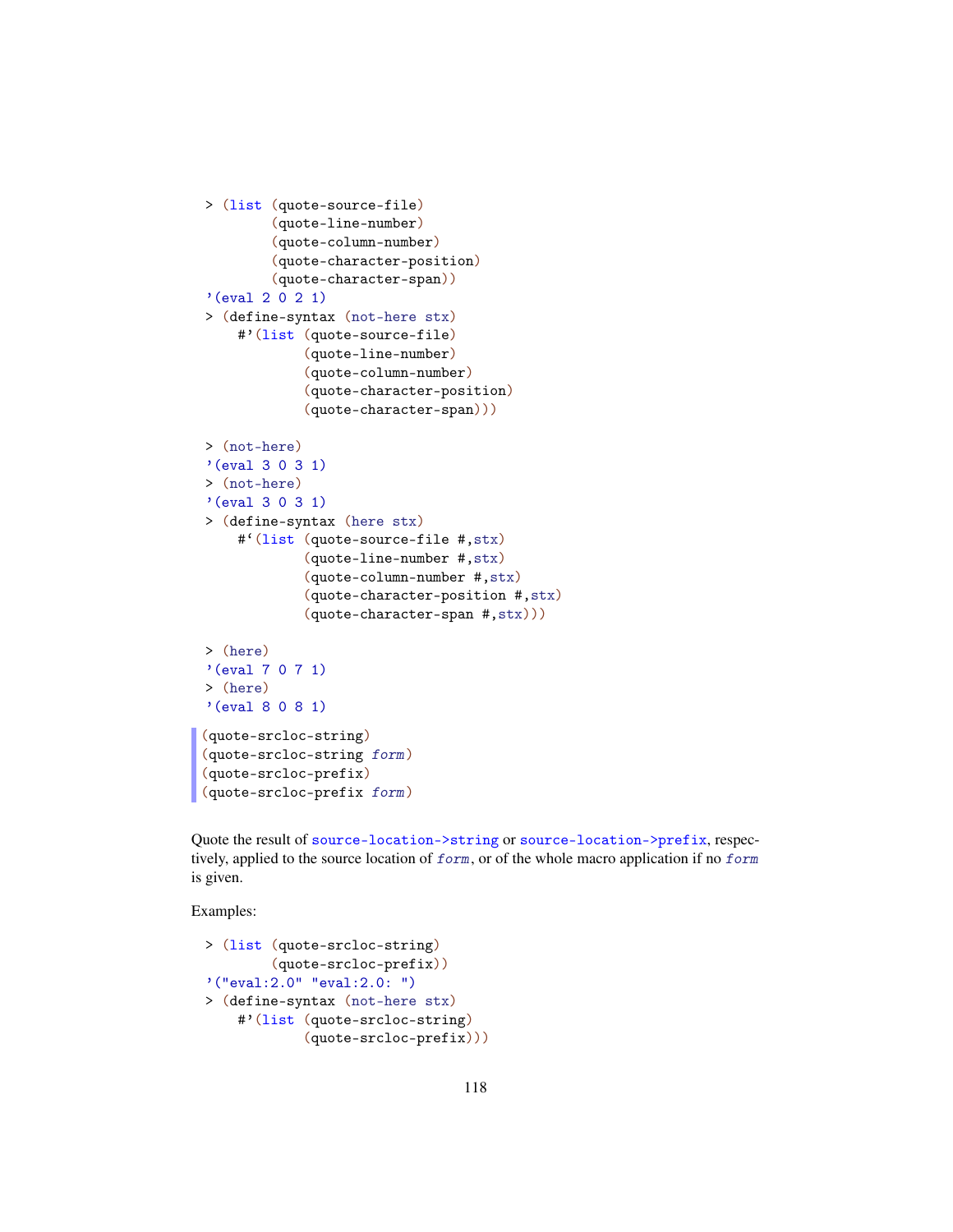```
> (not-here)
'("eval:3.0" "eval:3.0: ")
> (not-here)
'("eval:3.0" "eval:3.0: ")
> (define-syntax (here stx)
    #'(list (quote-srcloc-string #,stx)
            (quote-srcloc-prefix #,stx)))
> (here)
'("eval:7.0" "eval:7.0: ")
> (here)
'("eval:8.0" "eval:8.0: ")
```
(quote-module-name submod-path-element ...)

Quotes the name of the module in a form suitable for printing, but not necessarily as a valid module path. See quote-module-path for constructing quoted module paths.

Returns a path, symbol, list, or 'top-level, where 'top-level is produced when used outside of a module. A list corresponds to a submodule in the same format as the result of variable-reference->module-name. Any given submod-path-element s (as in a submod form) are added to form a result submodule path.

To produce a name suitable for use in printed messages, apply path->relativestring/library when the result is a path.

```
> (module A racket
    (require syntax/location)
    (define-syntax-rule (name) (quote-module-name))
    (define a-name (name))
    (module+ C
      (require syntax/location)
      (define c-name (quote-module-name))
      (define c-name2 (quote-module-name ".."))
      (provide c-name c-name2))
    (provide (all-defined-out)))
> (require 'A)
> a-name
\mathbf{A}> (require (submod 'A C))
```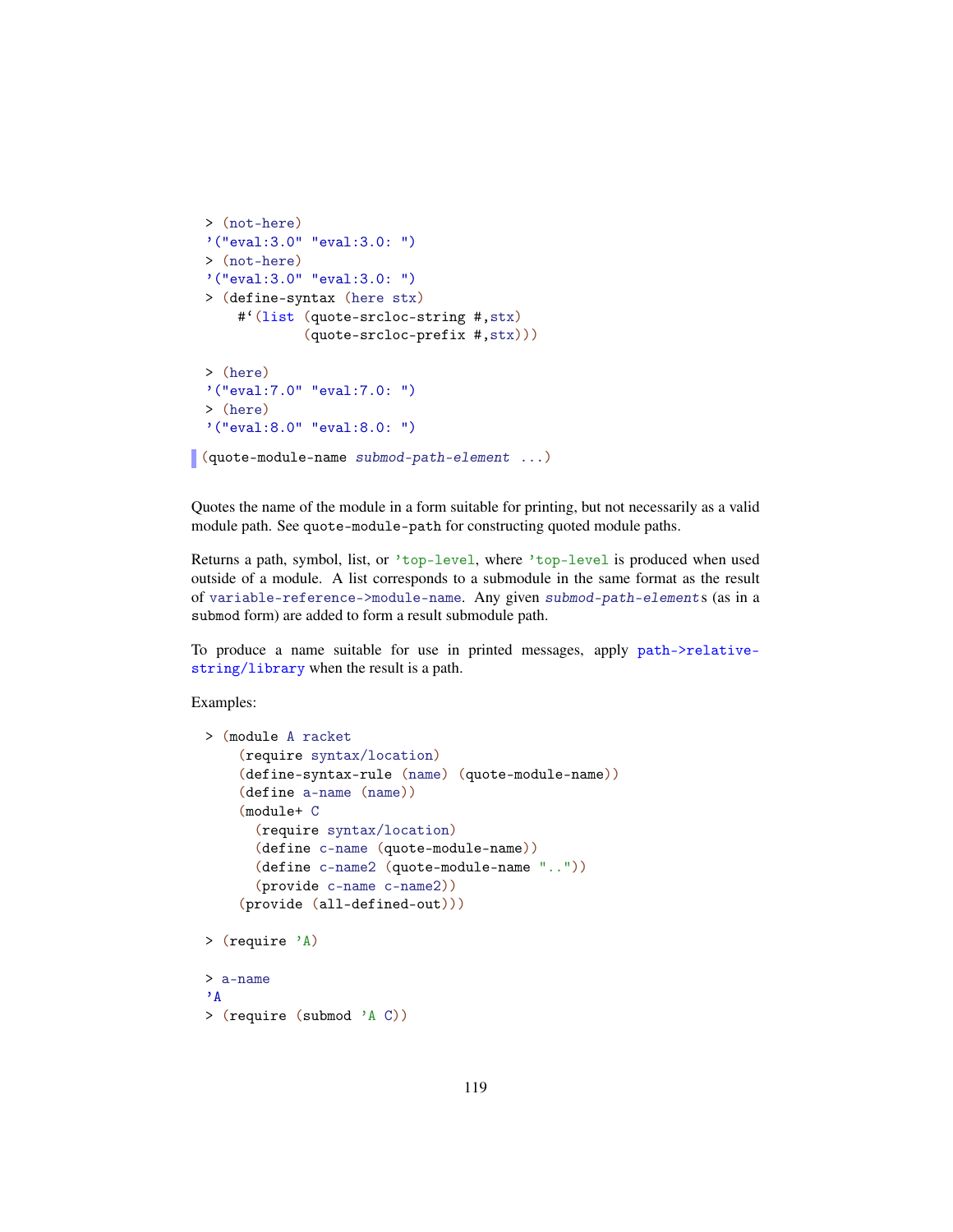```
> c-name
 '(A C)> c-name2
 (AC "...")> (module B racket
      (require syntax/location)
      (require 'A)
      (define b-name (name))
      (provide (all-defined-out)))
 > (require 'B)
 > b-name
 \cdotB
 > (quote-module-name)
 'top-level
 > (current-namespace (module->namespace ''A))
 > (quote-module-name)
 'A
(quote-module-path submod-path-element ...)
```
Quotes the name of the module in which the form is compiled. When possible, the result is a valid module path suitable for use by dynamic-require and similar functions.

Builds the result using quote, a path, submod, or 'top-level, where 'top-level is produced when used outside of a module. Any given submod-path-element s (as in a submod form) are added to form a result submodule path.

```
> (module A racket
    (require syntax/location)
    (define-syntax-rule (path) (quote-module-path))
    (define a-path (path))
    (module+ C
      (require syntax/location)
      (define c-path (quote-module-path))
      (define c-path2 (quote-module-path ".."))
      (provide c-path c-path2))
    (provide (all-defined-out)))
> (require 'A)
> a-path
, \, \cdot _{\rm A}
```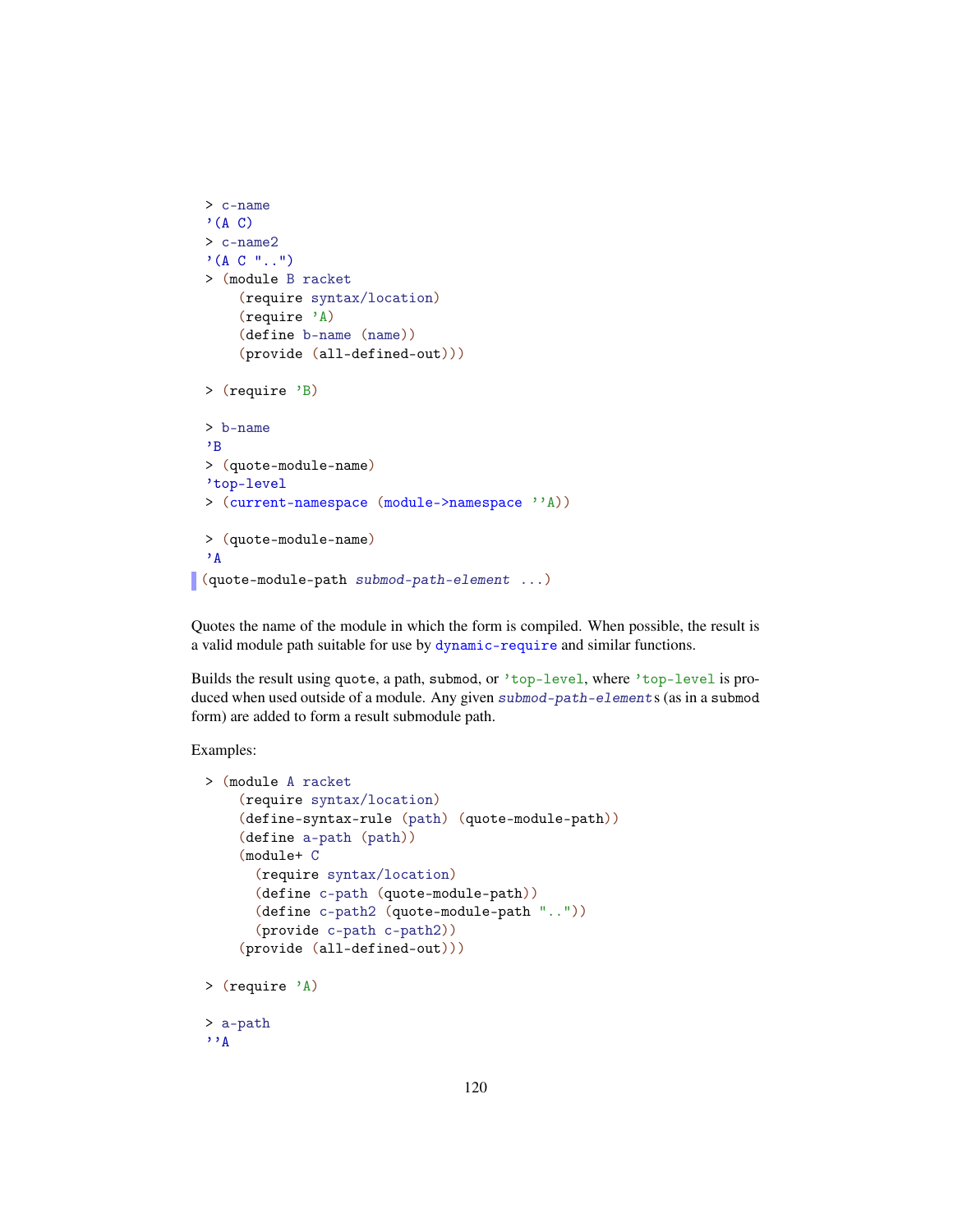```
> (require (submod 'A C))
> c-path
'(submod 'A C)
> c-path2
'(submod 'A C "..")
> (module B racket
    (require syntax/location)
    (require 'A)
    (define b-path (path))
    (provide (all-defined-out)))
> (require 'B)
> b-path
, \cdot> (quote-module-path)
'top-level
> (current-namespace (module->namespace ''A))
> (quote-module-path)
, \cdot_A
```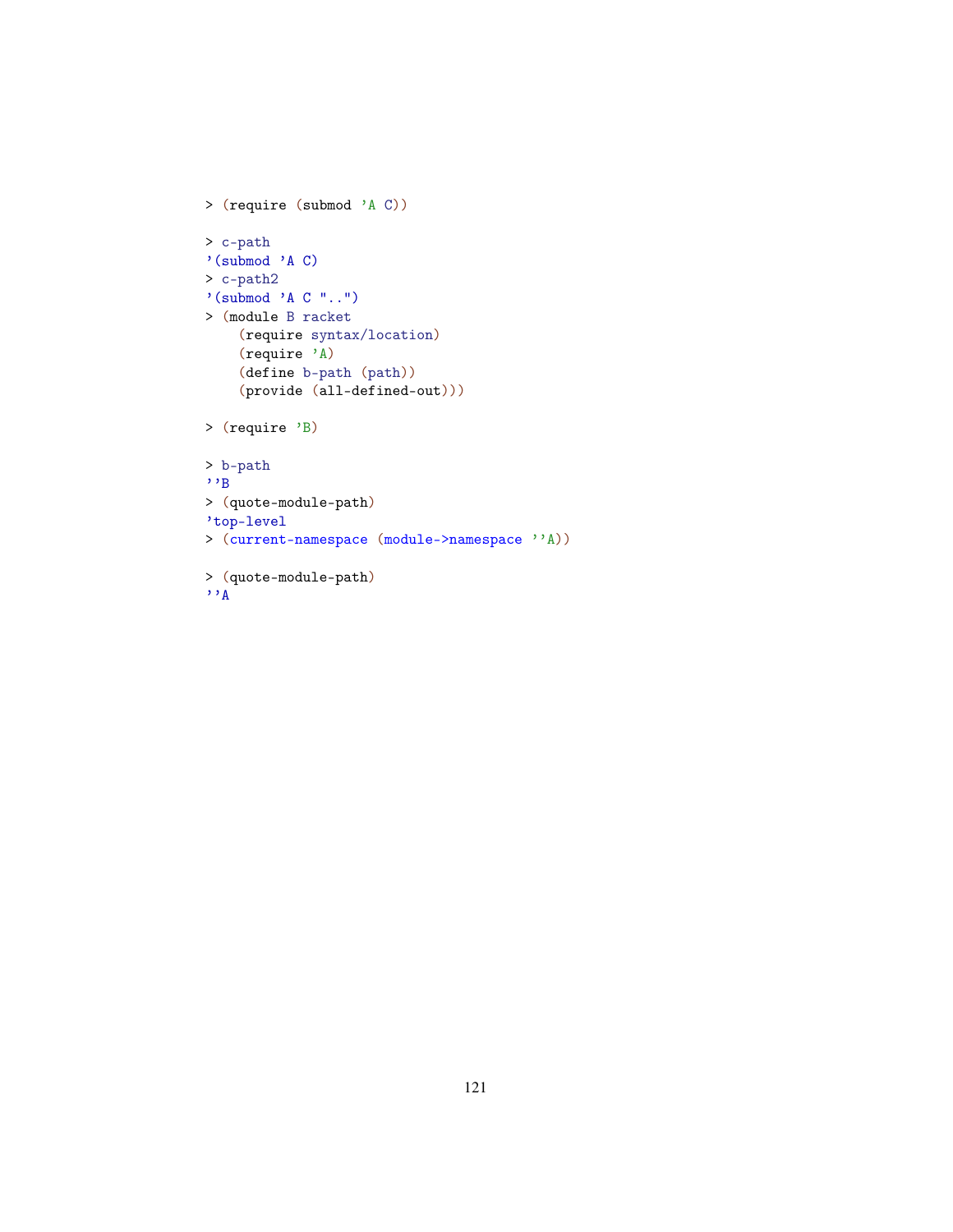# <span id="page-121-0"></span>9 Preserving Source Locations

### (require syntax/quote)

The syntax/quote module provides support for quoting syntax so that it's source locations are preserved in marshaled bytecode form.

(quote-syntax/keep-srcloc datum)

Like (quote-syntax datum), but the source locations of datum are preserved.

Unlike a quote-syntax form, the results of evaluating the expression multiple times are not necessarily eq?.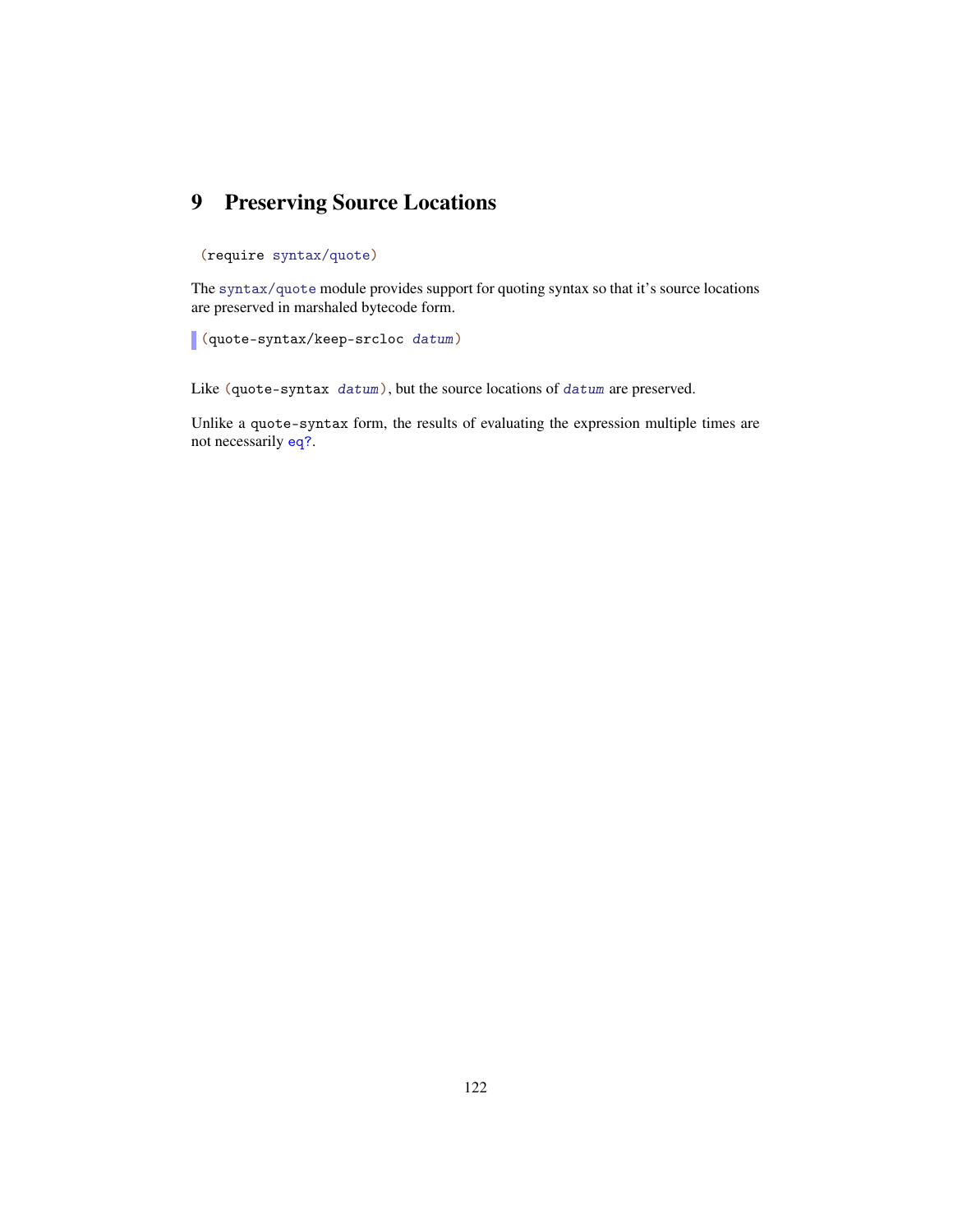## <span id="page-122-0"></span>10 Non-Module Compilation And Expansion

```
(require syntax/toplevel)
```

```
(expand-syntax-top-level-with-compile-time-evals stx) \rightarrow syntax?
  stx : syntax?
```
Expands stx as a top-level expression, and evaluates its compile-time portion for the benefit of later expansions.

The expander recognizes top-level begin expressions, and interleaves the evaluation and expansion of of the begin body, so that compile-time expressions within the begin body affect later expansions within the body. (In other words, it ensures that expanding a begin is the same as expanding separate top-level expressions.)

The stx should have a context already, possibly introduced with namespace-syntaxintroduce.

```
(expand-top-level-with-compile-time-evals stx) \rightarrow syntax?
  stx : syntax?
```
Like expand-syntax-top-level-with-compile-time-evals, but stx is first given context by applying namespace-syntax-introduce to it.

```
(expand-syntax-top-level-with-compile-time-evals/flatten stx)
\rightarrow (listof syntax?)
 stx : syntax?
```
Like expand-syntax-top-level-with-compile-time-evals, except that it returns a list of syntax objects, none of which have a begin. These syntax objects are the flattened out contents of any begins in the expansion of  $stx$ .

```
(eval-compile-time-part-of-top-level stx) \rightarrow void?stx : syntax?
```
Evaluates expansion-time code in the fully expanded top-level expression represented by stx (or a part of it, in the case of begin expressions). The expansion-time code might affect the compilation of later top-level expressions. For example, if  $stx$  is a require expression, then namespace-require/expansion-time is used on each require specification in the form. Normally, this function is used only by expand-top-level-with-compile-timeevals.

```
(eval-compile-time-part-of-top-level/compile stx)
\rightarrow (listof compiled-expression?)
 stx : syntax?
```
Like eval-compile-time-part-of-top-level, but the result is compiled code.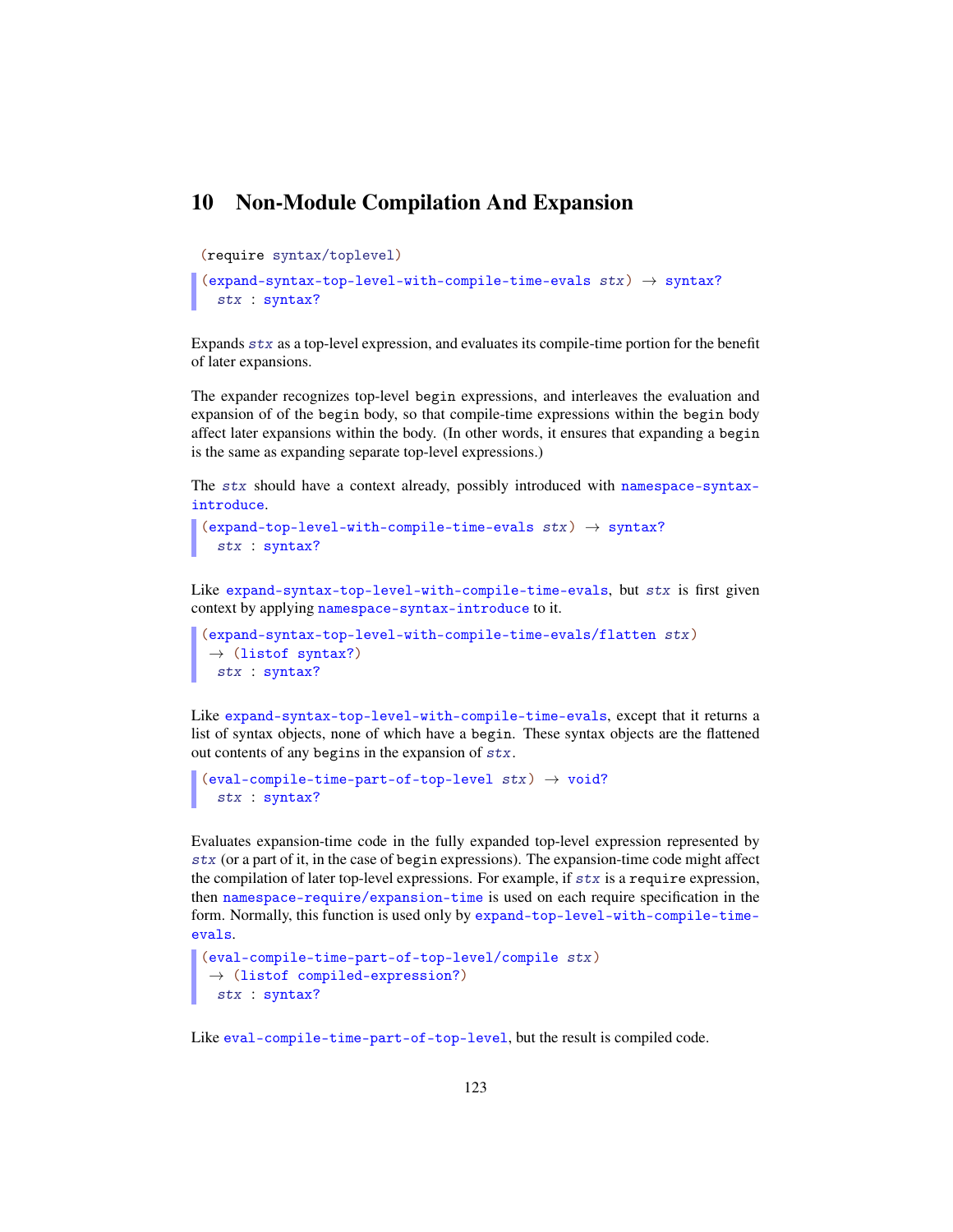# <span id="page-123-0"></span>11 Trusting Standard Recertifying Transformers

#### (require syntax/trusted-xforms)

The syntax/trusted-xforms library has no exports. It exists only to require other modules that perform syntax transformations, where the other transformations must use syntaxdisarm or syntax-arm. An application that wishes to provide a less powerful code inspector to a sub-program should generally attach syntax/trusted-xforms to the subprogram's namespace so that things like the class system from racket/class work properly.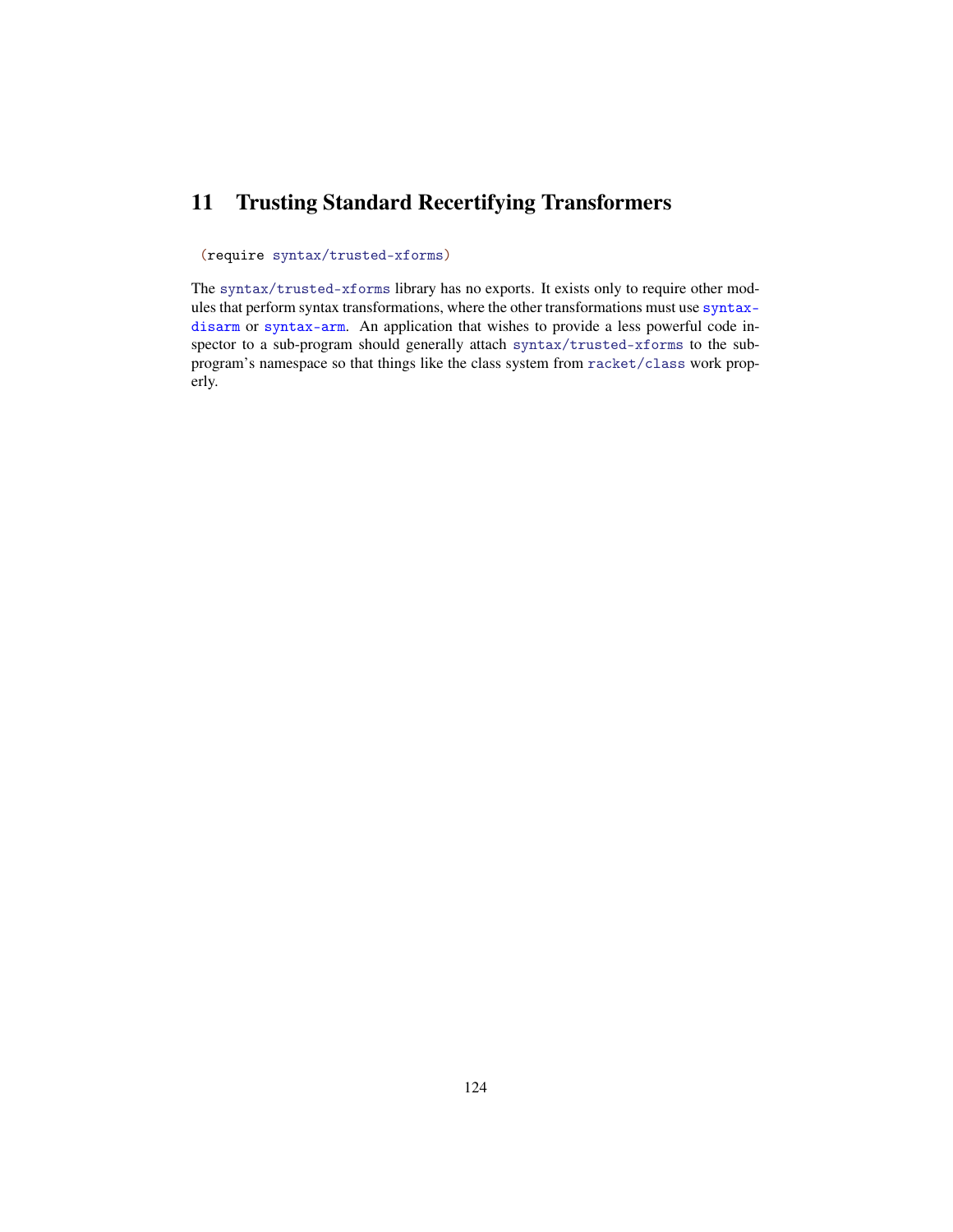## <span id="page-124-0"></span>12 Attaching Documentation to Exports

(require syntax/docprovide)

```
(provide-and-document doc-label-id doc-row ...)
doc-row = (section-string (name type-datum doc-string ... ) ...)| (all-from prefix-id module-path doc-label-id)
        | (all-from-except prefix-id module-path doc-label-id id ...)
  name = id| (local-name-id external-name-id )
```
A form that exports names and records documentation information.

The doc-label-id identifier is used as a key for accessing the documentation through lookup-documentation. The actual documentation is organized into "rows", each with a section title.

A row has one of the following forms:

• (section-string (name type-datum doc-string ...) ...)

Creates a documentation section whose title is section-string, and provides/documents each name. The type-datum is arbitrary, for use by clients that call lookup-documentation. The doc-strings are also arbitrary documentation information, usually concatenated by clients.

A name is either an identifier or a renaming sequence (local-name-id extenalname-id).

Multiple rows with the same section name will be merged in the documentation output. The final order of sections matches the order of the first mention of each section.

- (all-from prefix-id module-path doc-label-id )
- (all-from-except prefix-id module-path doc-label-id id ...)

Merges documentation and provisions from the specified module into the current one; the prefix-id is used to prefix the imports into the current module (so they can be re-exported). If ids are provided, the specified ids are not re-exported and their documentation is not merged.

```
(lookup-documentation module-path-v
                       label-sym) \rightarrow any
 module-path-v : module-path?
 label-sym : symbol?
```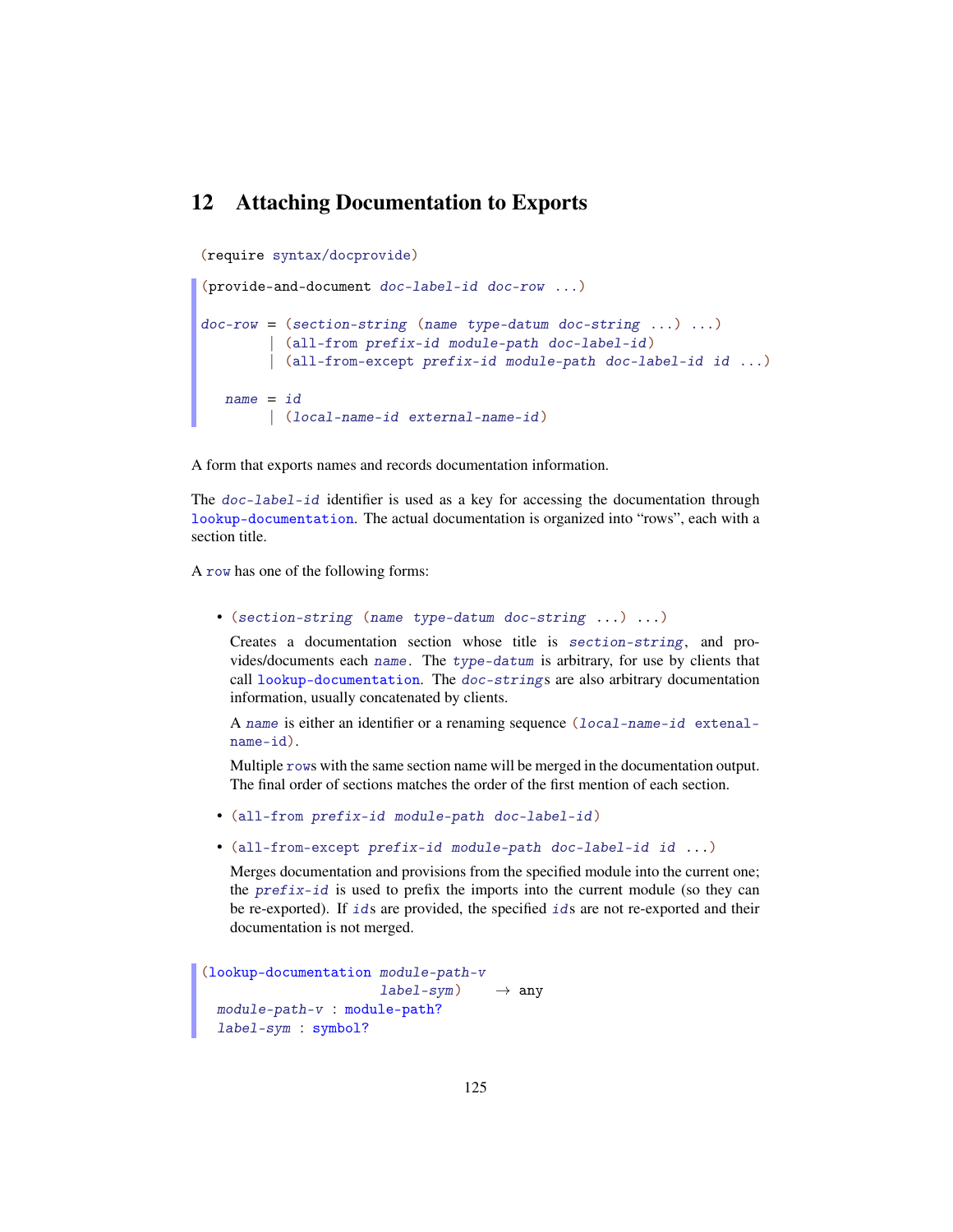Returns documentation for the specified module and label. The module-path-v argument is a quoted module path, like the argument to dynamic-require. The label-sym identifies a set of documentation using the symbol as a label identifier in provide-and-document.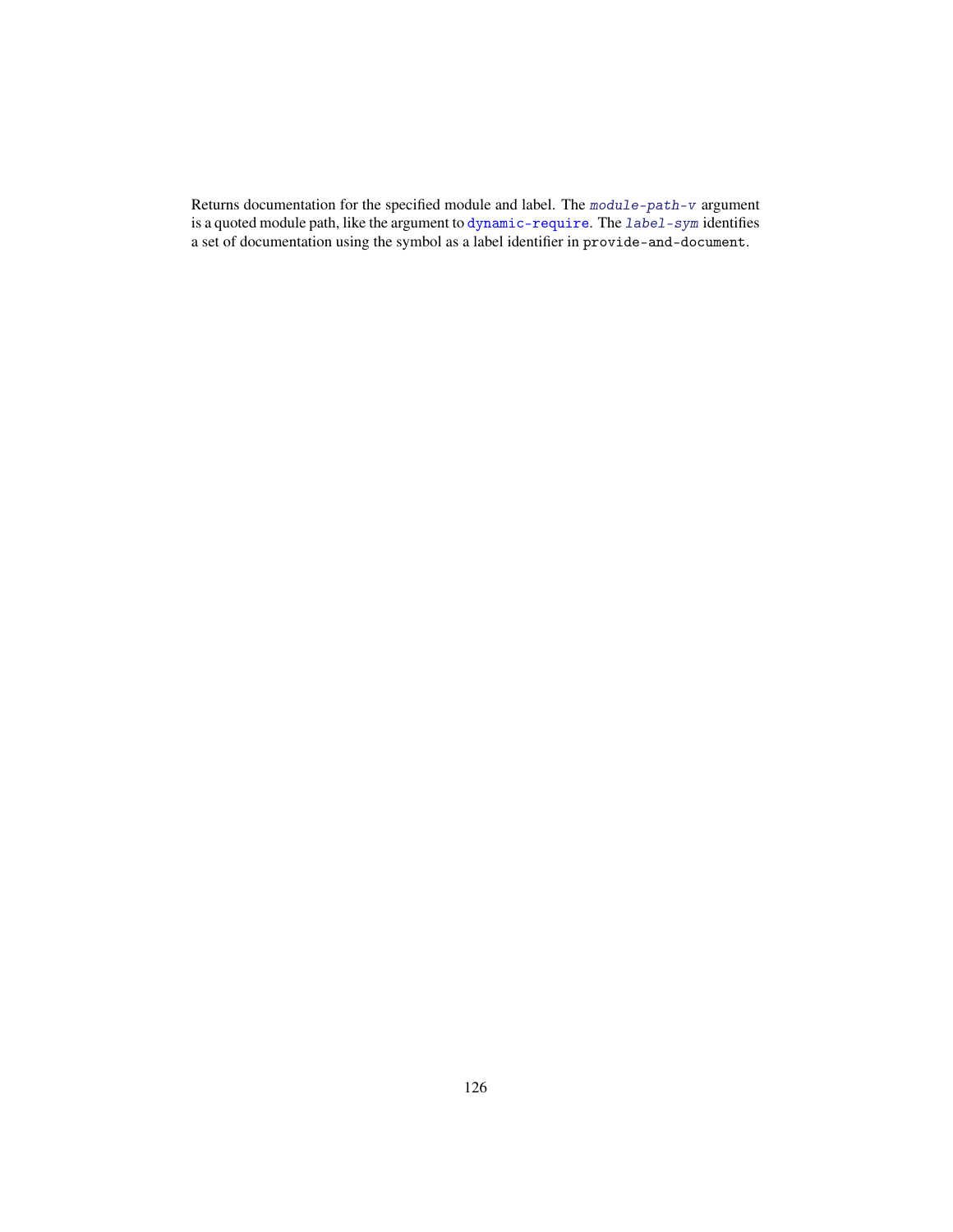## Index

```
#%module-begin, 103
\dots + 41
??, 69
?@, 69
action pattern, 52
Action Patterns, 52
annotated pattern variable, 38
Attaching Documentation to Exports, 125
attribute, 32
attribute, 31
boolean, 58
bound-id-table-count, 77
bound-id-table-for-each, 77
bound-id-table-iterate-first, 77
bound-id-table-iterate-key, 77
bound-id-table-iterate-next, 77
bound-id-table-iterate-value, 77
bound-id-table-map, 77
bound-id-table-ref, 76
bound-id-table-remove, 77
bound-id-table-remove!, 77
bound-id-table-set, 77
bound-id-table-set!, 77
bound-id-table/c, 77
bound-id-table?, 76
bound-identifier-mapping-for-each,
 78
bound-identifier-mapping-get, 78
bound-identifier-mapping-map, 78
bound-identifier-mapping-put!, 78
bound-identifier-mapping?, 78
build-expand-context, 94
build-source-location, 112
build-source-location-list, 112
build-source-location-syntax, 112
build-source-location-vector, 112
build-struct-expand-info, 97
build-struct-generation, 96
build-struct-generation*, 97
build-struct-names, 96
```
char, [58](#page-57-0) check-expression, [85](#page-80-0) check-identifier, [85](#page-80-0) check-module-form, [89](#page-88-0) *check-procedure*, [81](#page-80-0) check-source-location!, [112](#page-110-0) check-stx-boolean, [86](#page-80-0) check-stx-listof, [85](#page-80-0) check-stx-string, [85](#page-80-0) collapse-module-path, [92](#page-91-0) collapse-module-path-index, [93](#page-91-0) Computing the Free Variables of an Expression, [80](#page-79-0) Contracts for Macro Sub-expressions, [62](#page-61-0) Contracts for Syntax Classes, [62](#page-61-1) Contracts on Macro Sub-expressions, [22](#page-21-0) Controlling Syntax Templates, [100](#page-99-0) *conventions*, [57](#page-54-0) *cut*, [52](#page-51-0) datum, [87](#page-86-0) Datum Pattern Matching, [87](#page-86-0) datum-case, [87](#page-86-0) debug-parse, [61](#page-60-0) Debugging and Inspection Tools, [61](#page-60-0) Deconstructing Syntax Objects, [71](#page-70-0) define-conventions, [57](#page-54-0) define-eh-alternative-set, [65](#page-64-0) define-literal-set, [55](#page-54-0) define-primitive-splicing-syntaxclass, [65](#page-64-1) define-simple-macro, [54](#page-53-0) define-splicing-syntax-class, [29](#page-26-0) define-syntax-class, [27](#page-26-0) define-syntax-class/specialize, [66](#page-65-0) define-template-metafunction, [69](#page-66-0) define/syntax-parse, [26](#page-22-0) Defining Simple Macros, [54](#page-53-0) Dictionaries for bound-identifier=?, [76](#page-75-0) Dictionaries for free-identifier=?, [73](#page-72-0) Dictionaries with Identifier Keys, [73](#page-72-1) *ellipsis depth*, [32](#page-30-0) Ellipsis-head Alternative Sets, [65](#page-64-0)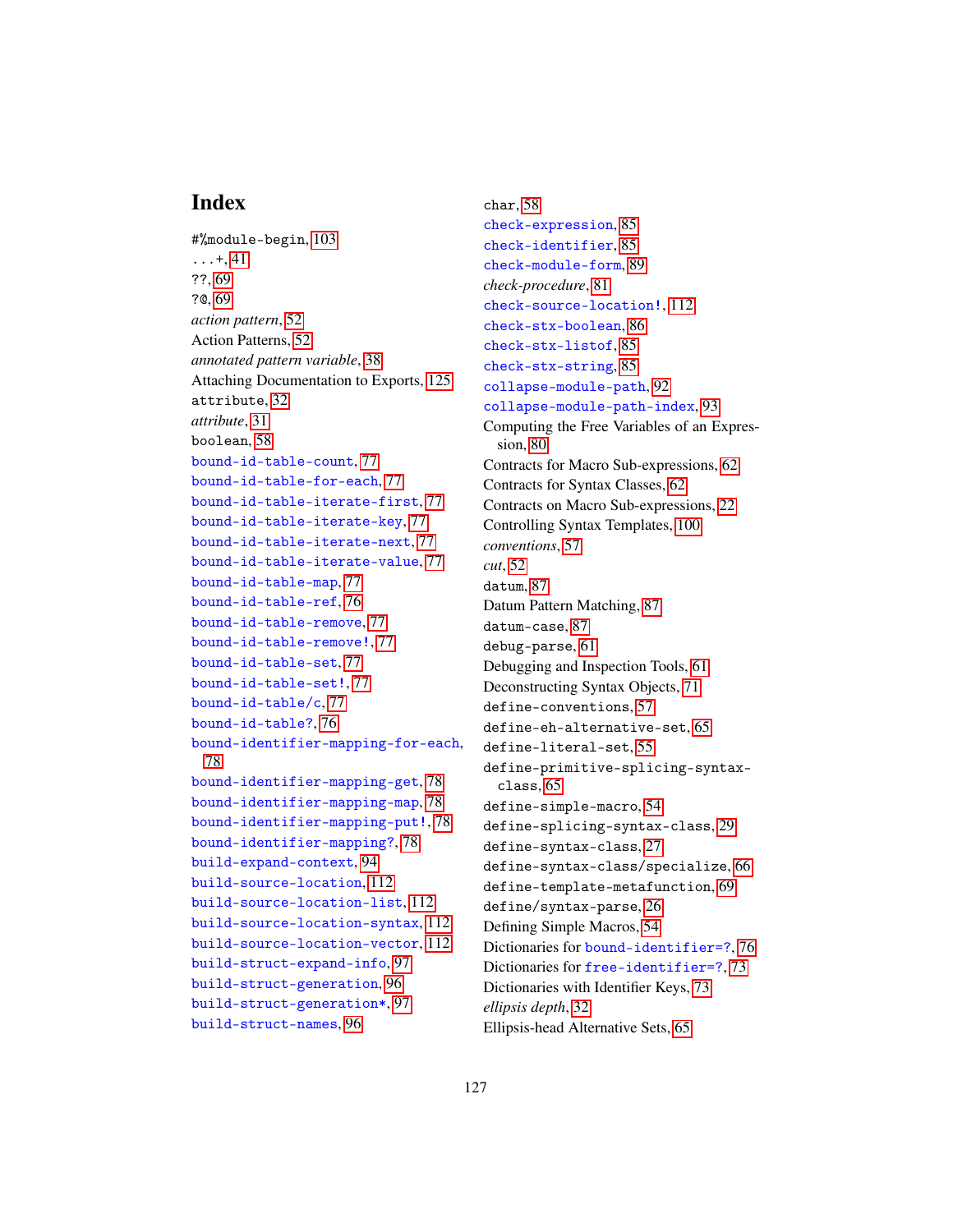*ellipsis-head alternative sets*, [65](#page-64-0) *ellipsis-head pattern*, [50](#page-49-0) Ellipsis-head Patterns, [50](#page-49-0) eval-compile-time-part-of-toplevel, [123](#page-122-0) eval-compile-time-part-of-toplevel/compile, [123](#page-122-0) exact-integer, [58](#page-57-0) exact-nonnegative-integer, [58](#page-57-0) exact-positive-integer, [58](#page-57-0) Examples, [11](#page-10-0) exn:get-module-code, [91](#page-88-1) exn:get-module-code-path, [91](#page-88-1) exn:get-module-code?, [91](#page-88-1) expand-syntax-top-level-withcompile-time-evals, [123](#page-122-0) expand-syntax-top-level-withcompile-time-evals/flatten, [123](#page-122-0) expand-top-level-with-compiletime-evals, [123](#page-122-0) Expanding define-struct-like Forms, [95](#page-94-0) Experimental, [61](#page-60-1) expr, [58](#page-57-0) expr/c, [59](#page-57-0) Extracting Inferred Names, [94](#page-93-1) flatten-begin, [95](#page-94-1) Flattening begin Forms, [95](#page-94-1) free-id-table-count, [75](#page-72-0) free-id-table-for-each, [75](#page-72-0) free-id-table-iterate-first, [75](#page-72-0) free-id-table-iterate-key, [75](#page-72-0) free-id-table-iterate-next, [75](#page-72-0) free-id-table-iterate-value, [75](#page-72-0) free-id-table-map, [75](#page-72-0) free-id-table-ref, [74](#page-72-0) free-id-table-remove, [75](#page-72-0) free-id-table-remove!, [75](#page-72-0) free-id-table-set, [74](#page-72-0) free-id-table-set!, [74](#page-72-0) free-id-table/c, [76](#page-72-0) free-id-table?, [74](#page-72-0) free-identifier-mapping-for-each, [79](#page-77-0)

free-identifier-mapping-get, [78](#page-77-0) free-identifier-mapping-map, [79](#page-77-0) free-identifier-mapping-put!, [79](#page-77-0) free-identifier-mapping?, [78](#page-77-0) free-vars, [80](#page-79-0) generate-expand-context, [94](#page-93-0) generate-struct-declaration, [98](#page-94-0) get-module-code, [90](#page-88-1) Getting Module Compiled Code, [89](#page-88-1) Hashing on bound-identifier=? and free-identifier=?, [78](#page-77-0) *head pattern*, [46](#page-45-0) Head Patterns, [46](#page-45-0) Helpers for Processing Keyword Syntax, [81](#page-80-0) id, [59](#page-57-0) id-table-iter?, [76](#page-72-0) identifier, [58](#page-57-0) *identifier tables*, [73](#page-72-1) immutable-bound-id-table?, [76](#page-75-0) immutable-free-id-table?, [74](#page-72-0) *incompatibility*, [83](#page-80-0) Inspecting Modules and Module Dependencies, [93](#page-92-0) integer, [58](#page-57-0) Introduction, [4](#page-3-0) kernel-form-identifier-list, [73](#page-71-0) kernel-literals, [60](#page-59-0) kernel-syntax-case, [72](#page-71-0) kernel-syntax-case\*, [72](#page-71-0) kernel-syntax-case\*/phase, [72](#page-71-0) kernel-syntax-case/phase, [72](#page-71-0) keyword, [58](#page-57-0) *keyword-table*, [81](#page-80-0) Library Syntax Classes and Literal Sets, [58](#page-57-1) *list patterns*, [36](#page-35-0) *literal*, [39](#page-35-0) Literal Sets, [60](#page-59-0) *literal sets*, [55](#page-54-0) Literal Sets and Conventions, [55](#page-54-0) literal-set->predicate, [56](#page-54-0) lookup-documentation, [125](#page-124-0) Macro Transformer Helpers, [94](#page-93-2)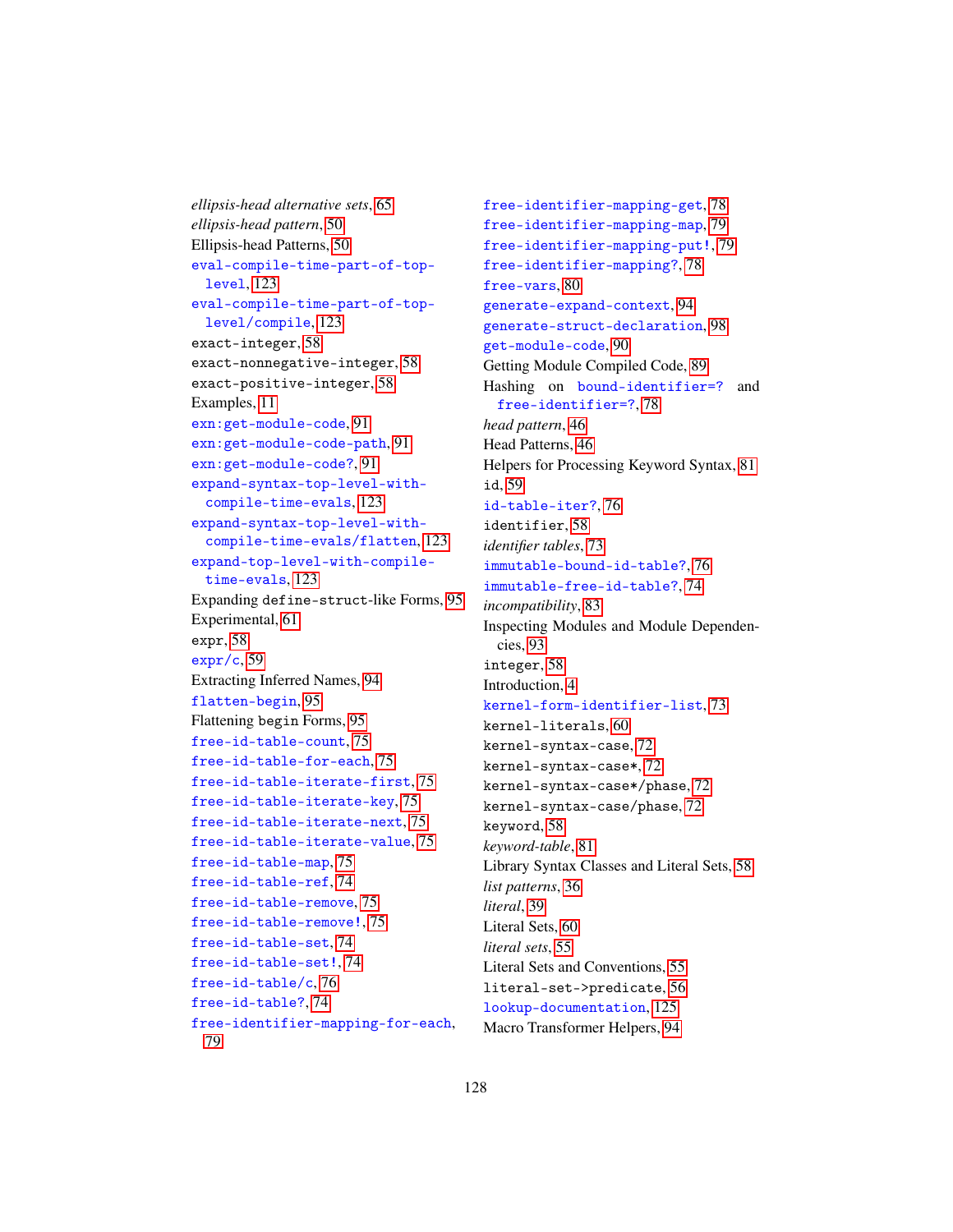make-bound-id-table, [76](#page-75-0) make-bound-identifier-mapping, [78](#page-77-0) make-exn:get-module-code, [91](#page-88-1) make-free-id-table, [73](#page-72-0) make-free-identifier-mapping, [78](#page-77-0) make-immutable-bound-id-table, [76](#page-75-0) make-immutable-free-id-table, [73](#page-72-0) make-meta-reader, [108](#page-102-0) make-module-identifier-mapping, [79](#page-77-0) Matching Fully-Expanded Expressions, [72](#page-71-0) moddep-current-open-input-file, [91](#page-88-1) Module Reader, [103](#page-102-0) module-identifier-mapping-foreach, [79](#page-77-0) module-identifier-mapping-get, [79](#page-77-0) module-identifier-mapping-map, [79](#page-77-0) module-identifier-mapping-put!, [79](#page-77-0) module-identifier-mapping?, [79](#page-77-0) module-or-top-identifier=?, [72](#page-70-0) Module-Processing Helpers, [89](#page-88-2) More Keyword Arguments, [19](#page-18-0) mutable-bound-id-table?, [76](#page-75-0) mutable-free-id-table?, [74](#page-72-0) nat, [59](#page-57-0) *nested attributes*, [38](#page-35-0) Non-Module Compilation And Expansion, [123](#page-122-0) Non-syntax-valued Attributes, [19](#page-17-0) normalize-definition, [94](#page-93-3) number, [58](#page-57-0) Optional Keyword Arguments, [14](#page-13-0) *options*, [81](#page-80-0) options-select, [84](#page-80-0) options-select-row, [85](#page-80-0) options-select-value, [85](#page-80-0) parse-define-struct, [95](#page-94-0) parse-keyword-options, [81](#page-80-0) parse-keyword-options/eol, [84](#page-80-0) Parsing and Specifying Syntax, [4](#page-3-1) Parsing define-like Forms, [94](#page-93-3) Parsing for Bodies, [110](#page-109-0) Parsing Syntax, [23](#page-22-0)

pattern, [29](#page-26-0) Pattern Directives, [30](#page-29-0) *pattern directives*, [30](#page-29-0) *pattern variable*, [38](#page-35-0) Pattern Variables and Attributes, [31](#page-30-0) pattern-directive, [30](#page-29-0) Phases and Reusable Syntax Classes, [11](#page-10-1) Preserving Source Locations, [122](#page-121-0) Procedural Splicing Syntax Classes, [65](#page-64-1) *proper head pattern*, [46](#page-45-0) *proper single-term pattern*, [36](#page-35-0) provide-and-document, [125](#page-124-0) provide-syntax-class/contract, [62](#page-61-1) quasidatum, [87](#page-86-0) quote-character-position, [117](#page-115-0) quote-character-span, [117](#page-115-0) quote-column-number, [117](#page-115-0) quote-line-number, [117](#page-115-0) quote-module-name, [119](#page-115-0) quote-module-path, [120](#page-115-0) quote-source-file, [117](#page-115-0) quote-srcloc, [117](#page-115-0) quote-srcloc-prefix, [118](#page-115-0) quote-srcloc-string, [118](#page-115-0) quote-syntax/keep-srcloc, [122](#page-121-0) Quoting, [116](#page-115-0) raise-read-eof-error, [102](#page-101-0) raise-read-error, [102](#page-101-0) Raising exn:fail:read, [102](#page-101-0) Reader Helpers, [102](#page-101-1) Reading Module Source Code, [89](#page-88-0) Reflection, [62](#page-61-2) reified-splicing-syntax-class?, [63](#page-61-2) reified-syntax-class-arity, [63](#page-61-2) reified-syntax-class-attributes, [63](#page-61-2) reified-syntax-class-curry, [63](#page-61-2) reified-syntax-class-keywords, [63](#page-61-2) reified-syntax-class?, [63](#page-61-2) reify-syntax-class, [62](#page-61-2) Rendering Syntax Objects with Formatting, [80](#page-79-1) replace-context, [80](#page-79-2)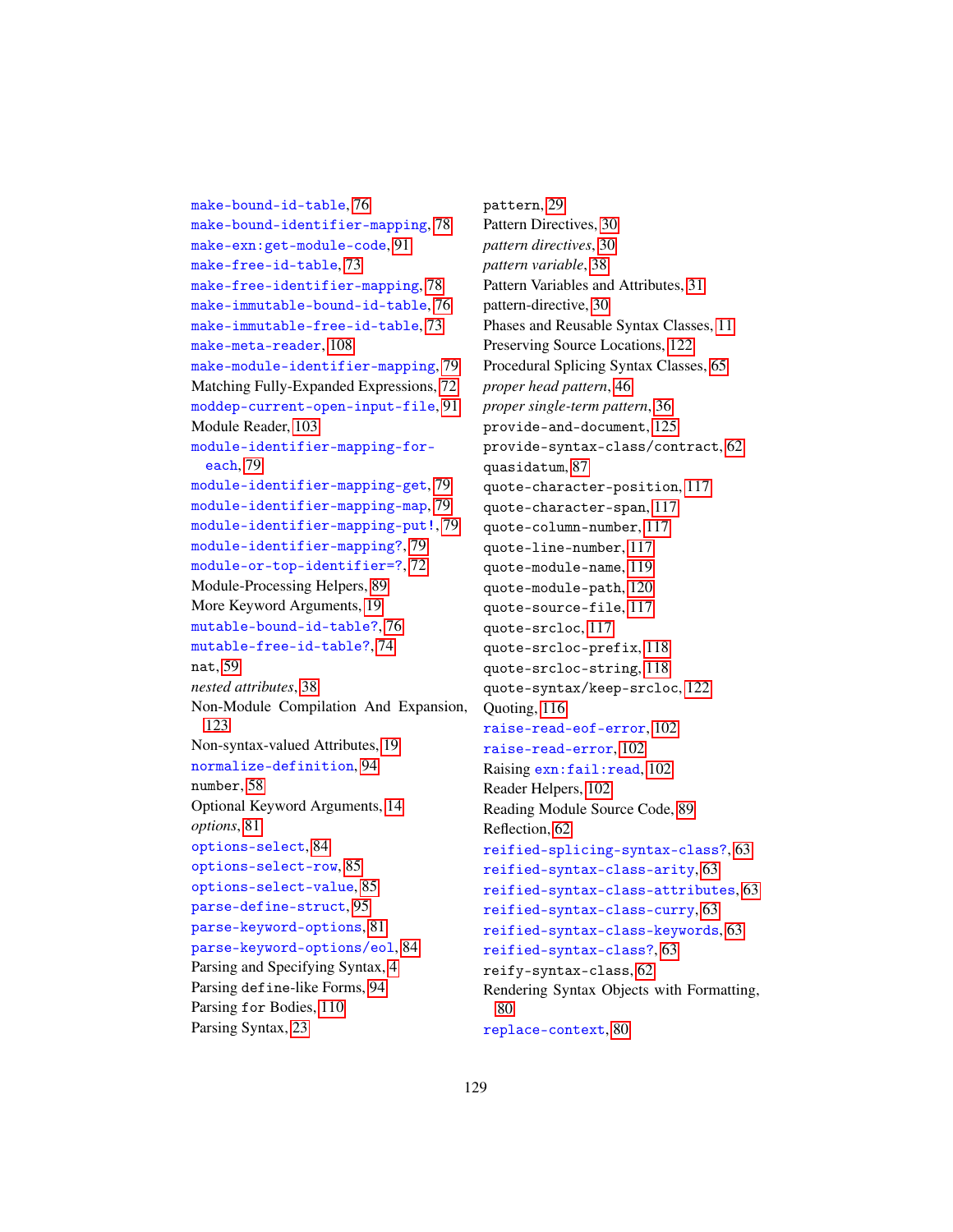Replacing Lexical Context, [80](#page-79-2) Representations, [111](#page-110-0) resolve-module-path, [91](#page-90-0) resolve-module-path-index, [92](#page-90-0) resolve-path-spec, [99](#page-98-0) Resolving include-like Paths, [99](#page-98-0) Resolving Module Paths to File Paths, [91](#page-90-0) show-import-tree, [93](#page-92-0) Simplifying Module Paths, [92](#page-91-0) *single-term pattern*, [36](#page-35-0) Single-term Patterns, [36](#page-35-0) Source Locations, [111](#page-110-1) source-location->prefix, [116](#page-110-0) source-location->string, [116](#page-110-0) source-location-column, [114](#page-110-0) source-location-end, [115](#page-110-0) source-location-known?, [113](#page-110-0) source-location-line, [114](#page-110-0) source-location-list?, [111](#page-110-0) source-location-position, [114](#page-110-0) source-location-source, [114](#page-110-0) source-location-span, [114](#page-110-0) source-location-vector?, [111](#page-110-0) source-location?, [111](#page-110-0) Specifying Syntax with Syntax Classes, [27](#page-26-0) *splicing syntax class*, [29](#page-26-0) split-for-body, [110](#page-109-0) static, [59](#page-57-0) str, [58](#page-57-0) strip-context, [80](#page-79-2) struct-declaration-info?, [98](#page-94-0) struct:exn:get-module-code, [91](#page-88-1) stx->list, [71](#page-70-0) stx-car, [71](#page-70-0) stx-cdr, [71](#page-70-0) stx-list?, [71](#page-70-0) stx-map, [71](#page-70-0) stx-null?, [71](#page-70-0) stx-pair?, [71](#page-70-0) Support for local-expand, [94](#page-93-0) Syntactic Normalization, [18](#page-17-0) *syntax class*, [27](#page-26-0)

Syntax Class Specialization, [66](#page-65-0) Syntax Classes, [58](#page-57-0) Syntax Object Helpers, [71](#page-70-1) Syntax Patterns, [33](#page-32-0) *syntax patterns*, [33](#page-32-0) Syntax Templates, [67](#page-66-0) syntax->string, [80](#page-79-1) syntax-class-arity, [61](#page-60-0) syntax-class-attributes, [61](#page-60-0) syntax-class-keywords, [61](#page-60-0) syntax-class-parse, [61](#page-60-0) syntax-class/c, [62](#page-61-1) syntax-local-infer-name, [94](#page-93-1) syntax-parse, [23](#page-22-0) syntax-parser, [26](#page-22-0) syntax/boundmap, [78](#page-77-0) syntax/context, [94](#page-93-0) syntax/datum, [87](#page-86-0) syntax/define, [94](#page-93-3) syntax/docprovide, [125](#page-124-0) syntax/flatten-begin, [95](#page-94-1) syntax/for-body, [110](#page-109-0) syntax/free-vars, [80](#page-79-0) syntax/id-table, [73](#page-72-1) syntax/kerncase, [72](#page-71-0) syntax/keyword, [81](#page-80-0) syntax/location, [116](#page-115-0) syntax/modcode, [89](#page-88-1) syntax/modcollapse, [92](#page-91-0) syntax/moddep, [93](#page-92-0) syntax/modread, [89](#page-88-0) syntax/modresolve, [91](#page-90-0) syntax/module-reader, [103](#page-102-0) syntax/name, [94](#page-93-1) syntax/parse, [4](#page-3-1) syntax/parse/debug, [61](#page-60-0) syntax/parse/define, [54](#page-53-0) syntax/parse/experimental/contract, [62](#page-61-0) syntax/parse/experimental/eh, [65](#page-64-0) syntax/parse/experimental/provide, [62](#page-61-1)